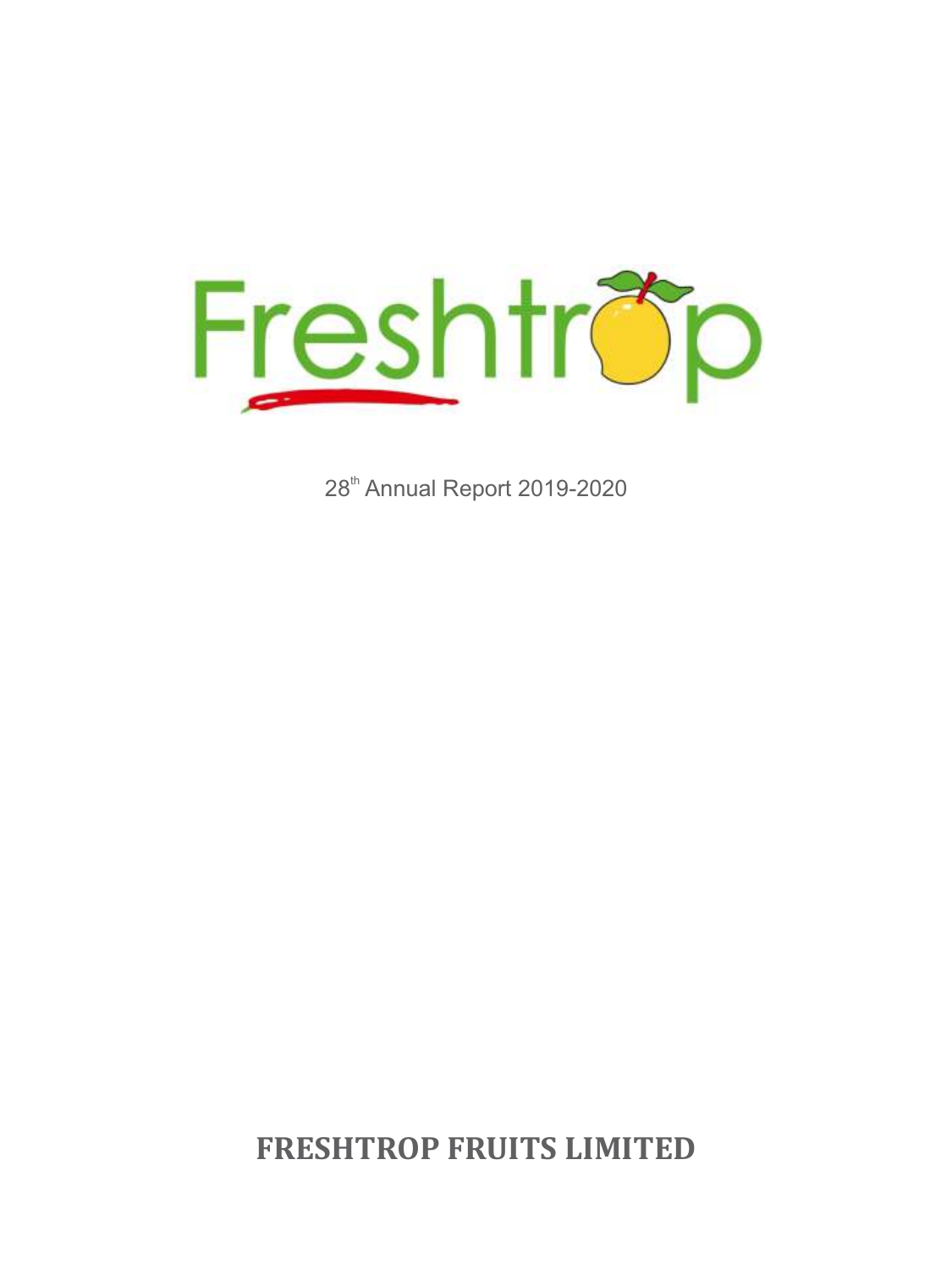



Cut Fruit



Aseptic Fruit Purees & Concentrates



High-Pressure Processing



Fresh Grapes



**Cold Extracted Juice Bottling** 



Frozen Purees



**Global Food Safety Standards**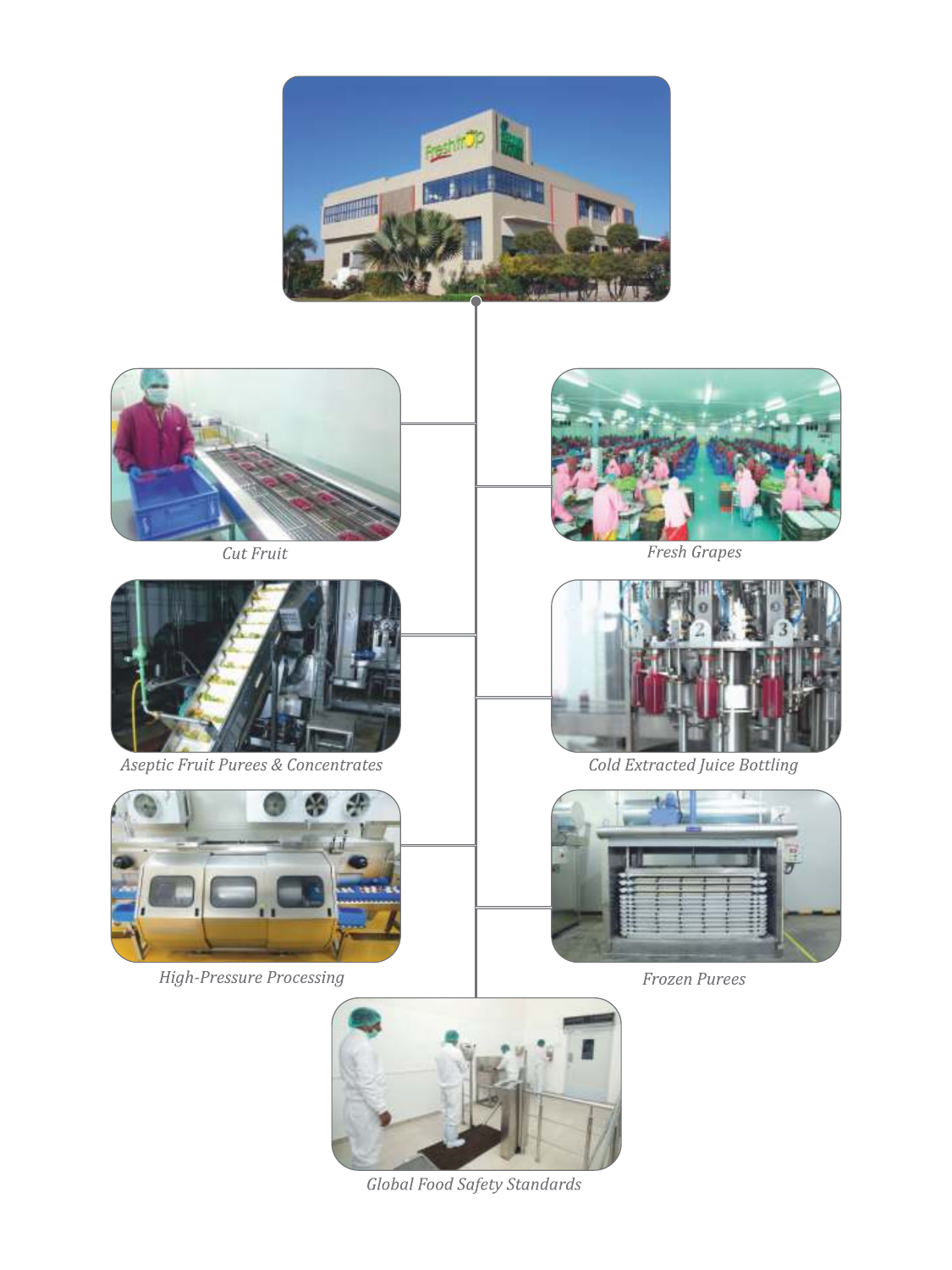# Freshtröp **FRESHTROP FRUITS LIMITED**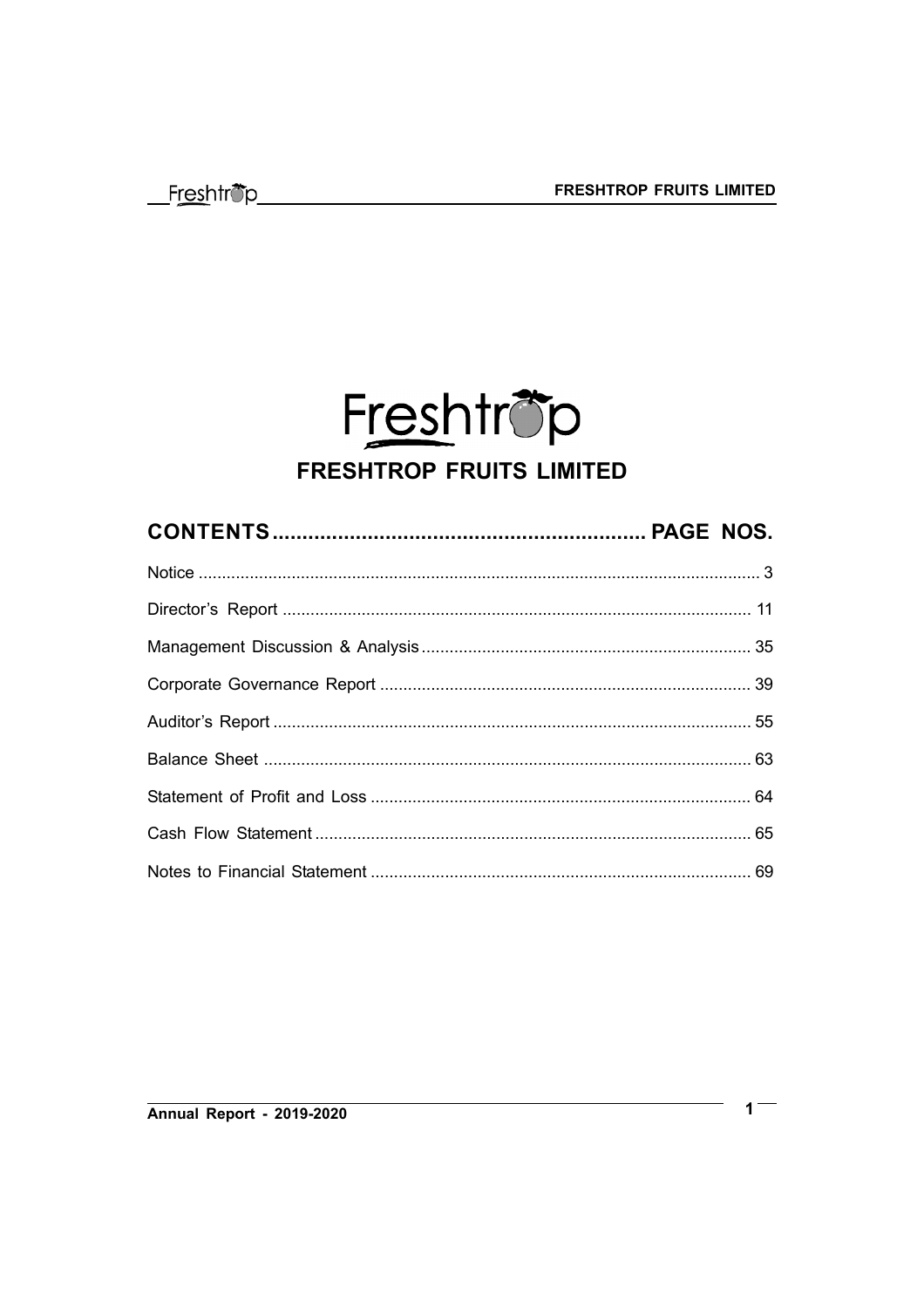# Freshtröp

# **ANNUAL REPORT 2019 - 2020**

# **CORPORATE INFORMATION**

#### **BOARD OF DIRECTORS**

Mr. Ashok V. Motiani Chairman & Managing Director Mrs. Nanita A. Motiani Whole-Time Director Mr. Mayur J. Shah Non-Executive / Independent Director Mr. Dinesh Oza Non-Executive / Independent Director Mr. Anil Sharma Non-Executive / Independent Director

#### **KEY MANAGERIAL PERSONNEL**

**Mr. Sanjay Prajapati** Chief Financial Officer

**Mr. Ronak Dhruve** Company Secretary

#### **STATUTORY AUDITORS**

**M/S. FP & Associates** Chartered Accountants, 708-A, Mahakant, Opp. V. S. Hospital, Ellisbridge, Ahmedabad – 380 006.

#### **SECRETARIAL AUDITOR**

Manoj Hurkat & Associates

#### **BANKERS**

Axis Bank Limited Citibank, N.A.

# **REGISTERED OFFICE**

A-603, Shapath IV, Opp. Karnavati Club, S.G. Road, Ahmedabad - 380 015

#### **PLANT - I**

Gat No. 171, Village Jaulke, Mumbai Agra Road, Tal.: Dindori, Dist.: Nasik-422 207, Maharashtra, India.

#### **PLANT - II**

Survey No. 1366, Savlej-Wayfale Road, Post Siddhewadi, Tal.: Tasgaon, Dist.: Sangli-416 311, Maharashtra, India.

#### **PLANT - IV**

Gat No. 598/1, Village Janori. TaL.: Dindori, Dist.: Nasik-422 206, Maharashtra, India.

**2 Annual Report - 2019-2020**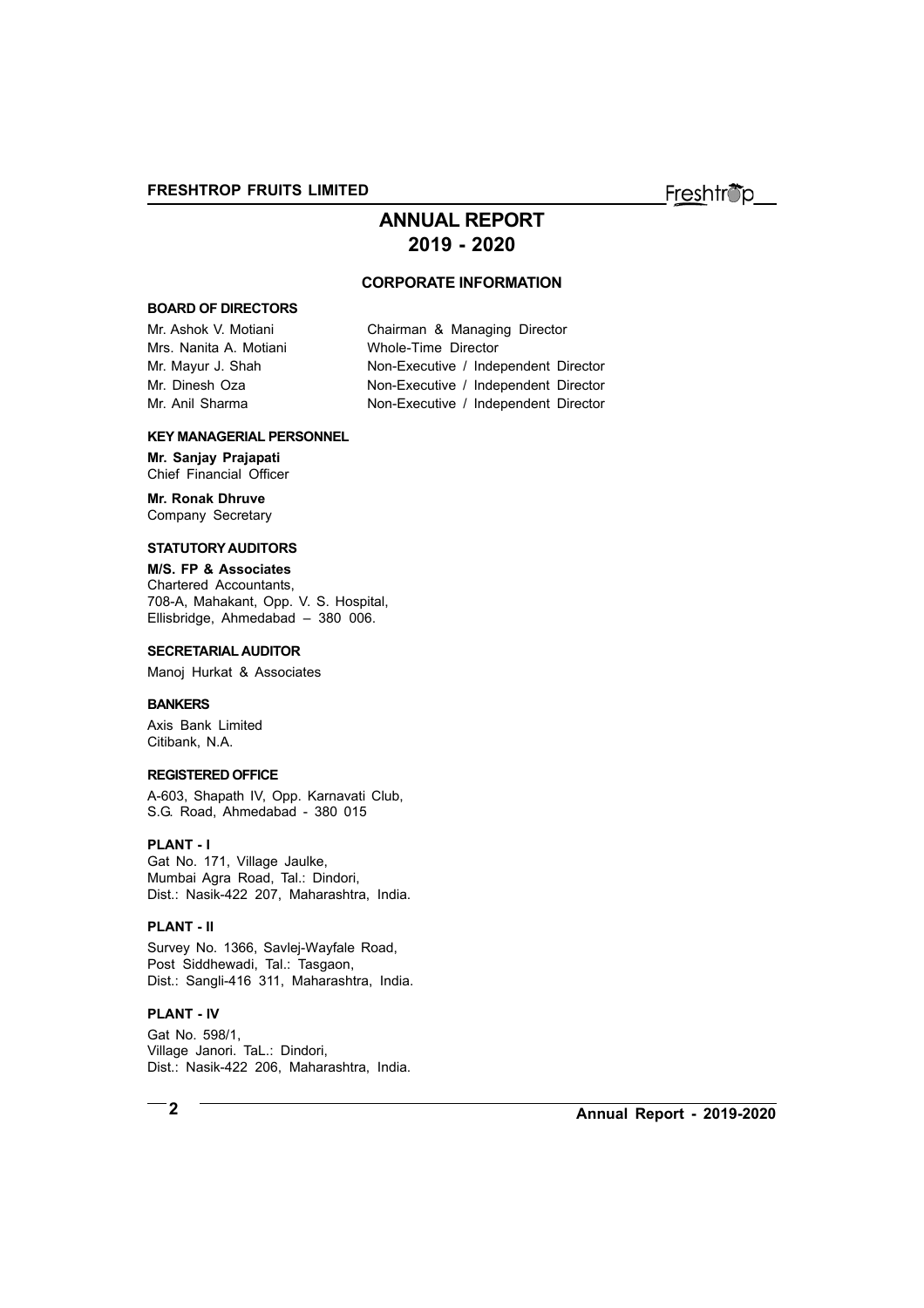Freshtröp

# **FRESHTROP FRUITS LIMITED (CIN: L15400GJ1992PLC018365)**

## **NOTICE**

**NOTICE** is hereby given that the 28<sup>th</sup> Annual General Meeting of the Members of FRESHTROP FRUITS LIMITED will be held on 23rd September 2020 at 12.30 p.m. through Video Conferencing ("VC")/Other Audio-Visual Means ("OAVM") to transact the following business:

#### **ORDINARY BUSINESS:**

**1.** To receive and adopt audited financial statements of the Company for the financial year 2019-20 and to pass the following resolution, with or without modification, as an **ORDINARY RESOLUTION:**

**"RESOLVED THAT** the audited financial statements of the Company for the financial year 2019- 20 comprising of Balance Sheet as on 31st March, 2020 and Statement of Profit & Loss and cash flow statement for the Financial year ended on 31st March, 2020 together with all annexure and attachment thereto including the Directors' Report and Auditors' Report thereon, which have already been circulated to the Members and as laid before this meeting, be and are hereby approved and adopted."

**2.** To appoint a Director in place of Mrs. Nanita Motiani (DIN:00787809), who retires by rotation and being eligible, offers herself for re-appointment and to pass following resolution, with or without modification, as an **ORDINARY RESOLUTION:**

**"RESOLVED THAT** the retiring Director, Mrs. Nanita Motiani (DIN: 00787809), be and is hereby re-appointed as a Director of the Company, liable to retire by rotation."

#### **SPECIAL BUSINESS:**

**3. Regularisation and Appointment of Shri. Ramchandra Joshi as the Non-executive and Non-Independent of the Company**

**To consider and if thought fit, to pass with or without modification, the following resolution as SPECIAL RESOLUTION:**

**"RESOLVED THAT** pursuant to the provisions of Sections 152,161,164 and any other applicable provisions, if any of the Companies Act, 2013 ("the Act") and the Companies Appointment and Qualification of Directors) Rules, 2014 (including any statutory modification(s) or re-enactment(s) thereof for the time being in force), Shri. Ramchandra Joshi, (DIN: 00231568), who was appointed as an Additional Director (Non-Executive Non - Independent Director) of the Company, with effect from April 01, 2020, by the Board and who holds office up to the date of this Annual General Meeting, and who has given his consent and whose candidature for the office of Director has been recommended by the Nomination and Remuneration Committee be and is hereby appointed as a Director of the Company, liable to retire by rotation."

**"RESOLVED FURTHER THAT** pursuant to Reregulation 17(1A) of the SEBI (Listing Obligation and disclosure Requirements) Regulations, 2015, approval of the members, be and is hereby specifically accorded to continuation of directorship of Mr. Ramchandra Joshi, (DIN: 00231568) even after he attains the age of 75 years, as a Non-Executive & Non - Independent Director of the Company, liable to retire by rotation."

**"RESOLVED FURTHER THAT** any one of the Directors for the time being, be and are hereby severally authorized to sign and execute all such documents and papers (including appointment letter etc.) as may be required for the purpose and file necessary e-form with the Registrar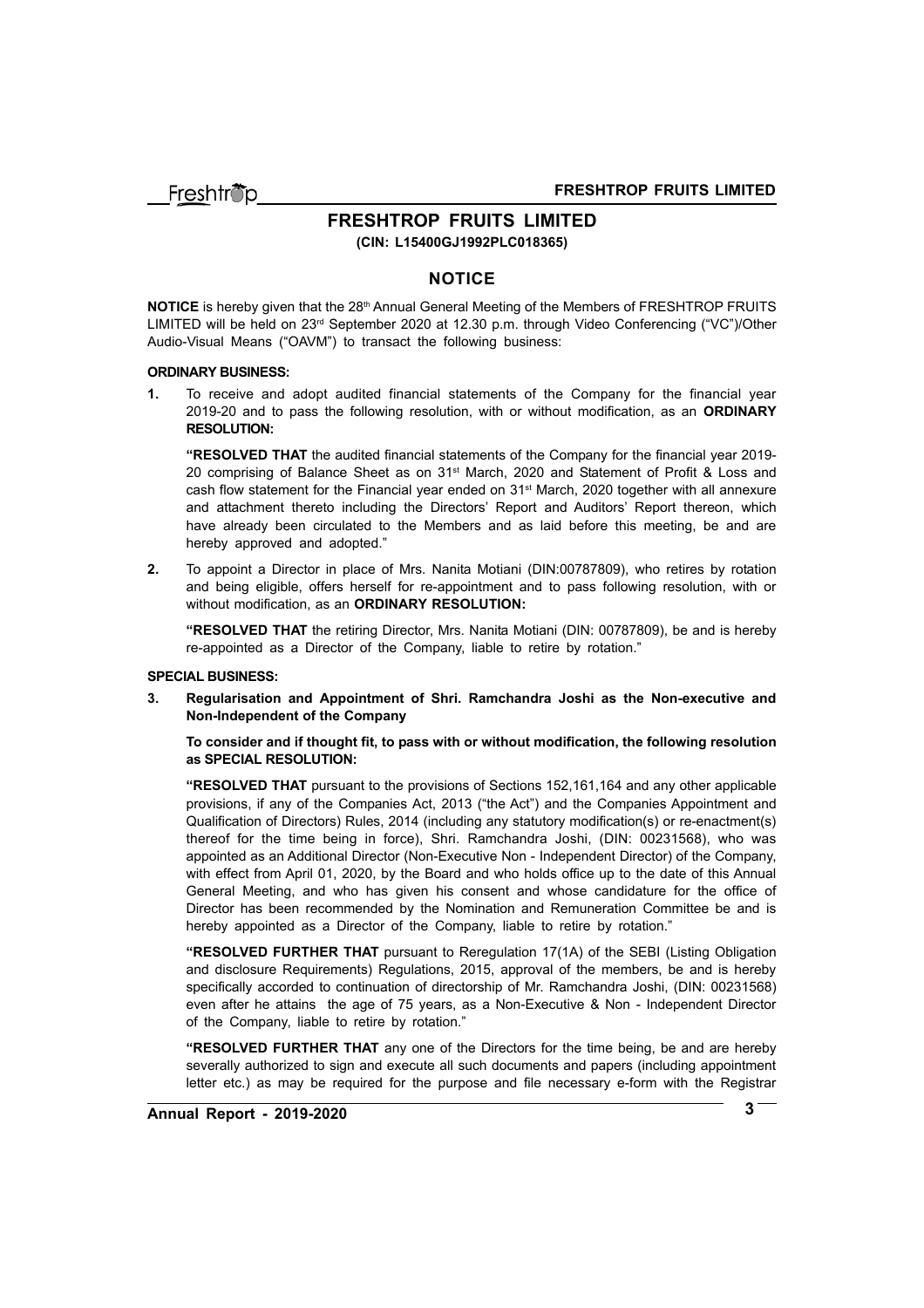Freshtr**in**o

of Companies and to do all such acts, deeds and things as may considered expedient and necessary in this regard."

#### **Registered Office**

A-603, Shapath IV, **Ashok Motiani** Opp. Karnavati Club, S. G. Road, Ahmedabad – 380 015 (DIN: 00124470)

**Date:** June 25 2020 **By order of the Board For Freshtrop Fruits Limited**

#### **NOTES:**

- 1. The relative Explanatory Statements, pursuant to Section 102 of the Companies Act, 2013, in respect of the business under Items No. 3 of the accompanying Notice is annexed hereto.
- 2. In view of the prevailing COVID-19 pandemic, the Ministry of Corporate Affairs (the "MCA") vide its General Circulars No. 14/2020, No. 17/2020 and No. 20/2020 dated April 8, 2020, April 13, 2020 and May 5, 2020 respectively (hereinafter, collectively referred as the "MCA Circulars") read with SEBI Circular No. SEBI/HO/CFD/CMD1/CIR/P/2020/79 dated May 12, 2020, has allowed companies to conduct their annual general meetings through Video Conferencing ("VC") or Other Audio Visual Means ("OAVM"), thereby, dispensing with the requirement of physical attendance of the members at their AGM and accordingly, the 28<sup>th</sup> Annual General Meeting (the "AGM" or the "Meeting") of Freshtrop Fruits Limited (the "Company") will be held through VC or OAVM in compliance with the said circulars and the relevant provisions of the Companies Act, 2013 (as amended) (the "Act") and Rules made thereunder and the SEBI (Listing Obligations and Disclosure Requirements) Regulations, 2015 (as amended) (the "Listing Regulations"). Members attending the AGM through VC or OAVM shall be counted for the purpose of reckoning the quorum under Section 103 of the Act.
- 3. In compliance with the aforementioned MCA and SEBI Circulars, Notice of the AGM along with the Annual Report 2019-20 is being sent only through electronic mode to those Members whose email addresses are registered with the Company/ Depository Participant. Members may note that the Notice and Annual Report 2019-20 will also be available on the Company's website www.freshtrop.com, websites of the Stock Exchanges i.e. BSE Limited at www.bseindia.com, and on the website of National Securities Depository Limited (NSDL) **https://www.evoting.nsdl.com**.
- 4. Since the AGM will be held through VC / OAVM, the Route Map of the AGM venue is not annexed to this Notice.
- 5. Members can attend and participate in the AGM through VC / OAVM only.
- 6. To support the 'Green Initiative', Members who have not yet registered their email addresses are requested to register the same with their DPs in case the shares are held by them in electronic form and with Bigshare Services Private Limited in case the shares are held by them in physical form.
- 7. Shareholders holding shares in physical mode and who have not updated their email addresses with the Company are requested to update their email addresses by sending a duly signed request letter to the Registrar and Transfer Agents of the Company Bigshare Services Private Limited by providing Folio No. and Name of shareholder. Shareholders holding shares in dematerialized mode are requested to register / update their email addresses with the relevant Depository Participants.
- 8. Corporates Members are required to send scanned copy (PDF/ JPG Format) of the relevant Board or Governing Body Resolution/ Authority letter etc. with attested specimen signature of the duly authorized signatory(ies) who are authorized to vote, to the Scrutinizer by e-mail to manojhurkat@hotmail.com with a copy marked to evoting@nsdl.co.in.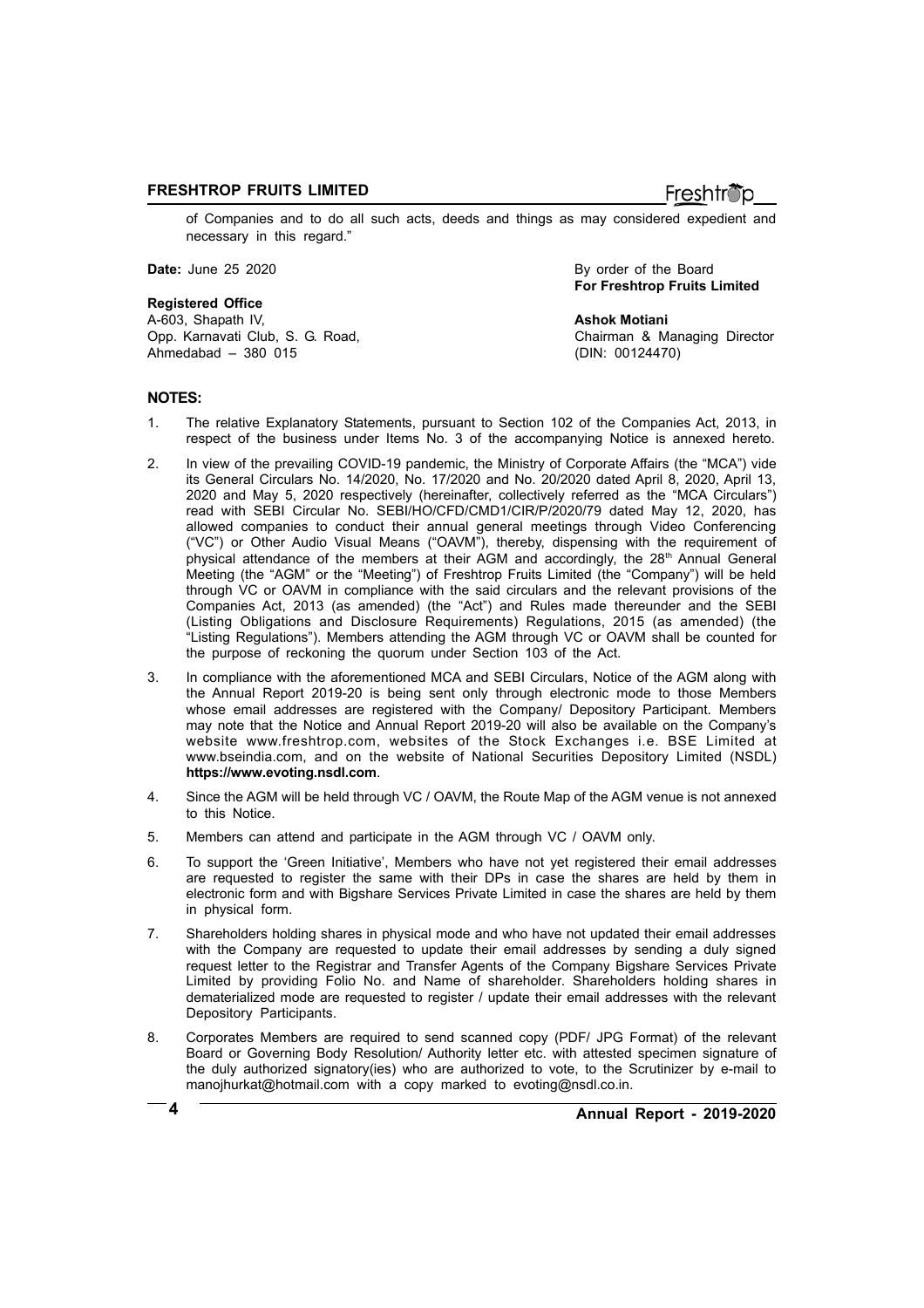Freshtrop

#### **FRESHTROP FRUITS LIMITED**

- 9. In case of joint holders, the Member whose name appears as the first holder in the order of names as per the Register of Members of the Company will be entitled to vote at the AGM.
- 10. Members who would like to express their views/ask questions as a speaker at the Meeting must pre-register themselves by sending a request from their registered e-mail address mentioning their names, DP ID and Client ID/folio number, PAN and mobile number at secretarial@freshtrop.com from Monday, September 7, 2020 (10.00 a.m. IST) to Tuesday, September 15, 2020 (4.00 p.m. IST). Only those Members who have pre-registered themselves as a speaker will be allowed to express their views/ask questions during the AGM. The Company reserves the right to restrict the number of speakers depending on the availability of time for the AGM
- 11. Pursuant to the provisions of Section 91 of the Act, the Register of Members and Share Transfer Books will remain closed on all days from Wednesday, September 16, 2020 to Wednesday, September 23, 2020, both days inclusive.
- 12. As per Regulation 40 of SEBI Listing Regulations, as amended, securities of listed companies can be transferred only in dematerialized form with effect from 1<sup>st</sup> April, 2019, except in case of request already received for transmission or transposition of securities. In view of this and to eliminate all risks associated with physical shares and for ease of portfolio management, members holding shares in physical form are requested to consider converting their holdings to dematerialized form. Members can contact Company's Registrar and Share Transfer Agents ("RTA") for assistance in this regard.
- 13. Pursuant to Section 72 of the Companies Act, 2013, shareholders holding shares in physical form may file nomination in the prescribed Form SH-13 and for cancellation / variation in nomination in the prescribed Form SH-14 with the Company's RTA. Members holding shares in the dematerialized form may contact the Depository Participant for recording nomination in respect of their shares.
- 14. Pursuant to the provisions of Sections 124 and 125 of the Act, dividends, which remain unclaimed for a period of seven years from the date of transfer to the Unpaid Dividend Account, are required to be transferred to the IEPF established by the Central Government. The details of unpaid dividend are placed on the website of the Company at www.freshtrop.com.

| <b>Financial Year</b> | Dividend rate<br>per share | Date of Declared | Due Date for<br><b>Transfer to IEPF</b> |
|-----------------------|----------------------------|------------------|-----------------------------------------|
| 2012-13               | 1.00                       | 13 Sep 2013      | 02 Nov 2020                             |
| 2013-14               | 1.00                       | 10 Sep 2014      | 28 Oct 2021                             |
| 2014-15               | 1.00                       | 18 Sep 2015      | 03 Nov 2022                             |
| 2015-16               | 1.00                       | 21 Sep 2016      | 05 Nov 2023                             |

**Following is the due date for transfer of unclaimed dividend to the IEPF**

- 15. The Board of Directors in their Meeting held on 31<sup>st</sup> July, 2020 appointed Mr. Manoj Hurkat, Practicing Company Secretary, Ahmedabad of M/s Manoj Hurkat & Associates (Membership No.4287 & CP No. 2574) or failing him any other Practicing Company Secretary, as may be appointed by authorised officials, as a Scrutinizer for overseeing the ballot voting and remote e-voting process in a fair and transparent manner.
- 16. The Scrutinizer shall submit his report to the Chairman or any other person authorised by him. Results declared along with report of the Scrutinizer shall be placed on the website of the Company www.freshtrop.com and on the website of NSDL https://www.evoting.nsdl.com. immediately after declaration of result by the Chairman or any person authorized by him in this behalf.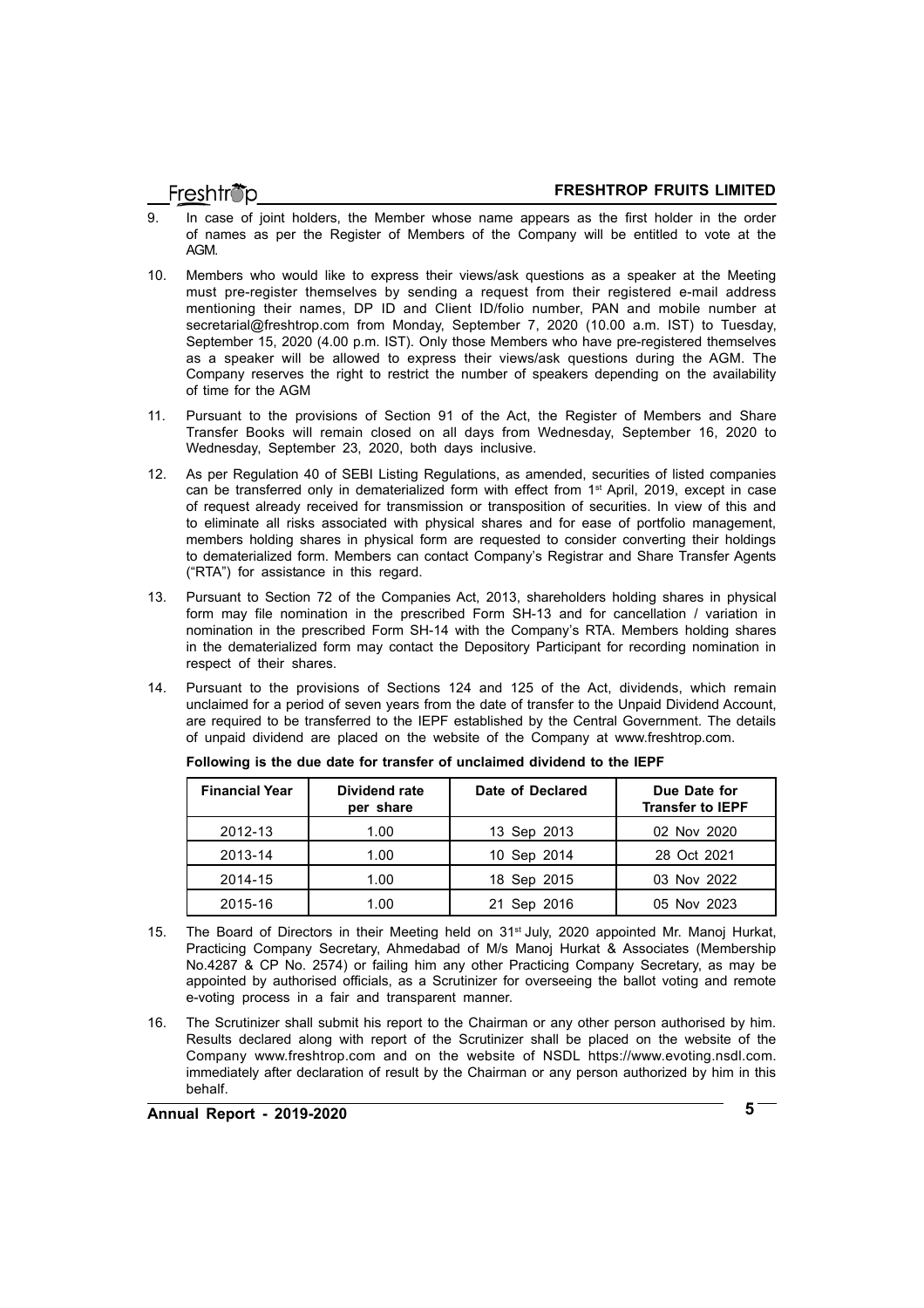#### **Instructions for e-voting and joining the AGM are as follows:**

In compliance with the provisions of Section 108 of the Act, read with Rule 20 of the Companies (Management and Administration) Rules, 2014, as amended from time to time, and Regulation 44 of the SEBI Listing Regulations, the Members are provided with the facility of casting votes using remote e-voting system as well as venue voting on the date of the AGM through services provided by NSDL, on all the resolutions set forth in this Notice. The instructions for e-voting are given herein below.

- 1. NSDL will be providing facility for voting through remote e-Voting, for participation in the  $28<sup>th</sup>$ AGM through VC/OAVM facility and e-Voting during the 28<sup>th</sup> AGM.
- 2. The remote e-voting period begins on  $19<sup>th</sup>$  September 2020 at 9.00 a.m. and ends on  $22<sup>nd</sup>$ September, 2020 at 5.00 p.m. During this period shareholders of the Company, holding shares either in physical form or in dematerialized form, as on the cut-off date i.e., 16<sup>th</sup> September, 2020 may cast their vote electronically. The remote e-voting module shall be disabled by NSDL for voting thereafter. Those Members, who will be present in the AGM through VC / OAVM facility and have not cast their vote on the Resolutions through remote e-voting and are otherwise not barred from doing so, shall be eligible to vote through e-voting system during the AGM.
- 3. The Members who have cast their vote by remote e-voting prior to the AGM may also attend/ participate in the AGM through VC / OAVM but shall not be entitled to cast their vote again.
- 4. Members attending the AGM through VC / OAVM shall be counted for the purpose of reckoning the quorum under Section 103 of the Act.
- 5. Facility of joining the AGM through VC / OAVM shall open 15 minutes before the time scheduled for the AGM and will be available for Members on first-come first- served basis.
- 6. Visit the e-Voting website of NSDL. Open web browser by typing the following URL: https:// www.evoting.nsdl.com/ either on a Personal Computer or on a mobile.
- 7. Once the home page of e-Voting system is launched, click on the icon "Login" which is available under 'Shareholders' section.
- 8. A new screen will open. You will have to enter your User ID, your Password and a Verification Code as shown on the screen.
- 9. Your User ID details are given below:

| Manner of holding shares<br>i.e. Demat (NSDL or CDSL) or Physical | Your User ID is                                                                                                                                                 |
|-------------------------------------------------------------------|-----------------------------------------------------------------------------------------------------------------------------------------------------------------|
| For Members who hold shares<br>in demat account with NSDL         | 8 Character DP ID followed by 8 Digit Client ID<br>For example, if your DP ID is IN300*** and<br>Client ID is 12****** then your user ID is<br>IN300***12****** |
| For Members who hold shares<br>in demat account with CDSL         | 16 Digit Beneficiary ID<br>For example, if your Beneficiary ID is<br>12*************** then your user ID is<br>12 **************                                |
| For Members holding shares in<br>Physical Form.                   | EVEN Number followed by Folio Number<br>registered with the Company                                                                                             |
|                                                                   | For example, if folio number is 001*** and<br>EVEN is 113388 then user ID is 113388001***                                                                       |

- 10. Your password details are given below:
	- a) If you are already registered for e-Voting, then you can user your existing password to login and cast your vote.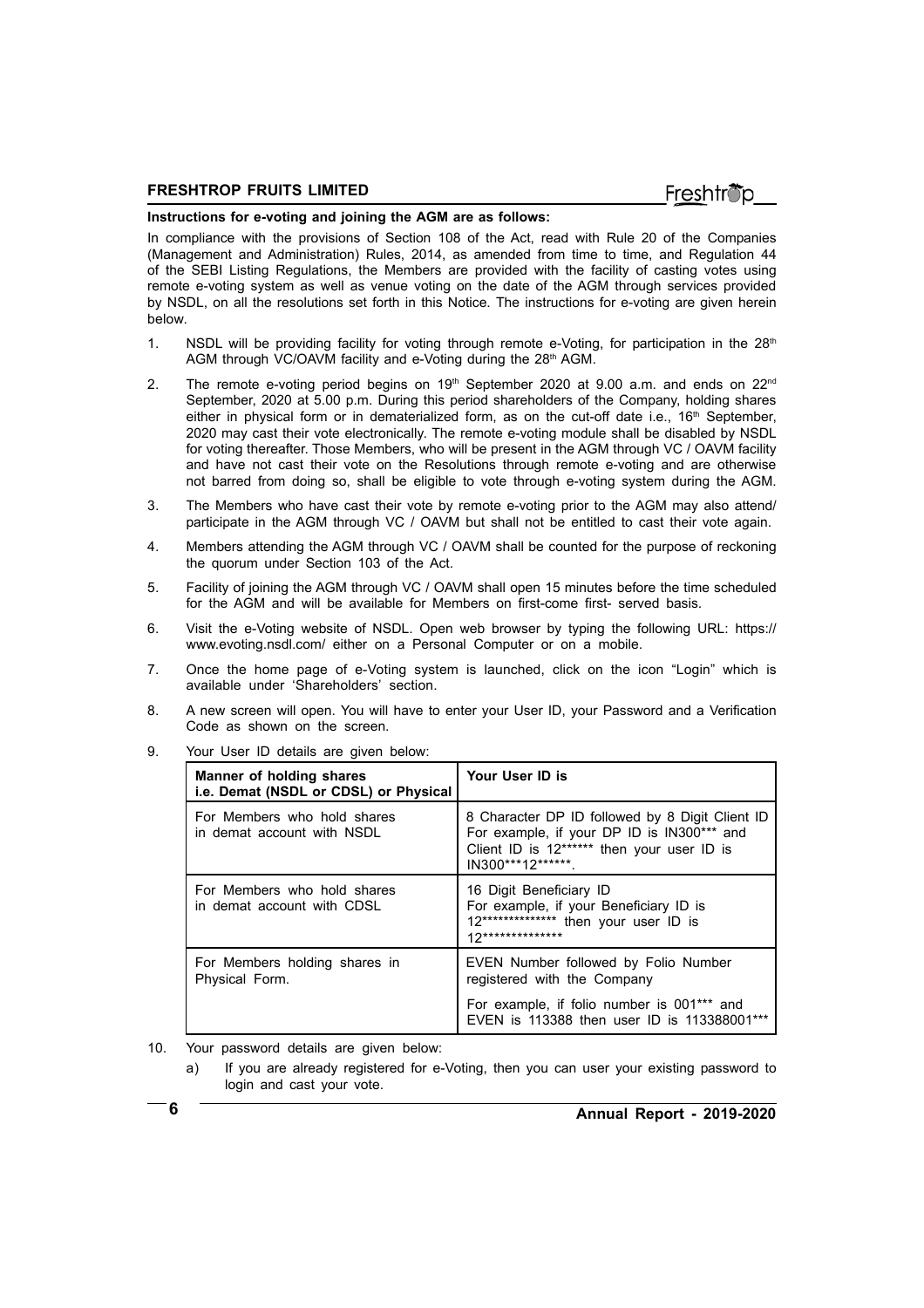- b) If you are using NSDL e-Voting system for the first time, you will need to retrieve the 'initial password' which was communicated to you. Once you retrieve your 'initial password', you need to enter the 'initial password' and the system will force you to change your password.
- c) How to retrieve your 'initial password'?
	- i. If your email ID is registered in your demat account or with the Company, your 'initial password' is communicated to you on your email ID. Trace the email sent to you from NSDL from your mailbox. Open the email and open the attachment i.e. a .pdf file. Open the .pdf file. The password to open the .pdf file is your 8-digit client ID for NSDL account, last 8 digits of client ID for CDSL account or folio number for shares held in physical form. The .pdf file contains your 'User ID' and your 'initial password'.
	- ii. If your email ID is not registered, please follow steps mentioned below in process for those shareholders whose email ids are not registered.
- 11. If you are unable to retrieve or have not received the "Initial password" or have forgotten your password:
	- a) Click on "Forgot User Details/Password?" (If you are holding shares in your demat account with NSDL or CDSL) option available on www.evoting.nsdl.com.
	- b) Physical User Reset Password?" (If you are holding shares in physical mode) option available on www.evoting.nsdl.com.
	- c) If you are still unable to get the password by aforesaid two options, you can send a request at evoting@nsdl.co.in mentioning your demat account number/folio number, your PAN, your name and your registered address.
	- d) Members can also use the OTP (One Time Password) based login for casting the votes on the e-Voting system of NSDL.
- 12. After entering your password, tick on Agree to "Terms and Conditions" by selecting on the check box.
- 13. Now, you will have to click on "Login" button.
- 14. After you click on the "Login" button, Home page of e- Voting will open.

#### **How to cast your vote electronically on NSDL e-Voting system?**

- a. After successful login at Step 1, you will be able to see the Home page of e-Voting. Click on e-Voting. Then, click on Active Voting Cycles.
- b. After click on Active Voting Cycles, you will be able to see all the companies "EVEN" in which you are holding shares and whose voting cycle is in active status.
- c. Select "EVEN 113388" of the Company.
- d. Now you are ready for e-Voting as the Voting page opens.
- e. Cast your vote by selecting appropriate options i.e. assent or dissent, verify/modify the number of shares for which you wish to cast your vote and click on "Submit" and also "Confirm" when prompted.
- f. Upon confirmation, the message "Vote cast successfully" will be displayed.
- g. You can also take the printout of the votes cast by you by clicking on the print option on the confirmation page.
- h. Once you confirm your vote on the resolution, you will not be allowed to modify your vote.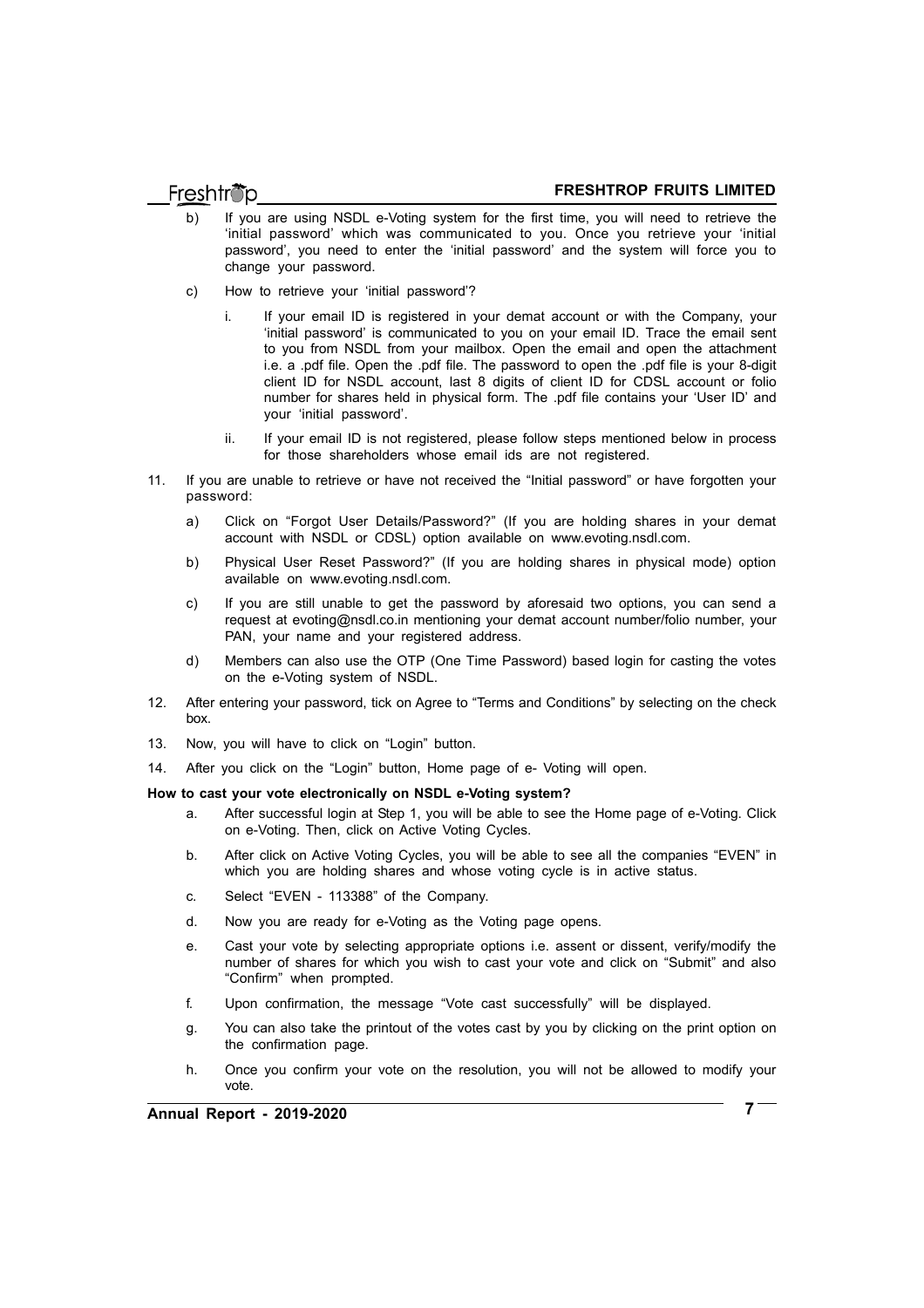15. In case of any queries/grievances pertaining to remote e-voting (before the AGM and during the AGM), you may refer to the FAQs for Shareholders and e-voting user manual for Shareholders available at the download section of https://www.evoting.nsdl.com or call on toll free number.: 1800-222-990 or send a request at evoting@nsdl.co.in.

**Process for those shareholders whose email ids are not registered with the depositories for procuring user id and password and registration of email id for e-voting for the resolutions set out in this notice:**

- a. For Physical shareholders- please provide necessary details like Folio No., Name of shareholder, scanned copy of the share certificate (front and back), PAN (self-attested scanned copy of PAN card), AADHAR (self-attested scanned copy of Aadhar Card) by email to Company/RTA email id.
- b. Please contact your Depository Participant (DP) and register your email address and bank account details in your demat account, as per the process advised by your DP.

#### **Instructions for Members attending the AGM through VC / OAVM are as under:**

- a. Member will be able to attend the AGM through VC / OAVM or view the live webcast of AGM provided by NSDL through its platform at https://www.evoting.nsdl.com by using their remote e-voting login credentials and selecting the EVEN for Company's AGM. Members who do not have the User ID and Password for e-Voting or have forgotten the User ID and Password may retrieve the same by following the remote e-Voting instructions mentioned in the Notice. Further members can also use the OTP based login for logging into the e-Voting system of NSDL.
- b. Members are encouraged to join the Meeting through Laptops or Desktop and having Internet connectivity with good speed for better experience and to avoid any disturbance during the meeting.
- c. The Members can join the AGM in the VC/OAVM mode 15 minutes before and after the scheduled time of the commencement of the Meeting by following the procedure mentioned in the Notice. The facility of participation at the AGM through VC/OAVM will be made available for at least 1000 members on first come first serve basis. This will not include large Shareholders (Shareholders holding 2% or more shareholding), Promoters, Institutional Investors, Directors, Key Managerial Personnel, the Chairpersons of the Audit Committee, Nomination and Remuneration Committee and Stakeholders Relationship Committee, Auditors etc. who are allowed to attend the AGM without restriction on account of first come first serve basis.
- d. Further Members will be required to allow Camera and use Internet with a good speed to avoid any disturbance during the meeting.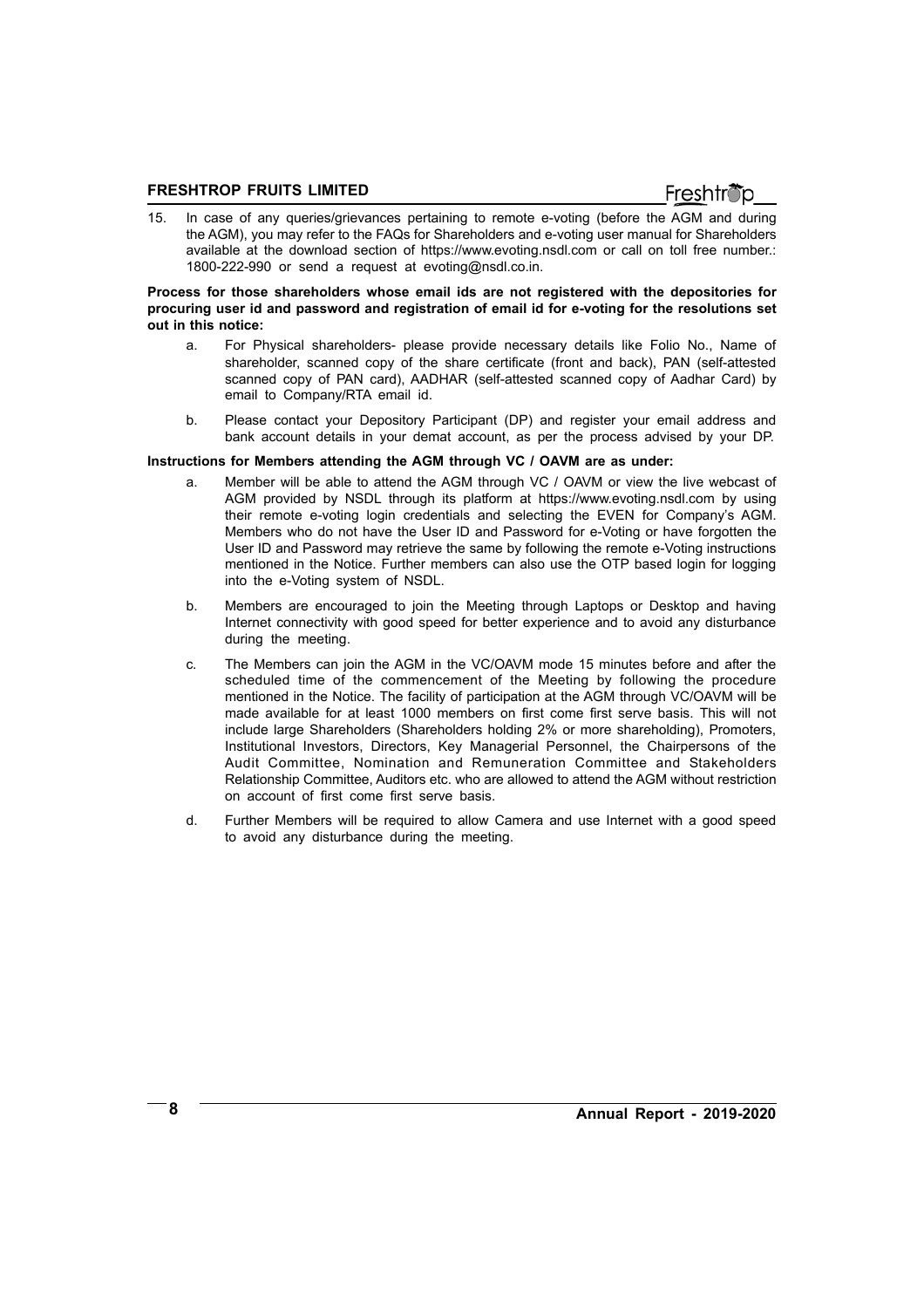Freshtröp

### **EXPLANATORY STATEMENT**

(Pursuant to Section 102 of the Companies Act, 2013)

#### **ITEM NO. 3:**

Based on the recommendations of the Board Nomination and Remuneration Committee (the "Committee") and pursuant to Section 161 of The Companies Act, 2013, the Board vide circular resolution dated April 01 2020 appointed Shri. Ramchandra Joshi as an Additional Director (Non – executive Non -Independent Director) of the Company, with effect from April 01 2020.

Shri. Ramchandra Joshi will vacate his office at this Annual General Meeting. The Board, at the aforesaid Meeting, on the recommendation of the Committee, recommended for the approval of the Members, the appointment of Shri. Ramchandra Joshi as a Non-Executive Non-Independent Director of the Company, as set out in the Resolution relating to his appointment.

Shri. Ramchandra Joshi, aged 74 years old. He is a Commerce Graduate and also hold bachelor's degree in law. He has vast experience in public relations, legal and administration matters. Considering the qualification, positive attributes, expertise and independence, the Board of Directors considers continuing his association for the immense benefit of the Company. In view of this, the approval of the members is also sought for continuation of appointment of Shri Ramchandra Joshi as Director of the Company even after he attains the age of 75 years in terms of Regulation 17(1A) of the SEBI-LODR.

Shri. Ramchandra Joshi has given his declaration that he is not disqualified under Section 164 of the Act from being appointed as a Director of the Company. He does not hold any share in the Company as of March 31, 2020.

A brief profile of the Director to be appointed is given in Annexure 'A': Your Board recommends the resolution at set out in Item No. 3 for approval of the members.

None of the Directors and Key Managerial Personnel of the Company and their respective relatives, in any way concerned or interested, financially or otherwise, in the resolution set out at Item No. 3 of the Notice.

| S.N.           | <b>Particulars</b>                                                                                    | <b>Details</b>                                                                                                                                     |
|----------------|-------------------------------------------------------------------------------------------------------|----------------------------------------------------------------------------------------------------------------------------------------------------|
|                | Name of Director & DIN                                                                                | Shri. Ramchandra Joshi, (DIN: 00231568)                                                                                                            |
| $\overline{2}$ | Date of Appointment / Resignation                                                                     | Appointment                                                                                                                                        |
| 3              | Reason for change viz. appointment,<br>resignation, removal, death or otherwise                       | Appointment as an Additional Non-Executive<br>Non-Independent Director w.e.f 01/04/2020                                                            |
| 4              | Date of appointment/ cessation and term<br>of appointment                                             | Appointment with effect from April 01, 2020,<br>subject to the shareholders' approval at the<br>ensuring Annual General Meeting of the<br>Company. |
| 5              | Qualification                                                                                         | B.com, LLB                                                                                                                                         |
| 6              | <b>Brief Profile</b>                                                                                  | He has vast experience in public relations,<br>legal and administration matters                                                                    |
| $\overline{7}$ | List of other companies in which<br>directorship is held                                              | NA.                                                                                                                                                |
| 8              | Chairman/Member of the Committees of<br>the Board of the other Companies in which<br>he is a director | NA.                                                                                                                                                |

## **ANNEXURE - A**

**Annual Report - 2019-2020 9**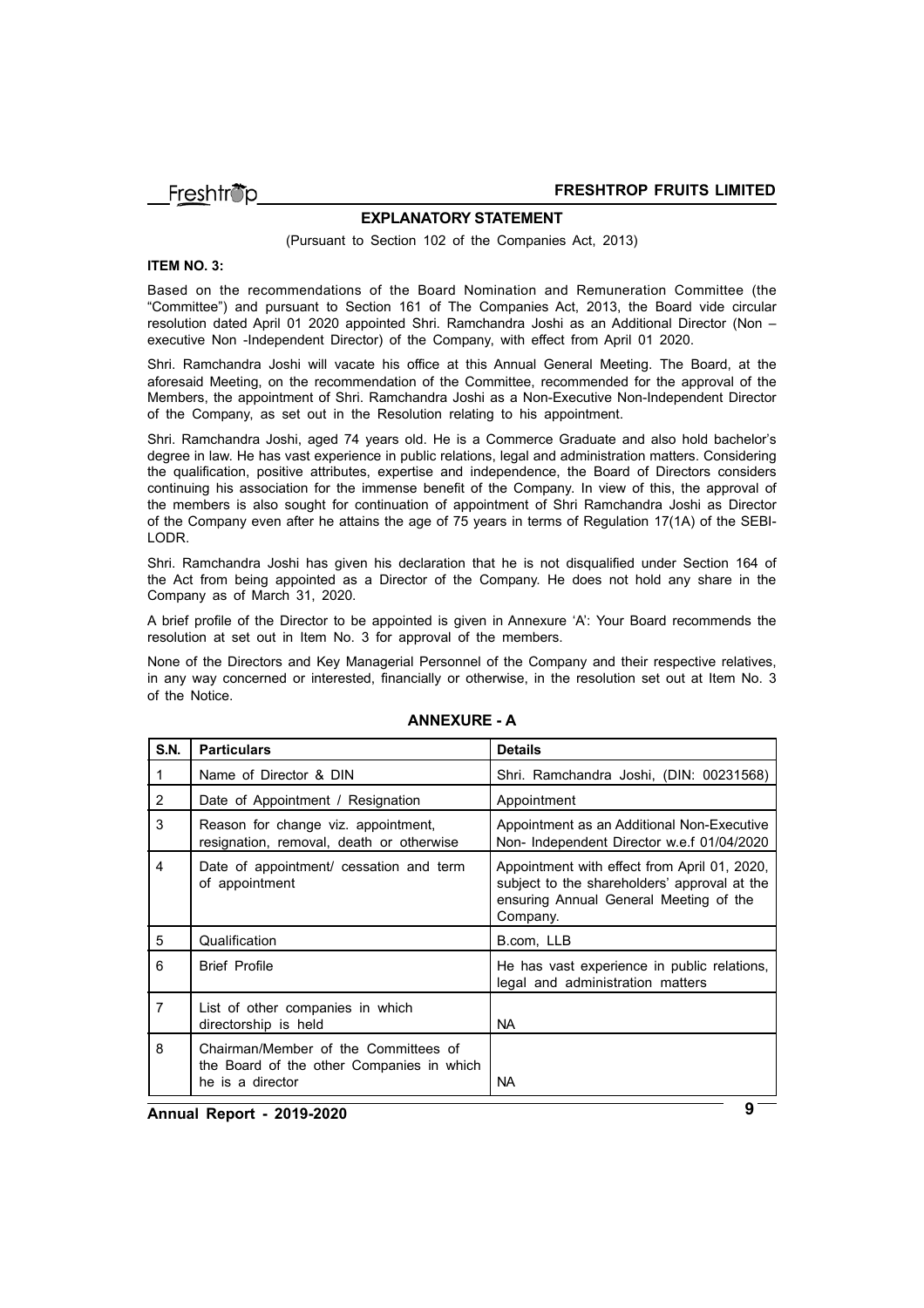# Freshtr<sup>3</sup>p\_

| 9  | Disclosure of Relationships between<br>Directors (in case of appointment of<br>Director) | Not related to any Director(s). |
|----|------------------------------------------------------------------------------------------|---------------------------------|
| 10 | Equity Shares held in the Company                                                        | Nil                             |

## **Registered Office**

A-603, Shapath IV, **Ashok Motiani** Opp. Karnavati Club, S. G. Road, Chairman & Managing Director Ahmedabad – 380 015 (DIN: 00124470)

**Date:** June 25 2020 **By order of the Board For Freshtrop Fruits Limited**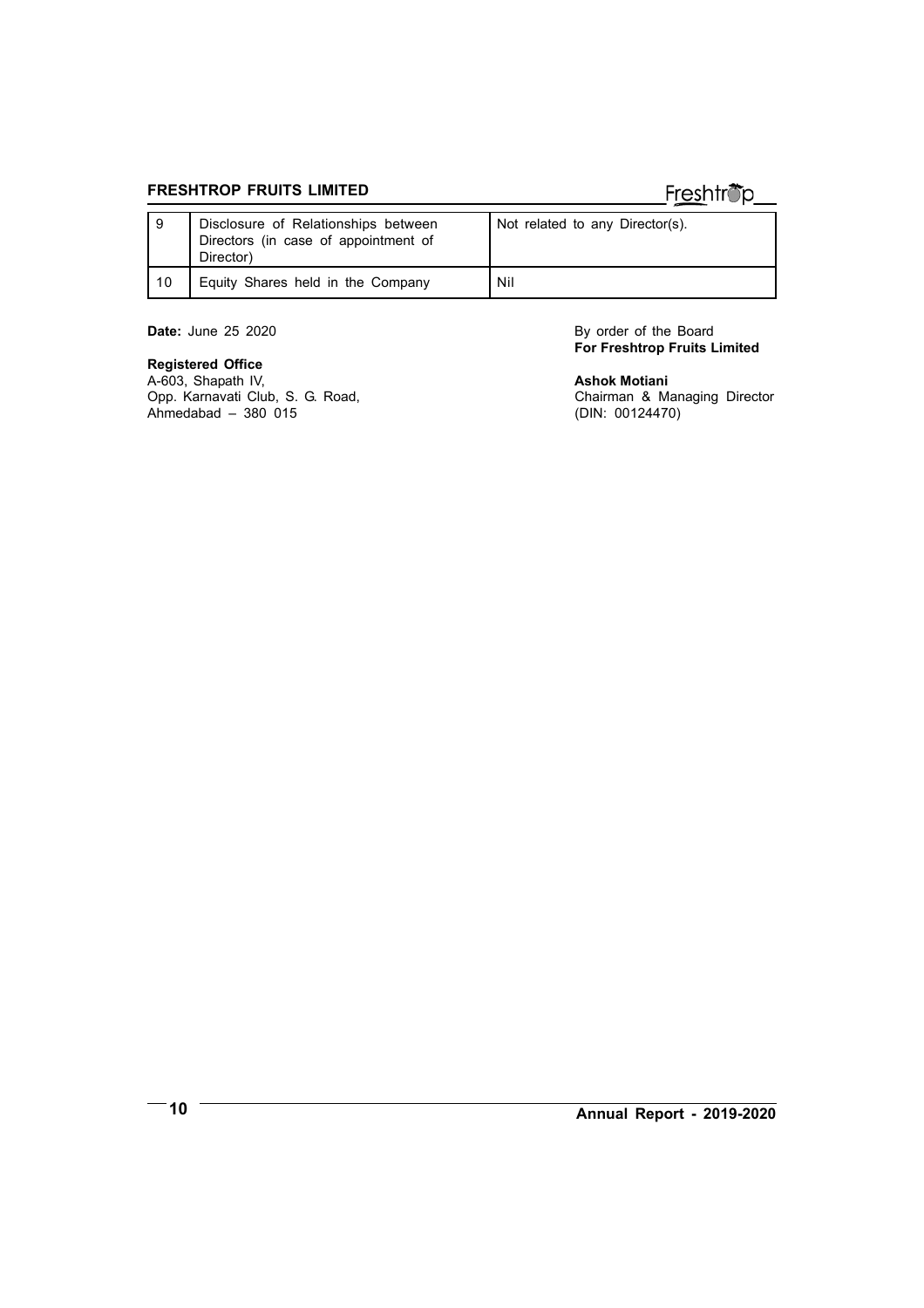

# **DIRECTORS' REPORT**

#### **DEAR MEMBERS,**

Your Directors are pleased to present the 28<sup>th</sup> Annual Report along with the audited financial statements of your Company for the financial year ended on 31<sup>st</sup> March 2020.

#### **FINANCIAL PERFORMANCE SUMMARY**

Pursuant to notification dated 16<sup>th</sup> February, 2015 issued by the Ministry of Corporate Affairs, the Company has adopted the Indian Accounting Standards ("IND AS") notified under the Companies (Indian Accounting Standards) Rules, 2015 prescribed under Section 133 of the Companies Act, 2013 (as amended from time to time) with effect from 1st April, 2016 and the accounts are prepared under IND AS.

| The summary of the financial performance for the year is given below:   |           | Rs. in lakh |
|-------------------------------------------------------------------------|-----------|-------------|
| <b>Particular</b>                                                       | 2019-20   | 2018-19     |
| Revenue from operations                                                 | 16,516.24 | 17,140.47   |
| Other Income                                                            | 181.79    | 464.55      |
| Total Income                                                            | 16,698.03 | 17,605.02   |
| <b>Total Expenses</b>                                                   | 16,096.22 | 15,815.35   |
| Profit Before Tax                                                       | 601.81    | 1,789.67    |
| Tax Expenses                                                            |           |             |
| Current Tax                                                             | 213.95    | 365.80      |
| Deferred Tax                                                            | (74.07)   | 49.48       |
| Profit After Tax                                                        | 461.92    | 1,374.39    |
| Other Comprehensive income (net of tax)                                 | 59.16     | 179.06      |
| Total Comprehensive Income for the period / year                        | 521.08    | 1,553.45    |
| Earning Per Equity Share (EPS) for the period<br>(Face Value of Rs. 10) |           |             |
| <b>Basic</b>                                                            | 3.89      | 11.32       |
| Diluted                                                                 | 3.89      | 11.32       |

#### **OPERATIONS:**

During the year under review total revenue of your Company decreased by 3.64%, from Rs. 17,605.02 lakh to Rs. 16,698.02 lakh. The profit after tax for the year stood at Rs. 461.92 lakh against Rs. 1,374.40 lakh in the previous year.

#### **FRESH FRUITS SEGMENT:**

#### **TABLE GRAPES**

An increased demand for fruits in the global market is creating a favorable environment for the export of grapes. Grape export occupies the major share in India's total fruits export with about 51% share. India is the 7<sup>th</sup> largest grape producer in the world and produces around 3 million MT yearly. India has been one of the top exporters in global grape trade. With the increasing demand for grapes globally; the opportunities for exports are increasing from India. About 3000 farmers have registered for export of grapes in the Grape Net System managed by APEDA, which ensures a stable quality regime.

**Annual Report - 2019-2020 11**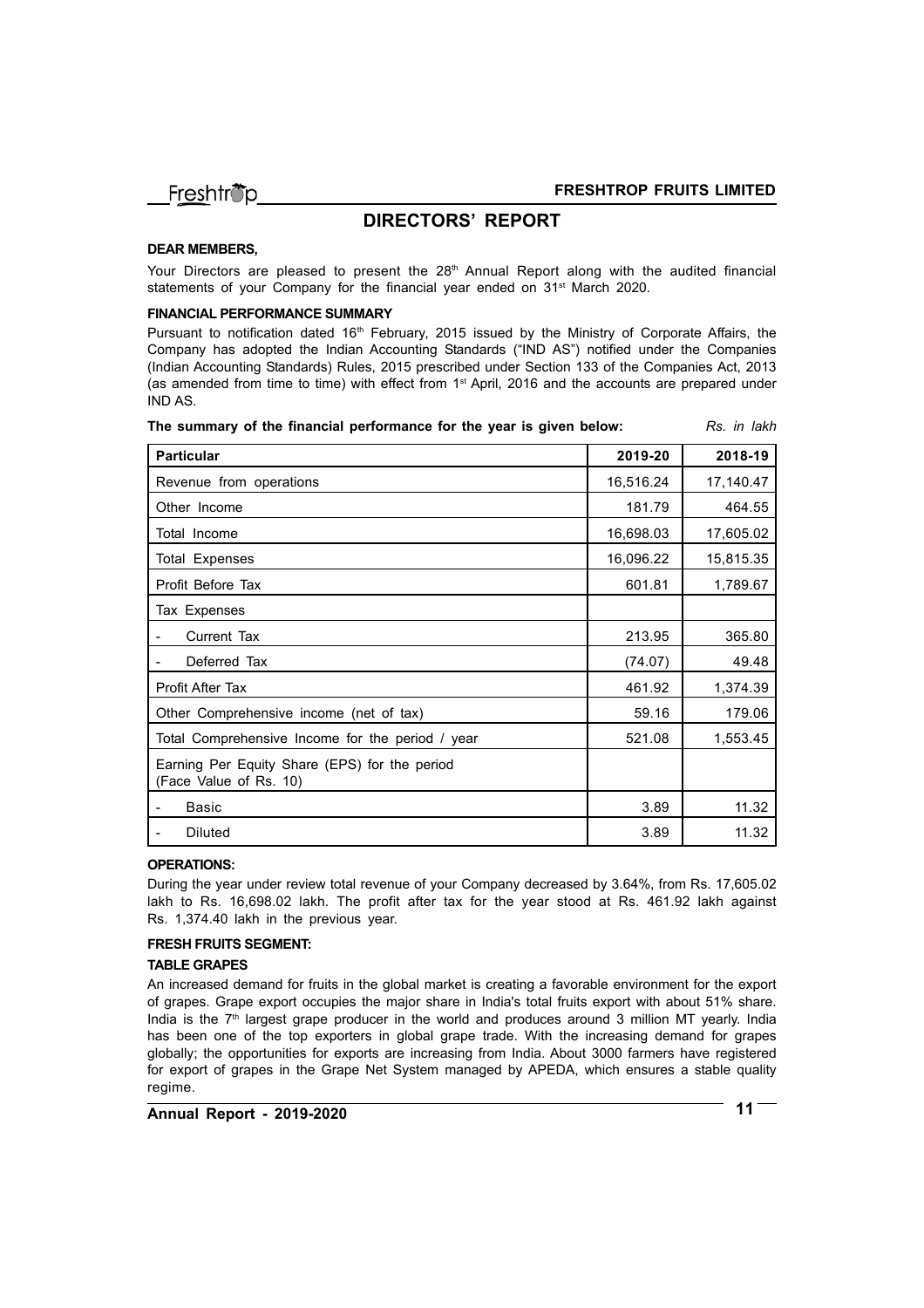Maharashtra is the leading state in production of grapes in India. The state produces more than 81.22% of total grapes production in the Country and Nasik & Sangli districts are at the forefront in the state.

This year, due to huge demand in European countries during April to October 2019, grapes export rose by 21% to 43,622 tons as compared to 36,180 tons during corresponding period in 2018. However, between November-19 to April-20, production of grapes reduced by about 30%, due to unseasonal rainfall in Nasik & Sangli regions during cultivation stage.

During this year spread of the novel coronavirus (Covid-19) and lock downs that came into force across Middle East, China, United States and European Union have hit the fresh produce business badly resulting in a drop in grape exports by about 30% this year.

Going forward, we expect good availability of grapes even as we must take cognizance of the uncertainty of climate and the Coronavirus pandemic (Covid-19) which have significantly affected the agricultural landscape. However, considering the growth of demand and supply in the international market over the past decade, we are hopeful of achieving 10% growth for the upcoming years.

#### **CUT FRUITS SEGMENT:**

#### **POMEGRANATE ARILS**

Pomegranate contains rich source of sodium and also contains a good amount of riboflavin, thiamin, niacin, Vitamin C, calcium and phosphorous.

The edible part of fruit is called 'aril' and constitutes 52 per cent of total fruit (w/w), comprising 78 per cent juice and 22 per cent seeds. The arils used as fresh fruits and juice apart from that the processed products like yoghurts, syrup, grenadine, anardana, anar-rub, jam, jelly, and wine. Indian pomegranate production is growing by 20 to 25% every year.

Arils of pomegranate in ready-to-eat form would be convenient with desirable alternative to the consumption of fresh fruits and may further increase pomegranate demand by consumers.

Currently due to excessively high air freight rates the Indian Pomegranate Arils are not competitive in the International market and the business has come to a complete halt.

#### **FOOD PROCESSING SEGMENT**

India is the second largest producer of the Fruits and Vegetables in the world with a production of 256 million MT. The food processing sector is undoubtedly a priority sector and has a tremendous scope for growth in the coming days. The food processing industry was growing at a 13% growth rate till December 2019. Higher level of horticulture production along with relatively low cost of labor and priority provided by the government by way of grants for cold storage can assist the food processing business to continue to grow.

India's geographical location gives it a unique advantage when it comes to exports, having convenient connectivity to Europe, Middle East & Africa from the western coast, and Japan, Singapore, Thailand, Malaysia, Korea, Australia & New Zealand from the eastern coast.

However, during this year due to Covid-19 pandemic, the consumption pattern of consumer has changed. The lockdown immediately led to a drop in domestic and international demand and disruption in supply chain. Major food processing companies are working with 30 to 50% capacities and distribution chain is also working with bare minimum staff.

#### **MANGO PULP**

India is the largest producer of mango in the world. We have over 1000 varieties of edible mangos spread across the country. Major mango producing states in India are Andhra Pradesh, Uttar Pradesh, Karnataka, Gujarat, Maharashtra, Tamil Nadu and West Bengal.

Mango contains high beta-carotene, a prototype of vitamin A, and is a rich source of vitamin B complex. Mango Pulp is perfectly suited for usage in juices, nectars, drinks, jams, fruit cheese and various other kinds of confectionery. Due to changing food habits in the country and increased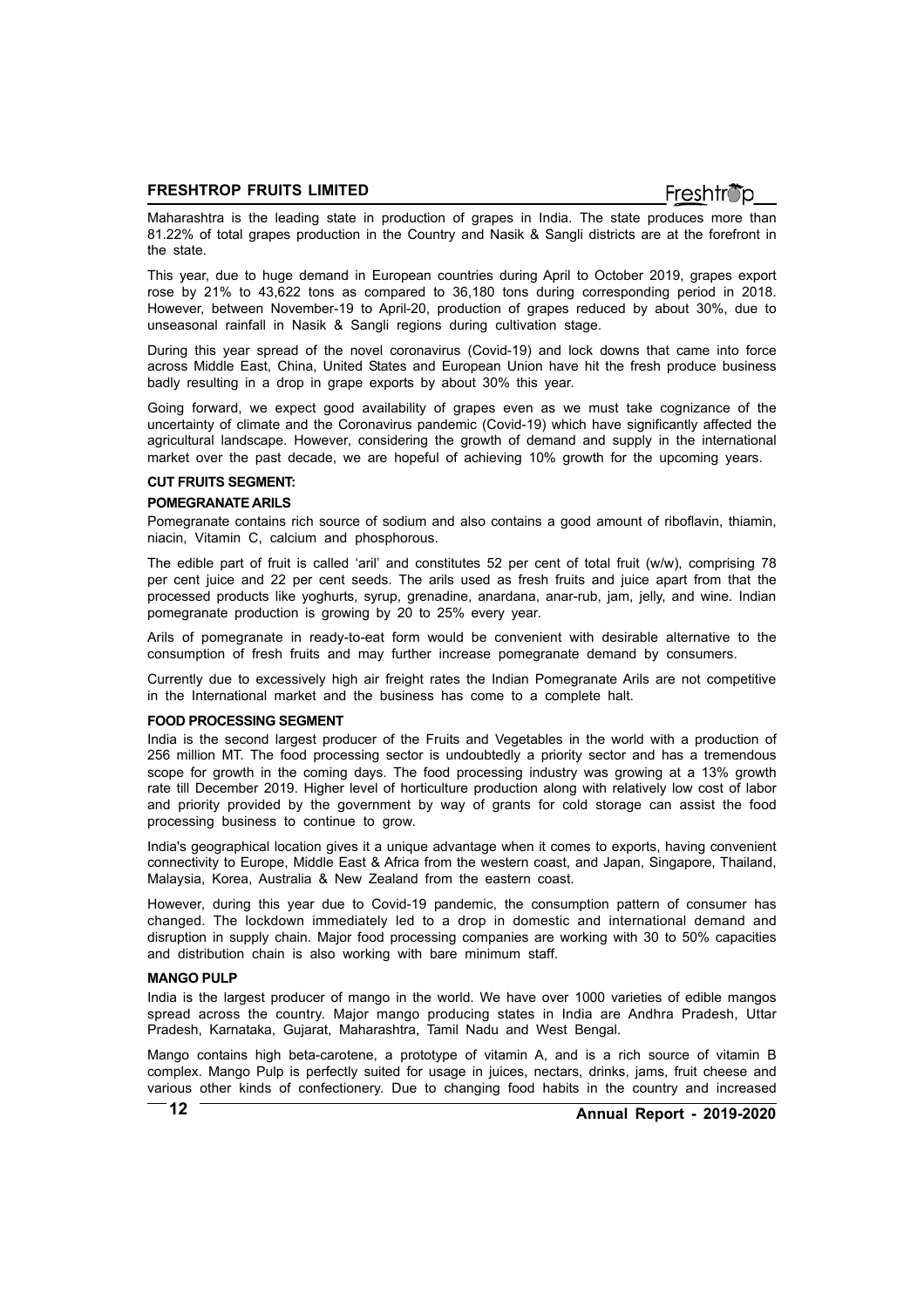consumption of fruit and fruit products, the market for fruit juice/concentrates/ powder/ slices/ dices has also increased.

Mango Pulp is prepared from selected varieties of fresh mango fruit. Fully matured Mangoes are harvested, quickly transported to the fruit processing plant, inspected and washed. The preparation process includes cutting, de-stoning, refining and packing. The main processing varieties of mangos are Alphonso, Totapuri and Kesar.

As India is the leading mango producer with widely recognized variety of mangoes it has also established itself as the largest mango pulp exporter in the world. India is exporting mango pulp to many countries, including UAE, European countries, Japan, China, USA, Singapore and Malaysia.

#### **GUAVA PULP**

Guava is an important fruit in India. it is a good source of vitamin C, pectin, calcium and phosphorus. Guava pulp is obtained from ripe guava fruit, which is one of the highest sources of Vitamin C. Guava puree is very popular for its attractive purplish-red color, pleasant taste and aroma. The preparation process includes washing, cutting, de-stoning, refining and packing. The sweet flavour and natural Vitamin C makes it a significant product for commercial purposes. Guava pulp is used to produce jams, marmalades, jellys, sweets, drinks and fillings of baked goods.

#### **DIVIDEND:**

Your Directors do not recommend any Dividend for the financial year ended on 31<sup>st</sup> March, 2020 in order to conserve resources of the Company. The Company will retain the earnings for use in future operations and projects and strive to increase the net worth of Stakeholders of the Company.

#### **CHANGES IN SHARE CAPITAL:**

Your Directors at the Board Meeting held on August 23, 2019 had announced buyback of upto 10,00,000 (Ten Lakh Only) fully paid equity shares of your Company of face value of Rs. 10/- only (Rupees Ten only) at a maximum price of Rs. 110/- (Rupees One Hundred Ten only) per share for an aggregate maximum amount of upto Rs 110,000,000 (Rupees Eleven Crores only). Accordingly, the Company issued a public announcement dated September 30,2019 for buy-back of 10,00,000 Equity Shares of face value of Rs. 10 each from its existing shareholders as on the record date of October 11, 2019 on a proportionate basis through "Tender Offer" route in accordance with the provisions contained in the Securities and Exchange Board of India (Buy Back of Securities) Regulations, 2018 and the Companies Act, 2013. The tendering period for buy-back offer remained open from Thursday, November 21, 2019 and closed on Wednesday, December 4, 2019 and the settlement in respect of shares bought back was completed on 12 December 2019.

Therefore, the total share capital of the Company has been decreased from 1,21,45,000 to 1,11,45,000 during the year under review.

#### **MATERIAL CHANGES AND COMMITMENTS, IF ANY, AFFECTING THE FINANCIAL POSITION OF THE COMPANY:**

There are no adverse material changes or commitments occurred after 31<sup>st</sup> March 2020 which may affect the financial position of the Company or may require disclosure.

#### **DIRECTORS AND KEY MANAGERIAL PERSONNEL:**

Pursuant to the provisions of Section 149 of the Companies Act, 2013, the term of appointment of Mr. Mayur Shah, Mr. Dinesh Oza and Mr. Anil Sharma came to an end on 21st September 2019. Therefore, the members of the Company at 27<sup>th</sup> AGM had appointed Mr. Mayur Shah, Mr. Dinesh Oza and Mr. Anil Sharma as Independent Directors for second term of five years w.e.f  $20<sup>th</sup>$  September 2019. During the year under review, there was no change in Key Managerial Personnel.

Further, Pursuant to requirement as per Regulation 17(1)(c) of Securities and Exchange Board of India (Listing Obligations and Disclosure Requirements) Regulations, 2015 your Board has subsequently inducted Mr. Ramchandra Joshi as an Additional Director of the Company in the category of Independent Director with effect from April 1, 2020. In terms of Section 161 of the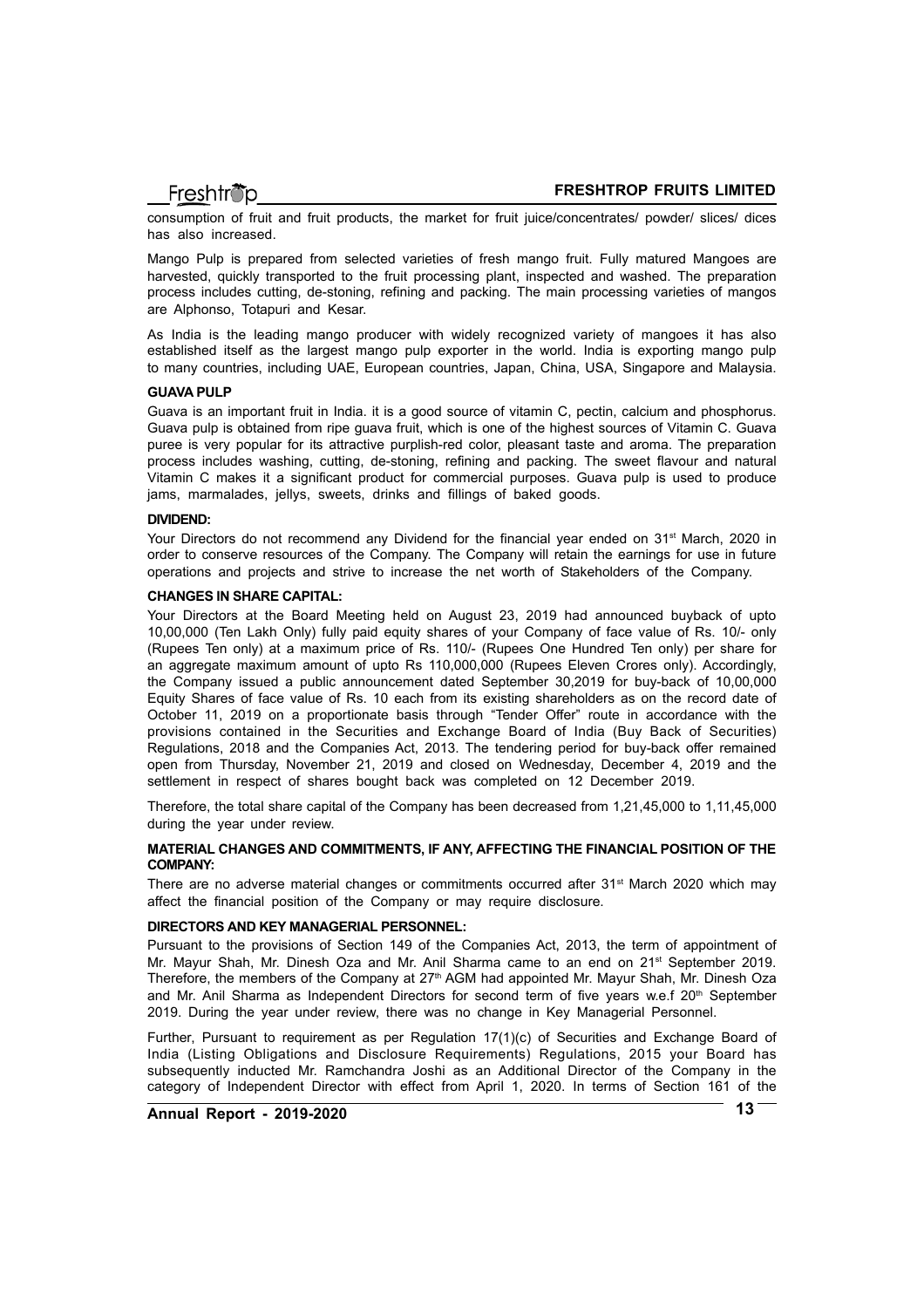# Freshtr**in**

Companies Act 2013, Mr. Ramchandra Joshi shall hold office up to the date of the ensuing Annual General meeting. The Company has received a notice in writing pursuant to Section 160 of Companies Act, 2013, proposing appointment of Mr. Ramchandra Joshi as Director of the Company. Your Board has recommended appointment of Mr. Ramchandra Joshi as Non-Executive and Non-Independent Director of the Company.

The Company has received declarations from all the Independent Directors of the Company confirming that they meet the criterion of Independence as prescribed under Section 149 (6) of the Companies Act, 2013 and Regulation 16 of SEBI (LODR) Regulations, 2015.

#### **CERTIFICATE OF NON-DISQUALIFICATION OF DIRECTORS:**

In accordance with the SEBI (LODR) (Amendment) Regulations, 2018; a certificate has been received from M/s. Manoj Hurkat & Associates, Practicing Company Secretaries, that none of the Directors on the Board of the Company has been disqualified to act as Director. The same is annexed herewith.

#### **DIRECTORS' RESPONSIBILITY STATEMENT:**

Pursuant to Section 134(5) of the Companies Act, 2013, the Board of Directors, to the best of their knowledge and ability, state the following:

- a. That in the preparation of the annual financial statements, the applicable accounting standards have been followed along with proper explanation relating to material departures, if any;
- b. That such accounting policies have been selected and applied consistently and judgement and estimates have been made that are reasonable and prudent so as to give a true and fair view of the state of affairs of the Company as at 31st March 2017 and of the profit of the Company for the year ended on that date;
- c. That proper and sufficient care has been taken for the maintenance of adequate accounting records in accordance with the provisions of the Companies Act, 2013 for safeguarding the assets of the Company and for preventing and detecting fraud and other irregularities;
- d. That the annual financial statements have been prepared on a going concern basis;
- e. That proper internal financial controls were in place and that the financial control were adequate and were operating effectively;
- f. That proper systems to ensure compliance with the provisions of all applicable laws were in place and were adequate and operating effectively.

#### **INSURANCE:**

The assets of the Company are adequately insured against the loss of fire and other risks which are considered necessary by the management.

#### **INTERNAL FINANCIAL CONTROL SYSTEM AND THEIR ADEQUACY:**

The details in respect of internal financial control and their adequacy are included in Management Discussion and Analysis Report which forms part of this report.

#### **DEPOSIT:**

During the year under review, your Company has not accepted any fixed deposits within the meaning of Section 73 of the Companies Act, 2013 read with rules made there under.

#### **COMPLIANCE OF APPLICABLE SECRETARIAL STANDARDS:**

The Company has complied with applicable Secretarial Standards during the year under review.

#### **IMPACT OF COVID-19:**

In the last month of FY 2019-20, the COVID-19 pandemic developed rapidly into a global crisis. forcing governments to enforce lockdowns of all economic activity. For the Company, the focus was ensuring the health and wellbeing of all employees, and on minimizing disruption to services for all our customers globally.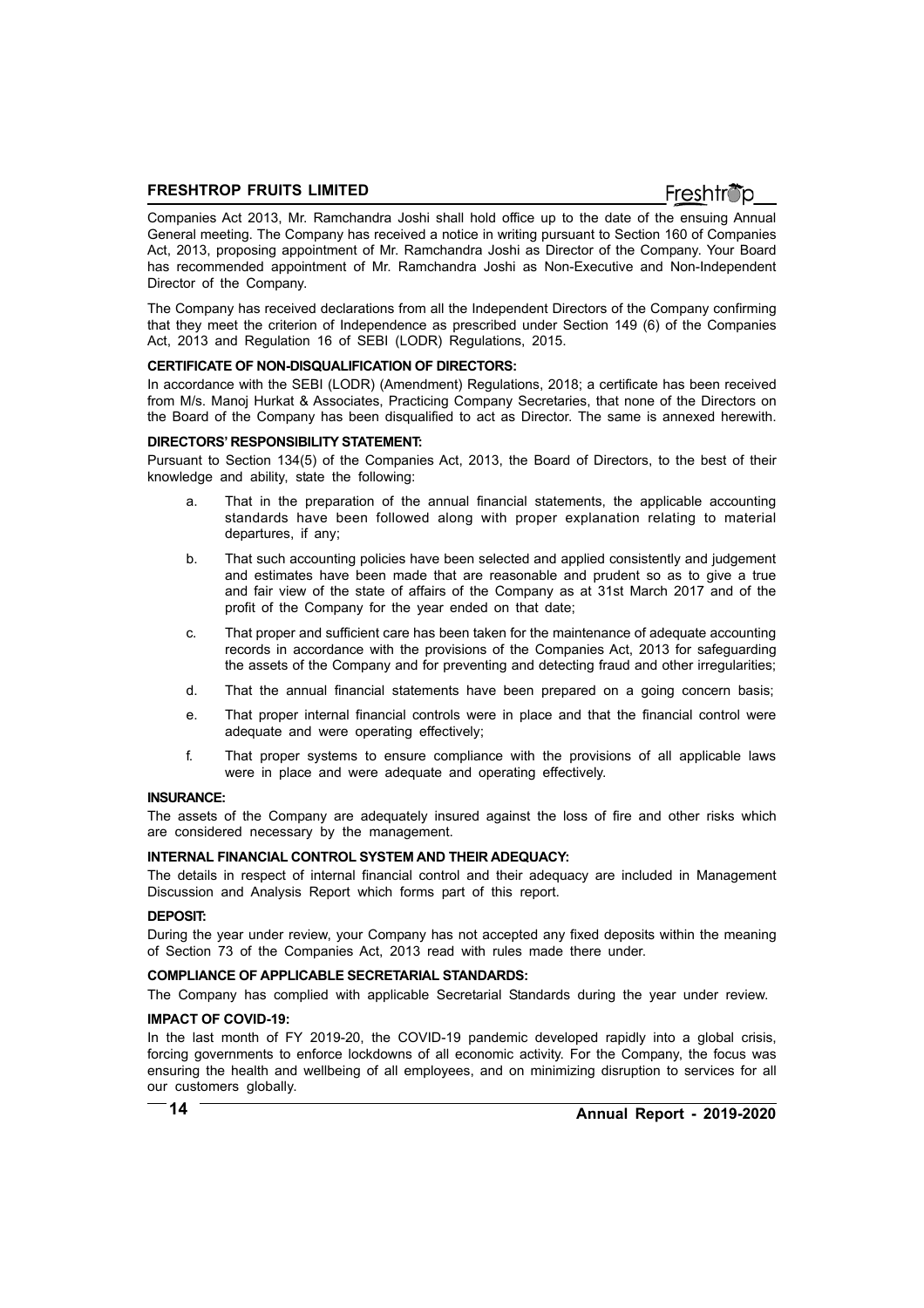The Company is consistently taking all proactive steps, precautionary and pre-emptive measures at their corporate offices at Ahmedabad and units at Nasik and Sangli districts to ensure safety of all employees since March 2020.

Hon'ble Prime Minister had ordered National Lock Down since 25<sup>th</sup> March 2020. All the offices and units of the Company had suspended their operations to contain the spread of COVID - 19 based on Government directives. All employees were requested to continue working from home wherever possible. This was being done to ensure safety and wellbeing of all our employees.

In accordance with the permission/guidelines issued by the Central/State Government and Local Authorities, the operations of companies situated at Maharashtra and Gujarat was resumed with effect from 17<sup>th</sup> May, 2020 in phased manner.

Initially Business team with limited number of members had returned to work in order to manage production cycle of the Company with less number of workers.

Also, other necessary departments (i.e. Finance, Account along with admin, human resources and secretarial department) a with limited number of members has returned to work in order to manage all essential activities.

Further, the Company has taken all the necessary steps as recommended/stated in the guidelines/ advisories issued by the Central/State Government and Local Authorities for prevention and containment of COVID-19.

Due to COVID-19 Business and Financials of the Company had also been impacted, Management is trying its best to cope up with Business and Financial Losses and get back into operations as soon as possible, and various steps are being taken by the Management Team.

#### **CERTIFICATION:**

During the year under review, the Company has obtained the following certifications pertaining to the Highest International Standard of Food Safety and Hygiene:

- **1. ISO 22000** ISO 22000 is international standard developed by the International Organization for Standardization dealing with food safety, it is systematic and proactive approach to identification of food safety hazards, development and implementation of control measures.
- **2. SGF International E.V. -** This certifies participation of the Company voluntary self-control safe guide in the fruit juice segment for enhancing customer and consumer safety.
- **3. SEDEX (Supplier Ethical Data Exchange) -** SEDEX is world's largest collaborative platforms for sharing responsible sourcing data on supply chains, the company is member of SEDEX.
- **4. Halal Certificate -** Halal Products are "universal" products not only suitable for Muslims consumption, it is ensuring the safety of nation's food supply and we acquired this certificate to export our products in Islamic Countries.
- **5. Kosher Certificate -** This certificate provides certification for ingredients, packaged foods, beverages, and certain materials, as well as food-service providers and facilities in which kosher food is prepared or served. This certification provides certificate as per standards set in Jewish dietary law. kosher symbol boosts market share, that a kosher product can win more favorable shelf space, and that positioned next to a competing non-kosher brand. This certificate helps in increasing the salability of the product in the international supermarkets.
- **6. BRC certificate -** the BRC certificate for Food Safety as requirements of the EU General Product Safety, the BRC certificate is for Nashik (Unit I) Pack house and Sangli (Unit II) Pack house.
- **7. FDA -** The Food and Drug Administration ensuring the safety of food supply in US Market.
- **8. APEDA Pack House -** The APEDA Recognition for pack house will be granted for multiple produce for which appropriate facilities and procedural compliances as per the importing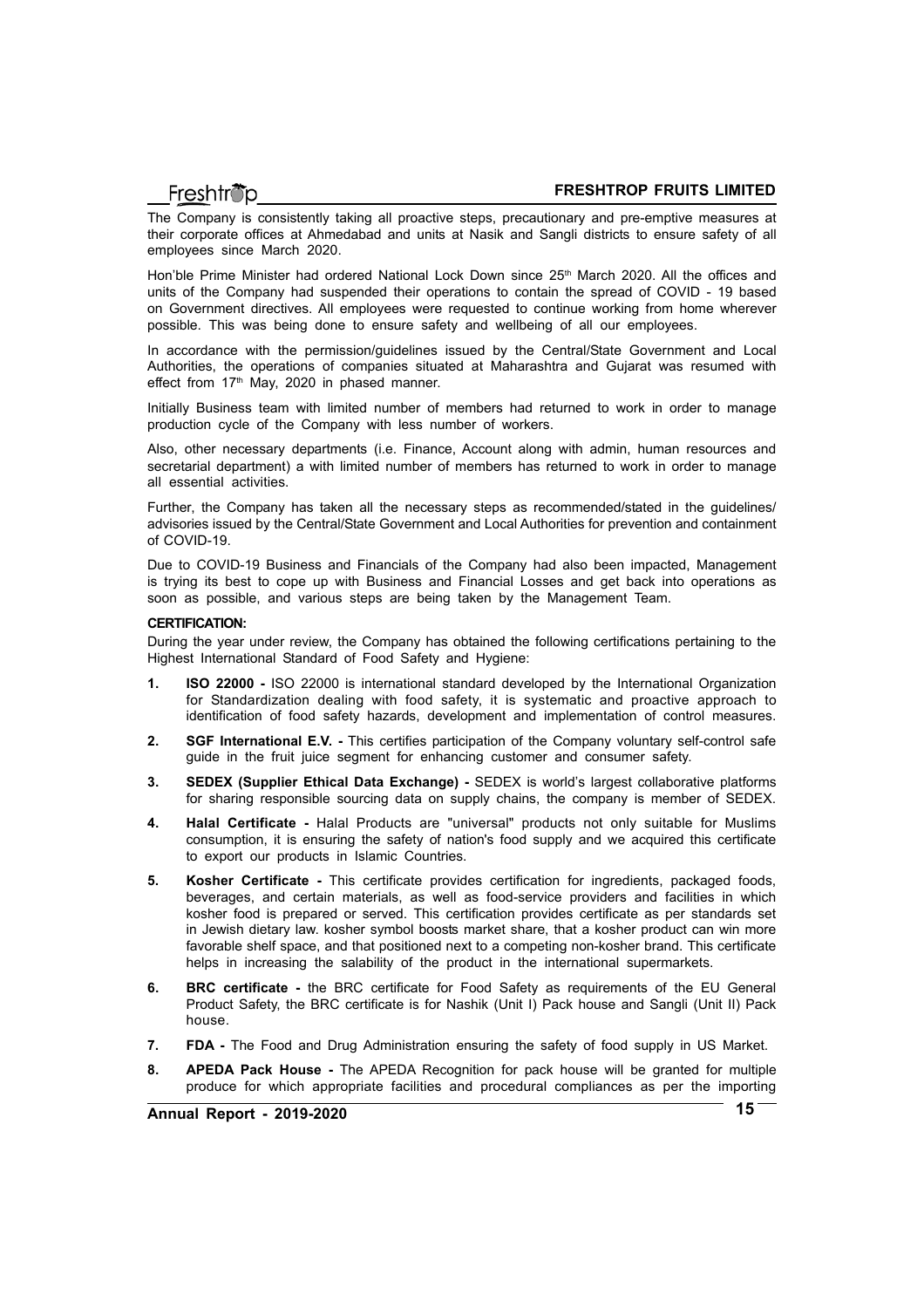# Freshtrop

countries. APEDA Pack house has Recognition for Nashik (Unit I) and Sangli (Unit II) as Pack house.

- **9. Global GAP Certificate -** it is a voluntary set worldwide standard for agriculture producer for adoption of safe and sustainable practices.
- **10. Walmart Supply Chain Security -** is the accumulation of controls throughout the supply chain process that enhance the security of the supply chain during the transportation of finished, we follow the same for Unit I and Unit II.
- **11. Fairtrade certificate -** Fair trade is an alternative approach to conventional trade based on a partnership between producers and traders, businesses and consumers.
- **12. FSSAI License -** Food Safety and Standards Authority of India, is the food regulatory body of India, The FSSAI registration becomes mandatory in order to ensure safe, and smooth operations of the food business. FSSAI food license helps the government, as well as the consumers, feel assured that the regulation of the storage, production, distribution and the sales has been carried out in a way that the food products are fit for consumption. FSSAI License is for Nasik (Unit I) Pack house and Sangli (Unit II) Pack house and Nashik processing unit (Unit IV).
- **13. Amfori BSCI -** The amfori BSCI is based on the labor standards of the International Labour Organization (ILO) as well as on national regulations. This initiative aims at continuously improving the social performance of suppliers, ultimately enhancing working conditions in factories worldwide.

#### **ENERGY CONSUMPTION:**

Total energy consumption and energy consumption per unit of production are as under:

|    | <b>Particular</b>                           | 2019-20    | 2018-19    |            |
|----|---------------------------------------------|------------|------------|------------|
|    | Electricity                                 |            |            |            |
| a) | Purchased                                   |            |            |            |
|    | Units                                       | <b>KWH</b> | 27,51,044  | 30,51,027  |
|    | Total amount                                | Rs         | 25,540,068 | 25,502,751 |
|    | Rate / Unit                                 | <b>Rs</b>  | 9.28       | 8.36       |
| b) | Own Generation through Diesel Generator Set |            |            |            |
|    | Units                                       |            |            |            |
|    | Quantity                                    | Ltrs       | 24,706     | 26,161     |
|    | <b>Total Amount</b>                         | <b>Rs</b>  | 1,680,634  | 1,852,748  |
|    | Rate / Unit                                 | <b>Rs</b>  | 68.03      | 70.82      |
| C) | Coal and other Fuels                        |            |            |            |
|    | Units                                       | Kgs        | 617,220    | 744,498    |
|    | <b>Total Amount</b>                         | <b>Rs</b>  | 4,523,516  | 6,379,893  |
|    | Rate / Unit                                 | <b>Rs</b>  | 7.33       | 8.57       |

#### **TECHNOLOGY ABSORPTION AND ENERGY CONSERVATION:**

The Company has a continuous focus on energy conservation. Regular studies are conducted to analyze quantitative energy conservation patterns and variances are rigorously scrutinized. The Company regularly benchmarks its energy conservation levels and consistently works towards improving efficiencies.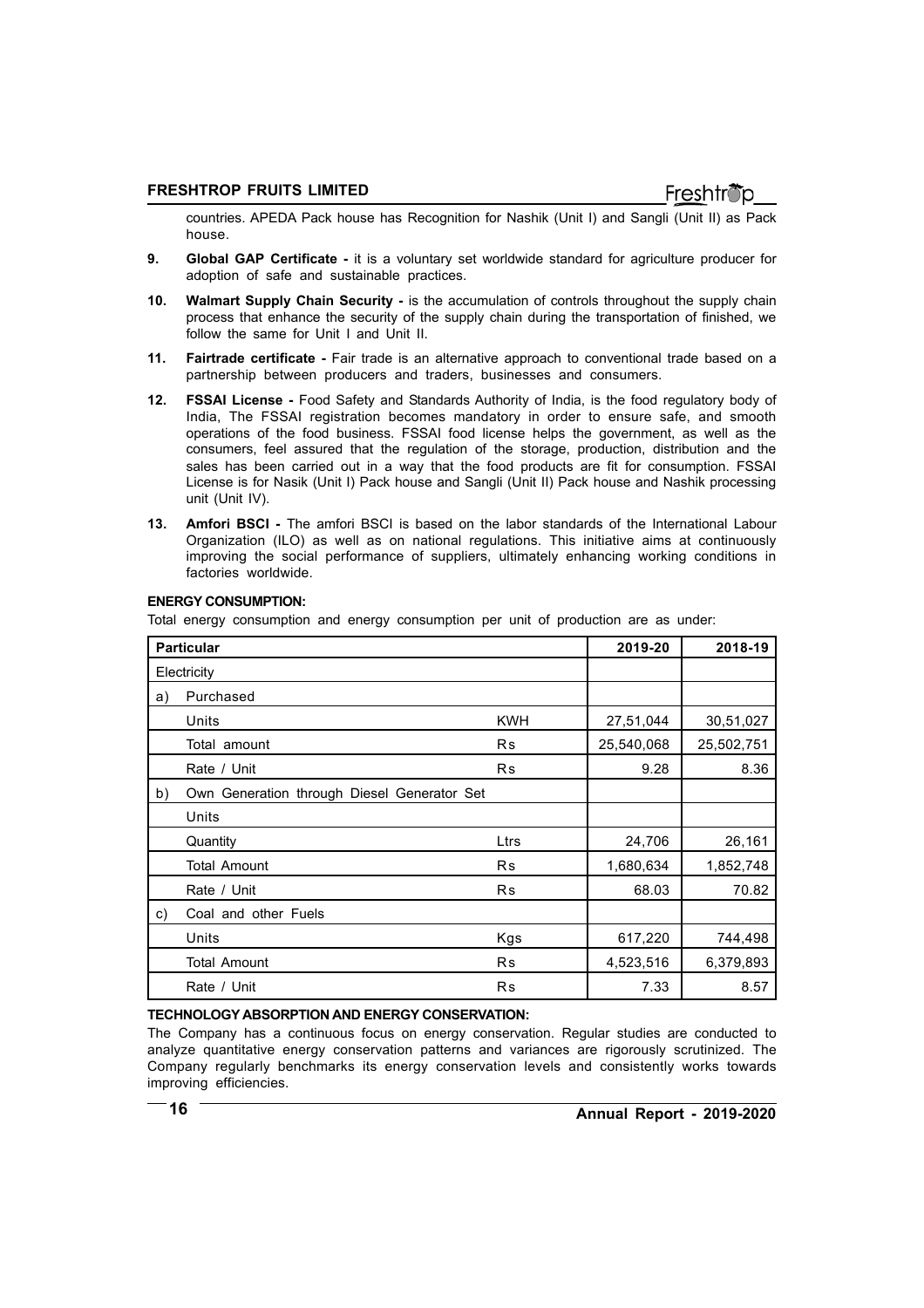Freshtrio

#### **FRESHTROP FRUITS LIMITED**

#### **WEB ADDRESS FOR ANNUAL RETURN AND OTHER POLICIES/ DOCUMENTS:**

In line with the requirement of the Companies (Amendment) Act, 2017, effective from 31<sup>st</sup> July, 2018, the extract of annual return is no longer required to be part of the Board Report. However, for the Compliance of Conditions of Section 92 and Section 134, copy of the Annual Return for the financial year ended 31st March 2020 and other policies of the Company shall be placed on the Company's website: www.freshtrop.com.

#### **NUMBER OF BOARD MEETINGS:**

The Board of Directors met 5 (five) times during the year under review. The details of board meetings and the attendance of the Directors are provided in the Corporate Governance Report which forms part of this Report.

The maximum interval between any two meetings was well within the maximum allowed gap of 120 days.

#### **INDEPENDENT DIRECTORS' MEETING**

The Independent Directors met once during the year under review, without the attendance of Non-Independent Directors and members of the Management. The Independent Directors reviewed the performance of non-independent directors and the Board as a whole; the performance of the Chairperson of the Company, taking into account the views of Executive Directors and Non-Executive Directors and assessed the quality, quantity and timeliness of flow of information between the Company Management and the Board that is necessary for the Board to effectively and reasonably perform their duties.

#### **BOARD EVALUATION:**

The Board implemented a formal mechanism for assessing its performance and as well as that of its Committees and individual Directors, including the Chairman of the Board. The exercise was carried out through a designed assessment process covering various features of the Boards functioning such as composition of the Board & committees, experience & proficiencies, performance of specific duties & obligations, contribution at the meetings and otherwise, independent judgment, governance issues etc.

#### **INVESTOR EDUCATION AND PROTECTION FUND (IEPF):**

In accordance with the applicable provisions of Companies Act, 2013 (hereinafter referred to as "the Act") read with Investor Education and Protection Fund (Accounting, Audit, Transfer and Refund) Rules, 2016 (hereinafter referred to as the "IEPF Rules"), all unclaimed dividends are required to be transferred by the Company to the IEPF, after completion of seven (7) years. Further, according to IEPF Rules, the shares on which dividend has not been claimed by the shareholders for seven (7) consecutive years or more shall be transferred to the demat account of the IEPF Authority. The details relating to amount of dividend transferred to the IEPF during the FY 2020-21 and corresponding shares on which dividends were unclaimed for seven (7) consecutive years, are provided in the General Shareholders Information section of Corporate Governance report forming part of this Annual Report.

#### **PARTICULARS OF LOANS, GUARANTEES OR INVESTMENTS:**

Details of Loans, Guarantees and Investments covered under the provisions of Section 186 of the Companies Act, 2013 are given in the notes to the Financial Statements.

#### **POLICY ON DIRECTORS' APPOINTMENT AND REMUNERATION:**

The Company's policy on directors' appointment, remuneration and other matters provided in Section178 (3) of the Companies Act, 2013 is available on the website of the Company i.e. www.freshtrop.com.

#### **FOREIGN EXCHANGE EARNING AND OUTGO:**

Foreign Exchange earnings during the year amounts to Rs. 1,41,23,31,540 (Previous Year Rs. 1,90,62,04,587) and Foreign Exchange outgo during the year was Rs. 9,83,96,078 (Previous Year Rs. 10,49,17,491).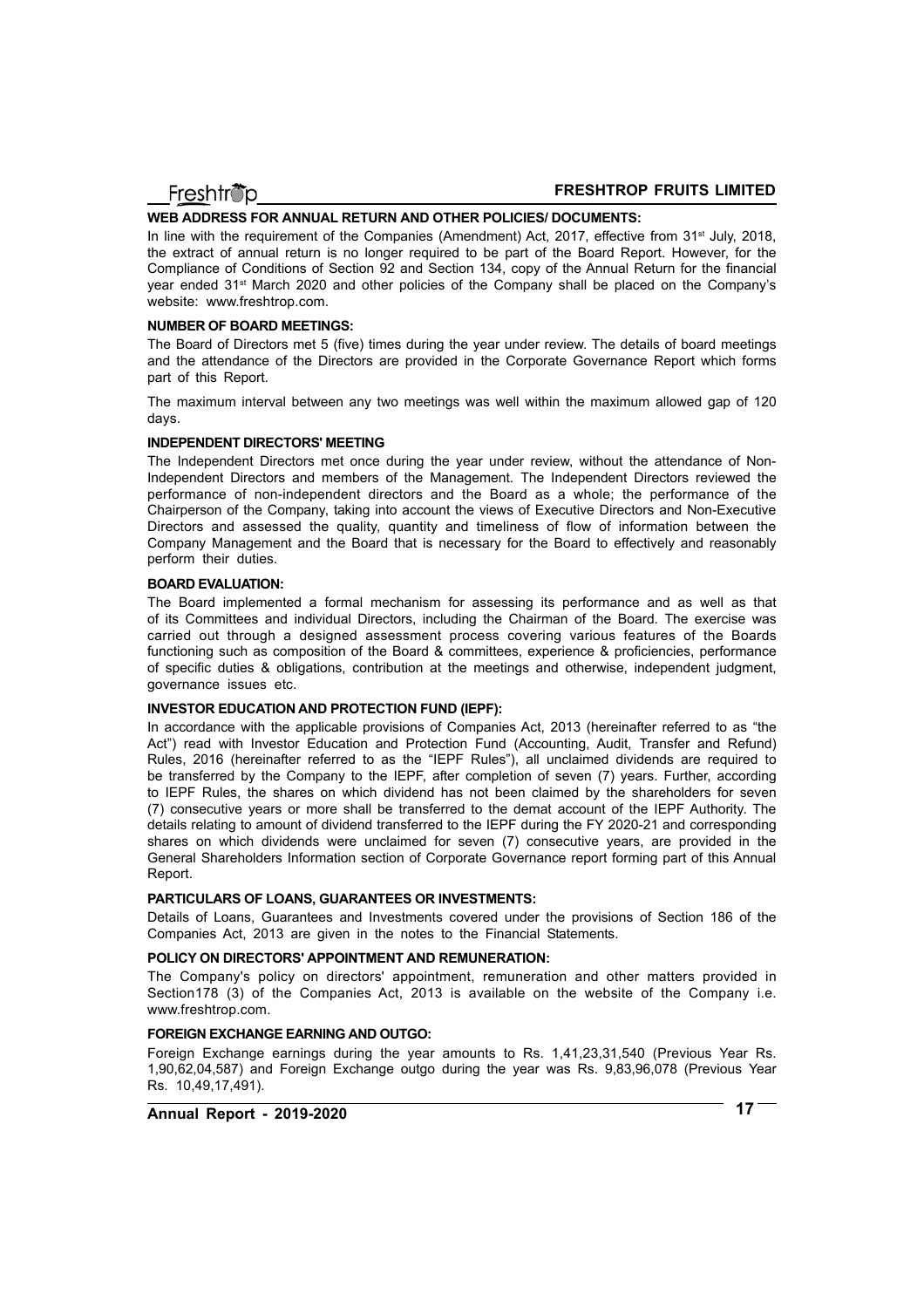#### **CORPORATE SOCIAL RESPONSIBILITY:**

The details of Corporate Social Responsibility (CSR) carried out by the Company are appended in the **Annexure-B** to the Directors' Report.

The particulars of the CSR committee constituted by the Company pursuant to the provisions of Section 135 of the Companies Act, 2013 and the rules forming part of the same are included in the Corporate Governance Report annexed and form part of this Annual Report.

#### **PARTICULARS OF EMPLOYEES:**

The information required pursuant to Section 197 of the Companies Act, 2013 read with Rule 5 of the Companies (Appointment and Remuneration of Managerial Personnel) Rules, 2014 in respect of employees of the Company, will be provided upon request. In terms of Section 136 of the Companies Act, 2013, the Report and Accounts are being sent to the members and others entitled thereto, excluding the information on employees' particulars which is available for inspection by the members at the Registered Office of the Company during business hours on working days of the Company upto the date of the ensuing Annual General Meeting. If any member is interested in inspecting the same, such member may write to the Company Secretary in advance.

#### **CORPORATE GOVARNANCE AND MANAGEMENT DISCUSSION AND ANALYSIS REPORT:**

A separate report on Corporate Governance compliance and a Management Discussion and Analysis Report as stipulated by Listing Regulations forms part of this Annual Report along with the required Certificate from a Practising Company Secretary regarding compliance of the conditions of Corporate Governance as stipulated.

In compliance with Corporate Governance requirements, your Company has formulated and implemented a Code of Business Conduct and Ethics for all Board members and senior management personnel of the Company, who have affirmed the compliance thereto.

#### **FORMATION OF VARIOUS COMMITTEES:**

Details of various committees constituted by the Board of Directors as per the provision of the SEBI Listing Regulations and the Companies Act 2013 are given in the Corporate Governance Report annexed which is a part of this report.

#### **PREVENTION OF SEXUAL HARASSMENT AT WORKPLACE:**

As per the requirement, The Sexual Harassment of Women at Workplace (Prevention, Prohibition & Redressal) Act, 2013 read with rules made thereunder, Your Company has constituted Internal Complaints Committee which is responsible for redressal of complaints related to sexual harassment. During the year under review, there were no complaints pertaining to sexual harassment.

#### **EXTRACT OF ANNUAL RETURN:**

The details forming part of the extract of the Annual Return in Form MGT-9, is annexed to this Report as **Annexure-A** and available at company website: www.freshtrop.com.

#### **RELATED PARTY TRANSACTIONS:**

All the related party transactions entered into during the financial year were on an arm's length basis and were in the ordinary course of business. Your Company has not entered into any transactions with related parties which could be considered material in terms of Section 188 of the Companies Act, 2013. Accordingly, the disclosure of related party transactions as required under Section 134(3) (h) of the Companies Act, 2013 in Form AOC 2 is not applicable.

#### **SECRETARIAL AUDIT REPORT:**

Pursuant to the provisions of Section 204 of the Act read with the rules made thereunder, your Company had appointed Mr. Manoj Hurkat, Practising Company Secretary to undertake the Secretarial Audit of the Company. The Secretarial Audit Report for financial year 2019-20 is annexed which forms part of this report as **Annexure-C**. There were no qualifications, reservation or adverse remarks in the Secretarial Audit Report of the Company.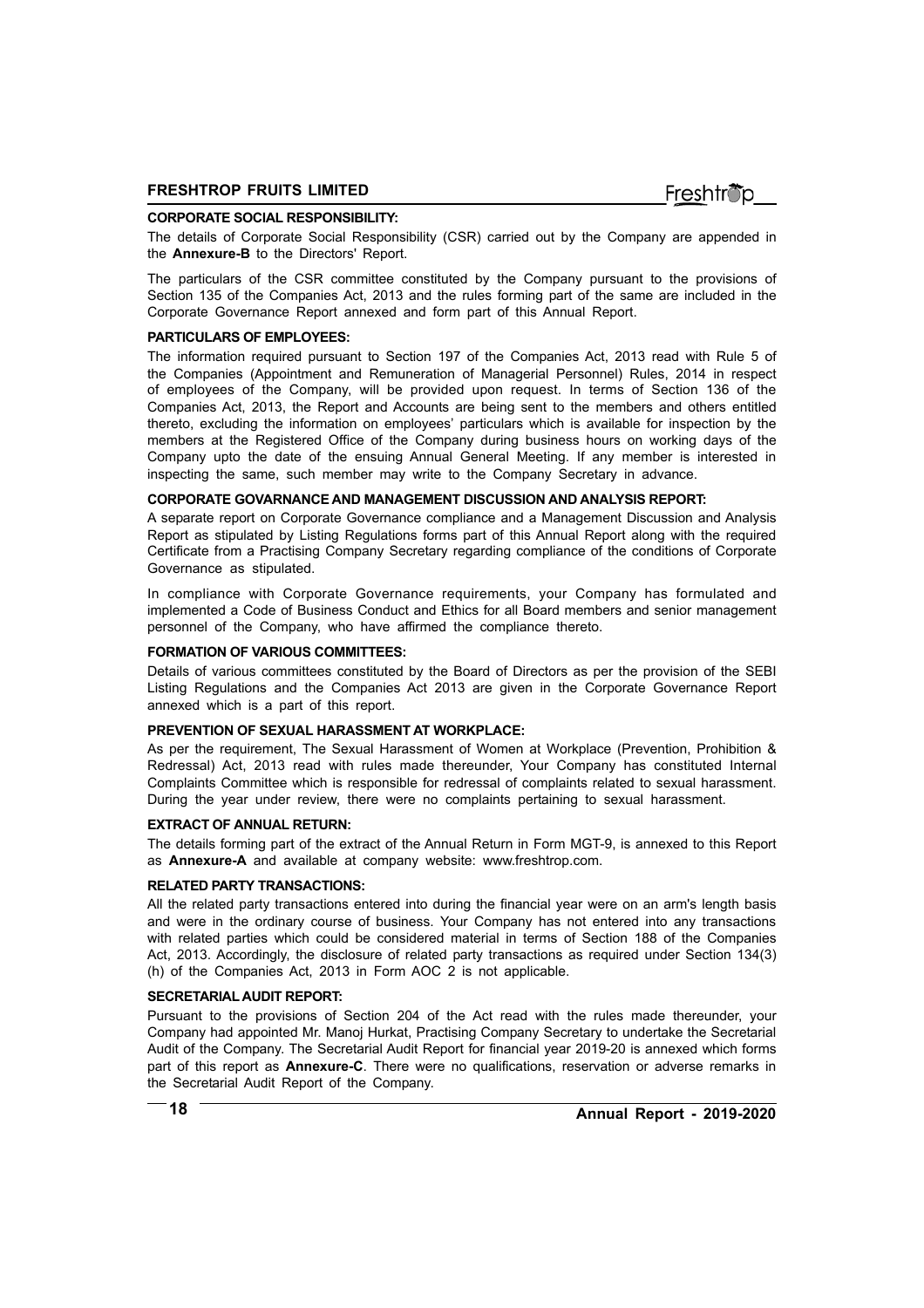#### **INTERNAL AUDITORS:**

The Board of Directors had reappointed Mr. Kalpesh Parikh as an internal auditor for F.Y. 2020-21.

#### **DETAILS OF SIGNIFICANT & MATERIAL ORDERS PASSED BY THE REGULATORS OR COURTS OR TRIBUNAL:**

There are no significant material orders passed by the Regulators / Courts which would impact the going concern status of the Company and its future operations.

#### **AUDITORS' & AUDITORS' REPORT:**

Pursuant to the provisions of Section 139 of the Act read with rules made thereunder, as amended from time to time, M/s F P & Associates, Chartered Accountants (Firm Registration Number - 0143262W), were appointed as statutory auditors of the Company to hold office from the conclusion on  $25<sup>th</sup>$  Annual General Meeting till the conclusion of the  $30<sup>th</sup>$  Annual General Meeting, subject to ratification of their appointment at every AGM, if required under law.

In view of the Companies (Amendment) Act, 2017, the first proviso in sub-section (1) in section 139 of the Companies Act, 2013 has been omitted with effect from 7<sup>th</sup> May 2018. In view of this, the said appointment of auditor is no longer required to be ratified by the members at every annual general meeting.

Notes to the financial statements referred in the Auditors Report are self-explanatory and therefore do not call for any comments under Section 134 of the Act. The Auditors' Report is enclosed with the financial statements in this Annual Report.

#### **ACKNOWLEDGMENT:**

Your Directors place on record their appreciation of the sincere and devoted services, rendered by all employees of the company and the continued support and confidence of the customers. The Board expresses special thanks to progressive farmers of Maharashtra who have worked hard to achieve International Standards in the quality of their produce. The Board also expresses its sincere thanks to Axis Bank Ltd and their officers, Agricultural and Processed Food Products Export Development Authority (APEDA), Ministry of Food Processing Industry (MFPI) and all other wellwishers, for their timely support.

#### **Registered Office**

A-603, Shapath IV, **Ashok Motiani** Opp. Karnavati Club, S. G. Road, Ahmedabad – 380 015 (DIN: 00124470)

**Date:** June 25 2020 **By order of the Board For Freshtrop Fruits Limited**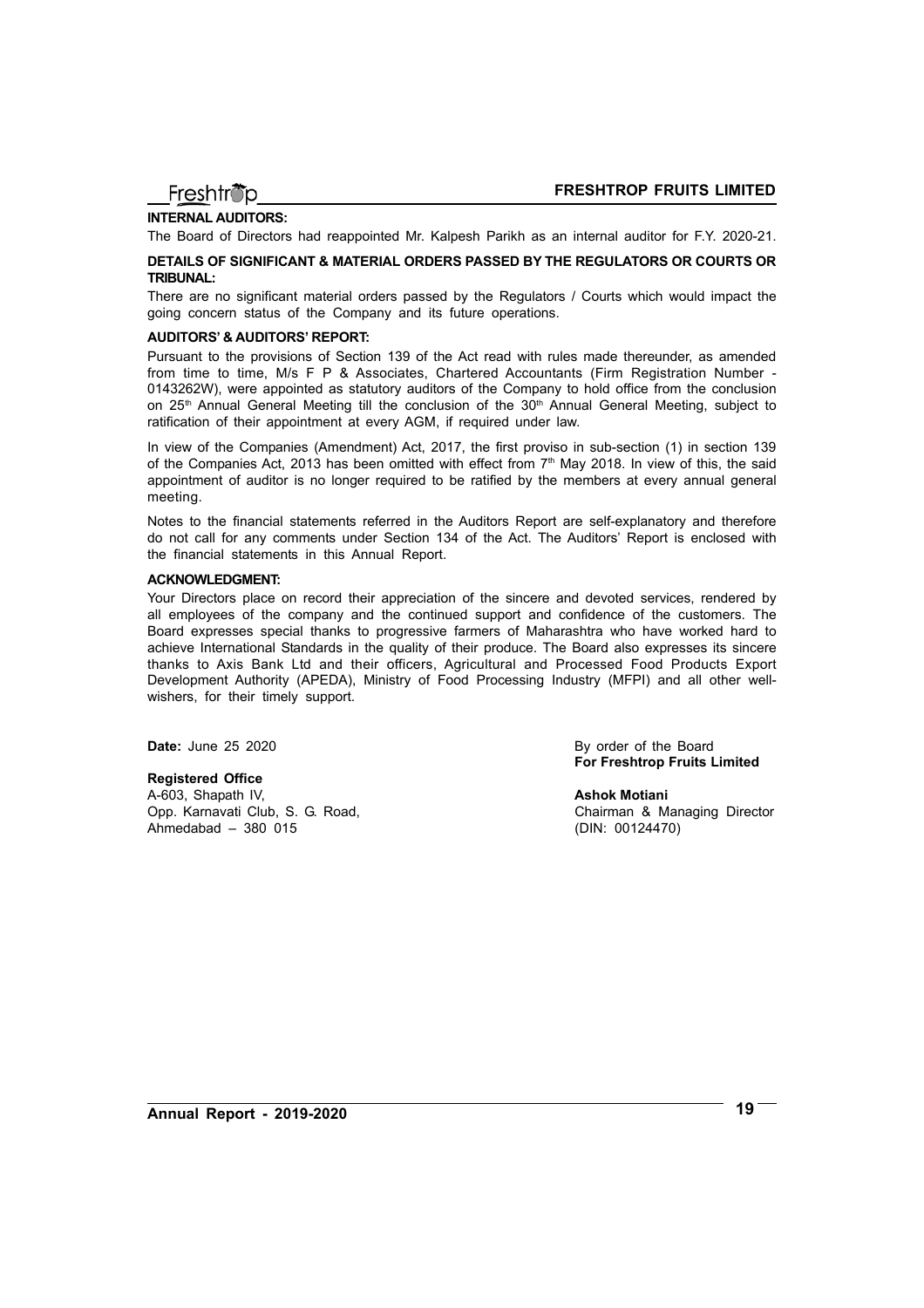Freshtr**ö**p

# **ANNEXURE A**

# **FORM NO. MGT.9**

# **EXTRACT OF ANNUAL RETURN AS ON THE FINANCIAL YEAR ENDED ON MARCH 31, 2020**

[PURSUANT TO SECTION 92(3) OF THE COMPANIES ACT, 2013 AND RULE 12(1) OF THE COMPANIES (MANAGEMENT AND ADMINISTRATION) RULES, 2014]

## **I. REGISTRATION AND OTHER DETAILS:**

| i)   | <b>CIN</b>                                                                   | L15400GJ1992PLC018365                                                                                                                                                                                                                             |
|------|------------------------------------------------------------------------------|---------------------------------------------------------------------------------------------------------------------------------------------------------------------------------------------------------------------------------------------------|
| ii)  | <b>Registration Date</b>                                                     | 30/09/1992                                                                                                                                                                                                                                        |
| iii) | Name of the Company                                                          | <b>FRESHTROP FRUITS LIMITED</b>                                                                                                                                                                                                                   |
| iv)  | Category / Sub-Category of the<br>Company                                    | Public Company / Limited by shares                                                                                                                                                                                                                |
| V)   | Address of the Registered office and<br>contact details                      | A-603, SHAPATH-IV, OPP KARNAVATI CLUB<br>S G HIGHWAY, AHMEDABAD - 380015.<br>Tel: +91 79 40307050 - 57                                                                                                                                            |
| vi)  | Whether listed company                                                       | Yes / <del>No</del>                                                                                                                                                                                                                               |
| vii) | Name, Address and Contact details of<br>Registrar and Transfer Agent, if any | BIGSHARE SERVICES PVT. LTD.<br>1st Floor, Bharat Tin Works Building,<br>Opp. Vasant Oasis, Makwana Road, Marol,<br>Andheri (e), Mumbai - 400059<br>Tel:- + 91-022-6263 8200<br>Fax: $- + 91-022-62638299$<br>Email: - investor@bigshareonline.com |

## **II. PRINCIPAL BUSINESS ACTIVITIES OF THE COMPANY:**

| No.              | Sr.   Name and Description of main<br>products/ services | NIC Code of the<br>Product/ service * | % to total turnover<br>of the company # |  |  |
|------------------|----------------------------------------------------------|---------------------------------------|-----------------------------------------|--|--|
|                  | Fresh Fruits                                             | 6011                                  | 74.27                                   |  |  |
| $\overline{2}$ . | Processing of Fruit & Vegetables                         | 2024                                  | 25.73                                   |  |  |

\* As per National Industrial Classification – Ministry of Statistics and Programme implementation # On the basis of Gross Turnover

# **III. PARTICULARS OF HOLDING, SUBSIDIARY AND ASSOCIATE COMPANIES:**

| Sr. | <b>Name and Address</b><br>No. of The Company | <b>CIN/GLN</b> | Holding/Subsidiary/ | $%$ Of<br>Associate   Shares Held | Applicable<br><b>Section</b> |
|-----|-----------------------------------------------|----------------|---------------------|-----------------------------------|------------------------------|
|     |                                               |                | <b>NIL</b>          |                                   |                              |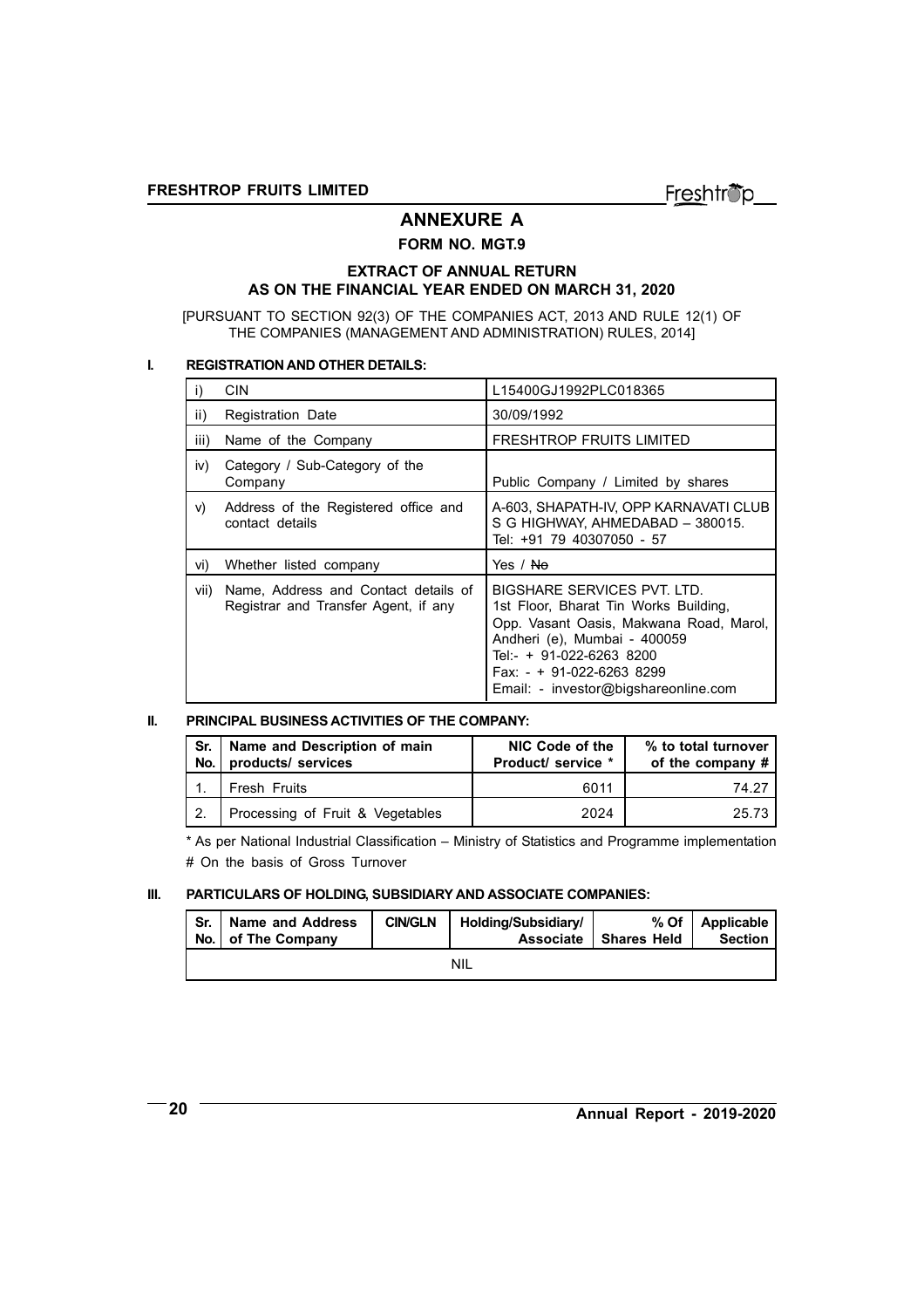Freshtr<sup>a</sup>p

# **FRESHTROP FRUITS LIMITED**

# **IV.** SHARE HOLDING PATTERN (Equity Share Capital Breakup as percentage of Total Equity)

# **i) Category-wise Share Holding**

| <b>Category of Shareholders</b>                     | No. of Shares held at the<br>beginning of the year |               |              |                                       | end of the year | No. of Shares held at the |         | %<br>Change                    |                       |
|-----------------------------------------------------|----------------------------------------------------|---------------|--------------|---------------------------------------|-----------------|---------------------------|---------|--------------------------------|-----------------------|
|                                                     | Demat                                              | Physi-<br>cal | Total        | % of<br><b>Total</b><br><b>Shares</b> | Demat           | Physi-<br>cal             | Total   | % of<br>Total<br><b>Shares</b> | during<br>the<br>year |
| (A) Shareholding of Promoter<br>and Promoter Groups |                                                    |               |              |                                       |                 |                           |         |                                |                       |
| Indian (1)                                          |                                                    |               |              |                                       |                 |                           |         |                                |                       |
| (a) Individual / HUF                                | 4679158                                            | 0             | 4679158      | 38.53                                 | 4153685         | 0                         | 4153685 | 37.37                          | (1.26)                |
| (b) Central / State government(s)                   | 0                                                  | 0             | 0            | 0                                     | 0               | 0                         | 0       | 0                              | 0                     |
| (c) Bodies Corporate                                | 2368013                                            | 0             | 2368013      | 19.50                                 | 2101648         | 0                         | 2101648 | 18.86                          | (0.64)                |
| (d) Financial Institutions / Banks                  | 0                                                  | 0             | 0            | 0                                     | 0               | $\pmb{0}$                 | 0       | 0                              | 0                     |
| Any Others (Specify)<br>(e)                         | 0                                                  | 0             | $\mathbf{0}$ | 0                                     | 0               | $\mathbf{0}$              | 0       | 0                              | 0                     |
| <b>Group Companies</b><br>(f)                       | 0                                                  | 0             | 0            | 0                                     | 0               | 0                         | 0       | 0                              | 0                     |
| Trusts<br>$\left( q\right)$                         | 0                                                  | 0             | 0            | 0                                     | 0               | 0                         | 0       | 0                              | 0                     |
| Sub Total (A)(1):                                   | 7047171                                            | 0             | 7047171      | 58.03                                 | 6255333         | 0                         | 6255333 | 56.13                          | (1.90)                |
| Foreign (2)                                         |                                                    |               |              |                                       |                 |                           |         |                                |                       |
| <b>Bodies Corporate</b><br>(a)                      | 0                                                  | 0             | 0            | 0                                     | 0               | 0                         | 0       | 0                              | 0                     |
| (b) Individual                                      | 0                                                  | 0             | 0            | 0                                     | 0               | 0                         | 0       | 0                              | 0                     |
| Institutions<br>(c)                                 | 0                                                  | 0             | 0            | 0                                     | 0               | 0                         | 0       | 0                              | 0                     |
| (d) Qualified Foreign Investor                      | 0                                                  | 0             | 0            | 0                                     | 0               | 0                         | 0       | 0                              | 0                     |
| (e) Any Others (Specify)                            | 0                                                  | 0             | 0            | 0                                     | 0               | 0                         | 0       | 0                              | 0                     |
| Sub Total (A)(2):                                   | 0                                                  | 0             | 0            | 0                                     | 0               | 0                         | 0       | 0                              | 0                     |
| Total holding for promoters<br>$(A)=(A)(1)+(A)(2)$  | 7047171                                            | 0             | 7047171      | 58.03                                 | 6255333         | 0                         | 6255333 | 56.13                          | (1.90)                |
| (B) Public shareholding                             |                                                    |               |              |                                       |                 |                           |         |                                |                       |
| Institutions (1)                                    |                                                    |               |              |                                       |                 |                           |         |                                |                       |
| (a) Central / State government(s)                   | 0                                                  | 0             | 0            | 0                                     | 0               | 0                         | 0       | 0                              | 0.00                  |
| (b) Financial Institutions / Banks                  | 0                                                  | 0             | 0            | 0                                     | 0               | 0                         | 0       | 0                              | 0.00                  |
| (c) Mutual Funds / UTI                              | 0                                                  | 0             | 0            | 0                                     | 0               | 0                         | 0       | 0                              | 0.00                  |
| Venture Capital Funds<br>(d)                        | 0                                                  | 0             | 0            | 0                                     | 0               | 0                         | 0       | 0                              | 0.00                  |
| Insurance Companies<br>(e)                          | 0                                                  | 0             | 0            | 0                                     | 0               | 0                         | 0       | 0                              | 0.00                  |
| FII'S<br>(f)                                        | 399500                                             | 0             | 399500       | 3.29                                  | 25              | 0                         | 25      | 0.00                           | (3.29)                |
| (g) Foreign Venture Capital<br>Investors            | 0                                                  | 0             | 0            | 0                                     | 0               | 0                         | 0       | 0                              | 0.00                  |
| Qualified Foreign Investor<br>(h)                   | $\pmb{0}$                                          | 0             | 0            | 0                                     | 0               | 0                         | 0       | 0                              | 0.00                  |
| Any Others (Specify)<br>(i)                         | $\pmb{0}$                                          | 0             | 0            | 0                                     | 0               | 0                         | 0       | 0                              | 0.00                  |
| Foreign Portfolio Investor<br>(i)                   | 22407                                              | 0             | 22407        | 0.18                                  | 430873          | 0                         | 430873  | 3.87                           | 3.68                  |
| (k) Alternate Investment Fund                       | $\pmb{0}$                                          | 0             | $\pmb{0}$    | 0                                     | 0               | $\pmb{0}$                 | 0       | 0                              | 0                     |
| Sub Total (B)(1):                                   | 421907                                             | $\pmb{0}$     | 421907       | 3.47                                  | 430898          | $\pmb{0}$                 | 430898  | 3.87                           | 0.39                  |

**Annual Report - 2019-2020 21**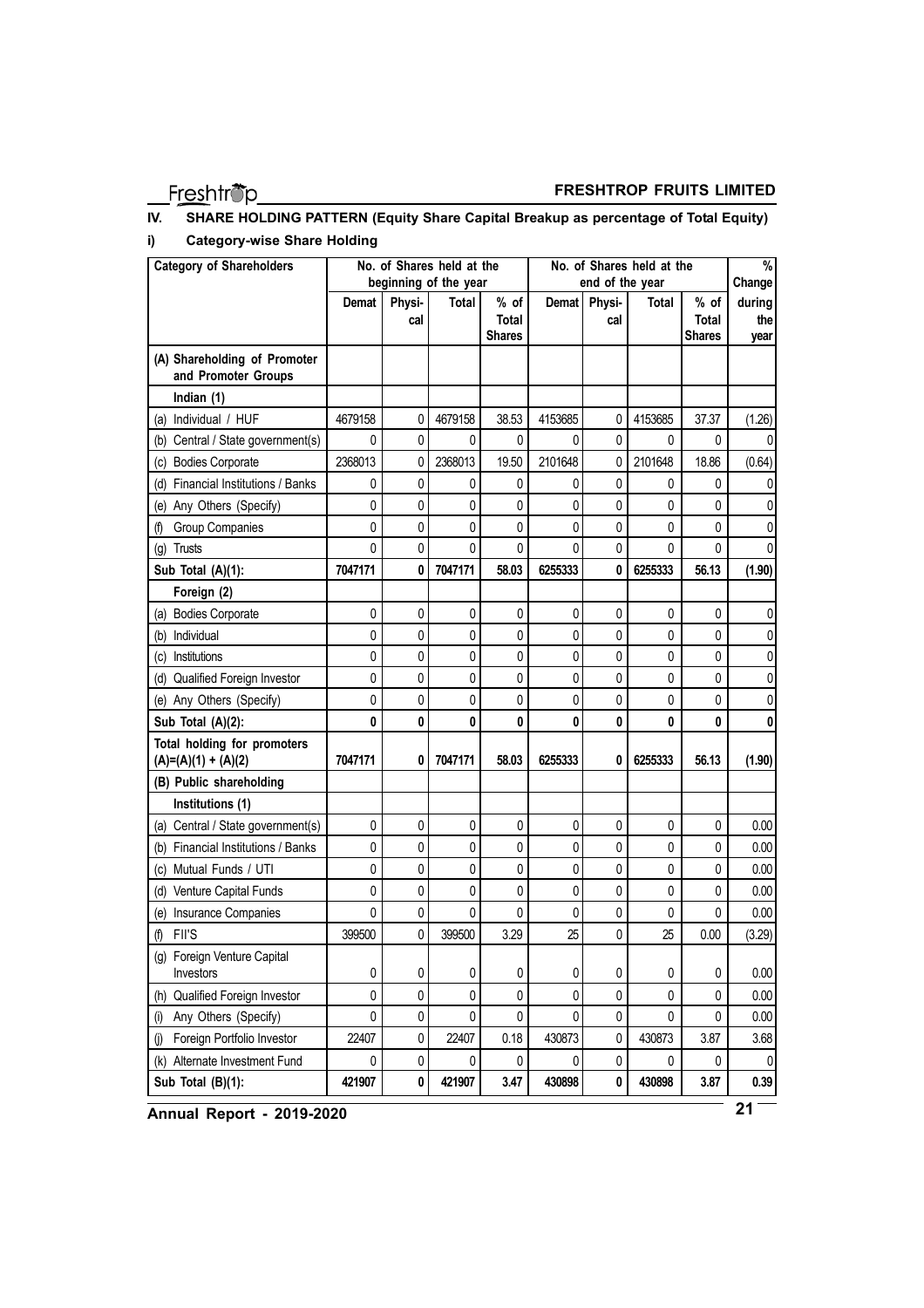# Freshtr<sup>an</sup>p\_\_

| <b>Category of Shareholders</b>                                                                      | No. of Shares held at the<br>No. of Shares held at the<br>beginning of the year<br>end of the year |               |                 |                                  | $\%$<br>Change |               |                 |                                  |                       |
|------------------------------------------------------------------------------------------------------|----------------------------------------------------------------------------------------------------|---------------|-----------------|----------------------------------|----------------|---------------|-----------------|----------------------------------|-----------------------|
|                                                                                                      | Demat                                                                                              | Physi-<br>cal | Total           | $%$ of<br>Total<br><b>Shares</b> | Demat          | Physi-<br>cal | Total           | $%$ of<br>Total<br><b>Shares</b> | during<br>the<br>year |
| Non-institutions (2)                                                                                 |                                                                                                    |               |                 |                                  |                |               |                 |                                  |                       |
| (a) Bodies Corporate                                                                                 | 219461                                                                                             | 77500         | 296961          | 2.45                             | 105690         | 77500         | 183190          | 1.64                             | (0.80)                |
| Individual<br>(b)                                                                                    | 0                                                                                                  | 0             | 0               | 0                                | 0              | 0             | 0               | 0                                | 0                     |
| (Capital Upto to Rs. 1<br>(i)<br>Lakh)                                                               | 2388671                                                                                            | 276104        | 2664775         | 21.94                            | 2203650        | 254104        | 2457754         | 22.05                            | 0.11                  |
| (Capital Greater Than<br>(ii)<br>Rs. 1 Lakh)                                                         | 1031601                                                                                            | 0             | 1031601         | 8.49                             | 1136350        | 0             | 1136350         | 10.20                            | 1.70                  |
| Any Others (Specify)<br>(c)                                                                          | 0                                                                                                  | 0             | 0               | 0                                | 0              | 0             | 0               | 0                                |                       |
| Trusts<br>(i)                                                                                        | 0                                                                                                  | 0             | 0               | 0                                | 0              | 0             | 0               | 0                                | 0                     |
| (ii)<br><b>Clearing Member</b>                                                                       | 37967                                                                                              | $\mathbf{0}$  | 37967           | 0.31                             | 13369          | 0             | 13369           | 0.12                             | (0.19)                |
| Non-Resident Indians<br>(iii)<br>(NRI)                                                               | 2440                                                                                               | 49200         | 51640           | 0.43                             | 0              | 49200         | 49200           | 0.45                             | 0.02                  |
| Non-Resident Indians<br>(iv)<br>(Repat)                                                              | 329011                                                                                             | 0             | 329011          | 2.71                             | 381004         | 0             | 381004          | 3.42                             | 0.71                  |
| Non-Resident Indians<br>(v)<br>(Non Repat)                                                           | 60920                                                                                              | 0             | 60920           | 0.50                             | 39324          | 0             | 39324           | 0.35                             | (0.15)                |
| <b>Directors Relatives</b><br>(vi)                                                                   | 0                                                                                                  | 0             | 0               | 0                                | 0              | 0             | 0               | 0                                |                       |
| (vii)<br>Employee                                                                                    | 0                                                                                                  | 0             | 0               | 0                                | 0              | 0             | 0               | 0                                | 0                     |
| (viii) Overseas Bodies<br>Corporates                                                                 | 0                                                                                                  | 0             | 0               | 0                                | 0              | 0             | 0               | 0                                | 0                     |
| <b>Unclaimed Suspense</b><br>(ix)<br>Account                                                         | 0                                                                                                  | 0             | 0               | 0                                | 0              | 0             | 0               | 0                                | 0                     |
| <b>IEPF</b><br>(x)                                                                                   | 0                                                                                                  | $\pmb{0}$     | 0               | 0                                | $\Omega$       | $\mathbf 0$   | $\mathbf 0$     | 0                                | 0                     |
| Hindu Undivided Family<br>(xi)                                                                       | 202447                                                                                             | $\mathbf{0}$  | 202447          | 1.67                             | 197978         | 0             | 197978          | 1.78                             | 0.11                  |
| (d) Qualified Foreign Investor                                                                       | 0                                                                                                  | 0             | 0               | 0                                | 0              | 0             | 0               | 0                                | 0                     |
| (e) NBFC Registered with RBI                                                                         | 600                                                                                                | $\mathbf{0}$  | 600             | 0                                | 600            | 0             | 600             | 0                                |                       |
| Sub Total (B)(2):                                                                                    | 4273118                                                                                            | 402804        | 4675922         | 38.50                            | 4077965        | 380804        | 4458769         | 40.01                            | 1.51                  |
| <b>Total Public Shareholding</b><br>$(B)= (B)(1) + (B)(2)$ :                                         | 4695025                                                                                            | 402804        | 5097829         | 41.97                            | 4508863        | 380804        | 4889667         | 43.87                            | 1.90                  |
| (C) Shares held by Custodians<br>and against which<br><b>Depository Receipts</b><br>have been issued |                                                                                                    |               |                 |                                  |                |               |                 |                                  |                       |
| (A) Shares held by Custodians                                                                        | 0                                                                                                  | 0             | 0               | 0                                | 0              | 0             | 0               | 0                                | 0                     |
| (i) Promoter and Promoter Group                                                                      | 0                                                                                                  | 0             | 0               | 0                                | 0              | 0             | 0               | 0                                | 0                     |
| (ii) Public                                                                                          | 0                                                                                                  | 0             | 0               | 0                                | 0              | 0             | 0               | 0                                | 0                     |
| Sub Total (C)(1):                                                                                    | 0                                                                                                  | 0             | 0               | 0                                | 0              | 0             | 0               | 0                                | 0                     |
| Grand Total $(A) + (B) + (C)$                                                                        | 11742196                                                                                           |               | 402804 12145000 | 100.00                           | 10764196       |               | 380804 11145000 | 100.00                           | $0.00\,$              |

**NOTES:** NAME, NUMBER OF SHARES HELD & PERCENTAGE OF ENTITIES / PERSONS HOLDING MORE THAN 1% OF THE TOTAL SHARES OF THE COMPANY IS AS PER ANEXURE.

**22 Annual Report - 2019-2020**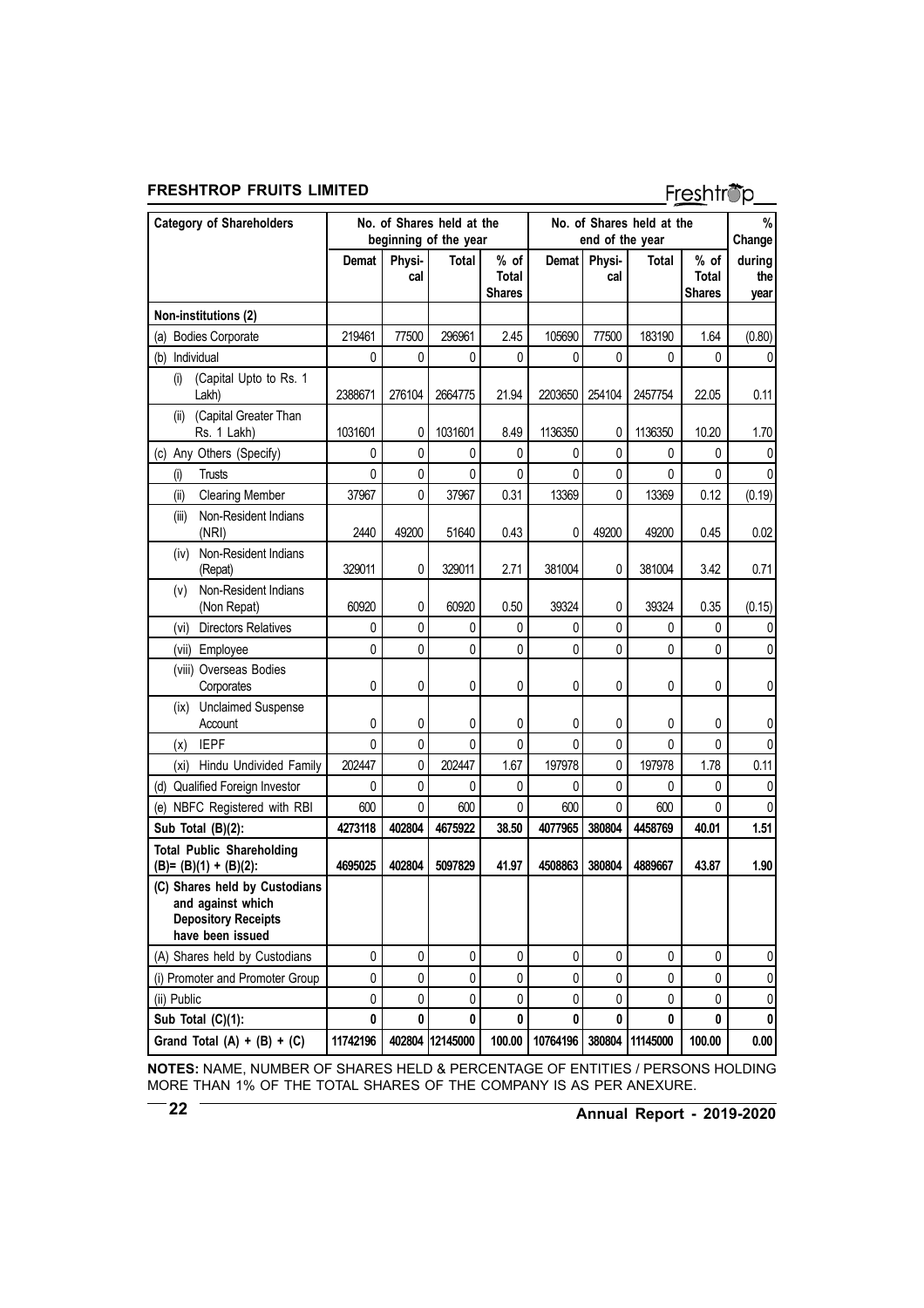# **ii) Shareholding of Promoters / Promoters Group**

| Sr.<br>No. | <b>Shareholder's Name</b> |                         | Shareholding at the beginning<br>of the year (as on 01-04-2019) |                                                                      |                                    | Shareholding at the end<br>of the year (as on 31-03-2020)        |                                                |                                         |
|------------|---------------------------|-------------------------|-----------------------------------------------------------------|----------------------------------------------------------------------|------------------------------------|------------------------------------------------------------------|------------------------------------------------|-----------------------------------------|
|            |                           | No. of<br><b>Shares</b> | $%$ of<br>total<br><b>Shares</b><br>of the<br>company           | %of<br><b>Shares</b><br>Pledged/<br>encumbered<br>to total<br>shares | No. of<br><b>Shares</b><br>company | $%$ of<br>total<br><b>Shares</b><br>of the<br>to total<br>shares | %of<br><b>Shares</b><br>Pledged/<br>encumbered | share-<br>holding<br>during<br>the year |
| 1          | Ashok Vishindas Motiani   | 101000                  | 0.8316                                                          | 0.0000                                                               | 89639                              | 0.8043                                                           | 0.0000                                         | (0.0273)                                |
| 2          | Mayank Ramesh Tandon      | 17000                   | 0.1400                                                          | 0.0000                                                               | 15088                              | 0.1354                                                           | 0.0000                                         | (0.0046)                                |
| 3          | Priyanka Tandon           | 24658                   | 0.2030                                                          | 0.0000                                                               | 21885                              | 0.1964                                                           | 0.0000                                         | (0.0066)                                |
| 4          | Nanita Ashok Motiani      | 100000                  | 0.8234                                                          | 0.0000                                                               | 0                                  | 0.0000                                                           | 0.0000                                         | (0.8234)                                |
| 5          | Ashok Vishindas Motiani   | 245510                  | 2.0215                                                          | 0.0000                                                               | 0                                  | 0.0000                                                           | 0.0000                                         | (2.0215)                                |
| 6          | Priyanka Mayank Tandon    | 246600                  | 2.0305                                                          | 0.0000                                                               | 218862                             | 1.9638                                                           | 0.0000                                         | (0.0667)                                |
| 7          | Priyanka Mayank Tandon    | 382482                  | 3.1493                                                          | 0.0000                                                               | 339458                             | 3.0458                                                           | 0.0000                                         | (0.1035)                                |
| 8          | Mayank Ramesh Tandon      | 478400                  | 3.9391                                                          | 0.0000                                                               | 424588                             | 3.8097                                                           | 0.0000                                         | (0.1294)                                |
| 9          | Dipti Ashok Motiani       | 824734                  | 6.7907                                                          | 0.0000                                                               | 731964                             | 6.5676                                                           | 0.0000                                         | (0.2231)                                |
| 10         | Nanita Ashok Motiani      | 862895                  | 7.1049                                                          | 0.0000                                                               | 766690                             | 6.8792                                                           | 0.0000                                         | (0.2257)                                |
| 11         | Ashok Vishandas Motiani   | 1395879                 | 11.4935                                                         | 0.0000                                                               | 1238865                            | 11.1159                                                          | 0.0000                                         | (0.3775)                                |
| 12         | Freshcap Foodstuff LLP    | 2368013                 | 19.4978                                                         | 0.0000                                                               | 2101648                            | 18.8573                                                          | 0.0000                                         | (0.6405)                                |
| 13         | Ashok Vishandas Motiani   | 0                       | 0                                                               | 0.0000                                                               | 217894                             | 1.9551                                                           | 0.0000                                         | 1.9551                                  |
| 14         | Nanita Ashok Motiani      | 0                       | 0                                                               | 0.0000                                                               | 88752                              | 0.7963                                                           | 0.0000                                         | 0.7963                                  |
|            | Total                     | 7047171                 | 58.0253                                                         | 0.0000                                                               | 6255333                            | 56.1268                                                          | 0.0000                                         | (1.8984)                                |

## **iii) Change in Promoters' Shareholding**

| <b>Particular</b>               | Shareholding at the<br>beginning of the year<br>(01/04/2019) |                                        | <b>Transactions during</b><br>the year |                         |                         | Shareholding at the<br>end of the year<br>(31/03/2020) |
|---------------------------------|--------------------------------------------------------------|----------------------------------------|----------------------------------------|-------------------------|-------------------------|--------------------------------------------------------|
|                                 | No. of<br><b>Shares</b>                                      | % of total<br>shares of<br>the company | Date of<br><b>Transaction</b>          | No. of<br><b>Shares</b> | No. of<br><b>Shares</b> | % of total<br>Shares of<br>the company                 |
| As on 31/03/2019                | 70,47,171                                                    | 58.03                                  |                                        |                         | 70,47,171               | 58.03                                                  |
| At the beginning of the year    | 70,47,171                                                    | 58.03                                  |                                        |                         | 70,47,171               | 58.03                                                  |
| <b>Buyback of Equity Shares</b> |                                                              |                                        | 22-11-2019                             | (23,68,013)             | 46,79,158               | 38.53                                                  |
| <b>Buyback of Equity Shares</b> |                                                              |                                        | 22-11-2019                             | (13, 95, 879)           | 32,83,279               | 27.03                                                  |
| <b>Buyback of Equity Shares</b> |                                                              |                                        | 22-11-2019                             | (8,62,895)              | 24,20,384               | 19.93                                                  |
| <b>Buyback of Equity Shares</b> |                                                              |                                        | 22-11-2019                             | (8, 24, 734)            | 15,95,650               | 13.14                                                  |
| <b>Buyback of Equity Shares</b> |                                                              |                                        | 22-11-2019                             | (2,46,600)              | 13,49,050               | 11.11                                                  |
| <b>Buyback of Equity Shares</b> |                                                              |                                        | 12-12-2019                             | (55, 724)               | 12,93,326               | 11.60                                                  |
| <b>Buyback of Equity Shares</b> |                                                              |                                        | 12-12-2019                             | 1,73,065                | 14,66,391               | 13.16                                                  |
| <b>Buyback of Equity Shares</b> |                                                              |                                        | 12-12-2019                             | 7,31,964                | 21,98,355               | 19.73                                                  |
| <b>Buyback of Equity Shares</b> |                                                              |                                        | 12-12-2019                             | 7,55,442                | 29,53,797               | 26.50                                                  |
| <b>Buyback of Equity Shares</b> |                                                              |                                        | 12-12-2019                             | 11,99,888               | 41,53,685               | 37.27                                                  |
| <b>Buyback of Equity Shares</b> |                                                              |                                        | 12-12-2019                             | 21,01,648               | 62,55,333               | 56.13                                                  |
| At the end of the year          | 62,55,333                                                    | 56.13                                  |                                        |                         | 62,55,333               | 56.13                                                  |

**Annual Report - 2019-2020 23**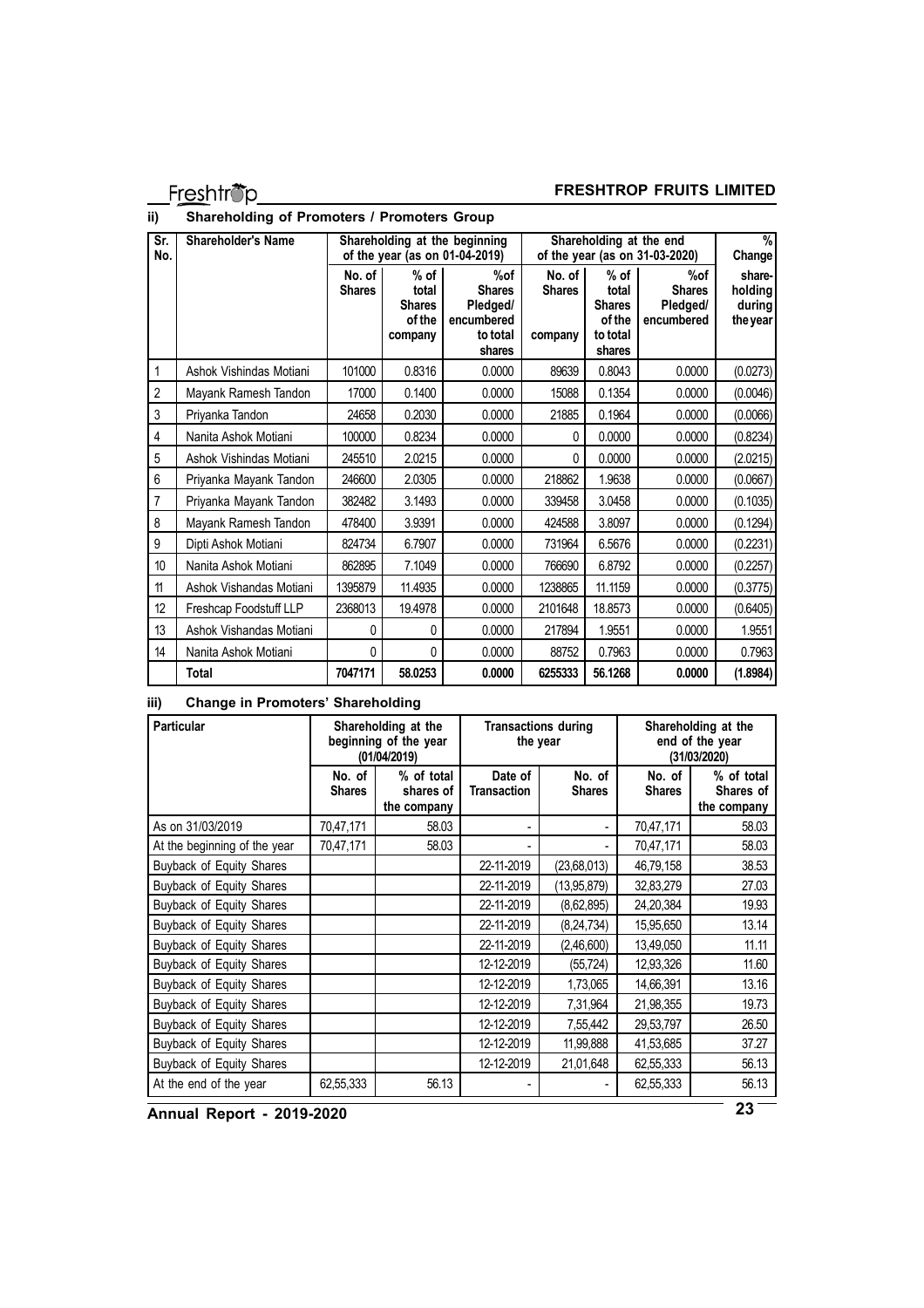# Freshtrop

| Sr.<br>No      | Name                  | No. of<br>Shares at the<br>beginning/<br>End of the<br>year | Date                   | Increase/<br>Decrease in<br>shareholding | Reason      | No. of<br><b>Shares</b> | Percentage<br>of total<br>shares of<br>the<br>company |
|----------------|-----------------------|-------------------------------------------------------------|------------------------|------------------------------------------|-------------|-------------------------|-------------------------------------------------------|
| $\mathbf{1}$   | Passage to India      |                                                             |                        |                                          |             |                         |                                                       |
|                | Master Fund Limited   | 3,99,500                                                    | 30-Mar-19              | 0                                        | <b>NA</b>   | 3,99,500                | 3.58                                                  |
|                |                       | 3,99,500                                                    | 31-Mar-20              | 0                                        | <b>NA</b>   | 3,99,500                | 3.58                                                  |
| $\mathbf{2}$   | Avinash P Wadhwa      | 1,26,437                                                    | 30-Mar-19              | 0                                        | <b>NA</b>   | 1,26,437                | 1.13                                                  |
|                |                       |                                                             | 08-Nov-19              | 2,235                                    | Buy         | 1,28,672                | 1.15                                                  |
|                |                       |                                                             | 22-Nov-19<br>29-Nov-19 | 5,025                                    | Buy         | 1,33,697                | 1.20<br>1.27                                          |
|                |                       |                                                             | 12-Dec-19              | 7,765<br>(25, 570)                       | Buy<br>Sell | 1,41,462<br>1,15,892    | 1.04                                                  |
|                |                       |                                                             | 13-Dec-19              | 15,025                                   | Buy         | 1,30,917                | 1.17                                                  |
|                |                       |                                                             | 07-Feb-20              | 4,000                                    | Buy         | 1,34,917                | 1.21                                                  |
|                |                       |                                                             | 14-Feb-20              | 83                                       | Buy         | 1,35,000                | 1.21                                                  |
|                |                       | 1,35,000                                                    | 31-Mar-20              | 0                                        | <b>NA</b>   | 1,35,000                | 1.21                                                  |
| 3              | Shital Navin Agarwal  | 1,25,630                                                    | 30-Mar-19              | 0                                        | <b>NA</b>   | 1,25,630                | 1.13                                                  |
|                |                       | 1,25,630                                                    | 31-Mar-20              | 0                                        | <b>NA</b>   | 1,25,630                | 1.13                                                  |
| $\overline{4}$ | Nitin Tandon          | 88,000                                                      | 30-Mar-19              | 0                                        | <b>NA</b>   | 88,000                  | 0.79                                                  |
|                |                       |                                                             | 05-Apr-19              | 2,000                                    | Buy         | 90,000                  | 0.81                                                  |
|                |                       |                                                             | 12-Dec-19              | (7, 813)                                 | Sell        | 82,187                  | 0.74                                                  |
|                |                       | 82,187                                                      | 31-Mar-20              | 0                                        | <b>NA</b>   | 82,187                  | 0.74                                                  |
| 5              | Navin Agarwal         | 84,000                                                      | 30-Mar-19              | 0                                        | <b>NA</b>   | 84,000                  | 0.75                                                  |
|                |                       | 84,000                                                      | 31-Mar-20              | 0                                        | <b>NA</b>   | 84,000                  | 0.75                                                  |
| 6              | Shashi Gupta          | 76,000                                                      | 30-Mar-19              | 0                                        | <b>NA</b>   | 76,000                  | 0.68                                                  |
|                |                       |                                                             | 31-May-19              | (33, 115)                                | Sell        | 42,885                  | 0.38                                                  |
|                |                       |                                                             | 22-Nov-19              | (12, 885)                                | Sell        | 30,000                  | 0.27                                                  |
|                |                       |                                                             | 29-Nov-19              | (30,000)                                 | Sell        | 0                       | 0.00                                                  |
|                |                       |                                                             | 12-Dec-19              | 42,885                                   | Buy         | 42,885                  | 0.38                                                  |
|                |                       |                                                             | 13-Dec-19              | (42, 885)                                | Sell        | 0                       | 0.00                                                  |
|                |                       | $\mathbf 0$                                                 | 31-Mar-20              | 0                                        | <b>NA</b>   | 0                       | 0.00                                                  |
| $\overline{7}$ | Mira Parshotam Hirani | 60,000                                                      | 30-Mar-19              | 0                                        | <b>NA</b>   | 60,000                  | 0.54                                                  |
|                |                       |                                                             | 30-Sep-19              | (959)                                    | Sell        | 59,041                  | 0.53                                                  |
|                |                       | 59,041                                                      | 31-Mar-20              | 0                                        | <b>NA</b>   | 59,041                  | 0.53                                                  |
| 8              | Urvashiben Nikhilbhai | 50,000                                                      | 30-Mar-19              | 0                                        | <b>NA</b>   | 50,000                  | 0.45                                                  |
|                | Parikh                | 50,000                                                      | 31-Mar-20              | 0                                        | <b>NA</b>   | 50,000                  | 0.45                                                  |

#### **iv) Shareholding Pattern of top ten Shareholders (other than Directors, Promoter and Holders of GDRs and ADRs):**

**24 Annual Report - 2019-2020**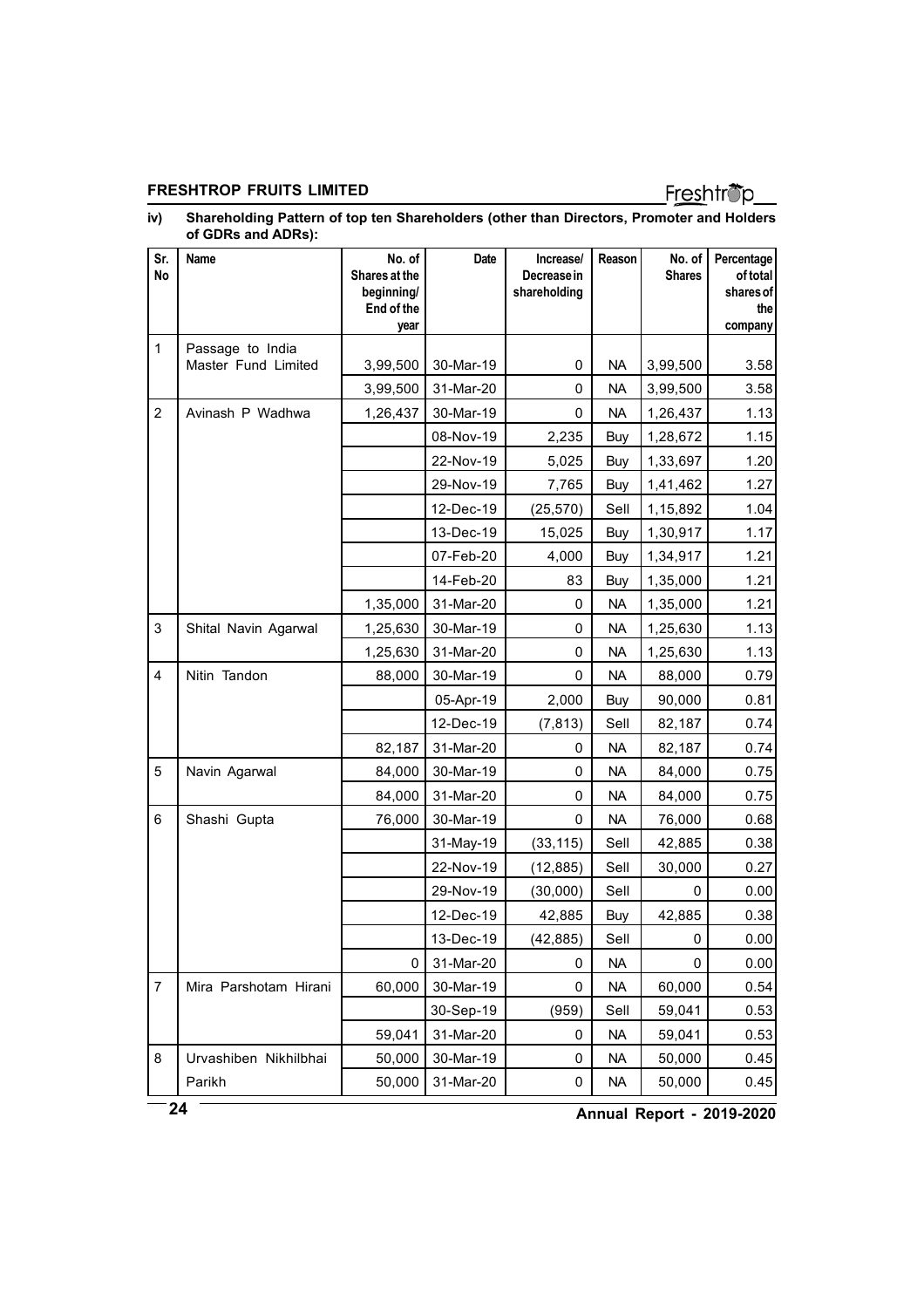# **Freshtrop Executive Executive CONSTROP FRUITS LIMITED**

| Sr.<br><b>No</b> | Name                    | No. of<br>Shares at the<br>beginning/<br>End of the<br>year | Date      | Increase/<br>Decrease in<br>shareholding | Reason    | No. of<br><b>Shares</b> | Percentage<br>of total<br>shares of<br>the |
|------------------|-------------------------|-------------------------------------------------------------|-----------|------------------------------------------|-----------|-------------------------|--------------------------------------------|
| 9                | Nikhil Shantilal Parikh | 50,000                                                      | 30-Mar-19 | 0                                        | <b>NA</b> | 50,000                  | 0.45                                       |
|                  |                         | 50,000                                                      | 31-Mar-20 | 0                                        | NA        | 50,000                  | 0.45                                       |
| 10               | Indur Kirpalani         | 23,534                                                      | 30-Mar-19 | 0                                        | <b>NA</b> | 23,534                  | 0.21                                       |
|                  |                         |                                                             | 24-May-19 | 2,750                                    | Buy       | 26,284                  | 0.24                                       |
|                  |                         |                                                             | 31-May-19 | (2,750)                                  | Sell      | 23,534                  | 0.21                                       |
|                  |                         |                                                             | 07-Jun-19 | 12,500                                   | Buy       | 36,034                  | 0.32                                       |
|                  |                         |                                                             | 15-Nov-19 | 450                                      | Buy       | 36,484                  | 0.33                                       |
|                  |                         |                                                             | 22-Nov-19 | 4,700                                    | Buy       | 41,184                  | 0.37                                       |
|                  |                         |                                                             | 12-Dec-19 | (5, 150)                                 | Sell      | 36,034                  | 0.32                                       |
|                  |                         |                                                             | 13-Dec-19 | 12,150                                   | Buy       | 48,184                  | 0.43                                       |
|                  |                         |                                                             | 20-Dec-19 | (12,000)                                 | Sell      | 36,184                  | 0.32                                       |
|                  |                         |                                                             | 31-Dec-19 | 12,000                                   | Buy       | 48,184                  | 0.43                                       |
|                  |                         |                                                             | 17-Jan-20 | 2,100                                    | Buy       | 50,284                  | 0.45                                       |
|                  |                         |                                                             | 24-Jan-20 | (1,500)                                  | Sell      | 48,784                  | 0.44                                       |
|                  |                         | 48,784                                                      | 31-Mar-20 | 0                                        | NA.       | 48,784                  | 0.44                                       |
| 11               | Rajkumar Tolani         | 46,000                                                      | 30-Mar-19 | 0                                        | NA        | 46,000                  | 0.41                                       |
|                  |                         | 46,000                                                      | 31-Mar-20 | 0                                        | NA        | 46,000                  | 0.41                                       |

# **v) Shareholding of Directors and Key Managerial Personnel:**

| Sr.<br>No.     | Name                    |                         | Change in shareholding<br>Shareholding at the<br>Shareholding at the<br>(No. of Shares)<br>beginning<br>end |                              |            |                         |                                               |
|----------------|-------------------------|-------------------------|-------------------------------------------------------------------------------------------------------------|------------------------------|------------|-------------------------|-----------------------------------------------|
|                |                         | No. of<br><b>Shares</b> | % of total<br>shares of<br>the company                                                                      | Decrease/<br><b>Increase</b> | Percentage | No. of<br><b>Shares</b> | % of total<br><b>Shares of</b><br>the company |
|                | Ashok Vishandas Motiani | 1742389                 | 14.35                                                                                                       | 195991                       | (0.47)     | 1546398                 | 13.88                                         |
| $\overline{2}$ | Nanita Ashok Motiani    | 962895                  | 7.92                                                                                                        | 107453                       | (0.24)     | 855442                  | 7.68                                          |
| 3              | Mayur Jashvantlal Shah  | 5625                    | 0.05                                                                                                        | 0                            | 0          | 5625                    | 0.05                                          |
| 4              | Dinesh Oza              | 0                       | 0                                                                                                           | $\Omega$                     | 0          | 0                       |                                               |
| 5              | Anil Sharma             |                         | 0                                                                                                           | 0                            | 0          | 0                       |                                               |
| 6              | Sanjay Prajapati        | 0                       | 0                                                                                                           | $\Omega$                     | 0          | 0                       |                                               |
|                | Ronak Dhruve            | 0                       | 0                                                                                                           | 0                            | 0          | 0                       |                                               |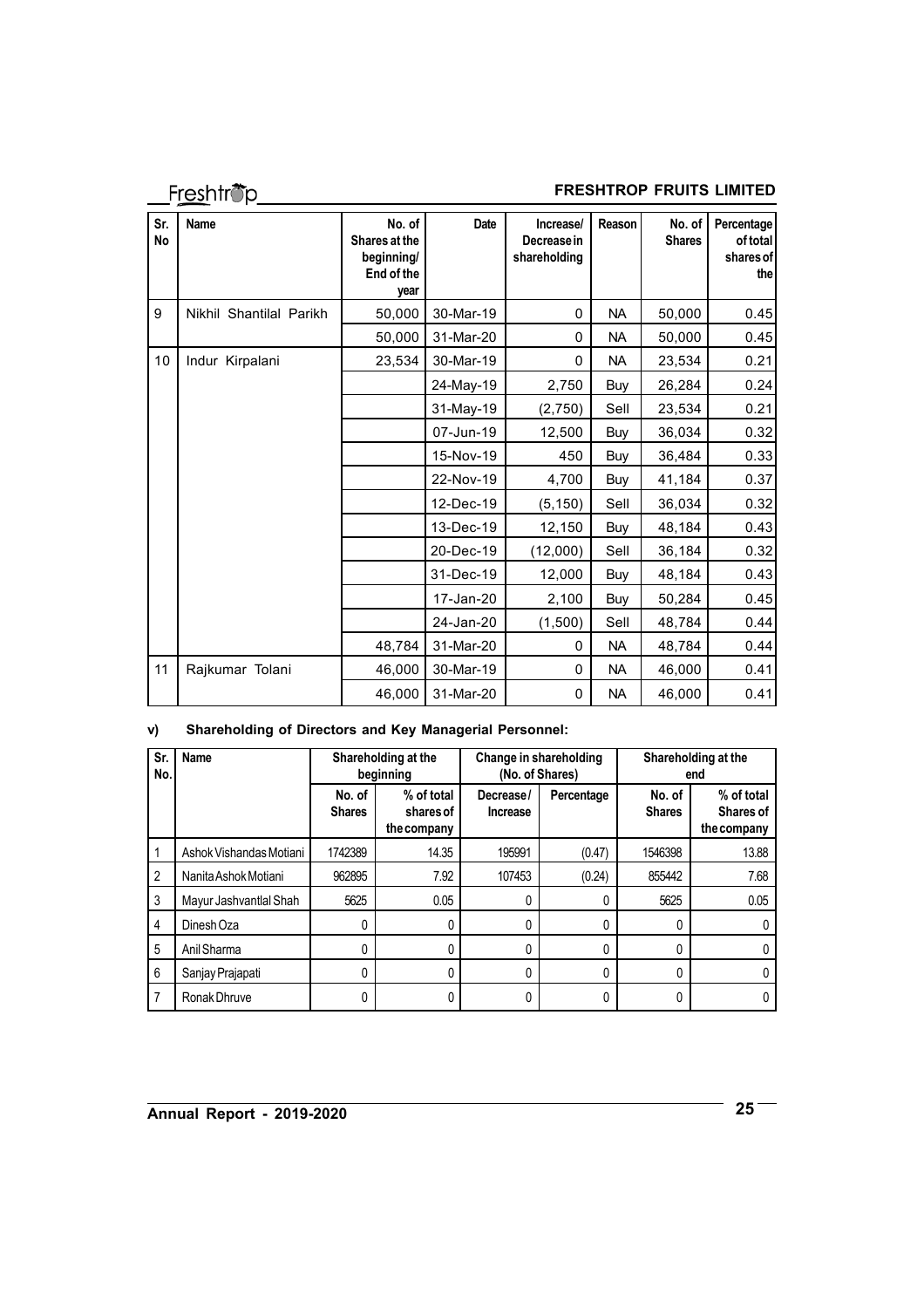# **V. INDEBTEDNESS:**

Indebtedness of Indebtedness of the Company including interest outstanding/accrued but not due for payment

| <b>Particular</b>                                      | <b>Secured Loans</b><br>excluding Deposit | <b>Unsecured</b><br>Loans | <b>Deposits</b> | <b>Total</b><br><b>Indebtedness</b> |
|--------------------------------------------------------|-------------------------------------------|---------------------------|-----------------|-------------------------------------|
| Indebtedness at the beginning<br>of the financial year |                                           |                           |                 |                                     |
| Principal Amount<br>i)                                 | 38,72,06,992                              | 28,084                    |                 | 38,72,35,076                        |
| Interest due but not paid<br>ii)                       | 1,67,096                                  |                           |                 | 1,67,096                            |
| Interest accrued but not due<br>iii)                   |                                           |                           |                 |                                     |
| Total (i+ii+iii)                                       | 38,73,74,088                              | 28,084                    | ----            | 38,74,02,172                        |
| Change in Indebtedness during<br>the financial year    |                                           |                           |                 |                                     |
| • Addition                                             | 42,53,641                                 | 2,02,28,601               |                 | 2,44,82,242                         |
| • Reduction                                            | 8,26,86,092                               |                           |                 | 8,26,86,092                         |
| • Exchange Difference                                  |                                           |                           |                 |                                     |
| <b>Net Change</b>                                      | (7, 84, 32, 451)                          | 2,02,28,601               | ----            | (5,82,03,850)                       |
| Indebtedness at the end of the<br>financial year       |                                           |                           |                 |                                     |
| Principal Amount<br>i)                                 | 30,89,41,637                              | 2,02,56,685               |                 | 32,91,98,322                        |
| ii) Interest due but not paid                          |                                           |                           |                 |                                     |
| iii) Interest accrued but not due                      |                                           |                           |                 |                                     |
| Total (i+ii+iii)                                       | 30,89,41,637   2,02,56,685                |                           | ----            | 32,91,98,322                        |

### **VI. REMUNERATION OF DIRECTORS AND KEY MANAGERIAL PERSONNEL**

## **A. Remuneration to Managing Director, Whole-time Directors and/or Manager:**

| Sr.<br>No. | <b>Particulars of Remuneration</b>                                                     | Ashok Motiani  <br>(MD) | Nanita Motiani<br>(WTD) | Total<br><b>Amount</b> |
|------------|----------------------------------------------------------------------------------------|-------------------------|-------------------------|------------------------|
| 1.         | Gross salary                                                                           |                         |                         |                        |
|            | (a) Salary as per provisions contained in<br>section 17(1) of the Income-tax Act, 1961 | 1,20,00,000             | 48,00,000               | 1,68,00,000            |
|            | (b) Value of perquisites $u/s$ 17(2) Income-tax<br>Act, 1961                           |                         |                         |                        |
|            | (c) Profits in lieu of salary under section<br>17(3) Income- tax Act, 1961             |                         |                         |                        |
| 2.         | <b>Stock Option</b>                                                                    | 0                       | 0                       | O                      |
| 3.         | <b>Sweat Equity</b>                                                                    | 0                       | 0                       | 0                      |
| 4.         | Commission                                                                             |                         |                         |                        |
|            | as % of profit                                                                         | 0                       | 0                       | ი                      |
|            | others, specify                                                                        | 0                       | 0                       | 0                      |
| 5.         | Others, please specify (Bonus)                                                         | 0                       | 0                       | 0                      |
|            | Total (A)                                                                              | 1,20,00,000             | 48,00,000               | 1,68,00,000            |
|            | Ceiling as per the Act                                                                 |                         |                         |                        |

**26 Annual Report - 2019-2020**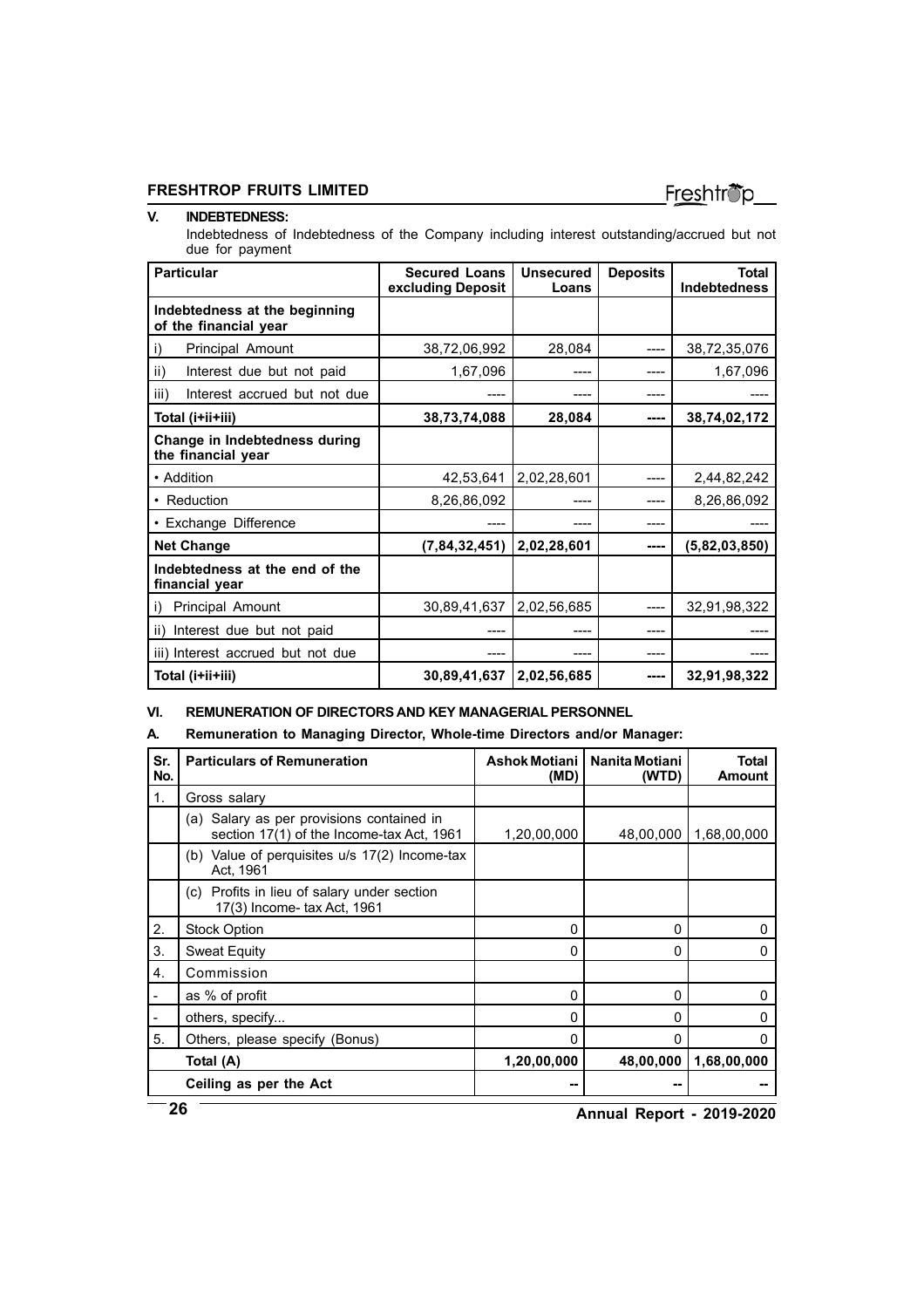<u>Freshtr@p\_\_\_\_\_\_\_\_\_\_\_\_\_\_\_\_\_\_\_\_\_</u>

# **FRESHTROP FRUITS LIMITED**

**B. Remuneration to other directors:**

| Sr.            | <b>Particulars of Remuneration</b>            |                   | <b>Name of Directors</b> |             | <b>Total</b>  |
|----------------|-----------------------------------------------|-------------------|--------------------------|-------------|---------------|
| No.            |                                               | <b>Mayur Shah</b> | Dinesh Oza               | Anil Sharma | <b>Amount</b> |
| $\mathbf{1}$   | Independent Directors                         | 40,000            | 50,000                   | 50,000      | 1,40,000      |
|                | Fee for attending board<br>committee meetings | 0                 | 0                        | 0           | ი             |
|                | Commission                                    | 0                 | 0                        | 0           | O             |
|                | Others, please specify                        | 0                 | 0                        | 0           | 0             |
|                | Total (1)                                     | 40,000            | 50,000                   | 50,000      | 1,40,000      |
| $\overline{2}$ | Other Non-Executive Directors                 |                   |                          |             |               |
|                | Fee for attending board<br>committee meetings | 0                 | $\Omega$                 | 0           | 0             |
|                | Commission                                    | $\Omega$          | 0                        | 0           | 0             |
|                | Others, please specify                        | 0                 | 0                        | $\Omega$    | 0             |
|                | Total (2)                                     | 0                 | 0                        | 0           | o             |
|                | Total $(B) = (1 + 2)$                         | 40,000            | 50,000                   | 50,000      | 1,40,000      |
|                | <b>Total Managerial Remuneration</b>          | 40,000            | 50,000                   | 50,000      | 1,40,000      |
|                | Overall Ceiling as per the Act                |                   |                          |             |               |

# **C. Remuneration to Key Managerial Personnel Other than MD/MANAGER/WTD**

| Sr. | <b>Particulars of Remuneration</b>                                                        |              | <b>Key Managerial Personnel</b> | <b>Total</b>  |
|-----|-------------------------------------------------------------------------------------------|--------------|---------------------------------|---------------|
| No. |                                                                                           | Ronak Dhruve | Sanjay Prajapati                | <b>Amount</b> |
| 1.  | Gross salary                                                                              |              |                                 |               |
|     | (a) Salary as per provisions<br>contained in section 17(1) of<br>the Income-tax Act, 1961 | 3,60,088     | 9,80,120                        | 13,40,208     |
|     | (b) Value of perquisites u/s 17(2)<br>Income-tax Act, 1961                                | 0            | 0                               | 0             |
|     | (c) Profits in lieu of salary under<br>section 17(3) Income-tax Act,<br>1961              | 0            | 0                               | 0             |
| 2.  | Stock Option                                                                              | 0            | 0                               | 0             |
| 3.  | Sweat Equity                                                                              | 0            | 0                               | 0             |
| 4.  | Commission                                                                                |              |                                 |               |
|     | as % of profit                                                                            | 0            | 0                               | 0             |
|     | others, specify                                                                           | 0            | 0                               | 0             |
| 5.  | Others, please specify                                                                    | 0            | 0                               | 0             |
|     | <b>Total</b>                                                                              | 3,60,088     | 9,80,120                        | 13,40,208     |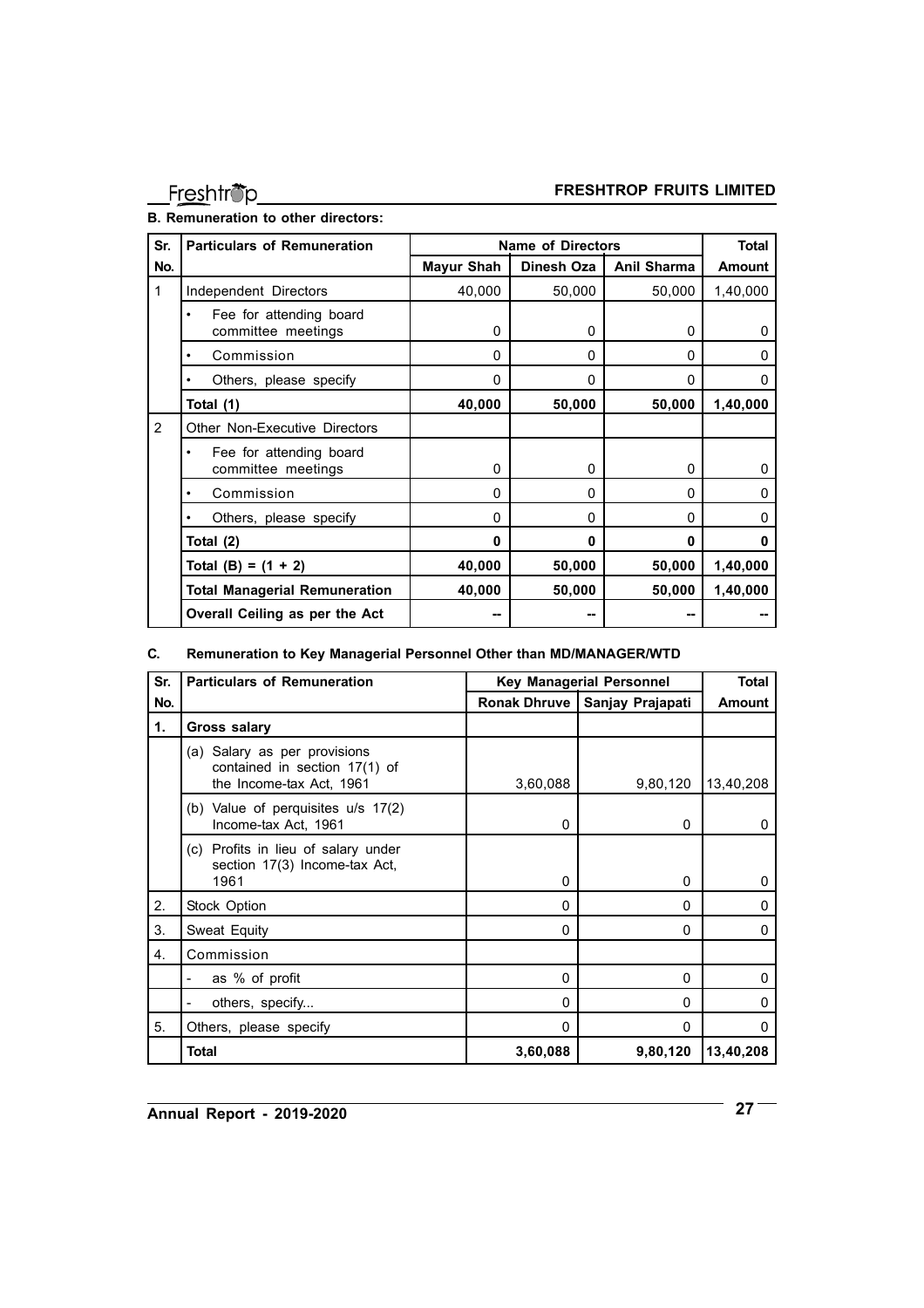# Freshtr<sup>an</sup>p

# **D. Penalties/Punishment/Compounding of Offences:**

| <b>Type</b> |                                            | <b>Section</b><br>of the<br><b>Companies</b><br>Act | <b>Brief</b><br><b>Description</b> | Details of<br>Penalty/<br>Punishmen/<br>Compounding<br>fees imposed | <b>Authority</b><br>[RD/NCLT/<br><b>COURT]</b> | <b>Appeal</b><br>made,<br>if any<br>(give<br>Details) |
|-------------|--------------------------------------------|-----------------------------------------------------|------------------------------------|---------------------------------------------------------------------|------------------------------------------------|-------------------------------------------------------|
| А.          | <b>COMPANY</b>                             |                                                     |                                    |                                                                     |                                                |                                                       |
|             | Penalty                                    |                                                     |                                    |                                                                     |                                                |                                                       |
|             | Punishment                                 |                                                     |                                    |                                                                     |                                                |                                                       |
|             | Compounding                                |                                                     |                                    |                                                                     |                                                |                                                       |
| В.          | <b>DIRECTORS</b>                           |                                                     |                                    |                                                                     |                                                |                                                       |
|             | Penalty                                    |                                                     |                                    |                                                                     |                                                |                                                       |
|             | Punishment                                 |                                                     |                                    | $M^{\mu}$ .                                                         |                                                |                                                       |
|             | Compounding                                |                                                     |                                    |                                                                     |                                                |                                                       |
| C.          | <b>OTHER OFFICERS IN</b><br><b>DEFAULT</b> |                                                     |                                    |                                                                     |                                                |                                                       |
|             | Penalty                                    |                                                     |                                    |                                                                     |                                                |                                                       |
|             | Punishment                                 |                                                     |                                    |                                                                     |                                                |                                                       |
|             | Compounding                                |                                                     |                                    |                                                                     |                                                |                                                       |

# **Registered Office**

A-603, Shapath IV,<br>
Opp. Karnavati Club, S. G. Road,<br>
Opp. Karnavati Club, S. G. Road,<br> **Ashok Motiani** & Managing Director Opp. Karnavati Club, S. G. Road, Chairman & Man<br>Ahmedabad – 380 015 (DIN: 00124470)  $Ahmedabad - 380015$ 

Date: June 25 2020 **Date:** June 25 2020 **For Freshtrop Fruits Limited**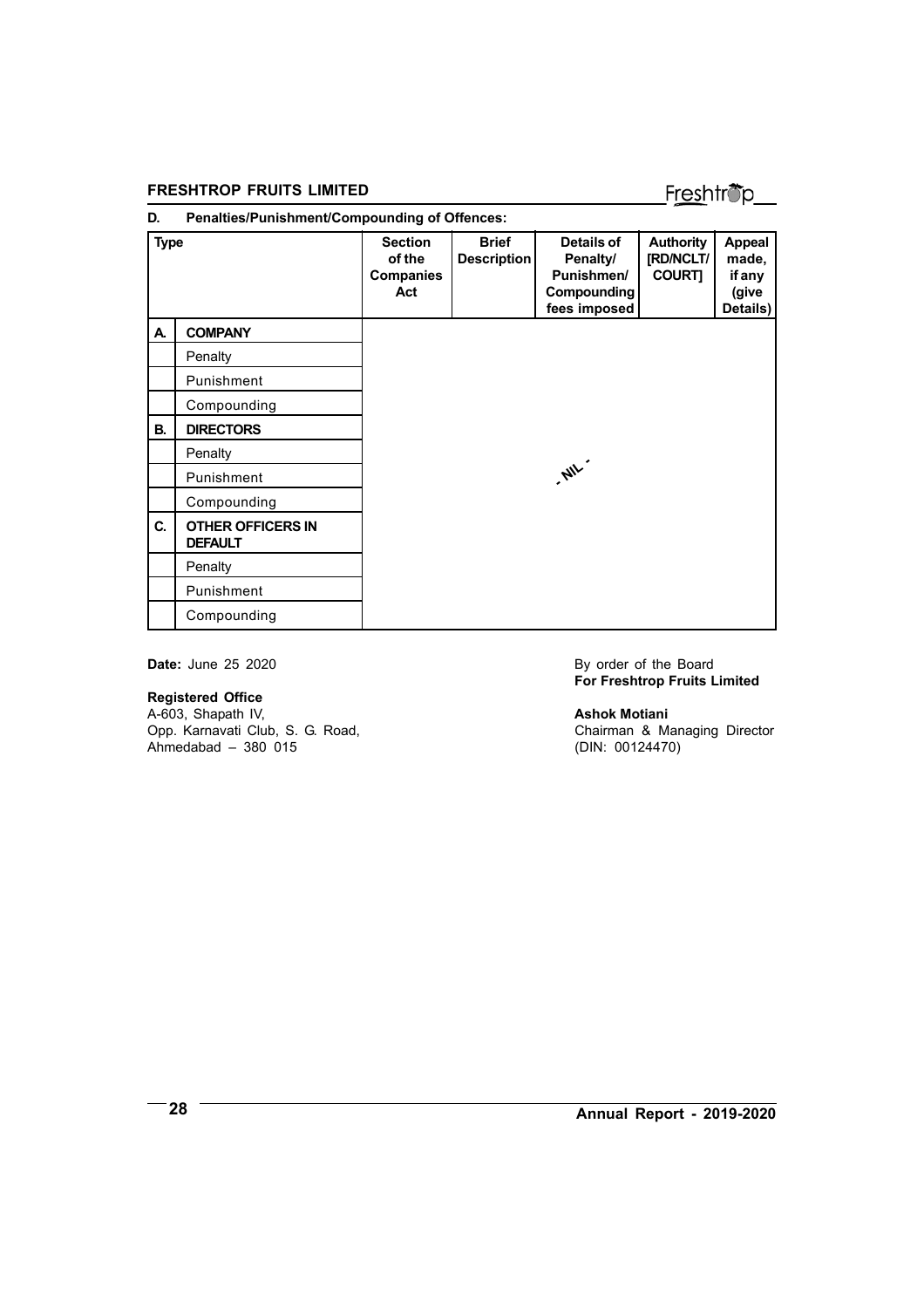# **ANNEXURE - B**

# **TO DIRECTORS REPORT**

#### **ANNUAL REPORT ON CSR ACTIVITIES**

**1. A brief outline of Company's CSR Policy, including overview of products or programs proposed to be undertaken and a reference to the web-link to the CSR Policy and projects or programs**

At Freshtrop Fruits limited, Corporate Social Responsibility (CSR) goes beyond philanthropy and compliance. It addresses how we manage our economic, social and environmental obligations in all key areas of our operations specially the rural areas close to our manufacturing facilities.

In this regard, the Company has made a policy which encompasses the Company's philosophy for delineating its responsibility as a Corporate Citizen for undertaking socially useful programmes for welfare & sustainable development of the community at large. The policy is placed on website of the Company.

#### **Areas of Interest:**

- 1. Eradicating hunger, poverty and malnutrition, promoting health care including preventive health care and sanitation including contribution to the Swach Bharat Kosh set-up by the Central Government for the promotion of sanitation and making available safe drinking water.
- 2. Promoting education, including special education and employment enhancing vocation skills especially among children, women, elderly and the differently abled and livelihood enhancement projects.
- 3. Promoting gender equality, empowering women, setting up homes and hostels for women and orphans; setting up old age homes, day care centers and such other facilities for senior citizens and measures for reducing inequalities faced by socially and economically backward groups.
- 4. Ensuring environmental sustainability, ecological balance, protection of flora and fauna, animal welfare, agroforestry, conservation of natural resources and maintaining quality of soil, air and water including contribution to the Clean Ganga Fund set-up by the Central Government for rejuvenation of river Ganga.
- 5. Protection of national heritage, art and culture including restoration of buildings and sites of historical importance and works of art; setting up public libraries; promotion and development of traditional art and handicrafts.
- 6. Measure for the benefit of armed forces veterans, war widows and their dependents.
- 7. Training to promote rural sports, nationally recognized sports, Paralympics sports and Olympic sports.
- 8. Contribution to the prime minister's national relief fund or Prime Minister's Citizen Assistance and Relief in Emergency Situations Fund (PM CARES Fund) or any other fund set up by the central govt. for socio economic development and relief and welfare of the schedule caste, tribes, other backward classes, minorities and women.
- 9. Contribution to incubators funded by Central Government or State Government or any agency or Public Sector Undertaking of Central Government or State Government, and contributions to public funded Universities, Indian Institute of Technology (IITs), National Laboratories and Autonomous Bodies (established under the auspices of Indian Council of Agricultural Research (ICAR), Indian Council of Medical Research (ICMR), Council of Scientific and Industrial Research (CSIR), Department of Atomic Energy (DAE), Defense Research and Development Organisation (DRDO), Department of Biotechnology (DBT), Department of Science and Technology (DST),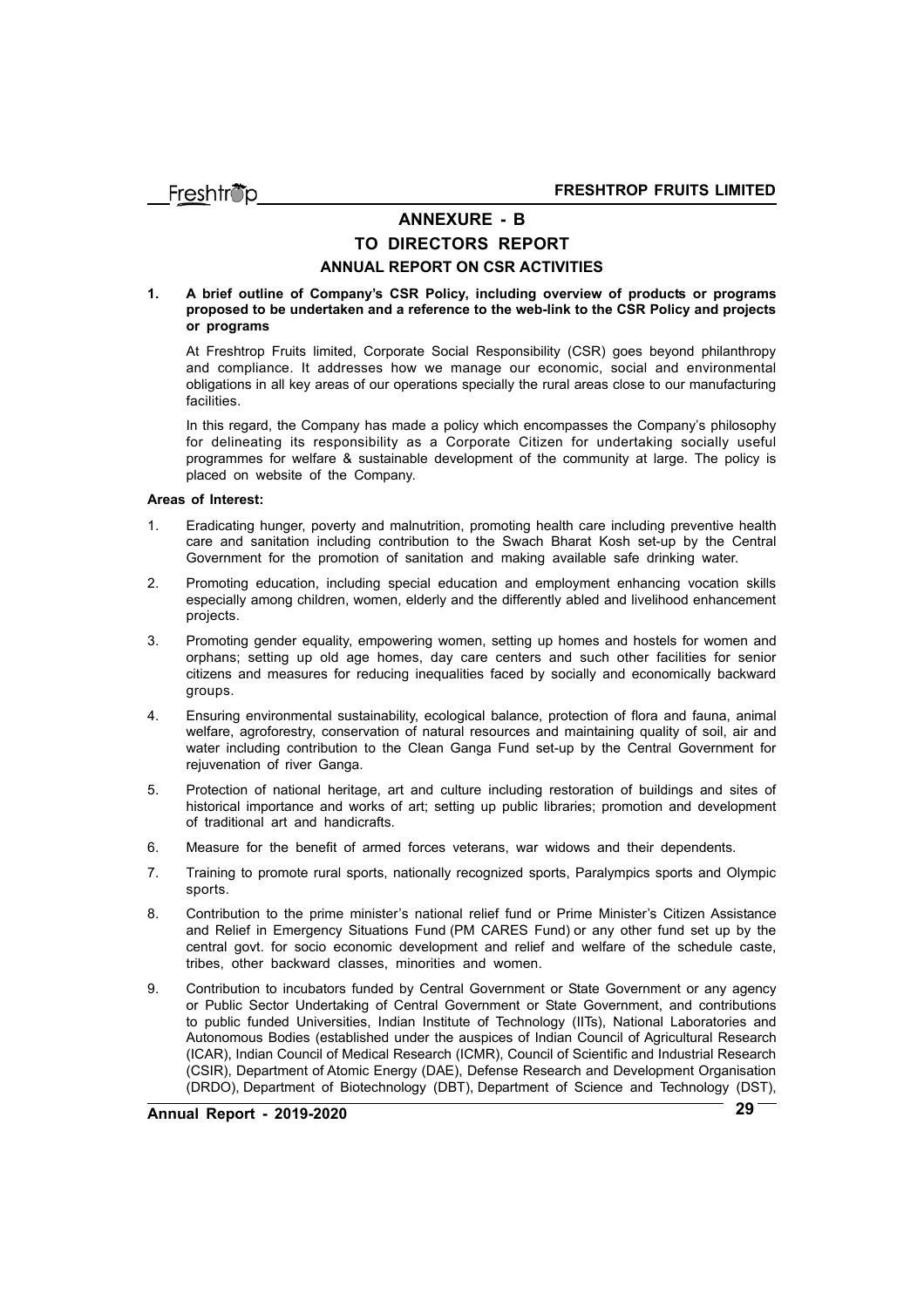Freshtröp

Ministry of Electronics and Information Technology) engaged in conducting research in science, technology, engineering and medicine aimed at promoting Sustainable Development Goals (SDGs).

- 10. Rural development projects.
- 11. Slum area development.
- 12. Disaster management, including relief, rehabilitation and reconstruction activities.

#### **2. The Composition of the CSR Committee**

A Committee of the directors titled 'Corporate Social Responsibility Committee', was constituted by the Board with the following members:

- a) Mrs. Nanita Motiani, Chairperson
- b) Mr. Mayur Shah, Member
- c) Mr. Dinesh Oza, Member
- d) Mr. Anil Sharma, Member
- **3.** Average Net Profit of the Company for last three financial years prior to 2019-20: Rs. 14,11,28,035

Prescribed CSR Expenditure (2% of the amount as in item No 3 Above) Rs. 28,22,561

#### **4. Details of CSR spent during the financial year:**

- I. Total amount spent for the financial year: Rs. 14,07,111
- II. Amount unspent: Rs. 14,15,450 will be allocated & distributed on various CSR Projects / Programs in Progress.
- III. Manner in which the amount spent during the financial years is detailed below:

| Sr.<br>No.     | Name/<br><b>Details</b><br>Implementing<br>Agency | <b>CSR</b> project / Activity<br><b>Identified</b>                                              | Sector In<br>which the<br>Project was<br>covered | Location of<br>Projects /<br>Projected<br>(Local area<br>or state/<br>District) | Amount<br>outlay<br>Projected | <b>Amount</b><br>Spent |
|----------------|---------------------------------------------------|-------------------------------------------------------------------------------------------------|--------------------------------------------------|---------------------------------------------------------------------------------|-------------------------------|------------------------|
| 1              | Own                                               | Providing 5 nos. LCD TV<br>for promoting Digital Education                                      | <b>Education</b>                                 | Sangli                                                                          |                               | 1,79,688               |
| $\overline{2}$ | Own                                               | Providing 24 nos. learning<br>tablates for promoting Digital<br>Education                       | Education                                        | Pirachumala.<br>Sangli                                                          |                               | 85,423                 |
| 3              | Own                                               | Providing Vaikanth Rath for<br>community aware on the<br>importance of hygienic &<br>cleanness. | Awareness<br>for Clean<br>Programmer             | Dindori, Nasik                                                                  | 28,50,000                     | 2,17,000               |
| 4              | Own                                               | Buy 3 nos. LCD Projectors<br>for School Education                                               | Education                                        | <b>Nasik</b>                                                                    |                               | 1,50,000               |
| 5              | Own                                               | Women Walkathon at Nasik                                                                        | Training to<br>promote rural<br>sports           | <b>Nasik</b>                                                                    |                               | 25,000                 |
| 6              | Own                                               | Buy Tractor for cleanness<br>programme                                                          | Awareness<br>for Clean<br>Programmer             | Dindori, Nasik                                                                  |                               | 7,50,000               |

**30 Annual Report - 2019-2020**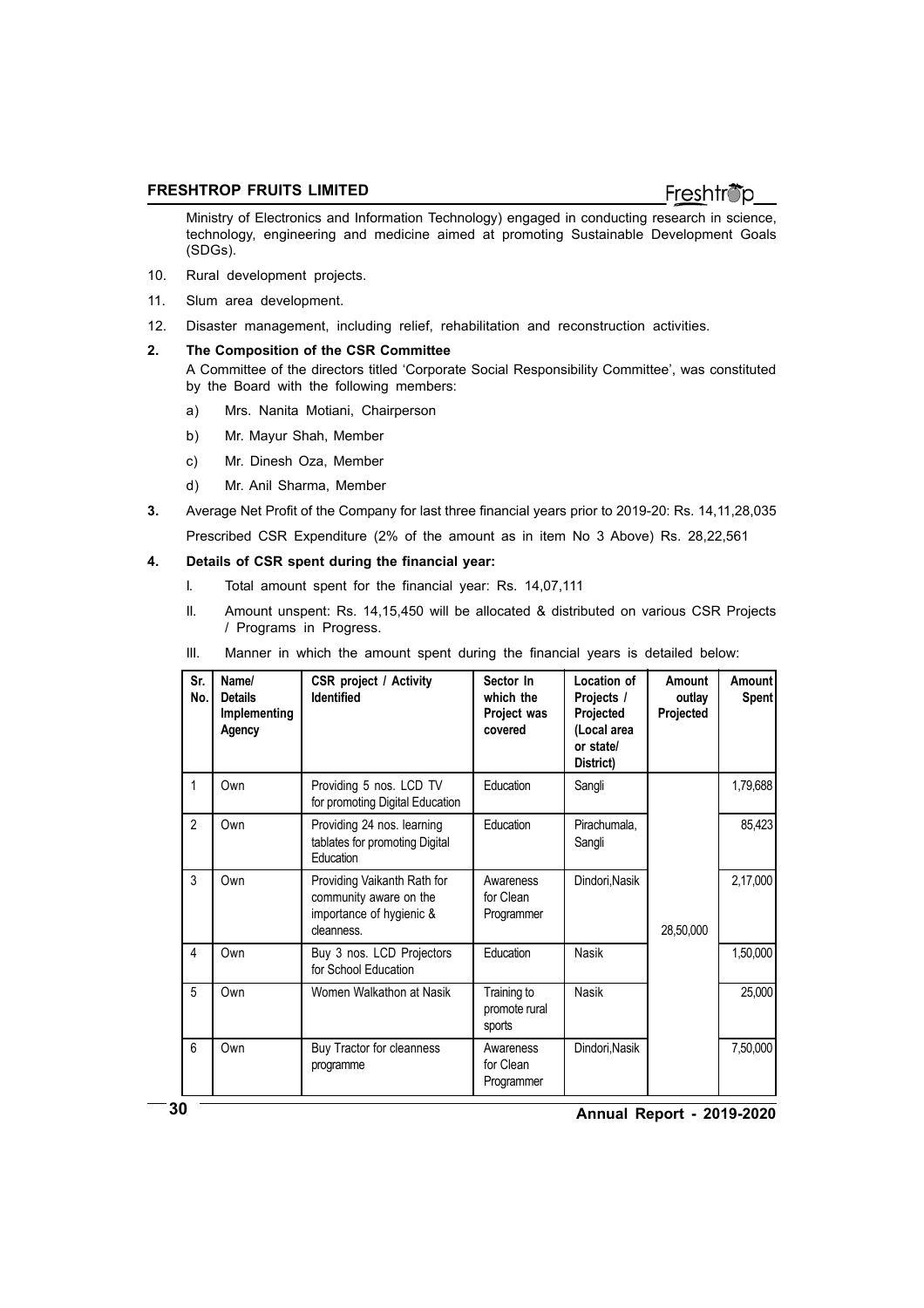**5. In case the Company has failed to spend the two per cent of the average net profit of the last three financial years or any part thereof, the company shall provide the reasons for not spending the amount in its Board report.**

The Company has most of its operations in rural area and employ a large workforce on seasonal basis. CSR activities have been a core activity for the company. The Company also ensures that the money spent on CSR correctly achieves the desired objectives. However, last year no such project reached a stage of financial requirement. However, the company is in continuous discussion with various organizations and will fulfil this responsibility.

**6. Responsibility statement of the CSR committee that the implementation and monitoring of CSR policy is in compliance with CSR objectives and Policy of the Company duly signed by Director and Chairperson of the CSR Committee.**

The CSR Committee confirms that the implementation and monitoring of CSR Policy, is in compliance with CSR objectives and Policy of the Company.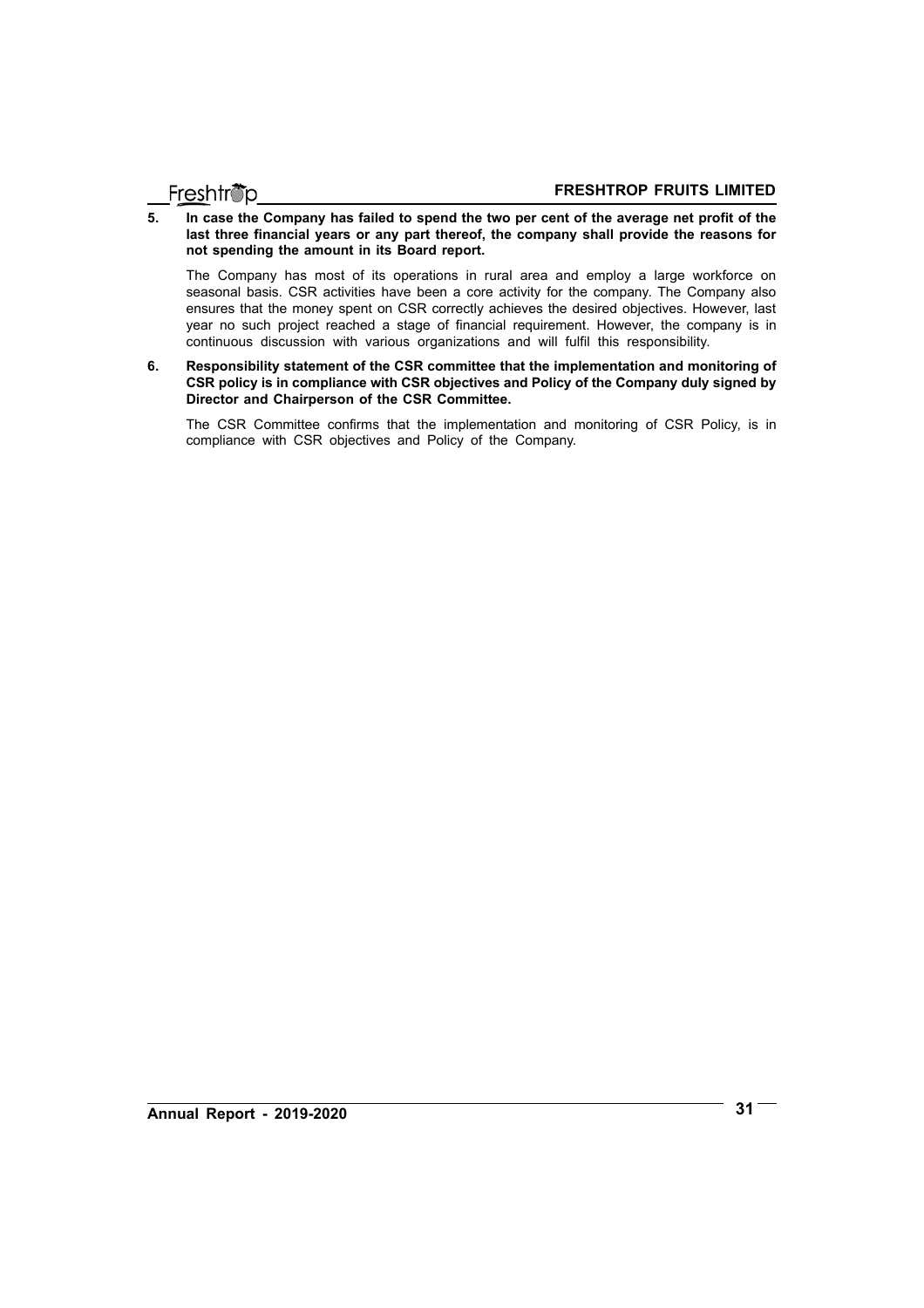Freshtrðip

# **ANNEXURE C**

**TO THE DIRECTORS REPORT FORM NO. MR-3**

#### **SECRETARIAL AUDIT REPORT**

*[Pursuant to Section 204(1) of the Companies Act, 2013 and Rule No. 9 of the Companies (Appointment and Remuneration of Managerial Personnel) Rules, 2014]*

To The Members **FRESHTROP FRUITS LIMITED** (CIN: L15400GJ1992PLC018365) A-603, Shapath - IV, Opp. Karnavati Club, S G Highway Ahmedabad – 380015

We have conducted the Secretarial Audit of the compliance of applicable statutory provisions and the adherence to good corporate practices by **FRESHTROP FRUITS LIMITED** (hereinafter called the "**Company**"). Secretarial Audit was conducted in a manner that provided us a reasonable basis for evaluating the corporate conducts/statutory compliances and expressing my opinion thereon.

Based on our verification of the books, papers, minute books, forms and returns filed and other records maintained by the Company and also the information provided by the Company, its officers, agents and authorized representatives during the conduct of Secretarial audit, we hereby report that in our opinion, the Company has, during the audit period covering the financial year ended on 31<sup>st</sup> March, 2020 complied with the statutory provisions listed hereunder and also that the Company has proper board-processes and compliance-mechanism in place to the extent, in the manner and subject to the reporting made hereinafter:

We have examined the books, papers, minute books, forms and returns filed and other records maintained by the Company for the financial year ended on  $31<sup>st</sup>$  March 2020 according to the provisions of:

- I. The Companies Act, 2013 (the Act) and the Rules made thereunder;
- II. The Securities Contracts (Regulation) Act, 1956 ('**SCRA'**) and the Rules made thereunder;
- III. The Depositories Act, 1996 and the Regulations and Byelaws framed thereunder;
- IV. The Foreign Exchange Management Act, 1999 and the Rules and Regulations made thereunder to the extent of Foreign Direct Investment, Overseas Direct Investment and External Commercial Borrowings;
- V. The following Regulations and Guidelines prescribed under the Securities and Exchange Board of India Act, 1992 ('**SEBI Act'**) to the extent applicable to the Company:
	- a) The Securities and Exchange Board of India (Substantial Acquisition of Shares and Takeovers) Regulations, 2011;
	- b) The Securities and Exchange Board of India (Prohibition of Insider Trading) Regulations, 2015;
	- c) The Securities and Exchange Board of India (Issue of Capital and Disclosure Requirements) Regulations, 2018;
	- d) The Securities and Exchange Board of India (Share Based Employee Benefits), Regulations, 2014;
	- e) The Securities and Exchange Board of India (Issue and Listing of Debt Securities) Regulations, 2008;
	- f) The Securities and Exchange Board of India (Registrars to an Issue and Share Transfer Agents) Regulations, 1993 regarding the Companies Act and dealing with client;
	- g) The Securities and Exchange Board of India (Delisting of Equity Shares) Regulations, 2009; and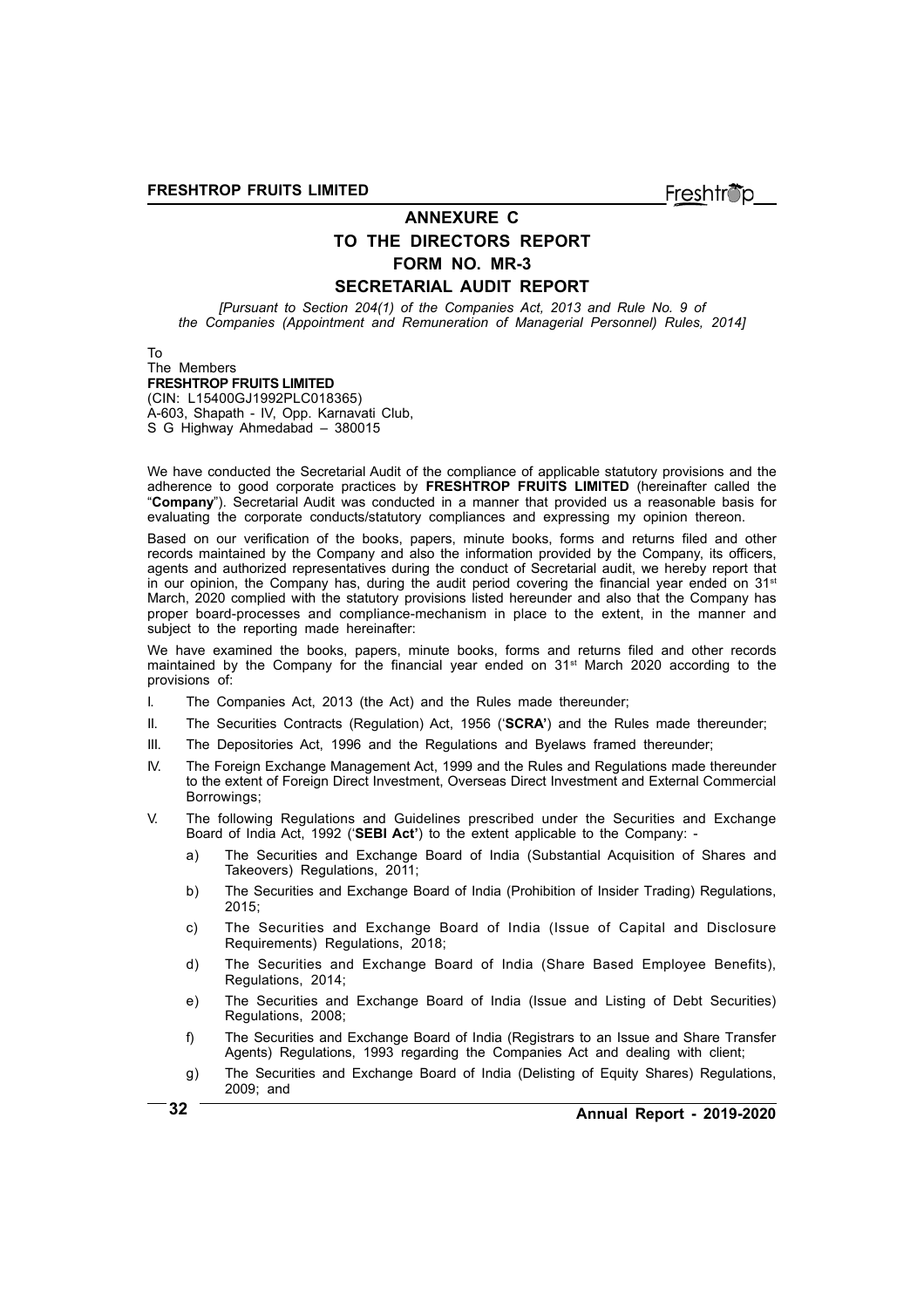Freshtr**in** 

h) The Securities and Exchange Board of India (Buyback of Securities) Regulations, 2018;

We have also examined compliance with the applicable clauses of the following:

- I. Secretarial Standards issued by The Institute of Company Secretaries of India.
- II. The SEBI (Listing Obligations and Disclosure Requirements) Regulations, 2015;

We hereby report that during the period under review, the Company has complied with the applicable provisions of the Act, Rules, Regulations, Guidelines, Standards etc. mentioned above.

VI. We further report that having regard to the compliance system prevailing in the Company and on examination of the relevant documents and records in pursuance thereof, on test-check basis, the Company has complied with the provisions of The Food Safety and Standards Act, 2006 and Rules made thereunder, as is specifically applicable to the Company.

We further report that:

- a) The Board of Directors of the Company is duly constituted with proper balance of Executive Directors, Non-Executive Directors and Independent Directors. The changes in the composition of the Board of Directors that took place during the period under review were carried out in compliance with the provisions of the Act.
- b) Adequate notice is given to all Directors to schedule the Board Meetings at least seven days in advance. Agenda and detailed notes on agenda were also sent to all Directors and a system exists for seeking and obtaining further information and clarifications on the agenda items before the meeting and for meaningful participation at the meeting.
- c) Majority decision is carried through while the dissenting members' views are captured and recorded as part of the minutes.

We further report that there are adequate systems and processes in the company commensurate with the size and operations of the Company to monitor and ensure compliance with applicable laws. rules, regulations and guidelines.

We further report that during the audit period:

The Company has completed the Buyback of 10,00,000 (Ten Lakhs only) fully paid-up equity shares of face value of Rs. 10/- each representing up to 8.23 % of the total paid-up Equity Share capital of the Company from the Shareholders/Beneficial Owners of Equity Shares of the Company as on 11<sup>th</sup> October, 2019 fixed as Record Date, on a proportionate basis, through the Tender Offer route at a price of Rs. 110/- (Rupees One Hundred and Ten Only) per Equity Share ("Buyback Price") for an aggregate consideration of Rs. 11,00,00,000/- (Rupees Eleven Crores only) paid in cash pursuant to the provisions of Article 73 of Articles of Association of the Company, Sections 68, 69, 70 and 110 of the Companies Act, 2013 and the Securities and Exchange Board of India (Buy-Back of Securities) Regulations, 2018.

The Public Announcement dated  $27<sup>th</sup>$  September, 2019 was issued by the Company and the Buyback Offer opened on Thursday, 21<sup>st</sup> November, 2019 and closed on Wednesday, 4<sup>th</sup> December, 2019 pursuant to the approval of the Board of Directors and the members of the Company at its meeting held on  $23<sup>rd</sup>$  August, 2019 and  $26<sup>th</sup>$  September, 2019 respectively. The Buyback was completed on 4<sup>th</sup> December, 2019.

Barring this, no event/action has taken place which have major bearing on the affairs of the Company in pursuance of the above referred laws, rules, regulations, guidelines etc.

> **For MANOJ HURKAT & ASSOCIATES** Practicing Company Secretaries FRN: P2011GJ025800

**MANOJ R. HURKAT** Partner Date: 25th June, 2020 FCS No.: 4287, COP No.: 2574 UDIN: F004287B000356793

**Note:** This Report is to be read with our letter of even date which is annexed as Annexure A and form an integral part of this Report.

**Annual Report - 2019-2020 33**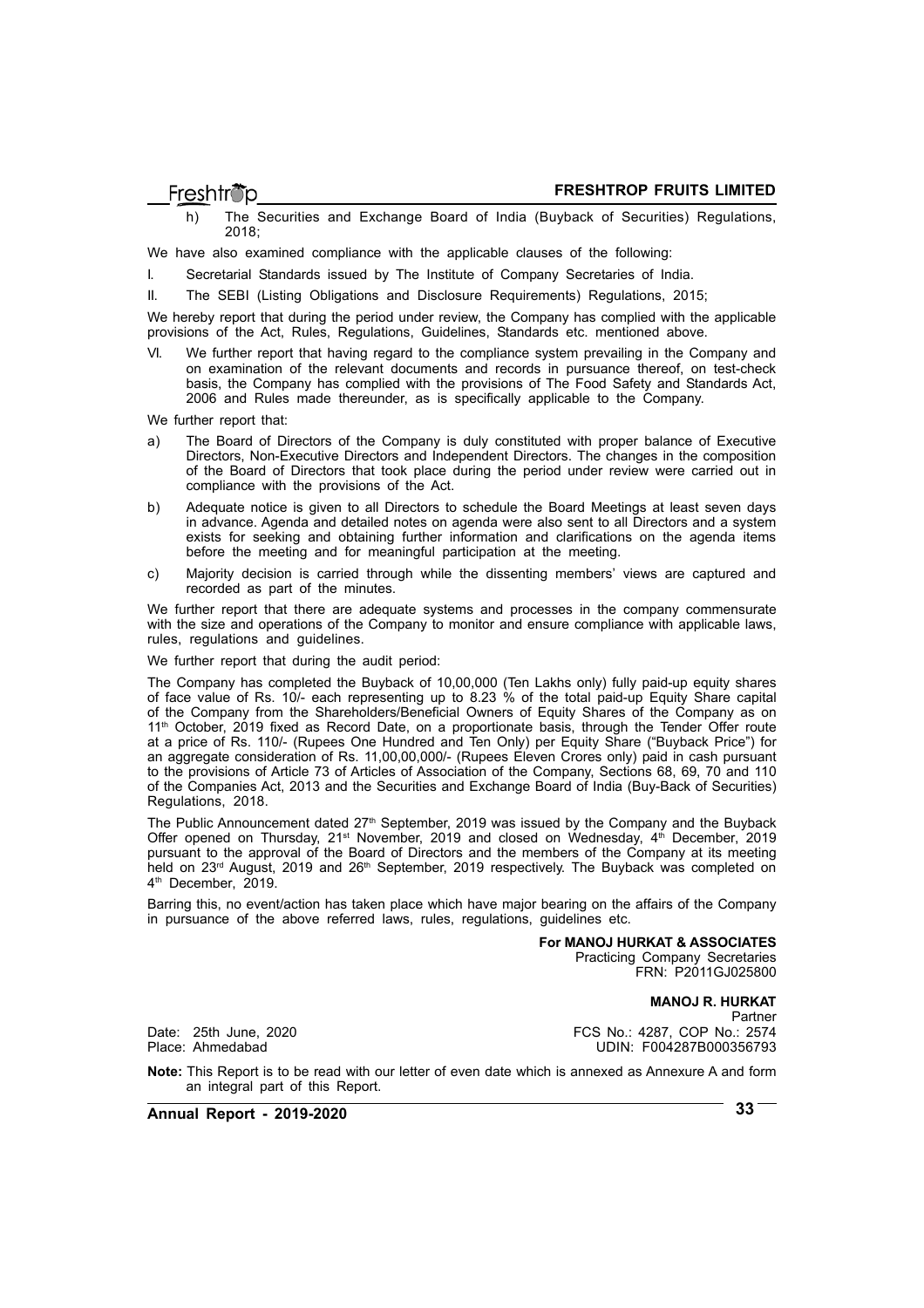Freshtr**ö**p

# **ANNEXURE A**

To The Members **FRESHTROP FRUITS LIMITED** (CIN: L15400GJ1992PLC018365) A-603, Shapath - IV, Opp. Karnavati Club, S G Highway Ahmedabad – 380015

Our report of even date is to be read along with this letter:

- 1. Maintenance of Secretarial record is the responsibility of the Management of the Company. Our responsibility is to express an opinion on these Secretarial records based on our audit.
- 2. We have followed the audit practices and processes as were appropriate to obtain reasonable assurance about the correctness of the contents of the Secretarial records. The verification was done on test basis to ensure that correct facts are reflected in Secretarial records. We believe that the processes and practices, we followed provide a reasonable basis for our opinion.
- 3. We have not verified the correctness and appropriateness of financial records and Books of Accounts and cost records of the Company.
- 4. We have obtained the Management representation about the compliance of laws, rules and regulations and happening of events, secretarial records and other factual position which cannot be otherwise verified etc. wherever required or necessary.
- 5. The compliance of the provision of corporate and other applicable laws, rules, regulations, standards is the responsibility of Management. Our examination was limited to the verification of the same on test basis.
- 6. The Secretarial audit report is neither an assurance as to the future viability of the company nor of the efficacy or effectiveness with which the management has conducted the affairs of the company.

#### **For MANOJ HURKAT & ASSOCIATES**

 Practicing Company Secretaries FRN: P2011GJ025800

**MANOJ R. HURKAT** Partner Date: 25th June, 2020 **FCS No.: 4287, COP No.: 2574** Place: Ahmedabad UDIN: F004287B000356793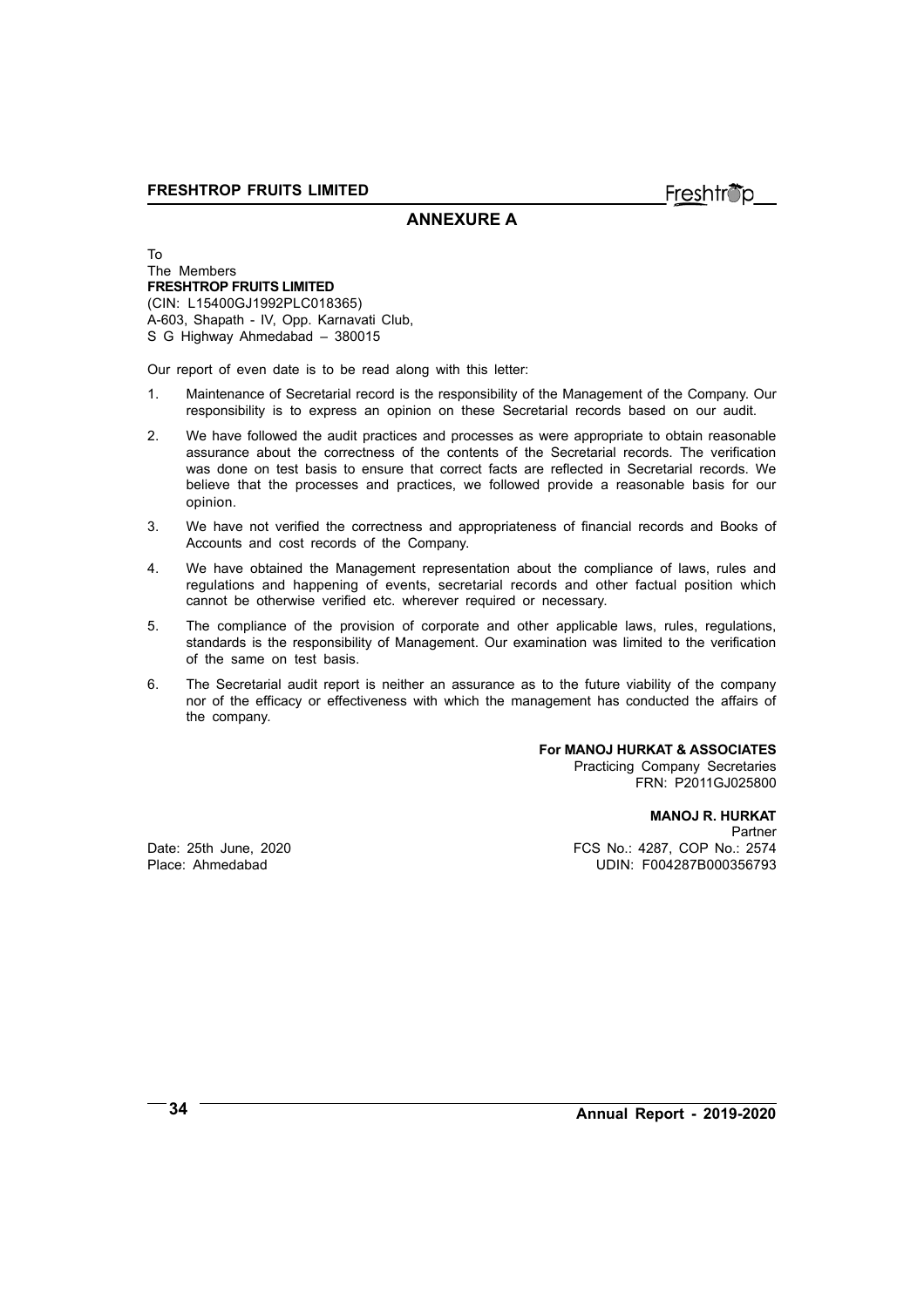Freshtröp

#### **FRESHTROP FRUITS LIMITED**

# **ANNEXURE TO THE DIRECTOR'S REPORT**

#### **MANAGEMNT DISCUSSION AND ANALYSIS**

The discussion hereunder covers the financial results of Freshtrop Fruits Limited for the financial year 2019-20 and its business outlook for the future. Certain statements in the 'Management Discussion and Analysis Report' section may be forward looking and are stated as required by applicable laws and regulations. Many factors may affect the actual results, which could be different from what the Directors envisage in terms of the future performance and outlook.

#### ¾ **GLOBAL MARKET**

#### **I. FRESH FRUITS**

Globally, we are seeing an increase in demand of fresh fruits as people seem to become increasingly health conscious.

Moreover, significant changes in technology, supply chain management, storage facility and improvement in pre harvest and post-harvest management of fruits, leads to growing import and export business of fruits globally. Over the last decade, total global fruit export trade market has grown by an average of 40%. Asia has registered the highest growth rate in the global fresh produce trade.

This year, novel coronavirus (COVID 19) disease has an unprecedented impact on all food markets and badly affected the businesses. As fruits and vegetables are perishable products, disruption in the supply chain has a disastrous impact. As a result, export of fruits and vegetables have decreased during the year.

#### **II. FOOD PROCESSING**

Fruits and vegetables are one of the fast-growing sub-sectors of the food processing sector. Increasing consumer expenditure, changing lifestyles owing to hectic schedules, rapid urbanization, supportive governments, increasing number of supermarkets & hypermarkets have resulted in rapid expansion of the processed and packaged food industry.

The global fruit & vegetable processing market is estimated to reach 392 Billion USD by 2025.

#### ¾ **INDIA SCENARIO**

#### **I. FRESH FRUIT**

The total production of fruits and vegetables in the world is around 370 Million Tons. India ranks second in the world with an average annual output of 32 Million Tons fruits. The major fruits grown are banana, mango, citrus, guava, grapes, apple and pineapple which constitute nearly 80 per cent of the total fruit production in the country.

In India major fruit producing states are Andhra Pradesh, Maharashtra, Karnataka, Bihar, Uttar Pradesh, Tamil Nadu, Kerala and Gujarat. These eight states account for 70 per cent of the area under fruit cultivation and 78 per cent of the total fruit production. India's location gives it the unique advantage of vast production base and offers massive opportunities for exports. The value of fresh fruit exports from India amounted to nearly 763 million U.S. dollars in fiscal year 2019, however during the year 2019-20, the disruption in the aviation sector following the outbreak of the novel coronavirus dealt a major blow to exports of perishables from India, mainly fresh fruits. During this year fruit, exports were 7 per cent lower as compared to corresponding period last year.

#### I**I. FOOD PROCESSING**

India has one of the largest food processing industries in terms of production and consumption. This Industry promotes employment and ensures better returns to the farmers. During the last 5 years, Food Processing sector has been growing at an Average Annual Growth Rate (AAGR) of around 8.41 per cent.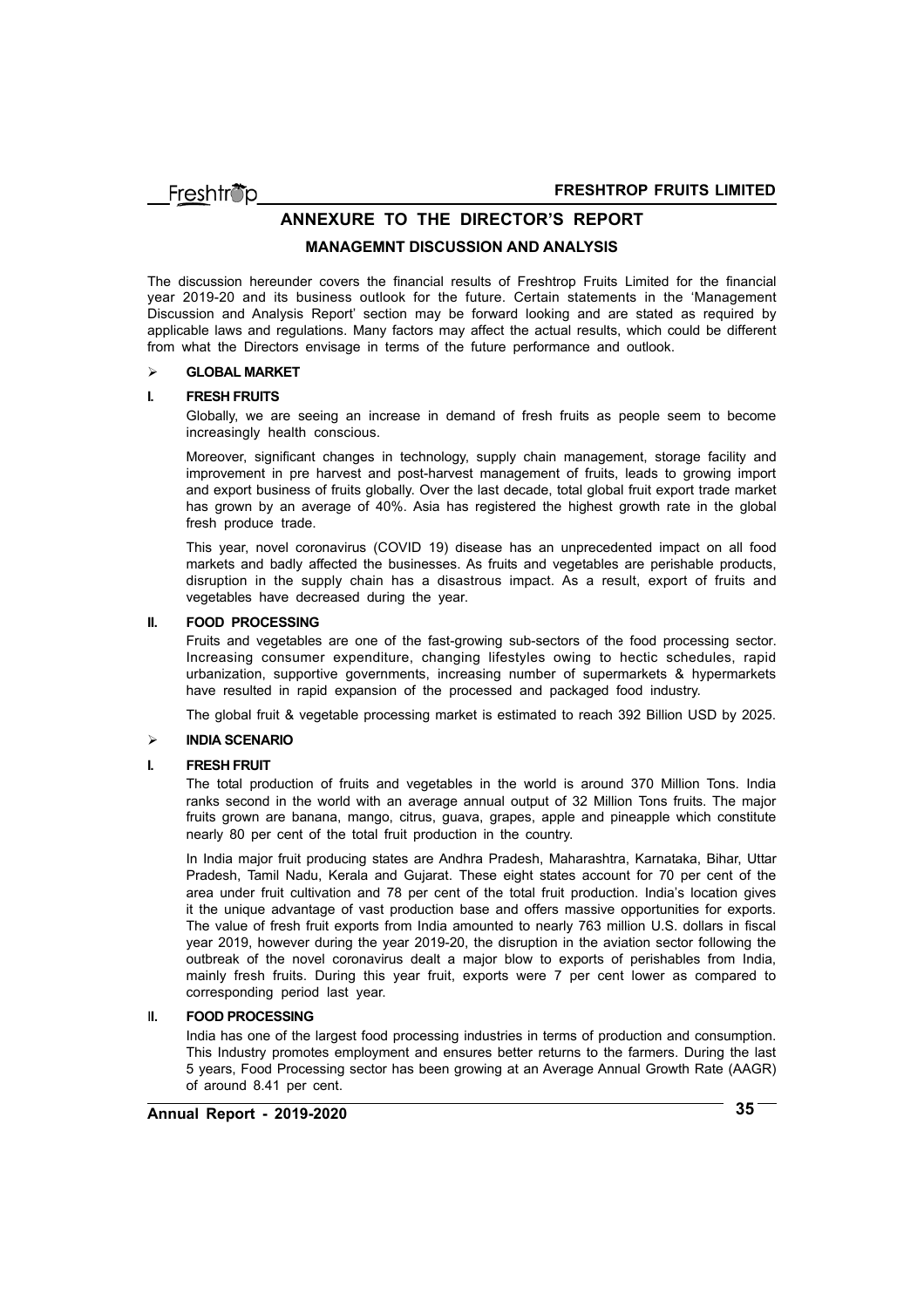# Freshtr**in**

The major processing items of export by India are fruit juices, pulps, jams, pickles and chutneys, canned fruits & vegetables, concentrated pulps and juices, dehydrated vegetables.

The fruit and vegetable processing industry in India is likely to reach a value of INR 256.4 Bn in FY 2023.

#### ¾ **INDUSTRY STRUCTURE AND DEVELOPMENT:**

#### **I. FOOD PROCESSING:**

India being the second most populated country in the world it has one of the largest food processing industries in terms of consumption and growth prospects. Fruit processing sector has emerged as a high-priority sector in India accounting for about 32 per cent of the country's total food market, making the food processing industry one of the largest industries in India. It provides an important synergy between agricultural produce and industries.

#### **II. FRESH FRUITS:**

India has an inherent advantage in production of fruits and vegetables. More than half (around 54%) of the land area in India is considered arable, further supported by diverse agro climatic conditions allowing production of a wide range of fruits A wide variety of fruits are grown in India viz. Mango, Banana, Citrus, Guava, and Apple are major fruits.

Due to changes in organized retail sector, increasing population, change of consumer preference, modern harvesting and supply chain facilities there is a tremendous scope for growth of the fresh fruit business.

### ¾ **OPPORTUNITY AND THREATS**

#### **a) OPPORTUNITY**

#### **I. FRESH FRUITS:**

- a. Increase in demand of packaged fruits in supermarkets (compared to lose fruit in wholesale markets)
- b. Increase in demand for quality and food safety in fresh produce.
- c. Increase in demand from emerging markets such as China, Canada, South east asia.
- d. Opportunities to introduce new varieties in India, which could result in better fruit quality and higher yields and realization for the farmers.
- e. Increase in demand for good quality, safe food in the domestic market in India.

#### **II. FOOD PROCESSING:**

With people preferring good quality safe food in packaged form due to convenience, rapid expansion of urban & rural areas and growth of food service industries (restaurants, cafes, bakeries etc.) are supporting the development of the food processing industry. India's geographical situation gives it a unique advantage of connectivity and export to Europe, the Middle East, Japan, Singapore, Thailand, Malaysia and Korea.

#### **b) THREAT / CHALLENGE**

#### **I. FRESH FRUIT:**

One of the biggest challenges in India is limited and inconsistent availability of fruits.The unpredictability of the weather and its impact on the farm gate price of the fruits is also a challenge.

Small land holdings of the farmers in India results in inconsistency of the quality of their produce. It also results in higher cost of production due to lack of mechanization of the cultivation process.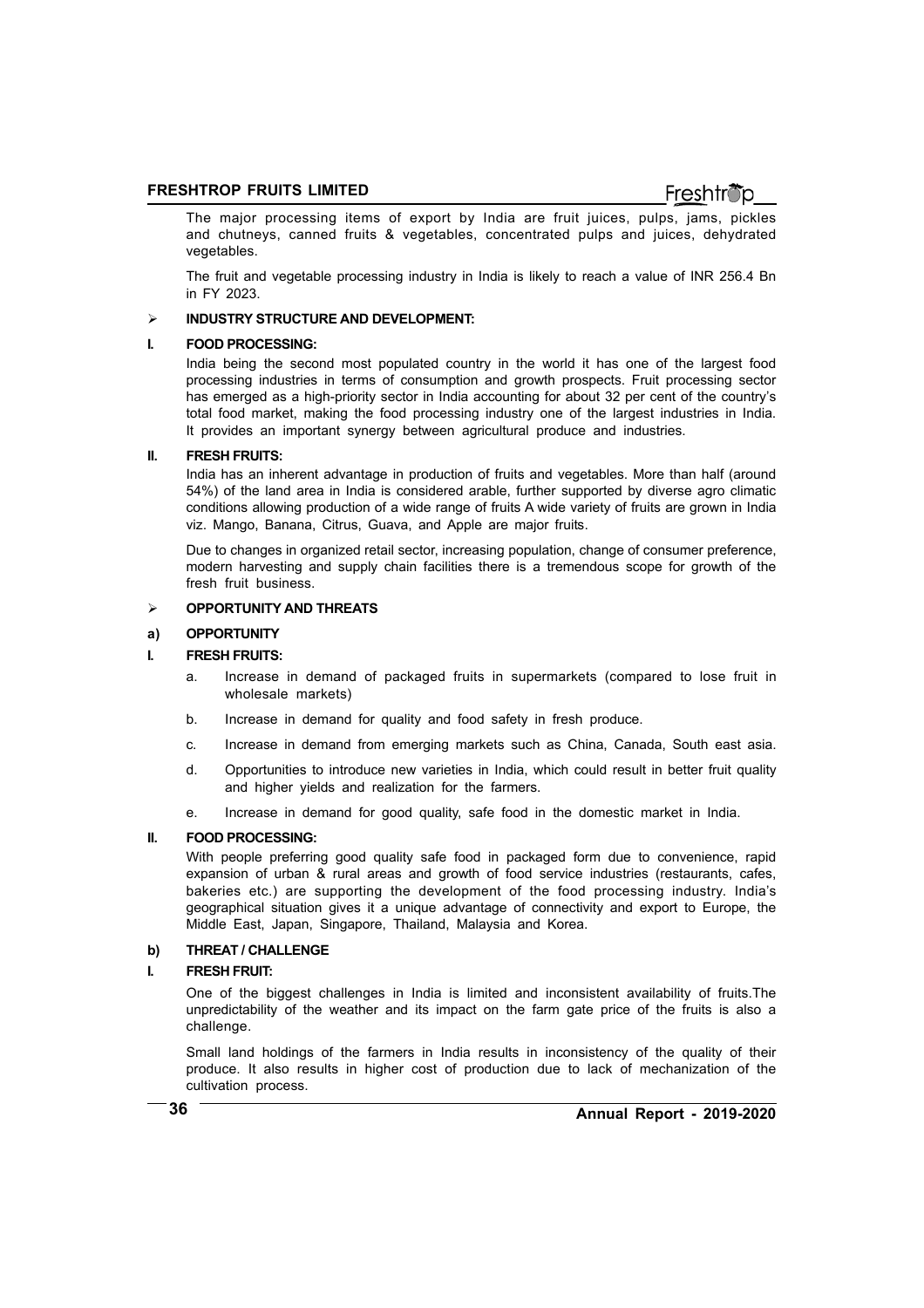In the short term, India's fruits and vegetable exports may decline due to global lockdown that has been implemented to prevent the spread of the coronavirus (COVID-19) pandemic resulting in disruption of supply chain.

#### **II. FOOD PROCESSING:**

The key challenges identified for the food processing sector in India are:

- a. Inconsistency in availability of raw materials. This is partly due to unpredictable weather conditions.
- b. Fruit and vegetable are mainly grown for fresh / table consumption in India, the surplus volume during the peak season is available for processing. This sometimes results in significant fluctuation and volatility in the prices of the raw material available for processing.
- c. Small land holdings result in inconsistency in quality of raw material
- d. Lack of adequate skilled manpower: Difficulties in travel after the Corona Virus has made it difficult to get skilled and experienced manpower for the processing sector.

#### ¾ **SEGMENT WISE PERFORMANCE:**

The Company has identified following segments as reportable segment

- 1. Fresh Fruits
- 2. Food Processing

Details of segment wise performance are given at respective place in this report.

#### ¾ **FUTURE OUTLOOK:**

In developing countries agriculture is the pillar of the economy. India is the largest producer of mango and banana and ranks among top ten countries in the world in the production of apple, papaya, citrus, grape, Guava and pineapple. India enjoys a rich diversity of horticultural crops covering large groups of fruits and vegetables and almost 70 percent of its rural households still depend primarily on agriculture for their livelihood.

The future for India's fruit and vegetable business looks very bright as availability of fruits and vegetables during a shorter amount, improving in irrigation facilities, batter warehousing and cold storage facilities, various booster initiative taken by government, availability of different loan facilities at lower rates, changing of consumer pattern, availability of low-cost labor and opportunities beckon in new export markets.

Moreover, food processing industry is one of the largest industries in India and it will be a soar height in the near future. The food processing industry accounts for about 32 percent of the country's total food market as availability of raw materials, improvement in distribution facilities, appropriate fiscal policies, several fiscal initiatives taken by government has given a considerable push to the industry.

#### ¾ **INTERNAL CONTROL SYSTEMS AND THEIR ADEQUACY:**

The company has adequate internal control systems commensurate with its size and operations to ensure orderly and efficient conduct of business while safeguarding the assets, quality, safety, procurements, finance and accounts and reducing and detecting error.

#### ¾ **RISK & CONCERNS:**

Risk Management is a critical exercise for all organizations, particularly with the agricultural sector which is uncontrollable as it depends on weather. However, the main aim of risk management is to identify and analyze the risks through a structured Risk-Benefit Analysis as and mitigate the risks wherever possible.

#### ¾ **FINANCIAL PERFORMANCE WITH RESPECT TO OPERATIONAL PERFORMANCE:**

The financial performance of the Company is described in the Director's Report under the head "Financial Result" and "Review of Operations".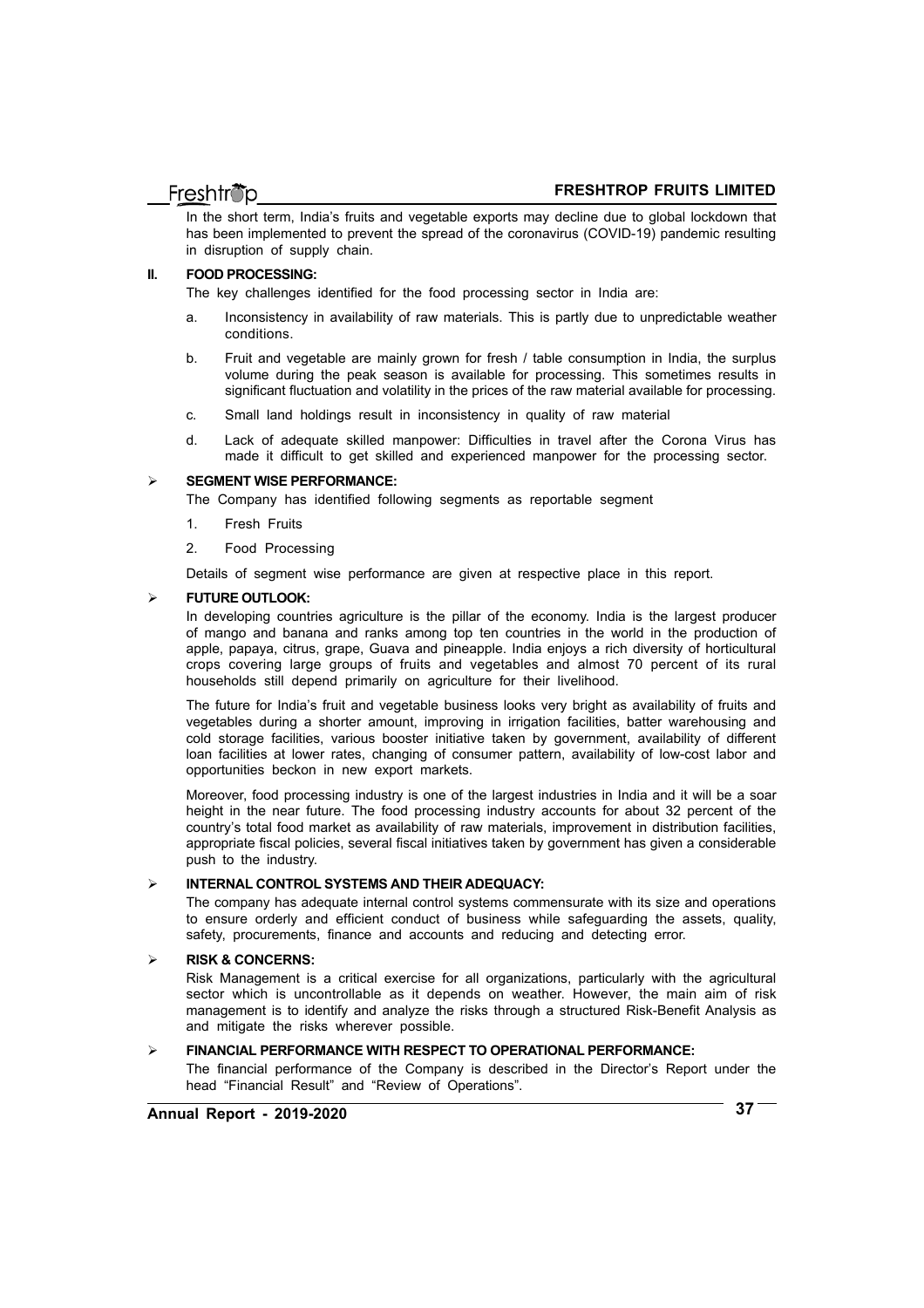Freshtr**ö**p

#### ¾ **MATERIAL DEVELOPMENT IN HUMAN RESOURCES AND INDUSTRIAL RELATION FRONT:**

The Company routinely undertakes employee development activities keeping in mind the professional requirement of the employee as well as the growth of the company.

The Company has embarked on the path to formalize its CSR commitments and is perhaps the only company in India in the fresh produce export sector to move in this direction. This is not only going to result in the better integration within the supply chain but also offer a significant competitive edge in marketing our products in the developed markets across the word.

The industrial relations were cordial throughout the year with no incidence of strike or lockouts.

#### **CAUTIONARY NOTE:**

Statement in the management discussion and analysis describing the Company's objectives, projections, estimates, expectations and other may constitute "forward - looking statements" within the meaning of applicable securities laws and regulations. Actual results may differ from those expressed or implied. Several factors that could significantly impact the company's operations include economic conditions affecting demand, supply and price conditions in the domestic and overseas markets, changes in the government regulations, tax laws and other statues, climatic conditions and such incidental factors over which the Company does not any direct control.

The Company undertake no obligation to publicly update or revise any forward-looking statements, whether as a result of new information, future events, or otherwise.

*Reference: Ministry of agricultural government of India, Agricultural and processed food products export development (APEDA), Media report, journals and press release: informatics journal, Business wire news journal, The Federation of Indian Chambers of Commerce and Industry (FICCI), National Horticulture Database.*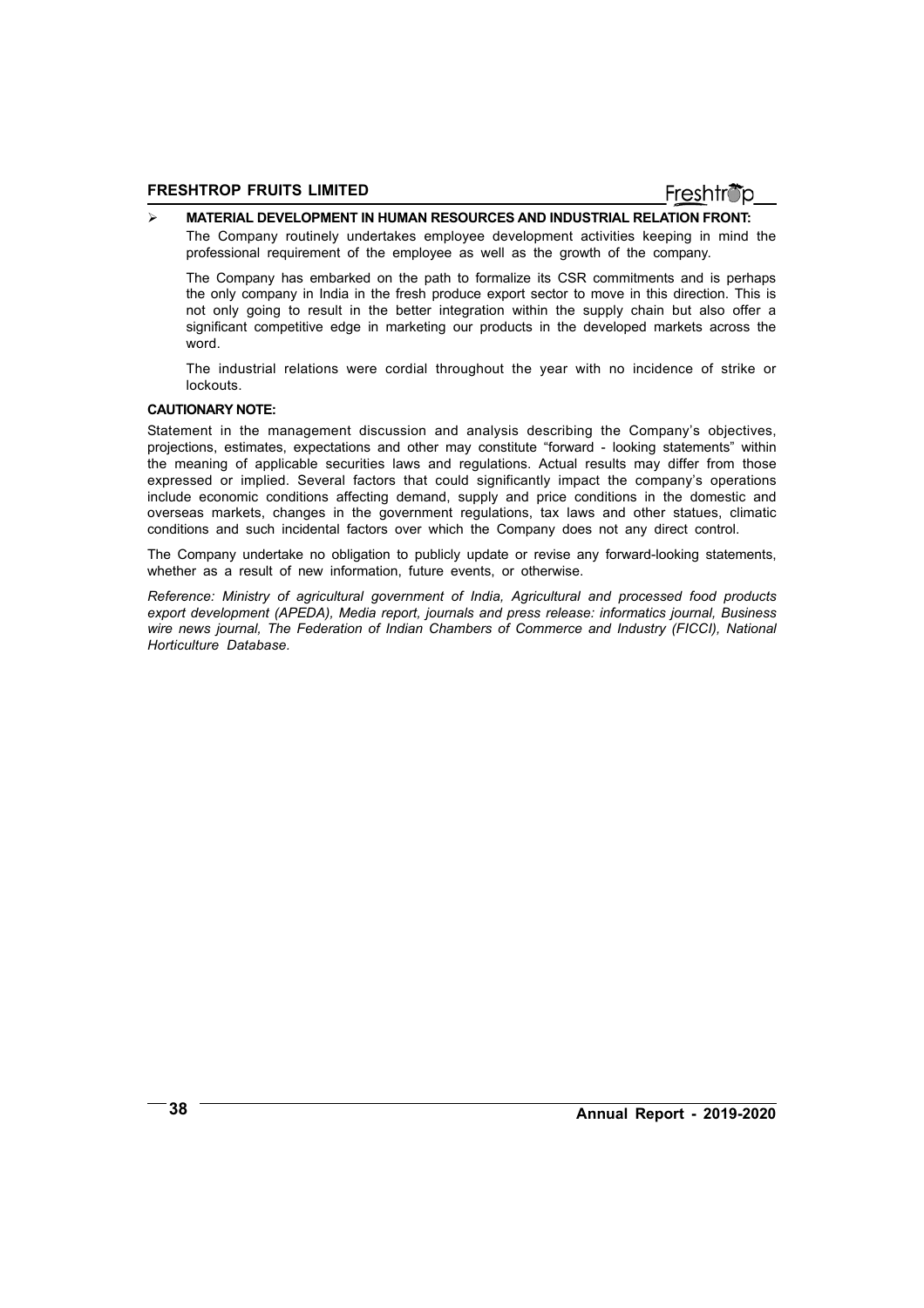Freshtr**in** 

#### **FRESHTROP FRUITS LIMITED**

# **ANNEXURE TO THE DIRECTOR'S REPORT CORPORATE GOVERNANCE REPORT**

The Security and exchange board of India (SEBI) has stipulated Corporate Governance standards for Listed Companies vide Regulation 17 to 27 and 46 of SEBI (Listing obligations and Disclosure Requirement) Regulations, 2015 with the stock exchange.

Corporate Governance is corporate discipline, extended, transparency, integrity and accountability toward all stakeholders. Corporate Governance help to achieve excellence to enhance stakeholders' value by focusing on long term value creation by timely disclosed the information's.

#### **1. COMPANY'S PHILOSOPHY ON CODE OF GOVERNANCE**

The Company's philosophy on Corporate Governance envisages attainment of highest level of transparency, integrity, fairness and accountability in all faces of its functioning and its interactions with shareholders, employees, government, regulatory bodies and community at large. We believe that Corporate Governance is a journey for constantly improving sustainable value creation and through the Governance policy and mechanism in the Company and hence your Company gives equal importance for maintain and improve the quality of its products by carried out continues product development and stringent quality control norms as per international standard.

At Freshtrop Fruits, we are committed to doing things the right way which means taking business decisions and acting in a way that is ethical and is in compliance with applicable legislation.

The Company has established systems, policies and actions which are fully compliant with the requirements stipulated by the Security and Exchange board of India from time to time under the SEBI (Listing Obligations and Disclosure Requirements) regulations 2015. Your company's systems and policies designed to further the objectives of Good Corporate Governance of the Company.

#### **2. BOARD OF DIRECTORS:**

#### **a) Composition**

The board of directors of your company is a balanced Board, comprising Executive and Non-Executive Directors with half of the Board of the Company comprising Independent Directors. At the end of the year the Board consists of Five directors comprising of one executive Chairman and Managing Director, one executive whole-time director and three non-executive independent directors. The appointment of three non-executive independent directors is in conformity with the provisions of Section 149 of the Companies Act, 2013 and Regulation 17 of SEBI (Listing Obligations and Disclosure Requirements) Regulations, 2015 and none of the Director of the Company is on the Board of more than 7 listed companies as an Independent Director.

Further, the Independent Directors have affirmed that they satisfy the criteria laid down under section 149(6) of the Companies Act, 2013 (Act) and Regulation 25 and other applicable regulations of SEBI (Listing Obligations and Disclosure Requirements) Regulations, 2015 SEBI (LODR), as amended from time to time.

Further as per requirement of Regulation 17(1)(c) of SEBI (LODR) Regulations, 2015, the Board of Directors, based on the recommendations of the Nomination & Remuneration Committee, approved the appointment of Mr. Ramchandra Joshi as an additional non-executive and non-Independent Director of the Company with effect from 01<sup>st</sup> April, 2020.

The board of directors provides leadership and guidance to the Company's management and directs, supervises and control the performance of the Company. Non-executive and independent director consist of professionals drawn from diverse fields that bring wide range of skill and experience to the board.

#### **b) Board Meeting**

The board generally meets once in each quarter and the gap between any two board meetings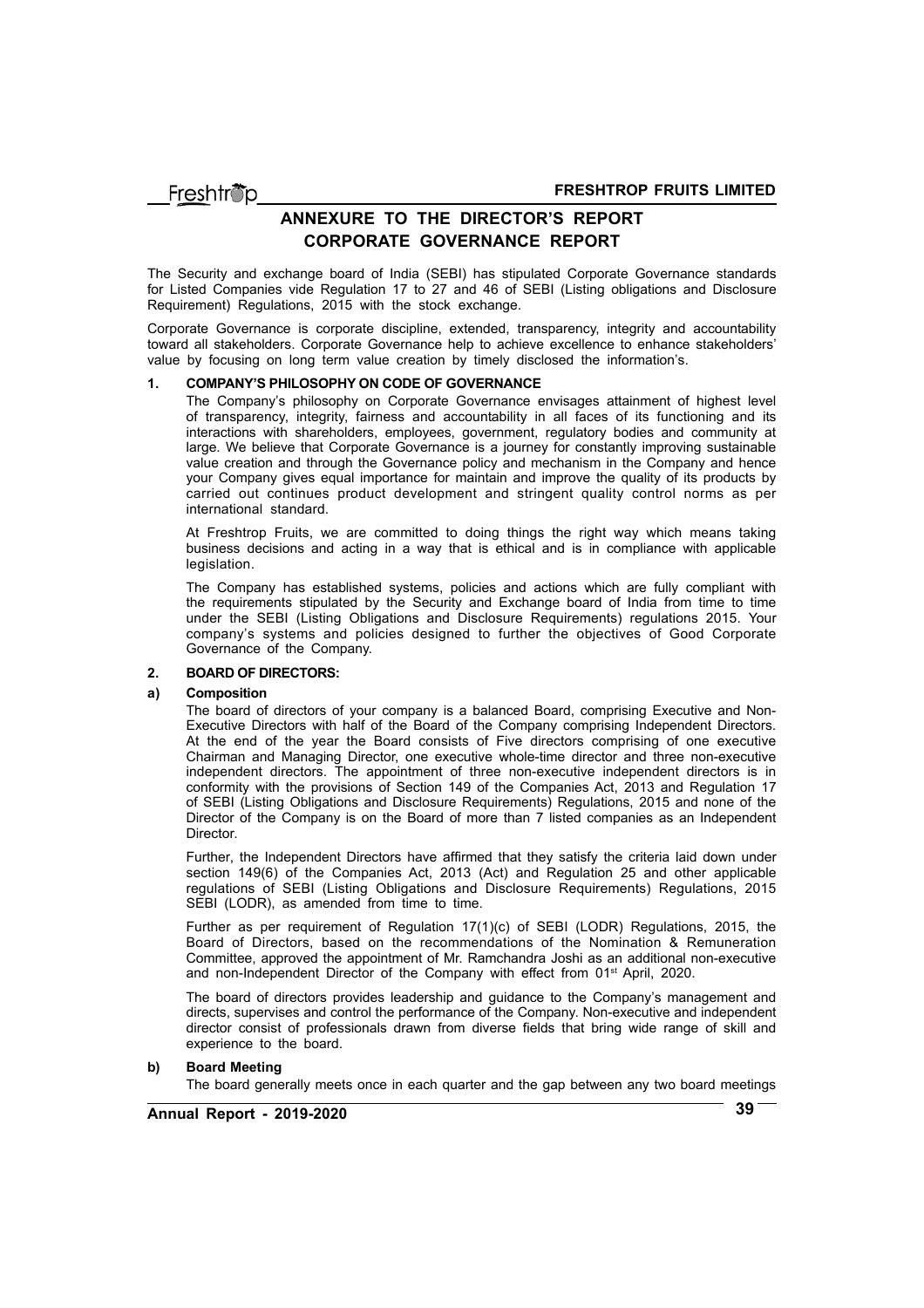Freshtröp

was not more than 120 days. During the year under review board met four times on  $28<sup>th</sup>$  May 2019, 5<sup>th</sup> August 2019, 23<sup>rd</sup> August 2019, 14<sup>th</sup> November 2019 and 04<sup>th</sup> February 2020.

Agenda papers containing the necessary information/ documents are made available to the board to discharge its responsibility effetely and take effective decisions. The information as specified in Regulation 17(7) of the SEBI (LODR) Regulation 2015 is regularly made available to the board. The Stock Exchanges are informed about the outcome of the Board Meeting as soon as the meeting concludes.

The meetings of the Board and its various Committees are held at the Registered Office of the Company at Ahmedabad.

**Details of the composition of the Board, the Board meetings held during the year, attendance of Directors at Board meetings and other related matters are as under:**

| Name of Directors     | <b>Designation</b>                      | Total no.<br>of board<br>meeting<br>during<br>the year | No. of<br><b>Board</b><br><b>Meeting</b><br>attended | <b>Attendance</b><br>at the<br>last AGM |
|-----------------------|-----------------------------------------|--------------------------------------------------------|------------------------------------------------------|-----------------------------------------|
| Mr. Ashok V Motiani   | Chairman and<br>Managing Director       | 5                                                      | 5                                                    | <b>YES</b>                              |
| Mrs. Nanita A Motiani | Whole Time Director                     | 5                                                      | 5                                                    | <b>YES</b>                              |
| Mr. Mayur J Shah      | Non-Executive /<br>Independent Director | 5                                                      | 4                                                    | <b>YES</b>                              |
| Mr. Dineshbhai S Oza  | Non-Executive /<br>Independent Director | 5                                                      | 5                                                    | <b>YES</b>                              |
| Mr. Anil Sharma       | Non-Executive /<br>Independent Director | 5                                                      | 5                                                    | NO                                      |

#### **c) The Composition of the board of directors and Committee membership(s) in other Companies:**

In terms of the provisions of Section 165 & 184 of the Act and Regulation 17A and 26 of the SEBI Listing Regulations, the Director present necessary disclosure regarding the position held by them on the board and / or committees of other public and/ or private companies, for time to time.

The details of each director along with the number of Directorship / Committee membership and their shareholding in the Companies as on March 31, 2020 are provide herein below.

| Sr. I          | Name                  | Category                                 | No. of Directorships /<br>Committee Memberships / Chairmanships<br>(Including Freshtrop Fruits Limited) |                 |                                                      |             |                |
|----------------|-----------------------|------------------------------------------|---------------------------------------------------------------------------------------------------------|-----------------|------------------------------------------------------|-------------|----------------|
|                |                       |                                          |                                                                                                         |                 | Directorships under Section 165<br><b>Committees</b> |             |                |
|                |                       |                                          | <b>Public</b><br><b>Companies</b>                                                                       |                 | Private<br><b>Companies</b>                          | Chairperson | <b>Members</b> |
|                |                       |                                          | Listed                                                                                                  | <b>Unlisted</b> |                                                      |             |                |
|                | Mr. Ashok Motiani     | Chairman and<br><b>Managing Director</b> |                                                                                                         |                 |                                                      |             |                |
| $\overline{2}$ | Mrs. Nanita Motiani   | <b>Whole Time Director</b>               |                                                                                                         |                 |                                                      |             |                |
| 3              | Mr. Mayur Shah        | Non-Executive /<br>Independent Director  |                                                                                                         |                 |                                                      |             | 2              |
| 4              | Mr. Dineshbhai<br>Oza | Non-Executive /<br>Independent Director  |                                                                                                         |                 |                                                      |             | $\overline{2}$ |
| 5              | Mr. Anil Sharma       | Non-Executive /<br>Independent Director  |                                                                                                         |                 |                                                      |             | 2              |

**40 Annual Report - 2019-2020**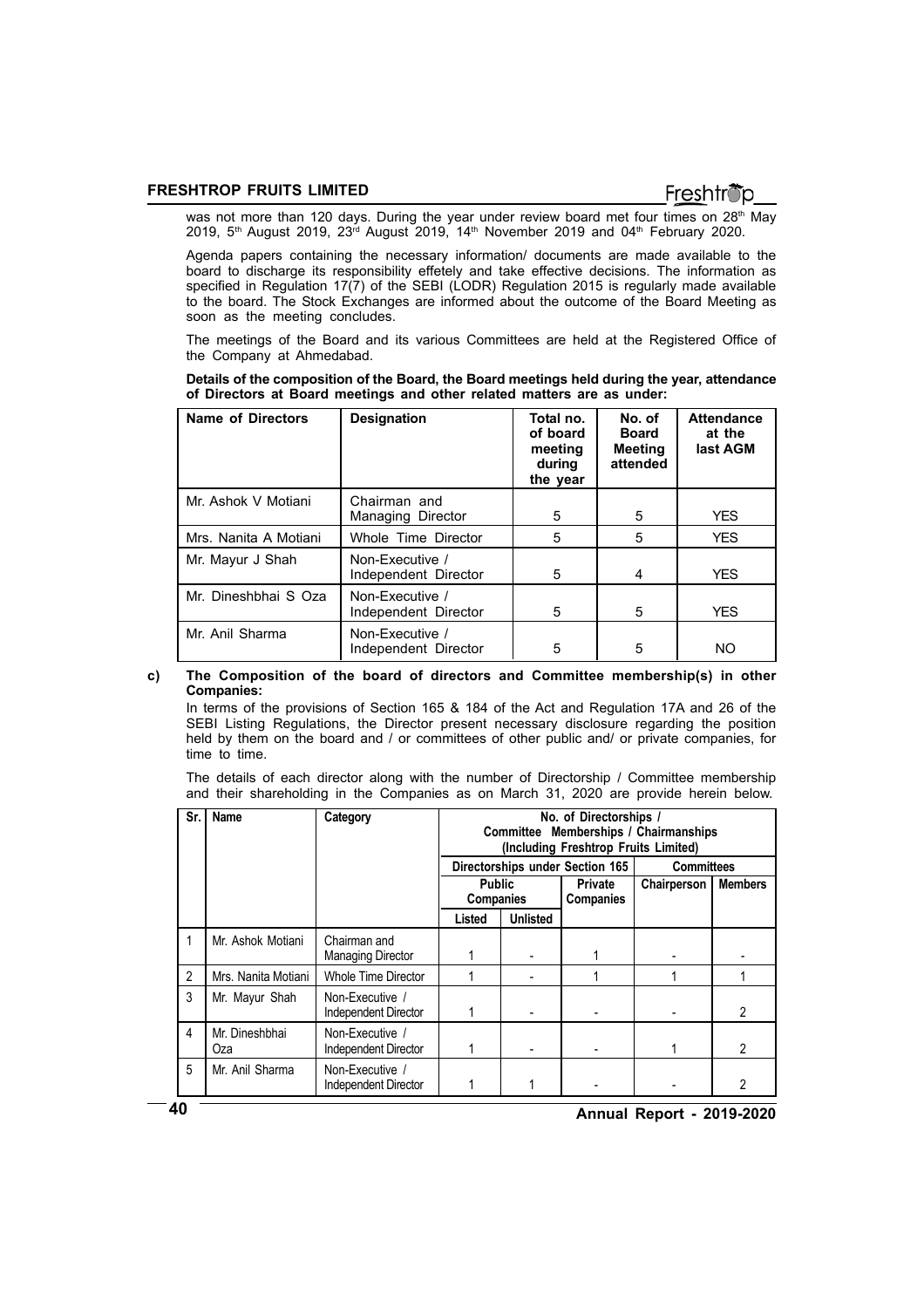# Freshtrop

#### **FRESHTROP FRUITS LIMITED**

Membership and Chairmanship in Audit Committee and Stakeholder Relationship Committee of all public limited companies, whether listed or not, including Freshtrop Fruits Limited

Except Mr. Mayur Shah, no other Director or their relatives hold shares in the Company. Mr. Mayur Shah holds 5625 shares of the Company as on March 31, 2020.

#### **d) Skills / Expertise / Competencies of Directors**

As per the amended regulations of SEBI (LODR) Regulations, 2015, the Board is required to review the core skills / expertise /competencies identified by the Board as required in the context of its business & sectors to function effectively. The Board of Directors have identified the below mentioned skills / expertise / competencies in the context of the business and the sector in which the Company is operating, for the Company to function effectively.

| Name of the Director | Qualification                                                  | <b>Expertise in Specific Functional Areas</b>                                                                                                                                                                                                                                                                                    |
|----------------------|----------------------------------------------------------------|----------------------------------------------------------------------------------------------------------------------------------------------------------------------------------------------------------------------------------------------------------------------------------------------------------------------------------|
| Mr. Ashok Motiani    | B. Tech (IIT Mumbai)                                           | Finance, Strategy, Marketing, Secretarial cum<br>legal and other Sectors.                                                                                                                                                                                                                                                        |
| Mrs. Nanita Motiani1 | Master of Science                                              | Human Resources, General administration,<br>Insurance, compliances                                                                                                                                                                                                                                                               |
| Mr. Dinesh Oza       | BSC (Tech.),<br>Food Technologist<br>from Bombay<br>University | Expertise in research and development of various<br>food project identification, planning, project<br>management and project implementation.                                                                                                                                                                                     |
| Mr. Anil Sharma      | Food Technologist                                              | He is a lifetime member of Association of food<br>scientist and technologist, CFTRI, Mysore and<br>executive member of all India Food Preserver<br>association. He is having vast Experience with a<br>fruit Juice concentrate manufacturing,<br>dehydration, canning and bottling blending and<br>aseptic packing of beverages. |
| Mr. Mayur Shah       | Commerce Graduate I                                            | Expertise in the field of public relation, legal,<br>capital markets and financing.                                                                                                                                                                                                                                              |

#### **e) Code of Conduct**

In Compliance with Part-D under Schedule V of SEBI (Listing Obligations and Disclosure Requirements) Regulations, 2015; the Board has adopted the code of conduct for the Board of Directors and senior management personnel of the Company. This code of conduct is comprehensive code which is applicable to all Directors and senior management personnel. A copy of the same has been put on the Company's website www.frehstrop.com.

A declaration signed by the chairman and Managing director to this effect is attached at the end of this report. The board has also adopted separate cord of conduct with respect to duties of independent directors as per the provision of the Companies Act 2013.

#### **f) Separate meeting of Independent Director**

Pursuant to Schedule IV of the Companies Act, 2013 and the Rules made thereunder and Regulation 25 (3) of the SEBI (Listing Obligations and Disclosure Requirements) Regulations, 2015, all the Independent Directors of the Company met once during a year, without the attendance of Non-Independent Directors and Members of the Management. The Independent Directors reviewed performance of Non-Independent Directors, Chairman of the Company and the performance of the Board as a whole. The Independent Directors also matter pertaining to the company affairs and put forth their views to lead independent director.

#### **g) Disclosure regarding appointment / re-appointment**

Mrs. Nanita Motiani, director is retiring at the ensuring Annual General meeting and being eligible, has offered herself for re-appointment.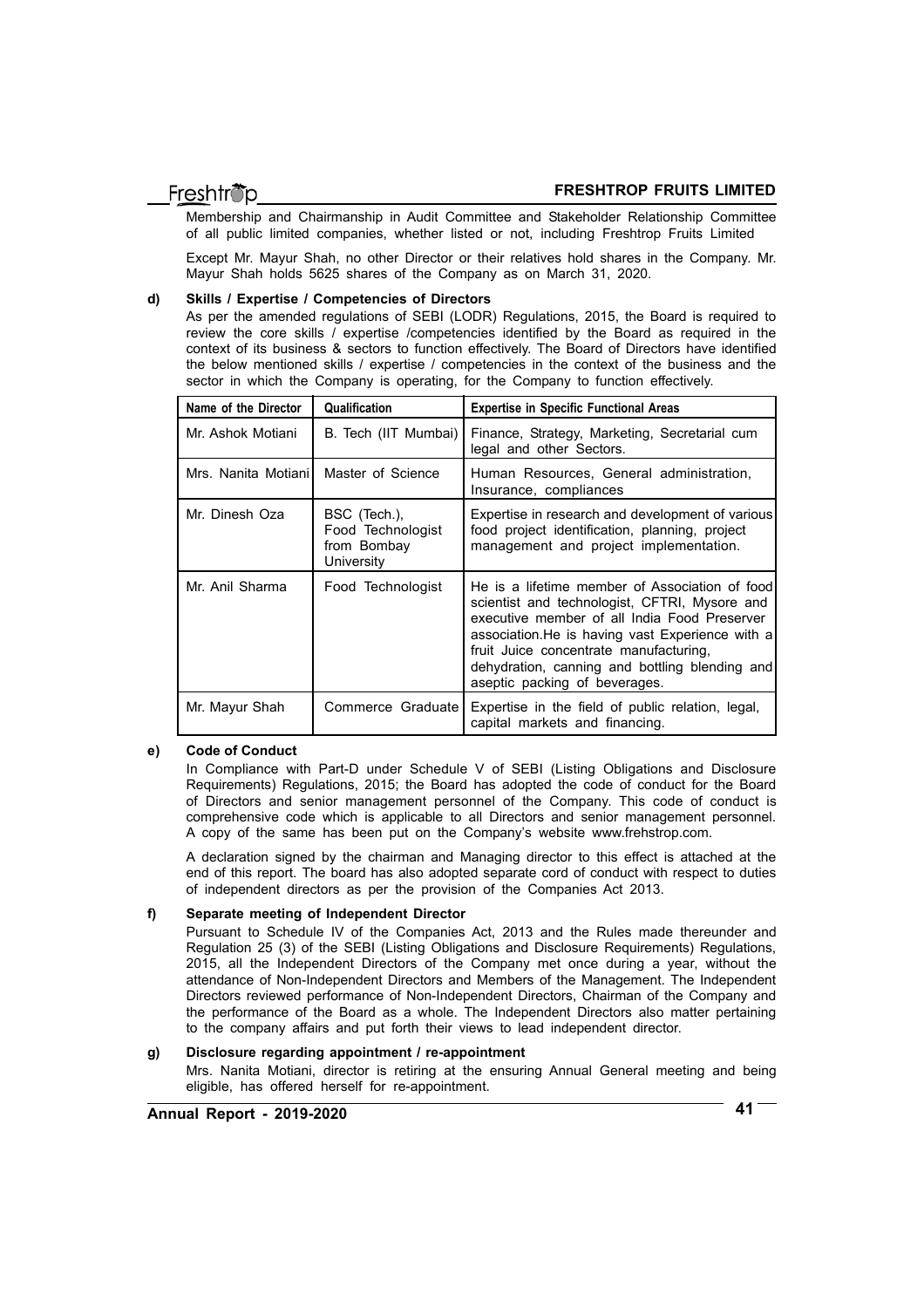# **Freshtrop**

#### **3. COMMITTEES OF THE BOARD**

The board of director currently has following committees to look into statutory matters of the company:

- 1. Audit committee
- 2. Nomination and Remuneration committee
- 3. Stakeholder's Relationship Committee
- 4. Corporate social Responsibility Committee

The Board Committees play a vital role in ensuring sound Corporate Governance Practices. The Committees are constituted to handle specific activities and ensure speedy resolution of the diverse matters. The Committees are set up under the formal approval of the Board to carry out clearly defined roles which are considered to be performed by members of the Board, as a part of good governance practice. The Board supervises the execution of its responsibilities by the Committees and is responsible for their actions. The Minutes of the Committees are placed before the Board for its review.

#### ¾ **AUDIT COMMITTEE:**

The Audit Committee constituted in accordance with the provisions of Section 177 of the Companies Act, 2013 and Regulation 18 of SEBI (Listing Obligation and Disclosure Requirements) Regulations, 2015.

The Audit Committee comprises of four members out of which three are Independent Directors and one is Executive Director. The Chairman of the Audit Committee is an Independent Director.

During the year under review, the audit committee met 5 times on 28.05.2019, 05.08.2019, 23.08.2019, 13.11.2019 and 04.02.2020. The intervening gap between two meetings didn't exceed 4 months.

| <b>Name</b>              | Category             | No. Of Meeting<br>Held | No. of Meeting<br>attended |
|--------------------------|----------------------|------------------------|----------------------------|
| Mr. Dinesh Oza, Chairman | Independent Director | 5                      |                            |
| Mrs. Nanita Motiani      | Whole-Time Director  | 5                      |                            |
| Mr. Mayur Shah           | Independent Director | 5                      |                            |
| Mr. Anil Sharma          | Independent Director | 5                      | 5                          |

#### **The details of the members along with the attendance of the members of the committee at the meetings are as under:**

The Chairman of the committee was present at the last Annual General Meeting held on 26<sup>th</sup> September 2019 to respond shareholders queries.

#### **Brief Description of terms of reference of the Audit Committee:**

The terms of reference and role of the audit committee as decided by the Board of Directors are in accordance with provisions of Section 177 of the Companies Act, 2013 and SEBI Regulations as under:

- a) Oversight of the company's financial reporting process and the disclosure of its financial
- b) information to ensure that the financial statements are correct, sufficient and credible; Recommendation for appointment, remuneration and terms of appointment of auditors of the company;
- c) Approval of payment to statutory auditors for any other services rendered by the statutory auditors;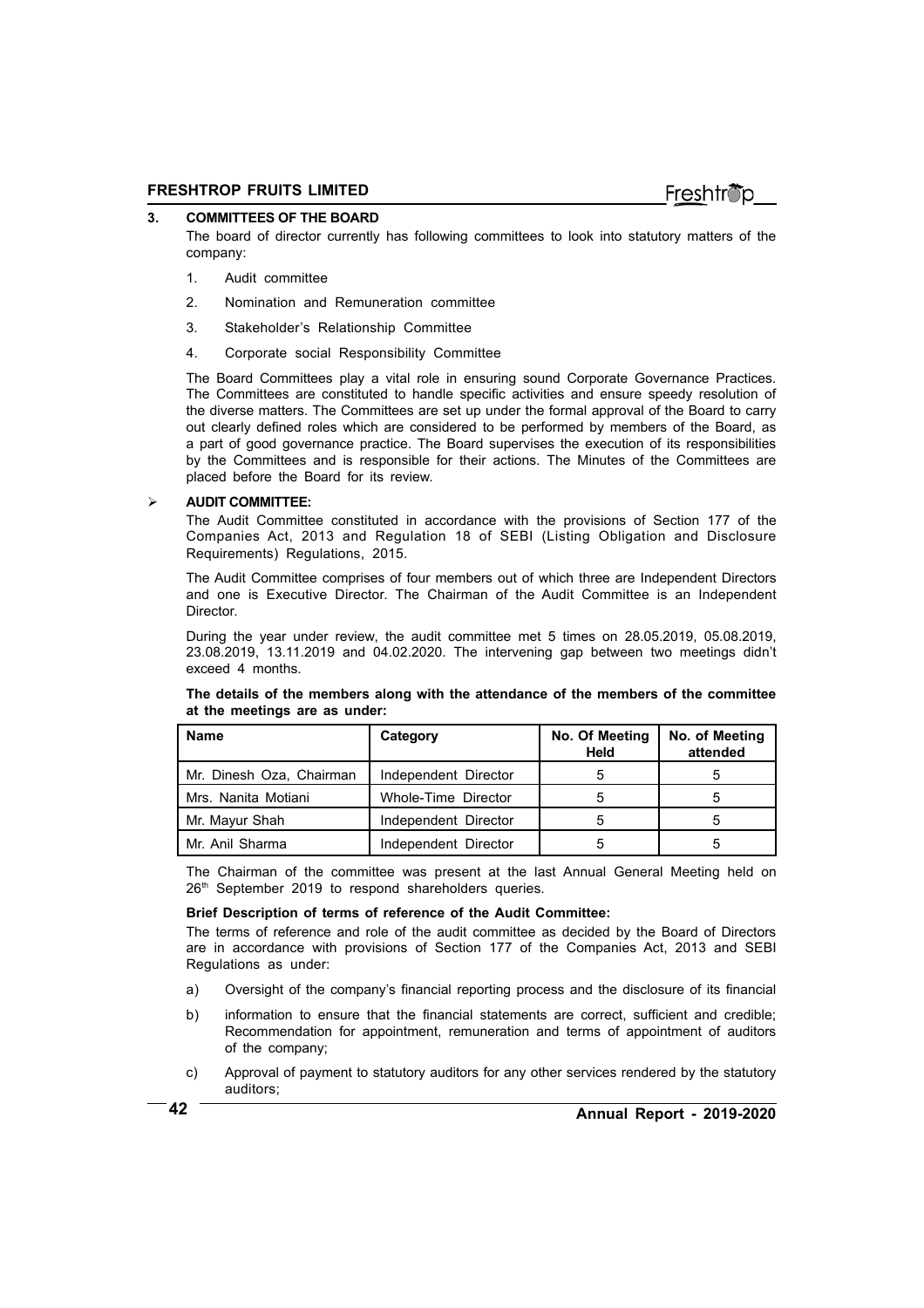- d) Reviewing, with the management, the annual financial statements and auditor's report thereon before submission to the board for approval, with particular reference to:
	- a. Matters required to be included in the Director's Responsibility Statement to be included in the Board's report in terms of clause (c) of sub-section 3 of section 134 of the Companies Act, 2013.
	- b. Changes, if any, in accounting policies and practices and reasons for the same
	- c. Major accounting entries involving estimates based on the exercise of judgment by management
	- d. Significant adjustments made in the financial statements arising out of audit findings
	- e. Compliance with listing and other legal requirements relating to financial statements
	- f. Disclosure of any related party transactions
	- g. Qualifications in the draft audit report
- e) Reviewing, with the management, the quarterly financial statements before submission to the board for approval;
- f) Reviewing, with the management, the statement of uses / application of funds raised through an issue (public issue, rights issue, preferential issue, etc.), the statement of funds utilized for purposes other than those stated in the offer document / prospectus / notice and the report submitted by the monitoring agency monitoring the utilization of proceeds of a public or rights issue, and making appropriate recommendations to the Board to take up steps in this matter;
- g) Review and monitor the auditor's independence and performance, and effectiveness of audit process;
- h) Approval or any subsequent modification of transactions of the company with related parties;
- i) Scrutiny of inter-corporate loans and investments;
- j) Valuation of undertakings or assets of the company, wherever it is necessary;
- k) Evaluation of internal financial controls and risk management systems;
- l) Reviewing, with the management, performance of statutory and internal auditors, adequacy of the internal control systems;
- m) Reviewing the adequacy of internal audit function, if any, including the structure of the internal audit department, staffing and seniority of the official heading the department, reporting structure coverage and frequency of internal audit;
- n) Discussion with internal auditors of any significant findings and follow up there on;
- o) Reviewing the findings of any internal investigations by the internal auditors into matters where there is suspected fraud or irregularity or a failure of internal control systems of a material nature and reporting the matter to the board;
- p) Discussion with statutory auditors before the audit commences, about the nature and scope of audit as well as post-audit discussion to ascertain any area of concern;
- q) To look into the reasons for substantial defaults in the payment to the depositors, debenture holders, shareholders (in case of non-payment of declared dividends) and creditors;
- r) To review the functioning of the Whistle Blower Mechanism (Vigil Mechanism);

**Annual Report - 2019-2020 43**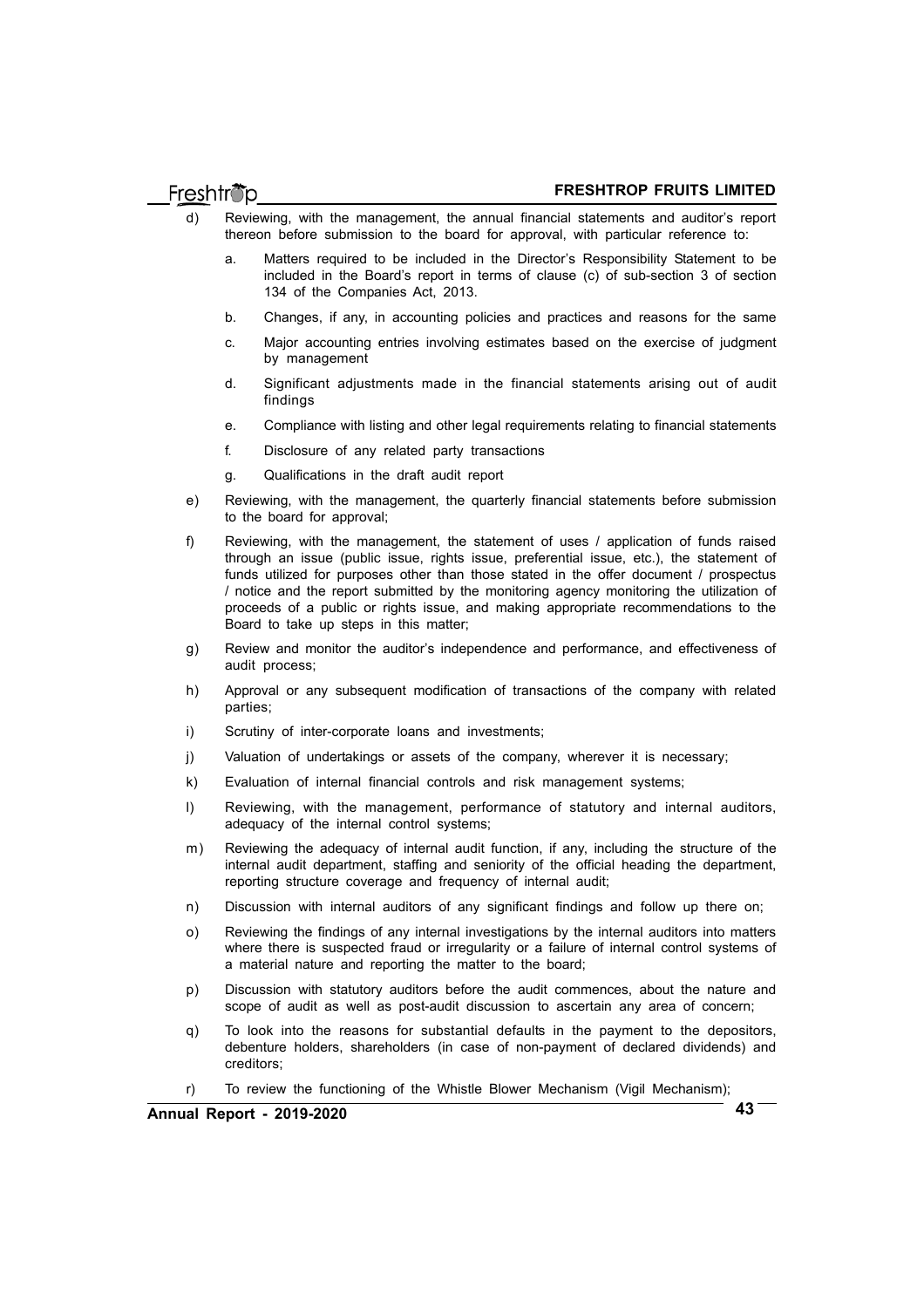

- s) Approval of appointment of CFO (i.e., the whole-time Finance Director or any other person heading the finance function or discharging that function) after assessing the qualifications, experience and background, etc. of the candidate;
- t) Carrying out any other function as is mentioned in the terms of reference of the Audit Committee.
- u) A statement of all transactions with related parties, including their basis shall be placed before the Audit Committee for formal approval / ratification with explanations where there are interested transactions.
- v) Details of material individual transactions with related parties which are not in the normal course of business shall be placed before the audit committee.
- w) Details of material individual transactions with related parties or others, which are not an arm's length basis should be placed before the Audit Committee, together with Manager's justification for the same.

#### ¾ **NOMINATION AND REMUNERATION COMMITTEE**

The Nomination and Remuneration Committee comprises of 3 members and all are Independent Directors. Accordingly, the Company has complied with the requirements of Regulation 19 of the SEBI (Listing Obligations and Disclosure Requirements) Regulations, 2015 relating to composition of Nomination and Remuneration Committee.

During the year under review, the committee met 5 times on 28.05.2019, 05.08.2019, 23.08.2019, 13.11.2019 and 04.02.2020.

#### **The details of the members along with the attendance of the members of the committee at the meetings are as under:**

| <b>Name</b>              | Category             | No. Of Meeting<br>Held | No. of Meeting<br>attended |
|--------------------------|----------------------|------------------------|----------------------------|
| Mr. Dinesh Oza, Chairman | Independent Director |                        |                            |
| Mr. Mayur Shah           | Independent Director |                        |                            |
| Mr. Anil Sharma          | Independent Director |                        |                            |

The power role and terms of reference of committee covers the area as contempt under the SEBI listing regulations and section 178 of the Companies Act 2013.

#### **The brief terms of reference of Nomination & Remuneration committee are as under:**

- a) To formulate criteria for determining qualification, positive attributes & Independence of director and recommend boarding a policy relating to remuneration for the Directors, KMP and other employees.
- b) To formulate criteria for evaluation of performance of Independent Directors and Board;
- c) To devise a policy on diversity of Board of Directors;
- d) To identify persons who are qualified to become Directors and who may be appointed in senior management in accordance with the criteria laid down, recommend to the Board their appointment and removal;
- e) Whether to extend or continue the term of appointment of the Independent Director, on the basis of the report of performance evaluation of Independent Directors;
- f) To perform any other functions as may be assigned to Committee by the Board from time to time.

#### **Performance evaluation**

The Board has prepared performance evaluation policy for evaluating performance of Individual Directors including Chairman of the Company, Board as a whole and its Committees, thereof. The criteria of the Board evaluation include Board composition, talents, experience and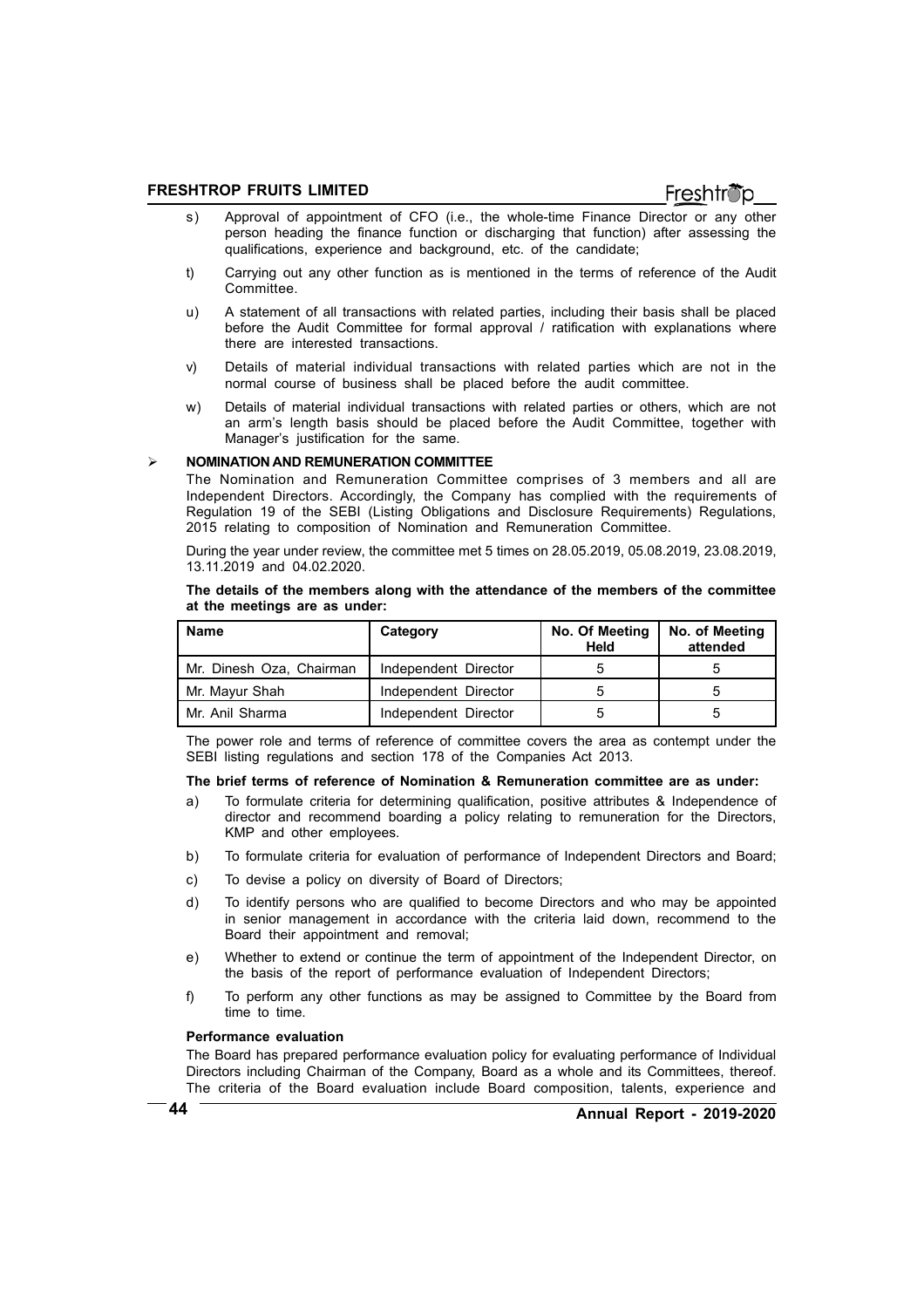# Freshtrop

#### **FRESHTROP FRUITS LIMITED**

knowledge, and discussions at the Board Meeting, frequency of the Board Meeting, feedback and suggestion given to the management, participation in the discussion etc. The performance of Non-Independent Directors and the Board as a whole, after taking views of the Executive and Non-Executive Directors were evaluated by the Independent Directors at its Meeting held on August 05, 2019.

#### **Director remuneration**

Remuneration paid or payable to Chairman and Whole-time director the FY 2019-20 is as under:

| Name                | <b>Remuneration (Including Perquisites)</b> |  |
|---------------------|---------------------------------------------|--|
| Mr. Ashok Motiani   | 1.20.00.000                                 |  |
| Mrs. Nanita Motiani | 48.00.000                                   |  |

There was no other pecuniary relationship or transaction of Non - Executive Directors via a vis The Company.

#### **Sitting Fees and Commission on net profit paid or payable to Non-Executive Directors for the Financial Year 2019-20 is as under:**

| <b>Name</b>     | <b>Sitting Fees</b> |
|-----------------|---------------------|
| Mr. Mayur Shah  | 40.000              |
| Mr. Dinesh Oza  | 50,000              |
| Mr. Anil Sharma | 50,000              |

#### **Details of shares of the company held by directors as on March 31, 2020 are as under**

| <b>Name</b>         | No. of Share held |
|---------------------|-------------------|
| Mr. Ashok Motiani   | 15,46,398         |
| Mrs. Nanita Motiani | 8,55,442          |
| Mr. Mayur Shah      | 5.625             |
| Mr. Dinesh Oza      |                   |
| Mr. Anil Sharma     |                   |

#### ¾ **STAKEHOLDERS RELATIONSHIP COMMITTEE**

In terms of the provisions of Section 178 of the Companies Act, 2013 and Regulation 20 of SEBI (Listing Obligations and Disclosure Requirements) Regulations, 2015, the Company has constituted Stakeholders' Relationship Committee to look into the mechanism of redressal of grievances of shareholders and investors of the Company. The Stakeholders' Relationship Committee has Four members comprising of three non-executive director and one executive director.

During the year under review, the committee met 5 times on 28.05.2019, 05.08.2019, 23.08.2019, 13.11.2019 and 04.02.2020.

#### **The details of the members along with the attendance of the members of the committee at the meetings are as under:**

| <b>Name</b>              | Category             | No. Of Meeting<br>Held | No. of Meeting<br>attended |
|--------------------------|----------------------|------------------------|----------------------------|
| Mr. Mayur Shah, Chairman | Independent Director |                        |                            |
| Mr. Dinesh Oza,          | Independent Director |                        |                            |
| Mr. Anil Sharma          | Independent Director |                        |                            |
| Mrs.Nanita Motiani       | Whole time Director  |                        |                            |

**Annual Report - 2019-2020 45**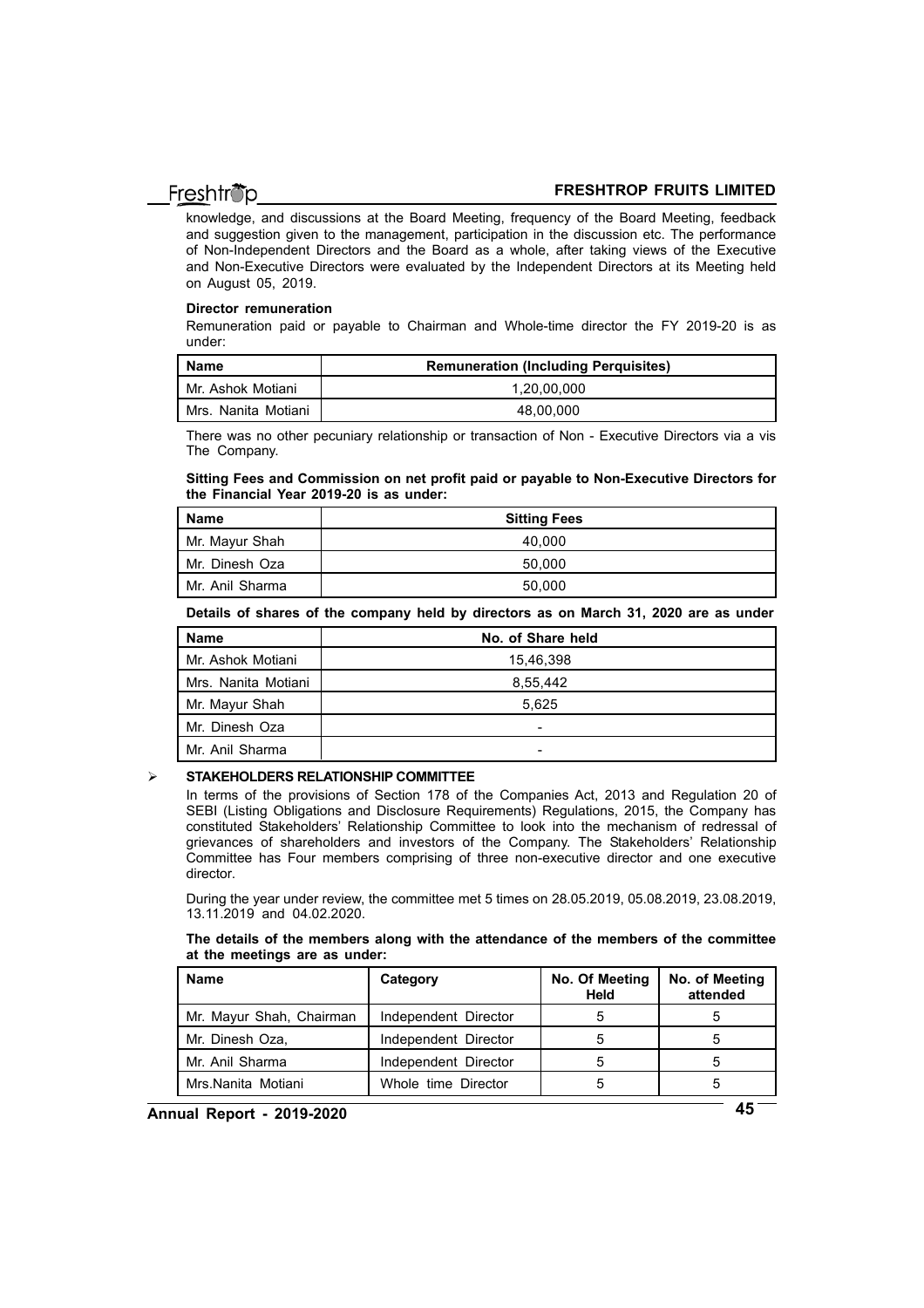

#### **The brief terms of reference of Stakeholders Relationship Committee are as under:**

- a) To look into the redressal of shareholders and investor complaints like transfer of shares, nonreceipts of annual report, non-receipts of declared dividend, revalidation of dividend warrant or refund order etc.
- b) To consider and resolve the grievance of security holders of the company.

| <b>Opening Balance</b> | During the year                    |  | At the end |
|------------------------|------------------------------------|--|------------|
|                        | <b>Resolved</b><br><b>Received</b> |  |            |
| Nil                    |                                    |  | Nil        |

#### ¾ **CORPORATE SOCIAL RESPONSIBILITY (CSR) COMMITTEE:**

Pursuant to Section 135 of the Companies Act, 2013, the Company has constituted Corporate Social Responsibility Committee, interalia, to formulate Corporate Social Responsibility (CSR) Policy, to recommend the amount of expenditure to be incurred on social activities and to monitor the CSR Policy.

During the year under review, the committee met 5 times on 28.05.2019, 05.08.2019, 23.08.2019, 13.11.2019 and 04.02.2020.

**The composition of the Committee as well as the particulars of attendance at the Committee meetings during the year and other related details are given in the table below:**

| <b>Name</b>                   | Category             | No. Of Meeting<br>Held | No. of Meeting<br>attended |
|-------------------------------|----------------------|------------------------|----------------------------|
| Mrs. Nanita Motiani, Chairman | Whole time Director  | 5                      |                            |
| Mr. Dinesh Oza,               | Independent Director | 5                      |                            |
| Mr. Mayur Shah                | Independent Director | 5                      |                            |
| Mr. Anil Sharma               | Independent Director | 5                      |                            |

**Terms of reference**

- a) To formulate and recommended to the board, a corporate social responsibility policy which shall indicate the activities to be undertaking by the company as specified in schedule VII of the companies act 2013 and the rules made their under.
- b) To recommend the amount of expenditure to be incurred on the CSR activates
- c) To monitor the implementation of framework of CSR Policy.
- d) To carry out any other function as mandated by the board from time to time and/or enforced by any statutory notification, amendment or modification as may be applicable or as may be applicable or as may be necessary or appropriate for performance of its duties.

#### **CSR Policy**

The policy on CSR is available at the website of the company at www.freshtrop.com under the investor segment.

#### **4. GENERAL BODY MEETINGS Annual general meeting**

Details of the AGM held during last three years are as under

| <b>Financial</b><br>Year | Date and<br>time           | <b>Venue</b>                                     | No. of Special<br>resolution passed |
|--------------------------|----------------------------|--------------------------------------------------|-------------------------------------|
| 2016-17                  | 28.09.2017<br>(10.00 A.M.) | Karnavati Club, S.G. Road,<br>Ahmedabad - 380059 |                                     |
| 2017-18                  | 28.09.2018<br>(10.00 A.M.) | Karnavati Club, S.G. Road,<br>Ahmedabad - 380059 | 8                                   |
| 2018-19                  | 26.09.2019<br>(10.00 A.M.) | Rajpath Club, S.G. Road,<br>Ahmedabad - 380015   | 6                                   |

# **46 Annual Report - 2019-2020**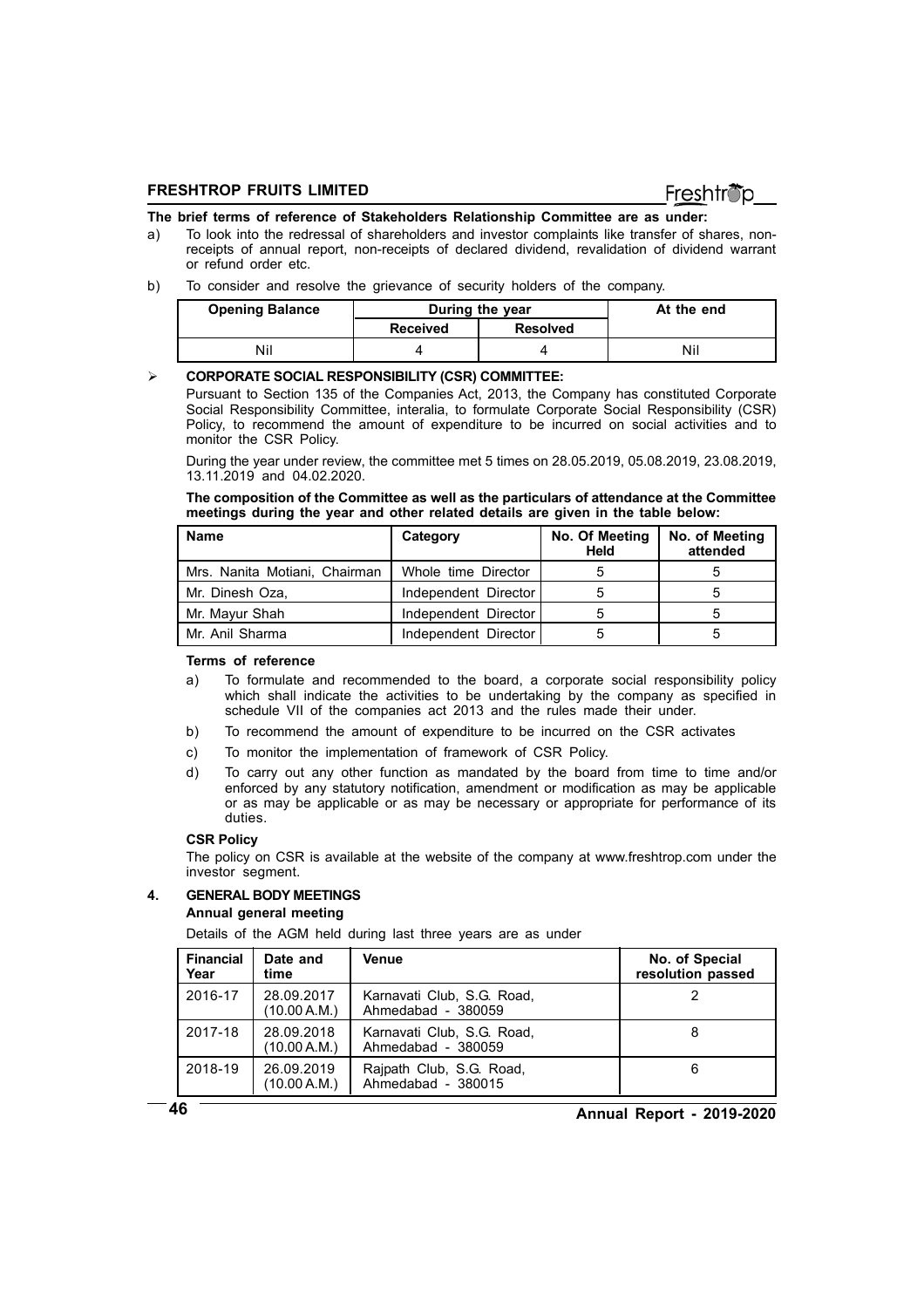# Freshtröp

#### **FRESHTROP FRUITS LIMITED**

No extra ordinary general meeting was held during the financial year 2019-20.

No special resolution was passed through postal ballot during the financial year 2019-20.

#### **5. MEANS OF COMMUNICATION WITH SHAREHOLDERS**

During the year, audited quarterly and audited annual financial results on standalone basis and un-audited quarterly and audited annual financial results of the Company were submitted to the stock exchanges soon after the Board meeting approved these and were published in leading newspapers viz The Business Standard in all edition of English language and Jansatta in Gujarati language. These were also promptly put on the Company's website www.freshtrop.com. The Company sends soft copies of Annual Report to those shareholders who's E-mail IDs are registered with the Depository Participants and / or with the Company's Registrars and Transfer Agents, unless opted by them to get the physical copy, to support the "Green Initiative in Corporate Governance", of the Ministry of Corporate Affairs.

#### **6. GENERAL SHAREHOLDER INFORMATION**

#### a) **Company Registration and office details**

|              | CIN                                           | L15400GJ1992PLC018365                                                                                                                                                                                                                                       |
|--------------|-----------------------------------------------|-------------------------------------------------------------------------------------------------------------------------------------------------------------------------------------------------------------------------------------------------------------|
| $\mathbf{2}$ | <b>Registered Office</b>                      | A-603, Shapath IV, Opp. Karnavati Club,<br>S.G. Road. Ahemdabad - 380015                                                                                                                                                                                    |
| 3            | <b>Listing Stock Exchange</b>                 | <b>Bombay Stock Exchange Limited (BSE)</b><br>Phiroze Jeejeebhoy Towers, Dalal street,<br>Mumbai - 400001                                                                                                                                                   |
| 4            | <b>Stock Code</b>                             | BSE Script Code: 530077                                                                                                                                                                                                                                     |
| 5            | Type of Security and No. of<br>paid up shares | Equity Shares 1,11,45,000 equity shares of<br>Rs. 10/- each fully paid                                                                                                                                                                                      |
| 6            | Registrar & Share transfer<br>agent           | <b>BIGSHARE SERVICES PVT. LTD.</b><br>1st Floor, Bharat Tin Works Building, Opp. Vasant Oasis,<br>Makwana Road, Marol, Andheri (East), Mumbai - 400059<br>Email: investor@bigshareonline.com,<br>Contact: 022 - 62638200<br>Website: www.bigshareonline.com |

#### b) **Date, time and venue of the 28th Annual general meeting:**

Wednesday, 23rd September 2020 12.30 P.M.

The Company is conducting meeting through Video Conference / Other Audio-Visual Means pursuant to the MCA Circular dated  $\bar{5}$ <sup>th</sup> May, 2020 and as such there is no requirement to have a venue for the AGM.

#### c) **Book closure date**

The register of Member and share transfer books of the company will be closed from Wednesday, September 16, 2020 to Wednesday, September 23, 2020, both days inclusive.

#### d) **Financial year:**

Financial year is from 1st April to 31st March of the year and financial result will be declared as per following schedule.

#### e) **Tentative Financial Calendar for the year 2020-21.**

| <b>Quarterly Result</b>            | <b>Tentative Schedule</b>          |  |
|------------------------------------|------------------------------------|--|
| Quarter ending June 30, 2020       | On or before August 14, 2020       |  |
| Quarter ending September 30, 2020  | On or before November 14, 2020     |  |
| Quarter ending December 31, 2020   | On or before February 14, 2021     |  |
| Annual Financial Result of 2020-21 | Within 60 days from March 31, 2021 |  |

**Annual Report - 2019-2020 47**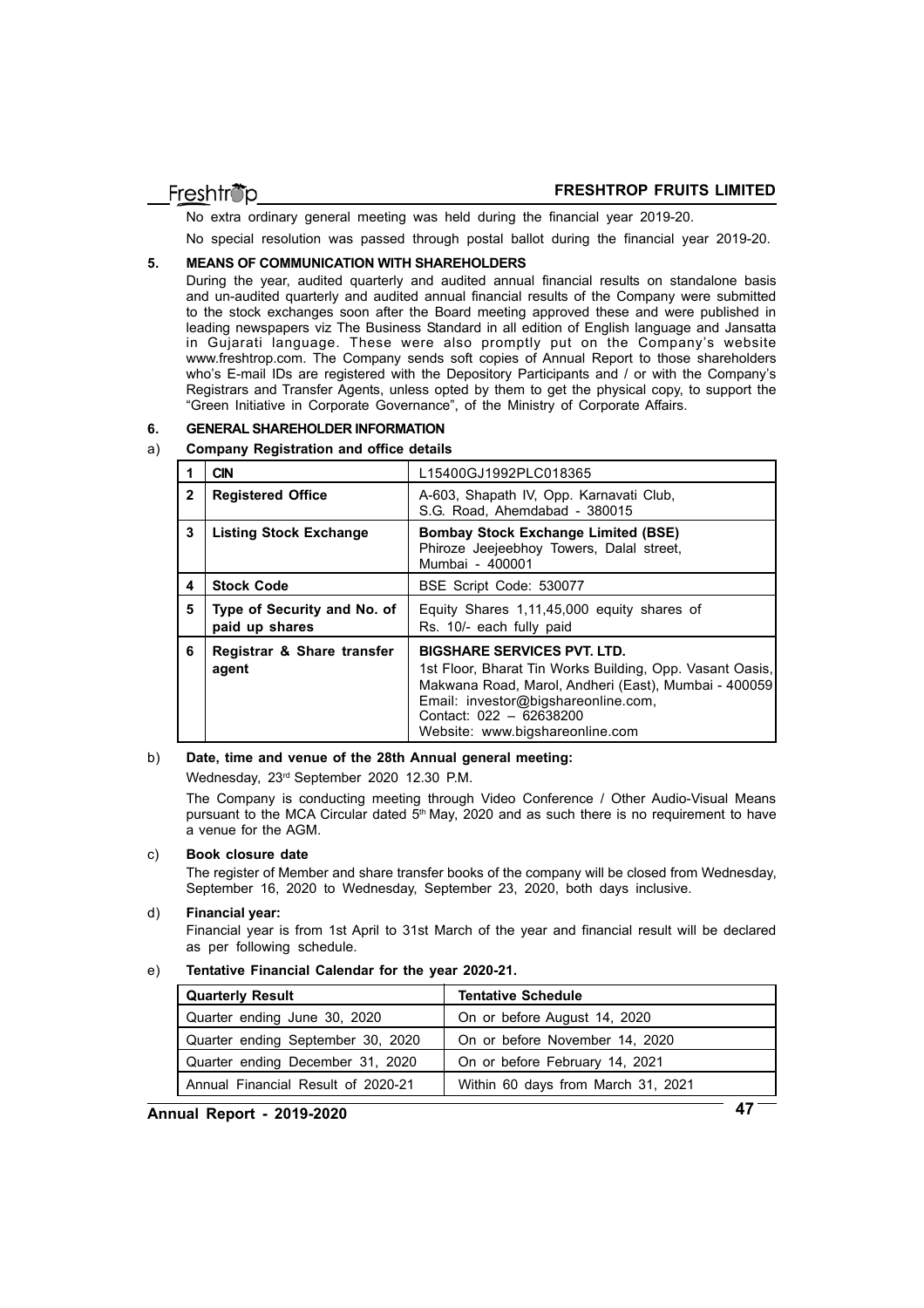

#### f) **Dividend**

There is no dividend declared during the year.

#### g) **Confirmation of payment of Listing Fees:**

The annual listing fees for the year 2020-21, to the stock exchanges where the securities of the Company are listed, has been paid in prescribed time limit.

#### h) **Unclaimed dividends to be transferred to Investor Education and Protection Fund**

| Sr.No. | <b>Financial Year</b> | Date of Declaration | Due for transfer on |
|--------|-----------------------|---------------------|---------------------|
|        | 2012-13               | 13-09-2013          | 02-11-2020          |
|        | 2013-14               | 10-09-2014          | 28-10-2021          |
| -3.    | 2014-15               | 18-09-2015          | 03-11-2022          |
|        | 2015-16               | 21-09-2016          | 05-11-2023          |

Members who have not enchased their dividends warrants or those who have not received the dividend warrants so far, are requested to seek issuance for duplicate dividend warrant. Otherwise, all above said dividend to be transferred to investor education and protection fund on above said due dates.

#### i) **Market Price Data:**

The monthly high / low and the volume of the Company's shares trades at BSE Limited and the monthly high/low of the said exchange are as under:

| <b>Month</b> | <b>BSE Sensex</b> |           | <b>Bombay Stock Exchange</b> |           |
|--------------|-------------------|-----------|------------------------------|-----------|
|              | High              | Low       | High (Rs.)                   | Low (Rs.) |
| $Apr - 2019$ | 39,487.45         | 38,460.25 | 178.00                       | 150.30    |
| $May - 2019$ | 40.124.96         | 36,956.10 | 158.90                       | 126.35    |
| June $-2019$ | 40,312.07         | 38,870.96 | 136.95                       | 106.70    |
| July $-2019$ | 40.032.41         | 37.128.26 | 129.90                       | 91.90     |
| Aug $-2019$  | 37,807.55         | 36,102.35 | 117.40                       | 85.00     |
| $Sep - 2019$ | 39,441.12         | 35,987.80 | 105.00                       | 91.05     |
| $Oct - 2019$ | 40.392.22         | 37,415.83 | 104.50                       | 78.00     |
| Nov $-2019$  | 41,163.79         | 40,014.23 | 101.00                       | 80.00     |
| Dec - 2019   | 41,809.96         | 40,135.37 | 103.95                       | 80.35     |
| $Jan - 2020$ | 42,273.87         | 40,476.55 | 106.95                       | 87.10     |
| $Feb - 2020$ | 41,709.30         | 38,219.97 | 96.90                        | 64.00     |
| Mar - 2020   | 39,083.17         | 25,638.90 | 75.80                        | 36.00     |

#### j) **Shareholding as on March 31, 2020**

| No. of Shares | <b>Shareholders</b> |            | <b>Shares</b> |            |
|---------------|---------------------|------------|---------------|------------|
|               | Nos.                | % of Total | Nos.          | % of Total |
| $1 - 500$     | 5348                | 82.10      | 8,08,189      | 7.25       |
| 501-1000      | 548                 | 8.41       | 4,30,955      | 3.87       |
| 1001-2000     | 286                 | 4.39       | 4,37,002      | 3.92       |
| 2001-3000     | 100                 | 1.54       | 2,52,124      | 2.26       |
| 3001-4000     | 45                  | 0.69       | 1,57,906      | 1.42       |
| 4001-5000     | 38                  | 0.58       | 1,80,884      | 1.62       |
| 5001-10000    | 73                  | 1.12       | 5,31,841      | 4.77       |
| 10001 - Above | 76                  | 1.17       | 83,46,099     | 74.89      |
| Total         | 6514                | 100.00     | 1,11,45,000   | 100.00     |

**48 Annual Report - 2019-2020**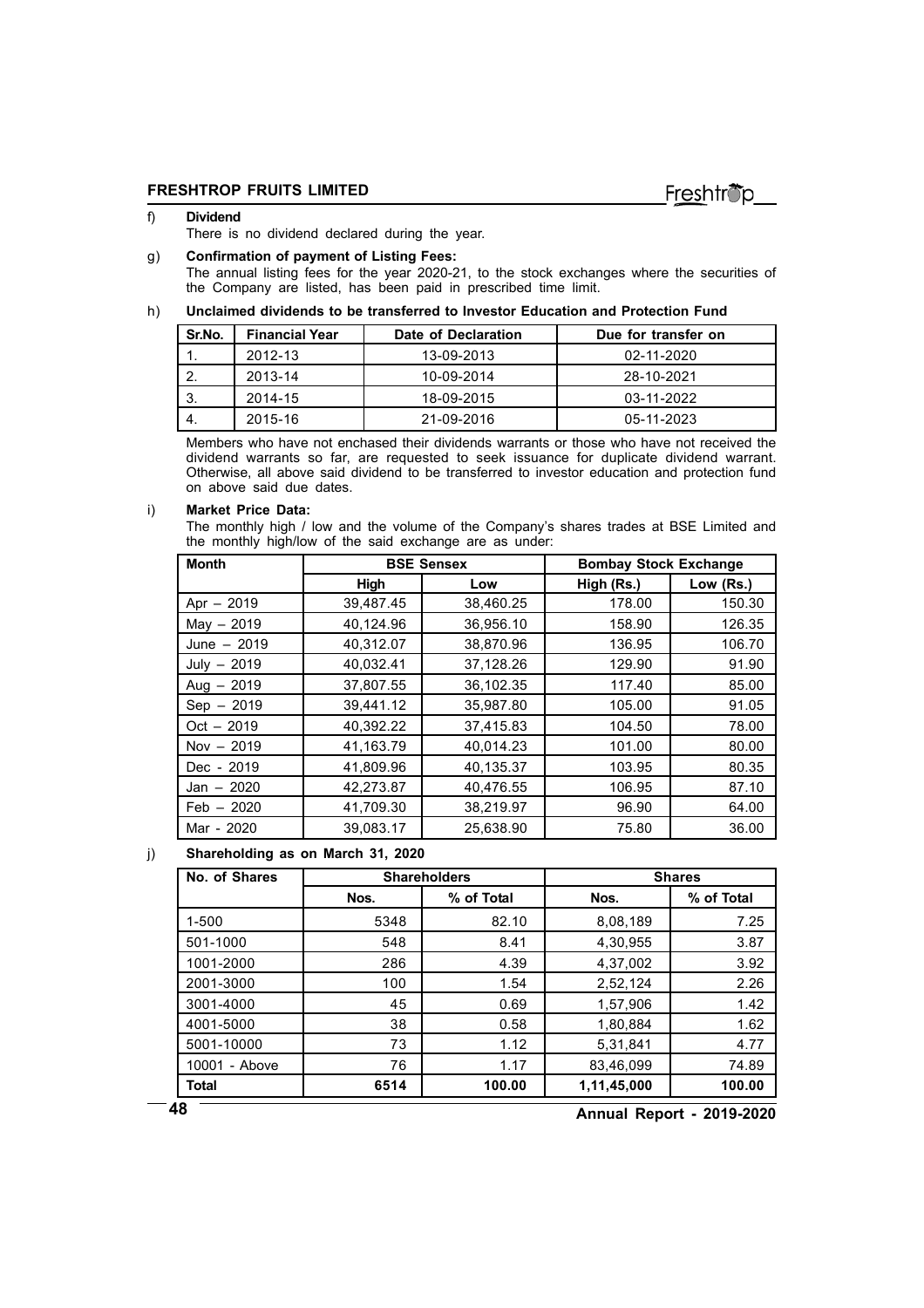**Freshtrio** 

#### **FRESHTROP FRUITS LIMITED**

#### k) **Shareholding pattern as on March 31, 2020**

| Category                     | No. of<br><b>Shareholders</b> | <b>Total No of</b><br><b>Shares Held</b> | % of Capital |
|------------------------------|-------------------------------|------------------------------------------|--------------|
| Promoters                    | 6                             | 62,55,333                                | 56.13        |
| <b>Public</b>                | 6,238                         | 37,92,082                                | 34.02        |
| Foreign Institution Investor |                               | 25                                       | 0.00         |
| Foreign Portfolio Investor   | 3                             | 4,30,873                                 | 3.87         |
| Non - Resident Individual    | 166                           | 4,69,528                                 | 4.21         |
| Bodies Corporate             | 70                            | 1,83,190                                 | 1.64         |
| Corporate body - NBFC        |                               | 600                                      | 0.01         |
| Clearing Member              | 29                            | 13,369                                   | 0.12         |
| Total                        | 6,514                         | 1,11,45,000                              | 100.00       |

#### l) **Detail of credit ratings obtained by the entity**

The details of credit ratings, including revisions, if any, assigned to the debt instruments / total bank loan facilities of the company during the year ended March 31, 2020 are as follows

| Rating<br>Agency | Security -<br><b>Type</b> | (Rs.in<br>Crores)   Rating | <b>Credit</b> | Outlook | Status (Assigned /<br>Re-affirmed / Revised /<br>Withdrawn) | Date of<br>credit<br>Rating<br>obtained |
|------------------|---------------------------|----------------------------|---------------|---------|-------------------------------------------------------------|-----------------------------------------|
| <b>CRISIL</b>    | Long term                 | 56 Cr.                     | <b>BBB</b>    | Stable  | Withdrawn (after 31.03.20)                                  | 25-07-19                                |

#### m) **Dematerialization of Shares and Liquidity:**

Trading in the Company's shares is permitted only in dematerialization form for all investors. The Company has established connectivity with CDSL and NSDL through the Registrar, M/s Bigshare Services Private Limited, Mumbai, whereby the investors have the option to dematerialize their shares with either of the depositories. As on 31<sup>st</sup> March 2020, 96.58% of the paid-up share capital has been dematerialized.

#### n) **Address for Correspondence:**

Shareholders correspondence should be addressed to the company's registrar and share transfer agent at the address mention above.

Shareholder may also contact the compliance officer, Freshtrop Fruits Limited, A-603, Shapath -IV, Opp. Karnavati Club, S.G. Road, Ahmedabad - 380015. Phone: 079 - 40307050-57 Email: secretarial@freshtrop.com

Shareholders holding shares in the electronic mode should address all their correspondence to their respective depository participates.

#### o) **Plant locations:**

**Plant I :** Gat No. 171, Village Jaulke, Mumbai Agra Road, Tal: Dindori, Dist. Nasik - 422207.

**Plant II :** Survey No. 1366, Savlej - Wayfale Road, Post: Siddhewadi, Tal: Tasgaon, Dist: Sangli - 416311.

**Plant IV :** Gat No. 598/1, Village Janori, Tal: Dindori, Dist: Nasik - 422206.

#### **7. OTHER DISCLOSURES**

a) **Disclosures on Materially Significant Related Party Transactions**

All transactions entered into with Related Parties as defined under the Companies Act, 2013 and Regulation 23 of SEBI (Listing Obligations and Disclosure Requirements) Regulations,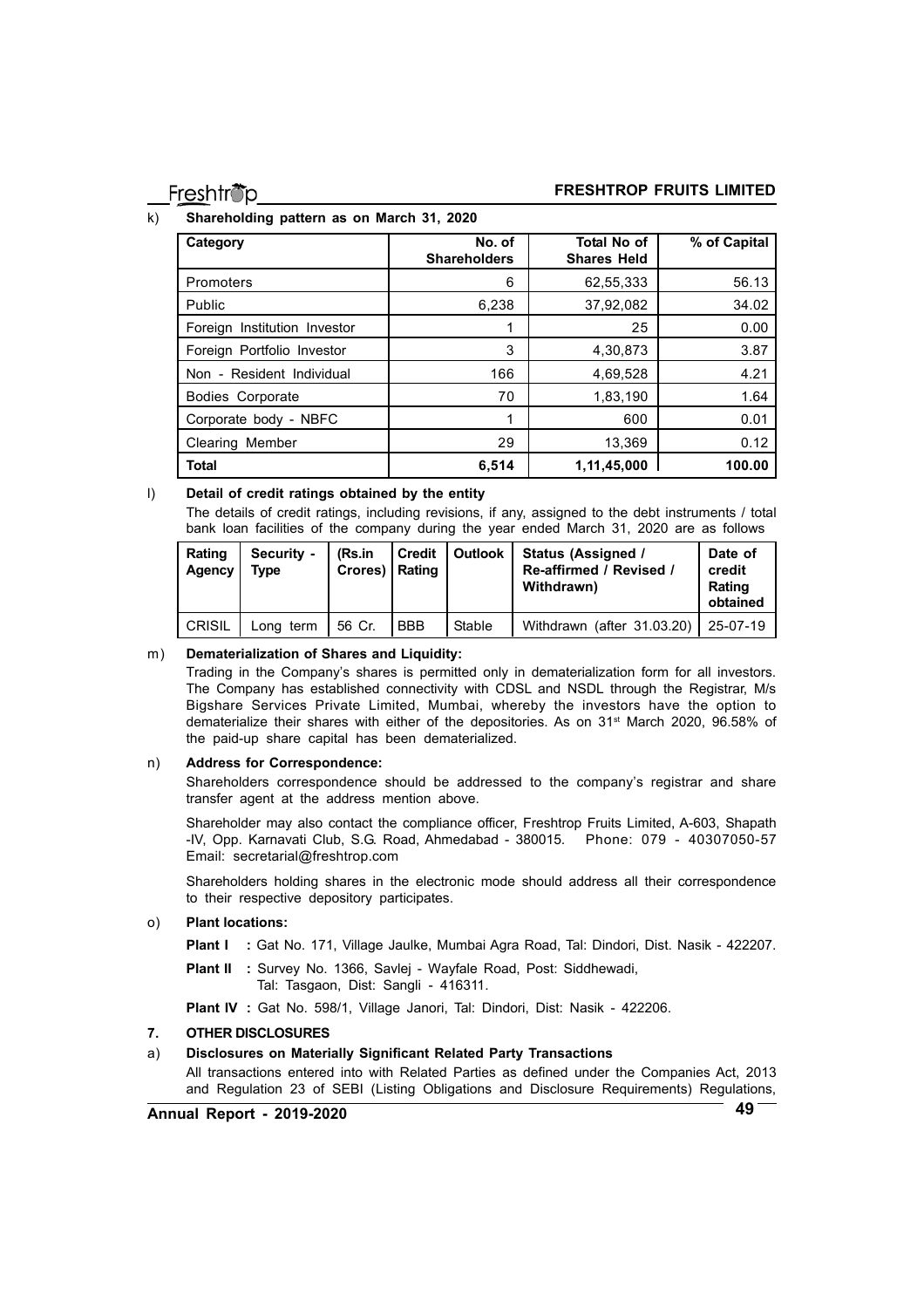2015 during the financial year were in the ordinary course of business and on an arm's length basis. There were no materially significant transactions with Related Parties during the financial year which were in conflict with the interest of the Company. Suitable disclosure as required by the Indian Accounting Standards (Ind AS) has been made in the notes of the Financial Statements.

The Company has no material significant transactions with its related parties that may have a potential conflict with the interest of the Company during the Financial Year 2019-20. The details of transaction between the Company and the related parties are given for information in the Notes to Accounts to the Balance Sheet as at 31st March, 2020.

#### b) **Compliance with mandatory and non-mandatory requirements:**

The Company has complied with the applicable mandatory requirements of the SEBI (Listing Obligations and Disclosure Requirements) Regulations, 2015. The Company has adopted following non-mandatory requirements of the SEBI (Listing Obligations and Disclosure Requirements) Regulations, 2015.

#### c) **Subsidiary Companies**

The Company does not have any subsidiary.

#### d) **Whistle Blower Policy**

The company has adopted a whistle blower policy and has established the necessary vigil mechanism for the employees and directors to report consents about unethical behavior. No person has been denied access to the chairman of the audit committee. The said policy is hosted on the website of the company at https://www.freshtrop.com/policies.php. During the year under review there were no case of whistle blower.

#### e) **Details of total fees paid to statutory auditors**

During the financial year 2019–2020, FP & Associates, the Statutory Auditors of the Company were paid fees for audit and providing other services as per below details:

| Name of the Company      | <b>Fees Paid</b>                                   |          |           |  | <b>Total</b> |
|--------------------------|----------------------------------------------------|----------|-----------|--|--------------|
|                          | For Statutory Audit   For Providing Other Services |          |           |  |              |
| Freshtrop Fruits Limited | 8.50.000                                           | 2.50.000 | 1,100,000 |  |              |

#### f) **Prevention of Sexual Harassment Policy**

The Company has in place a Prevention of Sexual Harassment policy in line with the requirements of the Sexual Harassment of Women at the Workplace (Prevention, Prohibition and Redressal) Act, 2013.

The details of complaints related to sexual harassment are provided below:

| Sr.<br>No. | <b>Particulars</b>                                                   | No. of<br>Complaints |
|------------|----------------------------------------------------------------------|----------------------|
|            | Number of complaints filed during the financial year 2019-20         | Nill                 |
|            | Number of complaints disposed of during the financial year 2019-20   | Nill                 |
| 3          | Number of complaints pending as on end of the financial year 2019-20 | Nil                  |

#### **DISCLOSURE:**

- a) There was no transaction of material nature between the company and its directors or management and their relatives or promoters that may have potential conflict with the interest of the company. The details of the related party transactions are disclosed in the financial section of this Annual Report
- b) In the preparation of the financial statements, the company has followed the accounting policies and practices as prescribed in the accounting standards.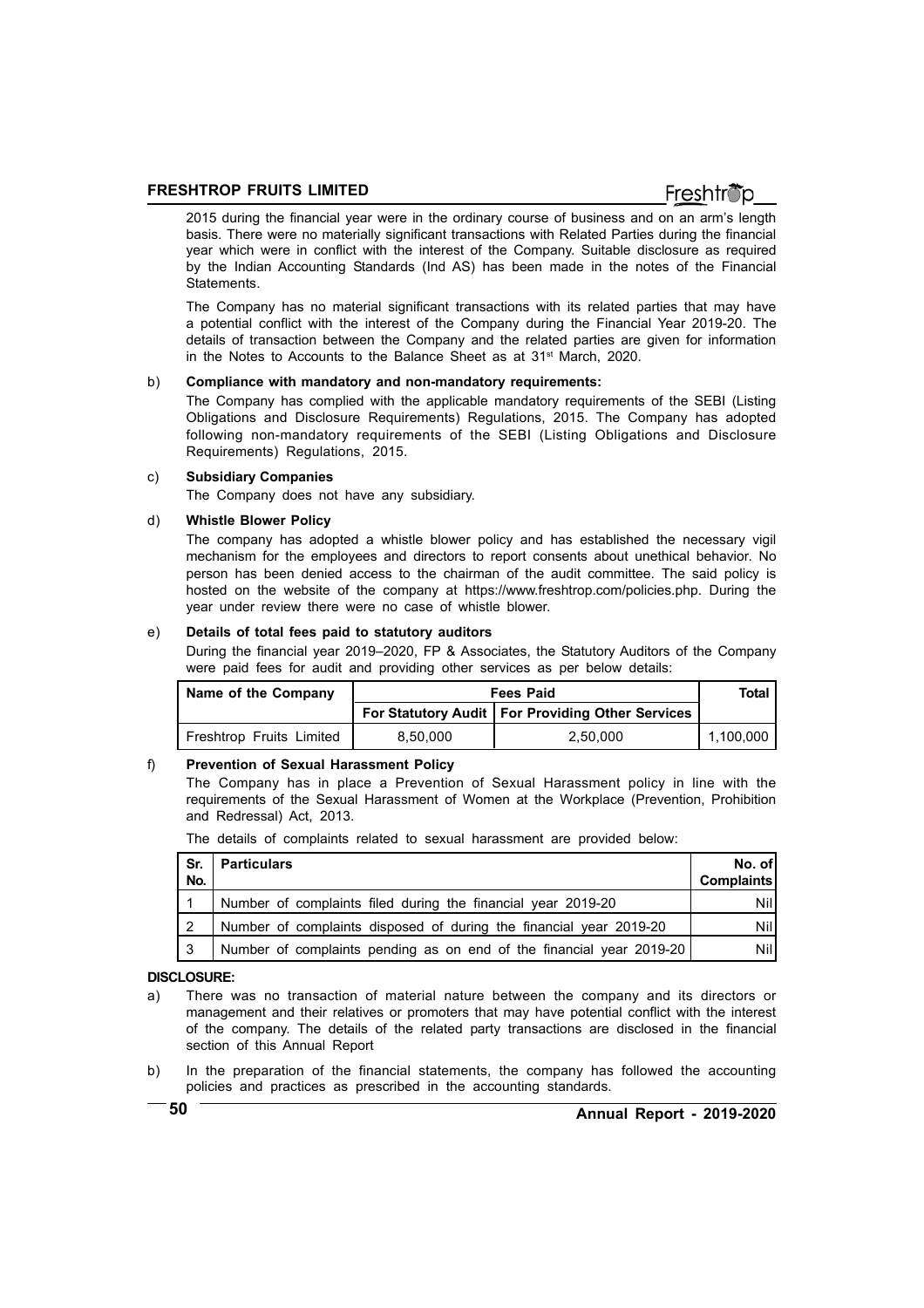Freshtröp

- c) Management Discussion and Analysis report is set out in a separate section included in this annual report and forms part of this report.
- d) The Company has complied with all the mandatory requirements of the Listing Agreements with the stock exchange as well as regulations and guidelines of the SEBI. Further, no penalties strictures were imposed on the company by Stock Exchange or SEBI or any stator authority, on any matter related to capital market, during the year under review.
- e) No treatment different from accounting standards, prescribed by the Institute of Chartered Accountants of India, has been followed in the preparation of the Financial statements.
- f) A Certificate has been obtaining from M/s. Manoj Hurkat & Associate, Practicing Company Secretary that none of the Directors on the Board of the Company have been debarred or disqualified from being appointed or continuing as a director of Companies by the Security and Exchange Board of India/ Ministry of Corporate Affairs or by any other statutory Authority.
- g) There were no instance of raising of fund through preferential allotment or qualified institutions placement as specified under Regulation 32(7A) of the Listing Regulation.
- h) In terms of the amendments made to the Listing Regulations, the Board of Directors confirm that during the year, it has accepted all recommendations received from its mandatory committees.

#### **DECLARATION BY THE MANAGING DIRECTOR**

I, Ashok Motiani, Chairman and Managing Director of the Freshtrop Fruits Limited, hereby declare that all members of the board of directors and the senior members personnel have affirmed compliance with the code of Conduct, applicable to them as laid down by the Board of Directors in terms of Regulations 26(3) of SEBI (LODR) Regulations, 2015.

#### **Registered Office**

A-603, Shapath IV, **And Ashok Motiani**<br>
Ashok Motiani<br>
Opp. Karnavati Club, S. G. Road, And Ashok Motiani Chairman & M Ahmedabad – 380 015

**Date:** June 25 2020 **By order of the Board For Freshtrop Fruits Limited**

Chairman & Managing Director<br>(DIN: 00124470)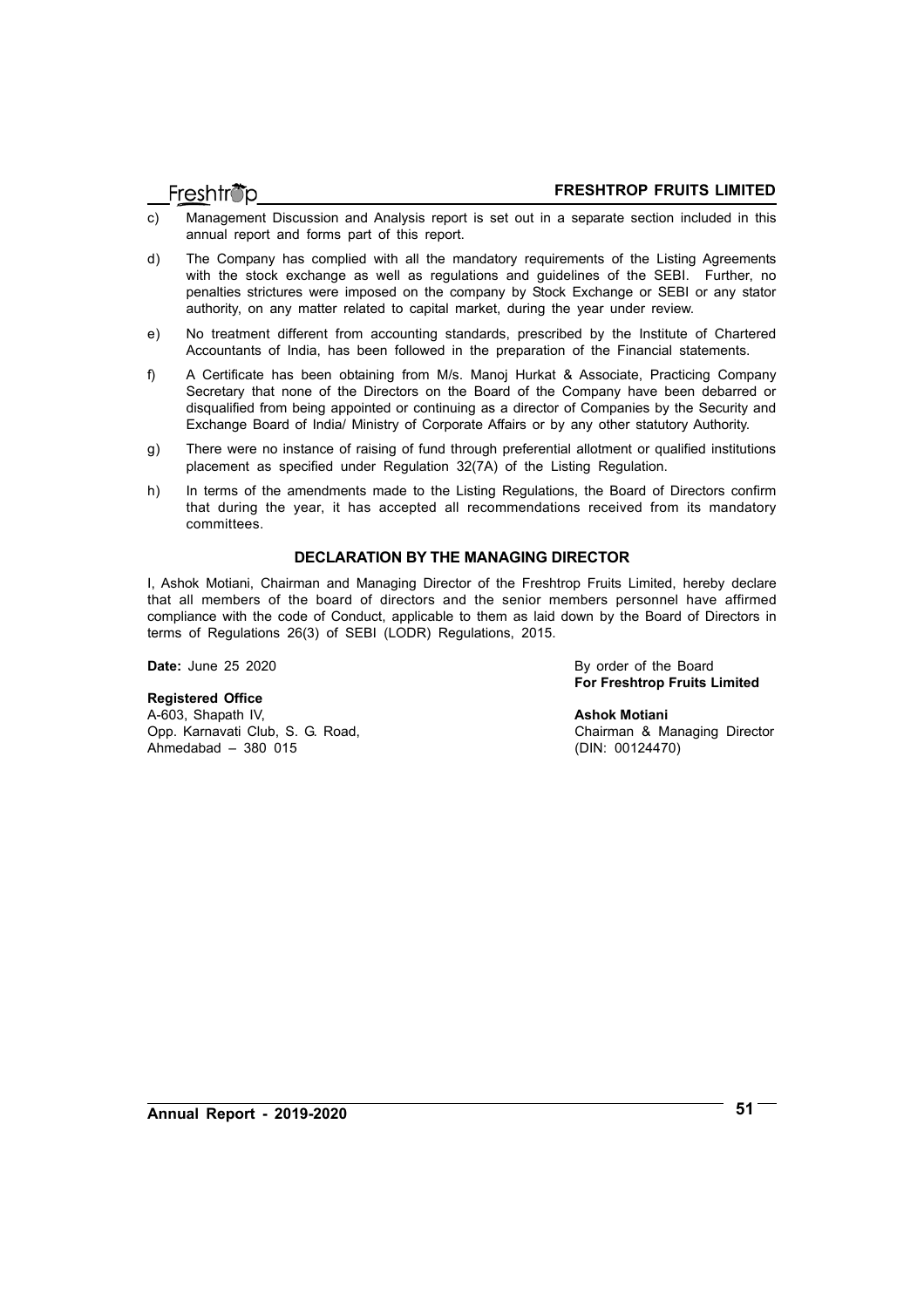Freshtrðp

# **CERTIFICATION BY**

#### **MANAGING DIRECTOR AND CHIEF FINICAL OFFICE COMPLIANCE CERTIFICATE**

We, Ashok Motiani, Managing Director and Sanjay Prajapati, Chief Financial Officer of Freshtrop Fruits Limited, to the best of our knowledge and below certify that:

We have reviewed financial statements and the cash flow statement for the year ended March 31, 2020 and that to the best of their knowledge and belief:

- 1. These statements do not contain any materially untrue statement or omit any material fact or contain statements that might be misleading.
- 2. These statements together present a true and fair view of the listed entity's affairs and are in compliance with existing accounting standards, applicable laws and regulations.
- 3. To the best of their knowledge and belief, no transactions entered into by the listed entity during the year which are fraudulent, illegal or violative of the listed entity's code of conduct.
- 4. We accept responsibility for establishing and maintaining internal controls for financial reporting and that they have evaluated the effectiveness of internal control systems of the listed entity pertaining to financial reporting and they have disclosed to the auditors and the audit committee, deficiencies in the design or operation of such internal controls, if any, of which they are aware and the steps they have taken or propose to take to rectify these deficiencies.
- 5. We further certify that we have indicated to the auditors and the Audit committee:
- a) There have been no significant changes in internal control over financial reporting during the year;
- b) There have been no significant changes in accounting policies during the year and that the same have been disclosed in the notes to the financial statements; and
- c) Instances of significant fraud of which they have become aware and the involvement therein, if any, of the management or an employee having a significant role in the listed entity's internal control system over financial reporting.

Place : Ahmedabad **Ashok Motiani Sanjay Prajapati**

Managing Director Chief Financial Officer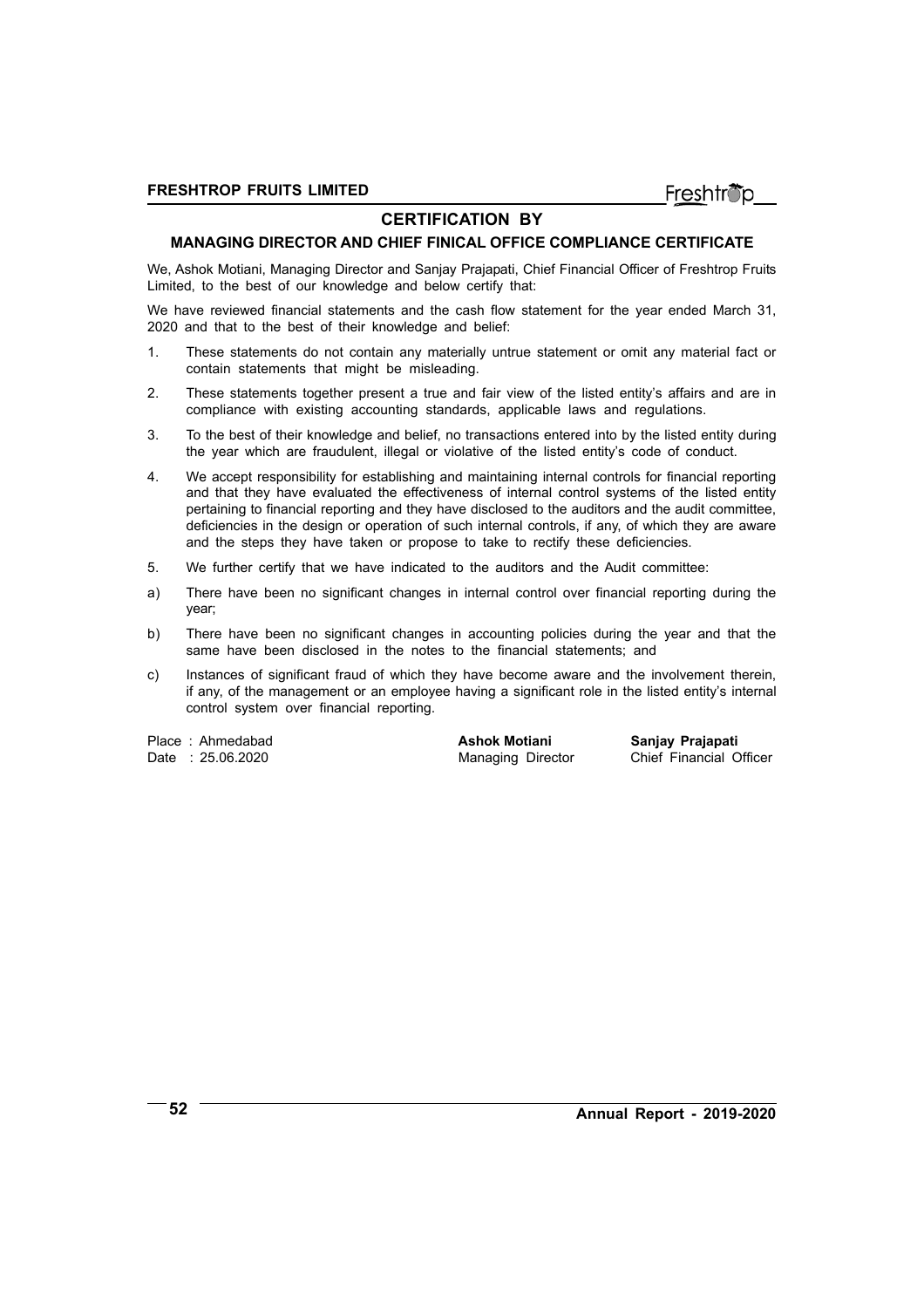Freshtröp

**FRESHTROP FRUITS LIMITED**

# **CORPORATE GOVERNANCE COMPLIANCE CERTIFICATE**

To, The Members **FRESHTROP FRUITS LIMITED** (CIN: L15400GJ1992PLC018365) A-603, Shapath IV, Opp. Karnavati Club,

S G Highway, Ahmedabad – 380015

We have examined all relevant records of FRESHTROP FRUITS LIMITED ("Company") for the purpose of certifying compliance of the conditions of Corporate Governance as prescribed under the SEBI (Listing Obligations and Disclosure Requirements) Regulations, 2015 ("the Listing Regulations") for the financial year ended on 31<sup>st</sup> March, 2020. We have obtained all the information and explanations, which to the best of our knowledge and belief were necessary for the purpose of certification.

The compliance of the conditions of Corporate Governance is the responsibility of the management. Our examination was limited to the procedure and implementation thereof.

On the basis of our examination of the records produced, explanations and information furnished, we certify that the Company has complied with all the mandatory conditions of the Corporate Governance, as stipulated in Regulations 17 to 27 and clauses (b) to (i) of Regulation 46 (2) and Paragraphs C, D and E of Schedule V of the Listing Regulations during the year ended 31<sup>st</sup> March, 2020.

This certificate is neither an assurance as to the future viability of the Company nor of the efficacy or effectiveness with which the management has conducted the affairs of the Company.

**For MANOJ HURKAT & ASSOCIATES**

 Practicing Company Secretaries FRN: P2011GJ025800

MANOJ R. HURKAT Partner Date : 25th June, 2020 FCS No.: 4287, COP No.: 2574 Place : Ahmedabad UDIN: F004287B000356861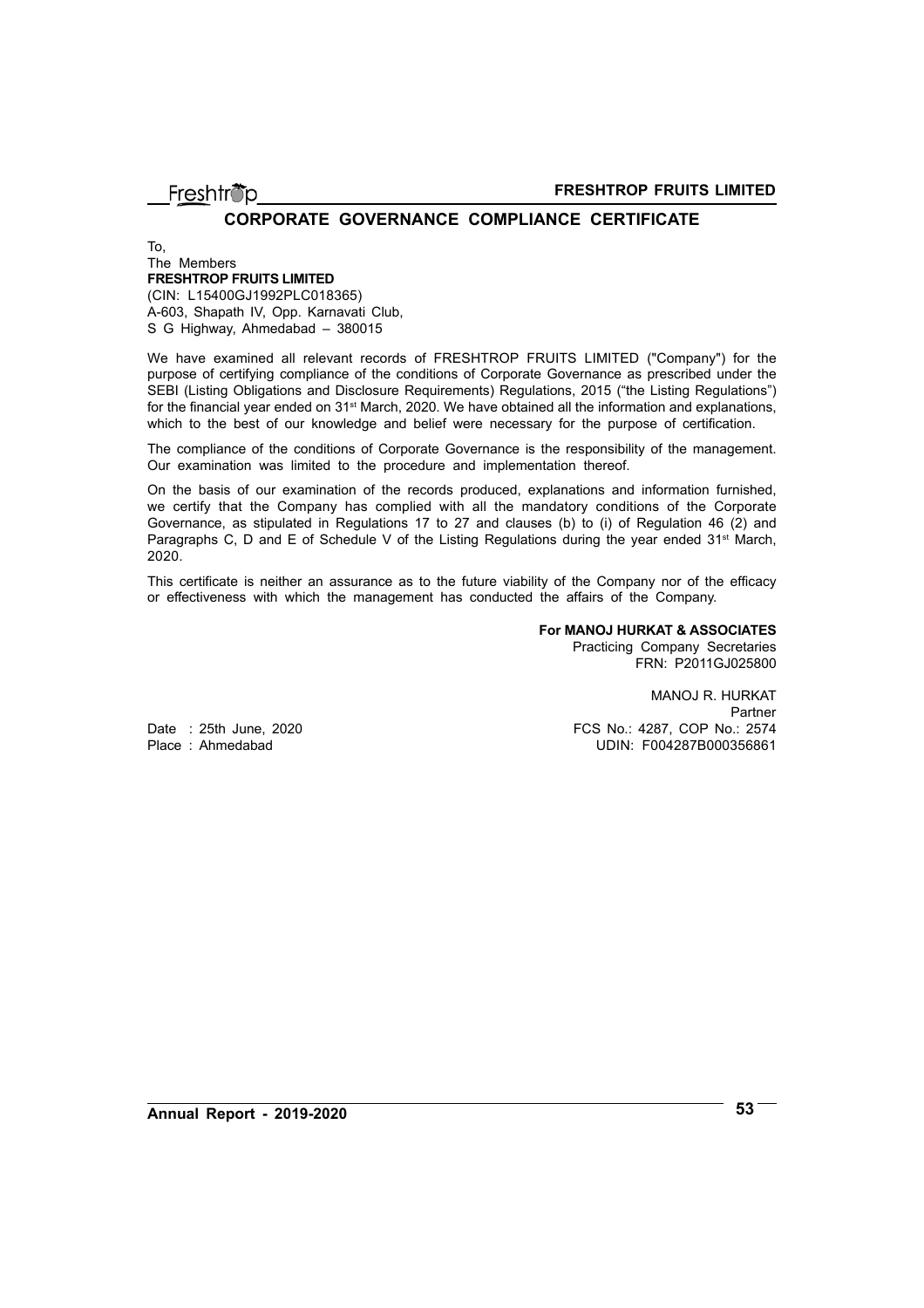# Freshtrðip

# **CERTIFICATE OF NON-DISQUALIFICATION OF DIRECTORS**

(Pursuant to Regulation 34(3) read with Clause 10(i) of Part C of Schedule V of The SEBI (Listing Obligations and Disclosure Requirements) Regulations, 2015

To,

#### The Members **FRESHTROP FRUITS LIMITED** (CIN: L15400GJ1992PLC018365) A-603, Shapath IV, Opp. Karnavati Club, S G Highway, Ahmedabad – 380015

We have examined the relevant registers, records, forms, returns and disclosures received from the Directors of FRESHTROP FRUITS LIMITED ("Company") produced before us by the Company for the purpose of issuing this Certificate, in accordance with Regulation 34(3) read with Clause 10(i) of Part C of Schedule V of the SEBI (Listing Obligations and Disclosure Requirements) Regulations, 2015 ("the Listing Regulations") for the financial year ended 31<sup>st</sup> March, 2020.

Ensuring the eligibility for the appointment/continuity of every Director on the Board is the responsibility of the management of the Company, our responsibility is to express an opinion on the same based on our verification.

In our opinion and to the best of our information and according to the verifications as considered necessary and explanations furnished to us by the Company and its officers, we hereby certify that for the financial year ended on 31<sup>st</sup> March, 2020, none of the Directors on the Board of the Company have been debarred or disqualified from being appointed or continuing as Director of the Company by the Securities and Exchange Board of India/Ministry of Corporate Affairs or such other statutory Authority.

**For MANOJ HURKAT & ASSOCIATES**

 Practicing Company Secretaries FRN: P2011GJ025800

MANOJ R. HURKAT Partner Date : 25th June, 2020 FCS No.: 4287, COP No.: 2574 Place : Ahmedabad UDIN: F004287B000356870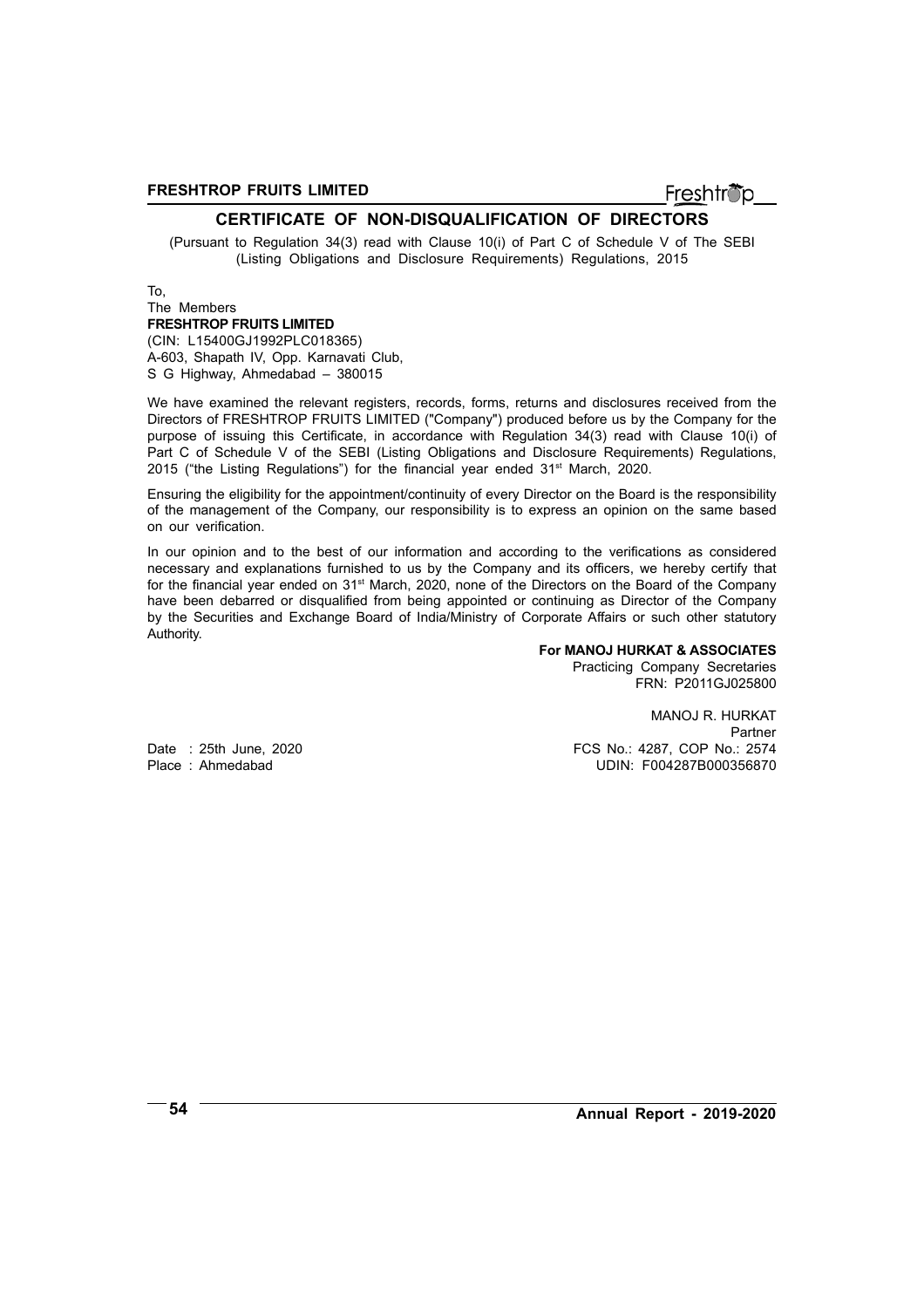**Freshtrio** 

# **INDEPENDENT AUDITOR'S REPORT**

#### **TO THE MEMBERS OF FRESHTROP FRUITS LIMITED**

#### **Report on the Audit of the Standalone Financial Statements**

#### **Opinion**

We have audited the accompanying standalone financial statements of Freshtrop Fruits Limited ("the Company") which comprise the Balance Sheet as at March 31<sup>st</sup>, 2020, the Statement of Profit and Loss (including Other Comprehensive Income), the Statement of Changes in Equity and the Statement of Cash Flow for the period then ended, and notes to the financial statements, including a summary of significant accounting policies and other explanatory information.

In our opinion and to the best of our information and according to the explanations given to us, the aforesaid standalone financial statements give the information required by the Companies Act, 2013 ("the Act") in the manner so required and give a true and fair view in conformity with the Indian Accounting Standards prescribed under section 133 of the Act read with the Companies (Indian Accounting Standards) Rules, 2015, as amended, ("Ind AS") and other accounting principles generally accepted in India, of the state of affairs of the Company as at March 31, 2020, its profit and total comprehensive income, changes in equity and its cash flows for the period ended on that date.

#### **Basis for Opinion**

We conducted our audit of Standalone financial statements in accordance with the Standards on Auditing (SAs) specified under section 143(10) of the Act. Our responsibilities under those Standards are further described in the Auditor's Responsibilities for the Audit of the Standalone Financial Statements section of our report. We are independent of the Company in accordance with the Code of Ethics issued by the Institute of Chartered Accountants of India (ICAI) together with the ethical requirements that are relevant to our audit of the standalone financial statements under the provisions of the Act and the Rules there under, and we have fulfilled our other ethical responsibilities in accordance with these requirements and the ICAI's Code of Ethics. We believe that the audit evidence we have obtained is sufficient and appropriate to provide a basis for our audit opinion on the standalone financial statements.

#### **Emphasis of Matter**

We draw attention to Note 43 of the standalone financial statements, as regards the management's evaluation of COVID-19 impact on the future performance of the Company. Our opinion is not modified in respect of this matter.

#### **Key Audit Matters**

Key audit matters are those matters that, in our professional judgment, were of most significance in our audit of the standalone financial statements of the current period. These matters were addressed in the context of our audit of the standalone financial statements as a whole, and in forming our opinion thereon, and we do not provide a separate opinion on these matters.

We have determined the matter described below to be the key audit matter to be communicated in our report.

| Sr. I<br>No. | Key audit matters                                                                                                                                                                                                                                                                                                                                                           | How our audit addressed the<br>key audit matter                                                                                                                                                                                                                                                    |
|--------------|-----------------------------------------------------------------------------------------------------------------------------------------------------------------------------------------------------------------------------------------------------------------------------------------------------------------------------------------------------------------------------|----------------------------------------------------------------------------------------------------------------------------------------------------------------------------------------------------------------------------------------------------------------------------------------------------|
| 1.           | Revenue recognition<br>(Refer notes 2.13 and 24 to the Standalone<br>Financial Statements)<br>Revenue is one of the key profit drivers and is<br>therefore susceptible to misstatement. Cut-off<br>is the key assertion in so far as revenue<br>recognition is concerned, since an<br>inappropriate cut-off can result in material<br>misstatement of results for the year. | Our audit procedures with regard to Revenue<br>recognition included testing controls,<br>automated and manual, around dispatches/<br>deliveries, inventory reconciliations and<br>circularization of receivable balances,<br>substantive testing for cut-offs and analytical<br>review procedures. |

**Annual Report - 2019-2020 55**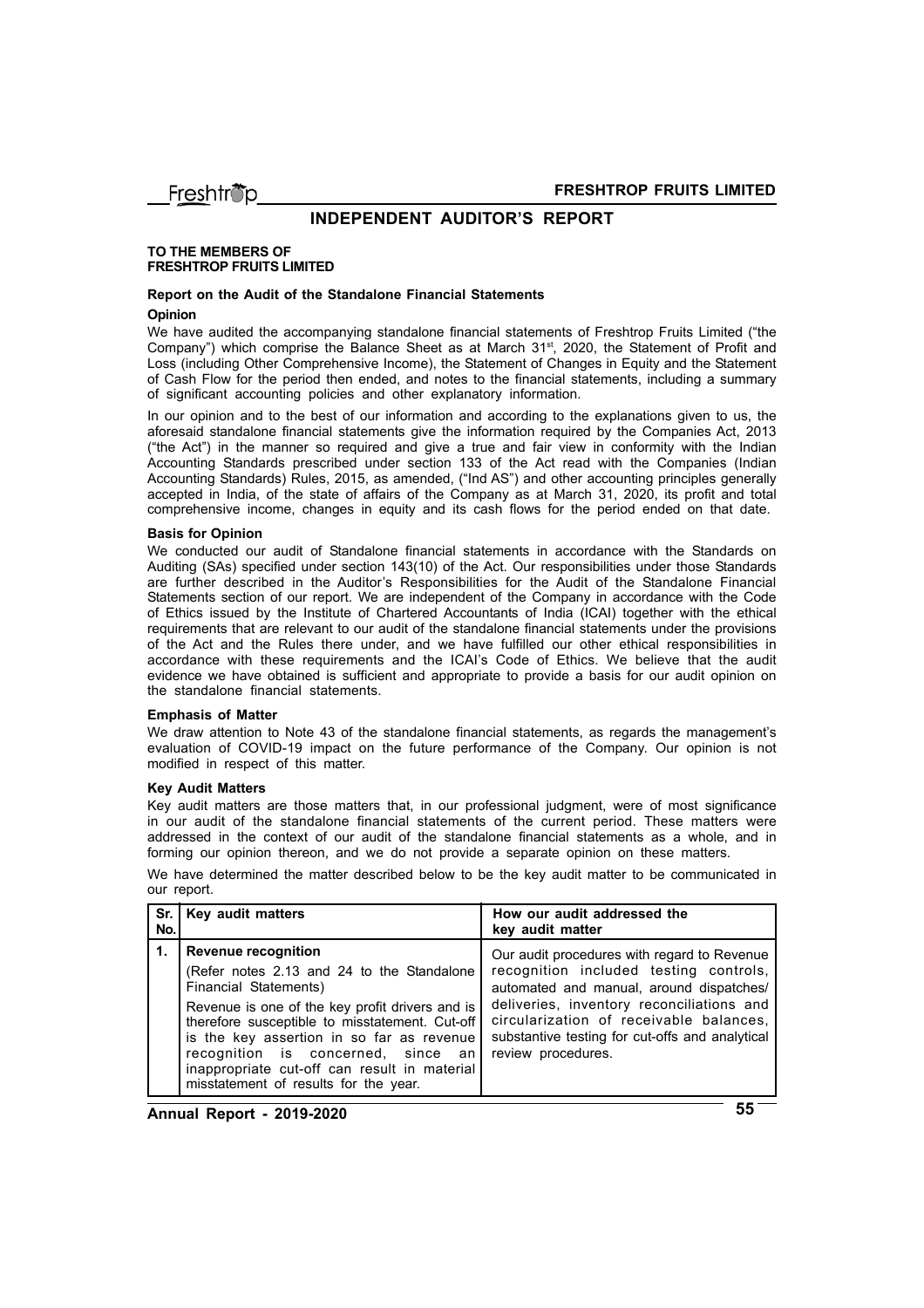

#### **Information Other than the Standalone Financial Statements and Auditor's Report Thereon**

The Company's Board of Directors is responsible for the other information. The other information comprises the information included in the Board's Report including Annexures to Board's Report, and Corporate Governance Report, but does not include the standalone financial statements and our auditor's report thereon.

Our opinion on the standalone financial statements does not cover the other information and we do not express any form of assurance conclusion thereon.

In connection with our audit of the standalone financial statements, our responsibility is to read the other information and, in doing so, consider whether the other information is materially inconsistent with the standalone financial statements or our knowledge obtained during the course of our audit or otherwise appears to be materially misstated. If, based on the work we have performed, we conclude that there is a material misstatement of this other information, we are required to report that fact. We have nothing to report in this regard.

#### **Management's Responsibility for the Standalone Financial Statements**

The Company's Board of Directors is responsible for the matters stated in section 134(5) of the Act with respect to the preparation of these standalone financial statements that give a true and fair view of the financial position, financial performance including other comprehensive income, changes in equity and cash flows of the Company in accordance with the Ind As and other accounting principles generally accepted in India, including the accounting Standards specified under section 133 of the Act. This responsibility also includes maintenance of adequate accounting records in accordance with the provisions of the Act for safeguarding of the assets of the Company and for preventing and detecting frauds and other irregularities; selection and application of appropriate accounting policies; making judgments and estimates that are reasonable and prudent; and design, implementation and maintenance of adequate internal financial controls, that were operating effectively for ensuring the accuracy and completeness of the accounting records, relevant to the preparation and presentation of the standalone financial statement that give a true and fair view and are free from material misstatement, whether due to fraud or error.

In preparing the standalone financial statements, management is responsible for assessing the Company's ability to continue as a going concern, disclosing, as applicable, matters related to going concern and using the going concern basis of accounting unless management either intends to liquidate the Company or to cease operations, or has no realistic alternative but to do so.

Those Board of Directors are also responsible for overseeing the company's financial reporting process.

#### **Auditor's Responsibility for the Audit of the Standalone Financial Statements**

Our objectives are to obtain reasonable assurance about whether the standalone financial statements as a whole are free from material misstatement, whether due to fraud or error, and to issue an auditor's report that includes our opinion. Reasonable assurance is a high level of assurance, but is not a guarantee that an audit conducted in accordance with SAs will always detect a material misstatement when it exists. Misstatements can arise from fraud or error and are considered material if, individually or in the aggregate, they could reasonably be expected to influence the economic decisions of users taken on the basis of these standalone financial statements.

As part of an audit in accordance with SAs, we exercise professional judgment and maintain professional skepticism throughout the audit. We also:

• Identify and assess the risks of material misstatement of the standalone financial statements, whether due to fraud or error, design and perform audit procedures responsive to those risks, and obtain audit evidence that is sufficient and appropriate to provide a basis for our opinion. The risk of not detecting a material misstatement resulting from fraud is higher than for one resulting from error, as fraud may involve collusion, forgery, intentional omissions, misrepresentations, or the override of internal control.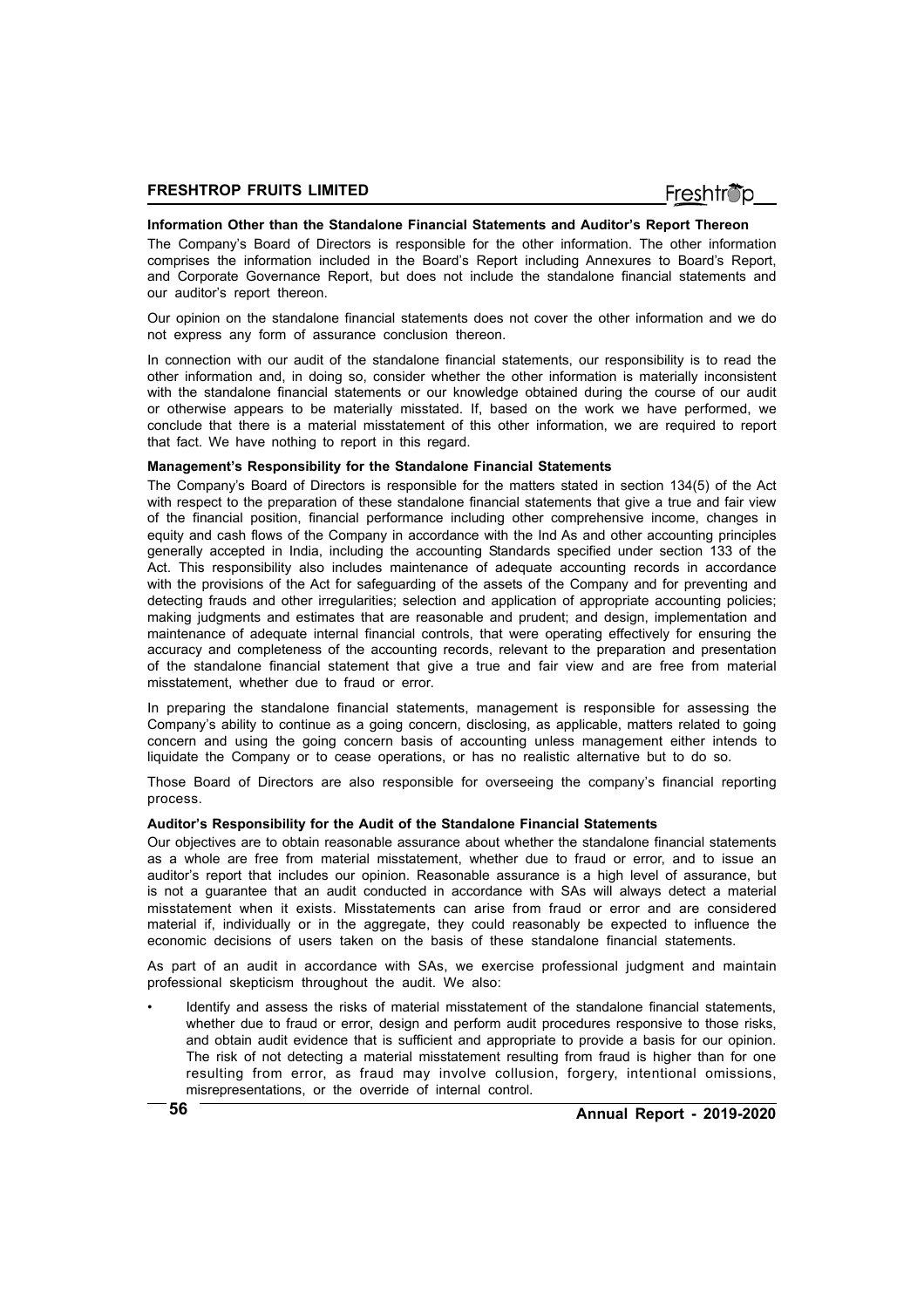# Freshtröp

#### **FRESHTROP FRUITS LIMITED**

- Obtain an understanding of internal financial controls relevant to the audit in order to design audit procedures that are appropriate in the circumstances. Under section 143(3)(i) of the Act, we are also responsible for expressing our opinion on whether the Company has adequate internal financial controls system in place and the operating effectiveness of such controls.
- Evaluate the appropriateness of accounting policies used and the reasonableness of accounting estimates and related disclosures made by management.
- Conclude on the appropriateness of management's use of the going concern basis of accounting and, based on the audit evidence obtained, whether a material uncertainty exists related to events or conditions that may cast significant doubt on the Company's ability to continue as a going concern. If we conclude that a material uncertainty exists, we are required to draw attention in our auditor's report to the related disclosures in the standalone financial statements or, if such disclosures are inadequate, to modify our opinion. Our conclusions are based on the audit evidence obtained up to the date of our auditor's report. However, future events or conditions may cause the Company to cease to continue as a going concern.
- Evaluate the overall presentation, structure and content of the standalone financial statements, including the disclosures, and whether the standalone financial statements represent the underlying transactions and events in a manner that achieves fair presentation.

We communicate with those charged with governance regarding, among other matters, the planned scope and timing of the audit and significant audit findings, including any significant deficiencies in internal control that we identify during our audit.

We also provide those charged with governance with a statement that we have complied with relevant ethical requirements regarding independence, and to communicate with them all relationships and other matters that may reasonably be thought to bear on our independence, and where applicable, related safeguards.

From the matters communicated with those charged with governance, we determine those matters that were of most significance in the audit of the standalone financial statements of the current period and are therefore the key audit matters. We describe these matters in our auditor's report unless law or regulation precludes public disclosure about the matter or when, in extremely rare circumstances, we determine that a matter should not be communicated in our report because the adverse consequences of doing so would reasonably be expected to outweigh the public interest benefits of such communication.

#### **Report on Other Legal and Regulatory Requirements**

- 1. As required by the Companies (Auditor's Report) Order, 2016 (the "Order"), issued by the Central Government of India in terms of sub-section (11) of section 143 of the Companies Act, 2013, we give in the "Annexure A" a statement on the matters specified in paragraphs 3 and 4 of the Order.
- 2. As required by Section 143(3) of the Act, based on our audit we report that:
	- a. We have sought and obtained all the information and explanations which to the best of our knowledge and belief were necessary for the purposes of our audit.
	- b. In our opinion, proper books of account as required by law have been kept by the Company so far as it appears from our examination of those books.
	- c. The Balance Sheet, the Statement of Profit and Loss including Other Comprehensive Income, and the Cash Flow Statement and Statement of Changes in Equity dealt with by this Report are in agreement with the books of account.
	- d. In our opinion, the aforesaid standalone financial statements comply with the Ind As specified under Section 133 of the Act.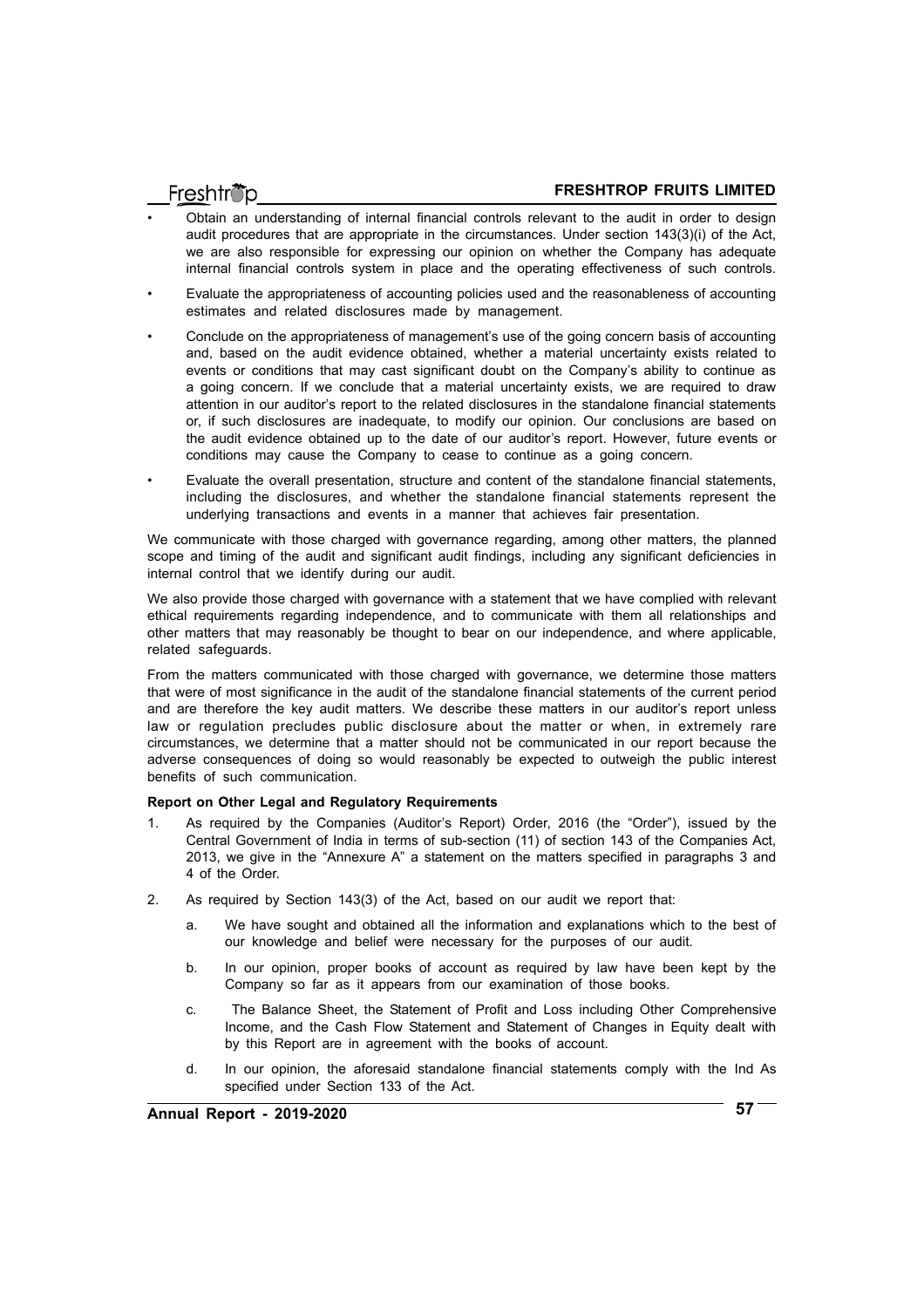- e. On the basis of the written representations received from the directors as on 31<sup>st</sup> March, 2020 taken on record by the Board of Directors, none of the directors is disqualified as on 31st March, 2020 from being appointed as a director in terms of Section 164 (2) of the Act.
- f. With respect to the adequacy of the internal financial controls over financial reporting of the Company and the operating effectiveness of such controls, refer to our separate report in "Annexure B". Our report expresses an unmodified opinion on the adequacy and operating effectiveness of the Company's Internal Financial Controls over financial reporting.
- g. With respect to the matter to be included in the Auditors' Report under Section 197(16) of the Act:

In our opinion and to the best of our information and according to the explanations given to us, the remuneration paid by the Company to its directors during the year is in accordance with the provisions of section 197 read with Schedule V of the Act.

- h. With respect to the other matters to be included in the Auditor's Report in accordance with Rule 11 of the Companies (Audit and Auditors) Rules, 2014, as amended in our opinion and to the best of our information and according to the explanations given to us:
	- i. The Company has disclosed the impact of pending litigations on its financial position in its Ind AS financial statements -Refer Note 39 to the financial statements.
	- ii. The Company did not have any long-term contracts including derivative contracts for which there were any material foreseeable losses.
	- iii. There has been no delay in transferring amounts, required to be transferred, to the Investor Education & Protection Fund by the Company.

**For F P & Associates Chartered Accountants Firm Registration No: 143262W**

**Date : June 25, 2020 Partner UDIN : 20133589AAAABJ6590 Membership No. 133589**

**Place : Ahmedabad F. S. SHAH**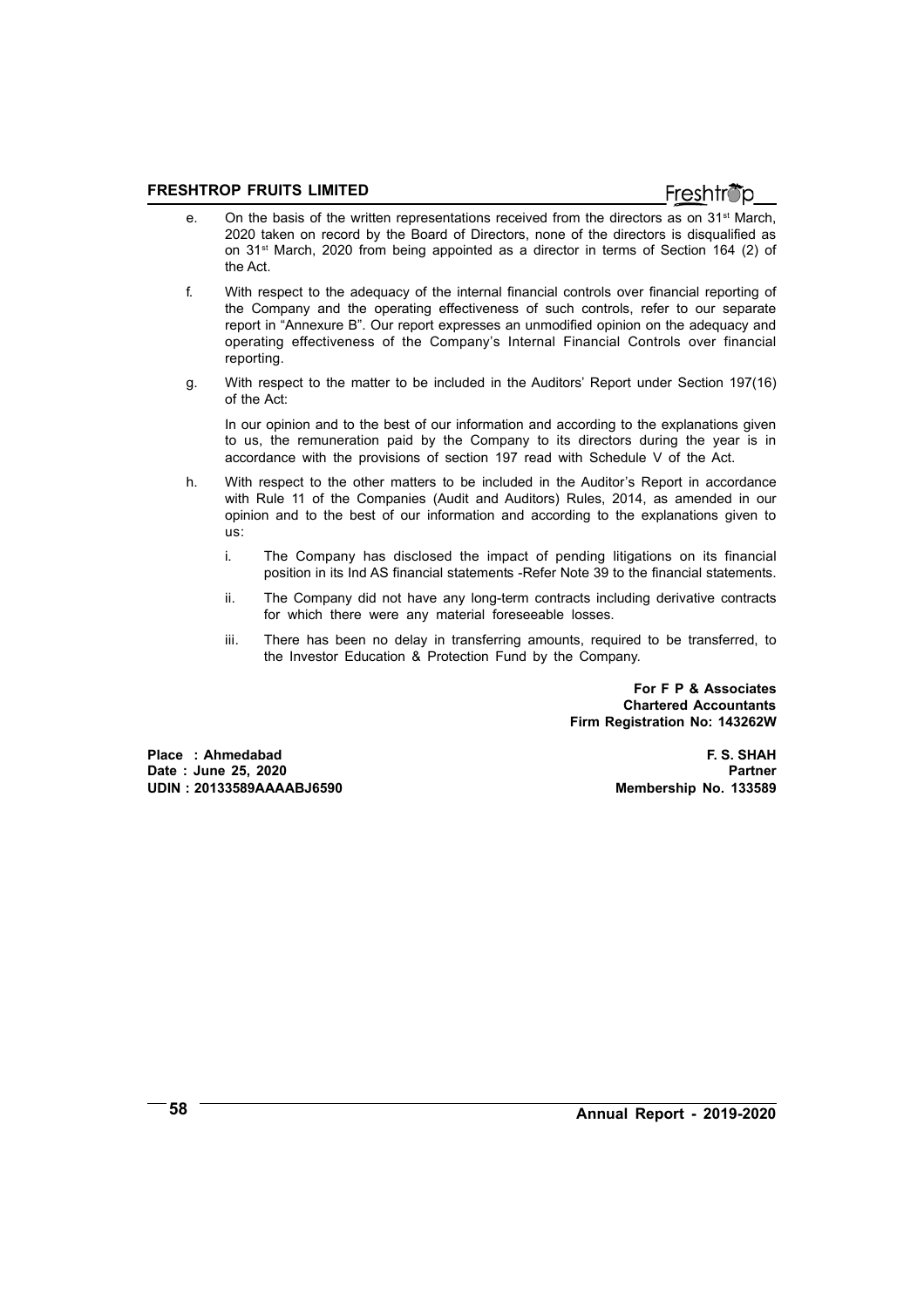Freshtr**in** 

#### **ANNEXURE A TO THE INDEPENDENT AUDITOR'S REPORT**

#### **(Referred to the paragraph 1 under "Report on Other Legal and Regulatory Requirements" section of our report of even date)**

- i. (a) The company has maintained proper records showing full particulars including quantitative details and situation of its fixed assets;
	- (b) The fixed assets were physically verified during the year by the Management in accordance with a regular programme of verification which, in our opinion, provides for physical verification of all the fixed assets at reasonable intervals having regard to the size of the company, nature and value of its assets. According to the information and explanation given to us, no material discrepancies were noticed on such verification.
	- (c) In our opinion and according to information and explanations given to us and on the basis of an examination of the records of the Company, the title deeds of immovable properties are held in the name of the Company.
- ii. The inventory except goods-in-transit has been physically verified by the Management at reasonable intervals during the year. In our opinion, the frequency of such verification is reasonable. For goods-in-transit at year end, relevant evidences have been obtained. The discrepancies noticed on verification between the physical stocks and the book records were not material and have been dealt with in books of account.
- iii. In our opinion and according to information & explanation given to us, the company has not granted any loans, secured or unsecured to companies, firms, Limited Liability Partnership or other parties covered in the register maintained under section 189 of the Companies Act, 2013. Accordingly the provisions of Clause (iii) of paragraph 3 of the order are not applicable to the Company.
- iv. In our opinion and according to information and explanations given to us, the Company has complied with provisions of Sections 185 and 186 of the Act in respect of loans, investments, guarantees and security.
- v. According to the information and explanations given to us, the Company has not accepted any deposit nor has any unclaimed deposit within the meaning of the provisions of Sections 73 to 76 or any other relevant provision of the Act and the rules framed there under. Accordingly, the provisions of Clause (v) of paragraph 3 of the Order are not applicable to the Company.
- vi. In our opinion and according to the information and explanations given to us, the requirement for maintenance of cost records pursuant to the Companies (Cost Records and Audit) Rules, 2014 specified by the Central Government of India under Section 148 of the Companies Act, 2013 are not applicable to the Company for the year under audit.
- vii. a) According to the information and explanations given to us and the records of the Company examined by us, in our opinion, the Company is regular in depositing the undisputed statutory dues including Provident Fund, Employees' State Insurance, Income Tax, Duty of Customs, Goods and Service tax, Cess, and any other material statutory dues, as applicable, with the appropriate authorities.
	- a) According to the information and explanations given to us, no undisputed amounts payable in respect of Provident Fund, Employees' State Insurance, Income Tax, Duty of Customs, Goods and Service tax, Cess and any other material statutory dues were in arrears as at 31st March, 2020 for a period of more than six months from the date they became payable.
	- c) According to the information and explanations given to us, details of dues towards Income Tax and Service Tax which have not been deposited by the Company on account of disputes are as follows,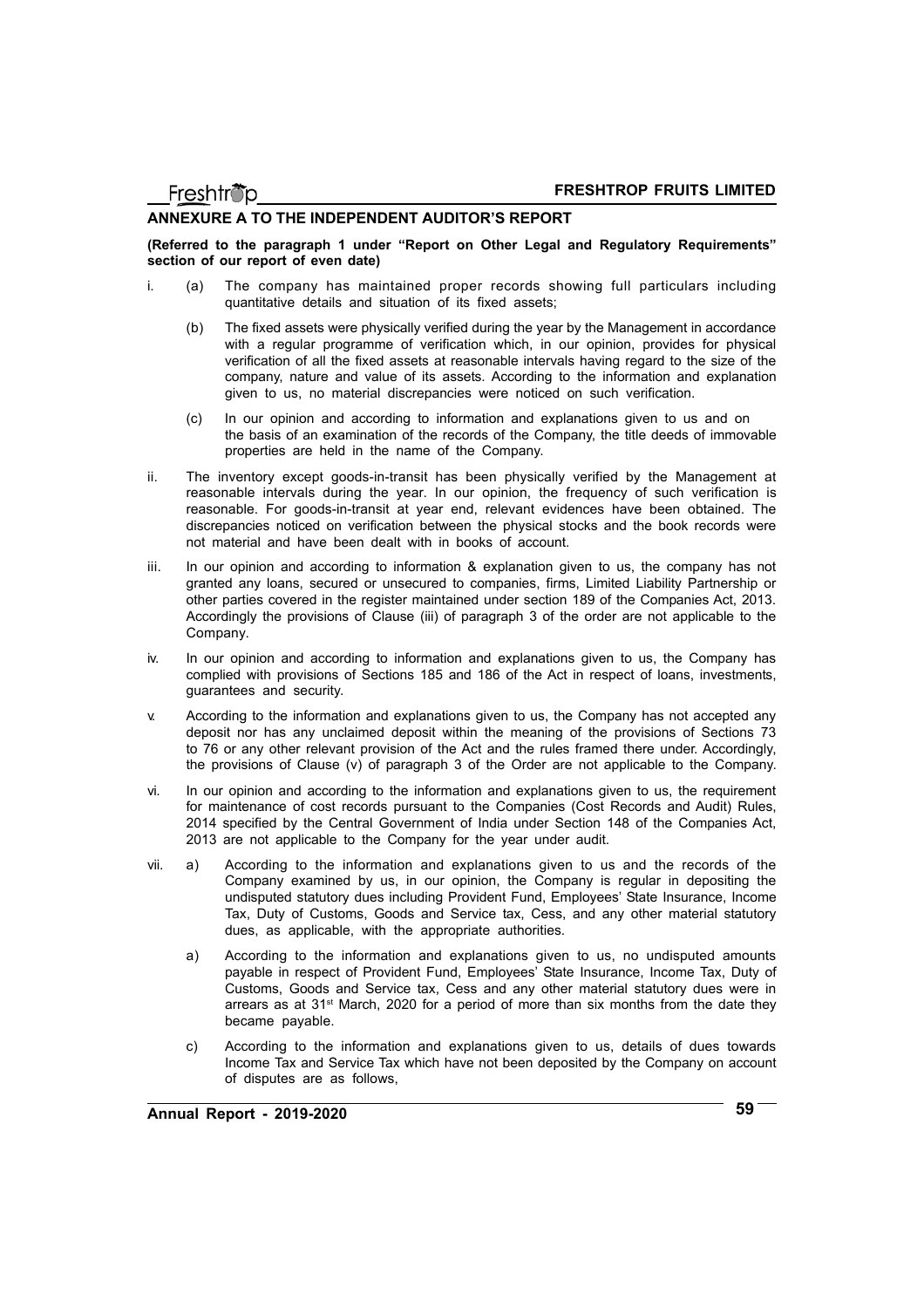# Freshtrðip

| Name of                  | Nature of   | Amount      | Period to which    | Forum where                                  |
|--------------------------|-------------|-------------|--------------------|----------------------------------------------|
| the Statute              | the Dues    | (in Rs)     | amount relates     | dispute is pending                           |
| Finance Act, I           | Service Tax | 4,32,44,054 | Various Years      | C.S.T- Service Tax                           |
| 1994                     | & Penalty   |             | 2006-07 to 2011-12 | Ahmedabad                                    |
| Income Tax<br>Act. 1961. | Income Tax  | 17.14.460   | A.Y.2014-15        | Commissioner of<br>Income tax -<br>Ahmedabad |

According to the information and explanations given to us, there are no dues of Sales tax, Excise Duty, Custom Duty, Value Added Tax, Goods and Service tax and Cess which have not been deposited with the appropriate authorities on account of any dispute.

- viii. In our opinion and according to the information and explanations given to us, the Company has not defaulted in the repayment of loans or borrowings to banks. The Company does not have any loans or borrowings from financial institutions or government and has not issued any debentures.
- ix. The Company has not raised moneys by way of initial public offer or further public offer (including debt instruments) and term loans taken by the Company have been applied for the purposes for which they were obtained.
- x. According to the information and explanations given to us, no material fraud by the Company or on the Company by its officers or employees has been noticed or reported during the course of our audit.
- xi. In our opinion and according to the information and explanations given to us, managerial remuneration has been paid or provided in accordance with the requisite approvals mandated by the provisions of the Section 197 read with Schedule V to the Act.
- xii. In our opinion and according to the information and explanations given to us, the Company is not a Nidhi Company. Accordingly, the provisions of Clauses (xii) of paragraph 3 of the Order are not applicable to the Company.
- xiii. In our opinion and according to the information and explanations given to us the Company is in compliance with Section 177 and 188 of the Act, where applicable, for all transactions with the related parties and the details of related party transactions have been disclosed in the financial statements as required by the applicable Indian accounting standards.
- xiv. According to the information and explanations given to us and based on our examination of the records of the Company, the Company has not made any preferential allotment or private placement of shares or fully or partly convertible debentures during the year.
- xv. In our opinion and according to the information and explanations given to us, during the year the Company has not entered into any non-cash transaction with the Directors or Persons connected with its Directors and covered under Section 192 of the Act. Accordingly, the provisions of Clause (xv) of paragraph 3 of the Order are not applicable to the Company.
- xvi. According to the information and explanations given to us, the Company is not required to be registered under Section 45- IA of the Reserve Bank of India Act, 1934. Accordingly, Clause (xvi) of paragraph 3 of the Order is not applicable to the Company.

**For F P & Associates Chartered Accountants Firm Registration No: 143262W**

**Place : Ahmedabad F. S. SHAH Date : June 25, 2020 Partner UDIN : 20133589AAAABJ6590 Membership No. 133589**

**60 Annual Report - 2019-2020**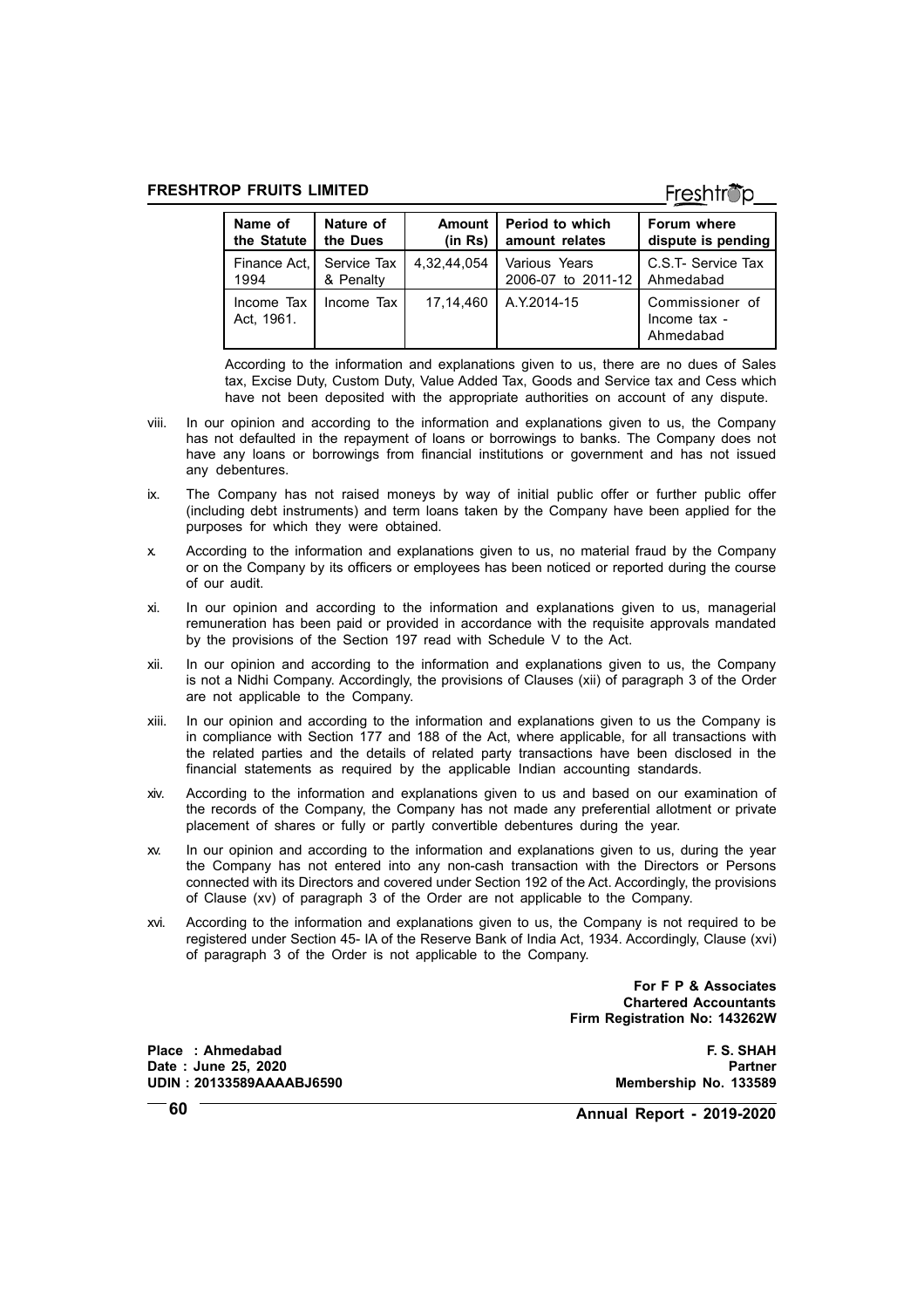Freshtröp

#### **ANNEXURE B TO THE INDEPENDENT AUDITOR'S REPORT**

**(Referred to in paragraph 2(f) under "Report on Other Legal and Regulatory Requirements" section of our report of even date)**

#### **Report on the Internal Financial Controls under Clause (i) of sub-section 3 of Section 143 of the Companies Act, 2013 (the "Act")**

We have audited the internal financial controls over financial reporting of Freshtrop Fruits Limited (the "Company") as of 31st March 2020 in conjunction with our audit of the standalone financial statements of the Company for the year ended on that date.

#### **Management's Responsibility for Internal Financial Controls**

The Board of Directors of the Company is responsible for establishing and maintaining internal financial controls based on the internal control over financial reporting criteria established by the Company considering the essential components of internal control stated in the Guidance Note on Audit of Internal Financial Controls over Financial Reporting (the "Guidance Note") issued by the Institute of Chartered Accountants of India (ICAI). These responsibilities include the design, implementation and maintenance of adequate internal financial controls that were operating effectively for ensuring the orderly and efficient conduct of the Company's business, including adherence to Company's policies, the safeguarding of its assets, the prevention and detection of frauds and errors, the accuracy and completeness of the accounting records, and the timely preparation of reliable financial information, as required under the Companies Act, 2013.

#### **Auditors' Responsibility**

Our responsibility is to express an opinion on the Company's Internal Financial Control over Financial Reporting of the Company based on our audit. We conducted our audit in accordance with the Guidance Note on Audit of Internal Financial Controls over Financial Reporting (the "Guidance Note") issued by the Institute of Chartered accountants of India and the Standards on Auditing prescribed under section 143(10) of the Companies Act, 2013, to the extent applicable to an audit of Internal Financial Controls. Those Standards and the Guidance Note require that we comply with ethical requirements and plan and perform the audit to obtain reasonable assurance about whether adequate Internal Financial Control over Financial Reporting was established and maintained and if such controls operated effectively in all material respects.

Our audit involves performing procedures to obtain audit evidence about the adequacy of the Internal Financial Controls system over Financial Reporting and their operating effectiveness. Our audit of Internal Financial Control over Financial Reporting included obtaining an understanding of Internal Financial Control over Financial Reporting, assessing the risk that a material weakness exists, and testing and evaluating the design and operating effectiveness of internal control based on the assessed risk. The procedures selected depend on the auditor's judgement, including the assessment of the risks of material misstatement of the financial statements, whether due to fraud or error.

We believe that the audit evidence we have obtained is sufficient and appropriate to provide a basis for our audit opinion on the Company's Internal Financial Control system over Financial Reporting.

#### **Meaning of Internal Financial Controls over Financial Reporting**

A Company's Internal Financial Control over Financial Reporting is a process designed to provide reasonable assurance regarding the reliability of financial reporting and the preparation of financial statements for external purposes in accordance with generally accepted accounting principles.

A Company's Internal Financial Control over Financial Reporting includes those policies and procedures that:

(1) pertain to the maintenance of records that, in reasonable detail, accurately and fairly reflect the transactions and dispositions of the assets of the Company;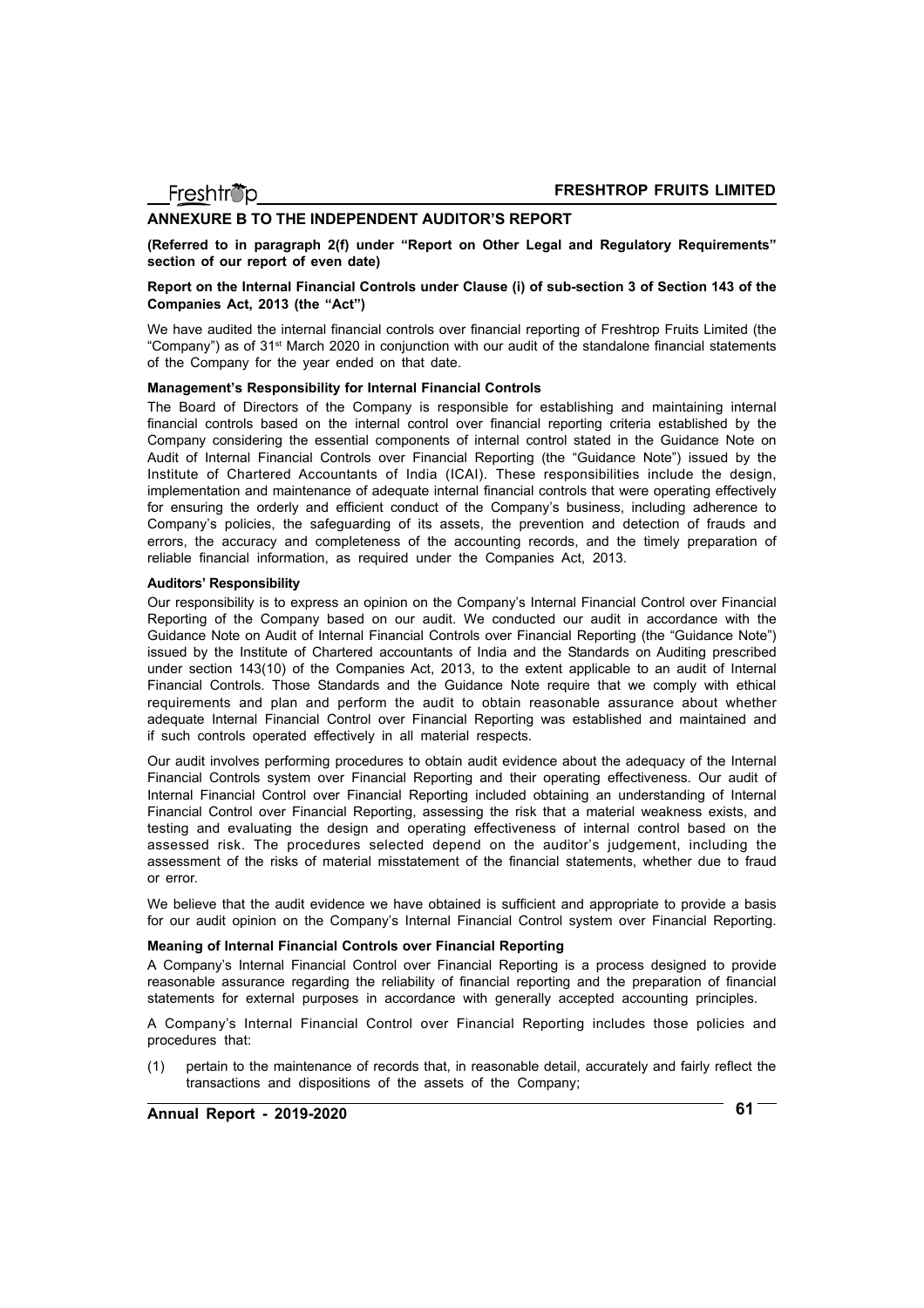Freshtr**ö**p

- (2) provide reasonable assurance that transactions are recorded as necessary to permit preparation of financial statements in accordance with generally accepted accounting principles, and that receipts and expenditures of the Company are being made only in accordance with authorizations of management and directors of the Company; and
- (3) provide reasonable assurance regarding prevention or timely detection of unauthorized acquisition, use, or disposition of the Company's assets that could have a material effect on the financial statements.

#### **Inherent Limitations of Internal Financial Controls over Financial Reporting**

Because of the inherent limitations of Internal Financial Controls over Financial Reporting, including the possibility of collusion or improper management override of controls, material misstatements due to error or fraud may occur and not be detected. Also, projections of any evaluation of the Internal Financial Controls over Financial Reporting, to future periods are subject to the risk that Internal Financial Controls over Financial Reporting may become inadequate because of changes in conditions, or that the degree of compliance with the policies or procedures may deteriorate.

#### **Opinion**

In our opinion, to the best of our information and according to the explanations given to us, the Company has, in all material respects, adequate internal financial controls system over financial reporting and such internal financial controls over financial reporting were operating effectively as at 31<sup>st</sup> March 2020, based on the criteria for internal financial controls over financial reporting established by the Company considering the essential components of internal control stated in the Guidance Note on Audit of Internal Financial Controls over Financial Reporting issued by the Institute of Chartered Accountants of India.

> **For F P & Associates Chartered Accountants Firm Registration No: 143262W**

**Place : Ahmedabad F. S. SHAH Date : June 25, 2020 Partner UDIN : 20133589AAAABJ6590 Membership No. 133589**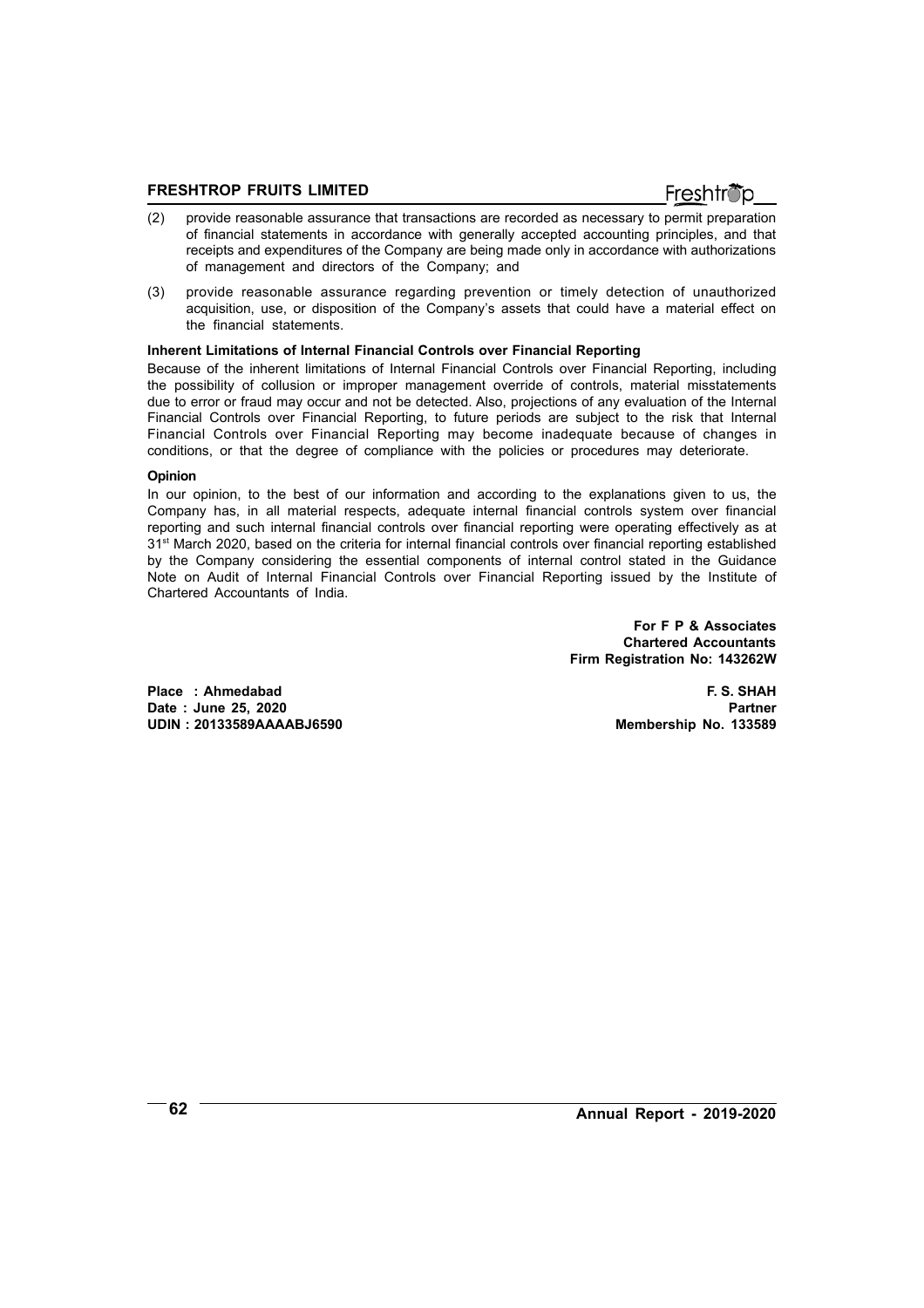# **BALANCE SHEET AS AT 31st MARCH, 2020**

**(INR in Lakhs)**

| <b>Particulars</b>                                                                                                                                                                                | <b>Notes</b>                                         | As at<br>31st March, 2020                     | As at<br>31 <sup>st</sup> March, 2019                         |
|---------------------------------------------------------------------------------------------------------------------------------------------------------------------------------------------------|------------------------------------------------------|-----------------------------------------------|---------------------------------------------------------------|
| ASSETS<br><b>Non-Current Assets</b><br>Property, plant and equipment<br>Capital work in progress<br>Intangible assets<br>Right-of-Use of Assets<br>Financial assets                               | 4<br>4<br>5<br>6                                     | 5,491.92<br>53.07<br>24.37<br>1.79            | 5,580.16<br>15.81<br>32.53                                    |
| Investment*<br>$\mathbf{I}$<br>(ií) Other financial asset<br>Other non-current assets<br>Income Tax Assets (Net)                                                                                  | 7<br>9<br>10<br>11                                   | 500.00<br>78.87<br>43.52<br>82.46             | 0.00<br>46.80<br>25.00<br>20.89                               |
| <b>Total Non-Current Assets</b>                                                                                                                                                                   |                                                      | 6,276.00                                      | 5,721.19                                                      |
| <b>Current Assets</b><br>Inventories<br>Financial Assets<br>Investments<br>$^{(1)}$                                                                                                               | 12<br>7                                              | 4,869.37                                      | 4,885.98<br>997.58                                            |
| (ii)<br>Trade receivables<br>Cash and cash equivalents<br>(iii)<br>(iv) Other Bank Balances<br>(v) Loans                                                                                          | 13<br>14<br>15<br>$^8_9$                             | 3,273.18<br>243.55<br>23.84<br>5.83           | 3,947.76<br>392.65<br>24.69<br>10.68                          |
| (ví) Other Financial asset<br>Other current assets                                                                                                                                                | 10                                                   | 1,505.15                                      | 83.07<br>1,094.50                                             |
| <b>Total Current Assets</b>                                                                                                                                                                       |                                                      | 9.920.92                                      | 11,436.91                                                     |
| <b>Total Assets</b>                                                                                                                                                                               |                                                      | 16.196.92                                     | 17,158.09                                                     |
| <b>EQUITY AND LIABILITIES</b><br>Equity                                                                                                                                                           |                                                      |                                               |                                                               |
| Equity share capital<br>Other Equity                                                                                                                                                              | 16<br>17                                             | 1,114.50<br>6,053.95                          | 1,214.50<br>6,514.17                                          |
| <b>Total Equity</b>                                                                                                                                                                               |                                                      | 7,168.45                                      | 7,728.67                                                      |
| Liabilities<br><b>Non-Current Liabilities</b><br><b>Financial Liabilities</b>                                                                                                                     |                                                      |                                               |                                                               |
| <b>Borrowings</b><br>$^{(1)}$<br>Other financial liabilities<br>(ii)<br>Provisions                                                                                                                | 18<br>19                                             | 622.96                                        | 1,020.03<br>6.31<br>4.19                                      |
| Deferred tax liabilities (Net)                                                                                                                                                                    | 38                                                   | 331.54                                        | 559.71                                                        |
| <b>Total Non-Current Liabilities</b>                                                                                                                                                              |                                                      | 954.50                                        | 1,590.25                                                      |
| <b>Current Liabilities</b><br><b>Financial Liabilities</b><br><b>Borrowings</b><br>(i)<br>(ii)<br>Lease Liability<br>Trade Payable<br>(iii)                                                       | 18<br>20<br>21                                       | 2,178.03<br>1.87                              | 2,403.86                                                      |
| Due to Micro and Small Enterprises<br>Due to Others<br>(iv) Other financial liabilities<br>Other current liabilities<br>Provisions                                                                | 19<br>22<br>23                                       | 0.28<br>4,673.90<br>927.35<br>280.47<br>12.06 | 4.291.57<br>906.58<br>216.30<br>20.86                         |
| <b>Total Current Liabilities</b>                                                                                                                                                                  |                                                      | 8,073.97                                      | 7,839.17                                                      |
| <b>Total Liabilities</b>                                                                                                                                                                          |                                                      | 9,028.47                                      | 9,429.42                                                      |
| <b>Total Equity and Liabilities</b>                                                                                                                                                               |                                                      | 16,196.92                                     | 17,158.09                                                     |
| Significant Accounting Policies                                                                                                                                                                   | 2 & 3                                                |                                               |                                                               |
| Numbers are below one thousand under the rounding off convention adopted by the company and accordingly<br>not reported.<br>The accompanying notes are integral part of the financial statements. |                                                      |                                               |                                                               |
| As per our report of even date attached                                                                                                                                                           |                                                      | For and on behalf of the Board of Directors   |                                                               |
| For, F P & Associates<br><b>Chartered Accountants</b><br>FRN: 143262W                                                                                                                             | (Ashok Motiani)<br>Managing Director<br>DIN 00124470 |                                               | (Nanita Motiani)<br><b>Executive Director</b><br>DIN 00787809 |
| (F. S. Shah)<br>Partner<br>M.No. 133589                                                                                                                                                           | (Ronak Dhruve)<br>Company Secretary                  |                                               | (Sanjay Prajapati)<br>Chief Financial officer                 |
| Place: Ahmedabad<br>Date: June 25, 2020                                                                                                                                                           | Place: Ahmedabad<br>Date: June 25, 2020              |                                               |                                                               |

**Annual Report - 2019-2020 63**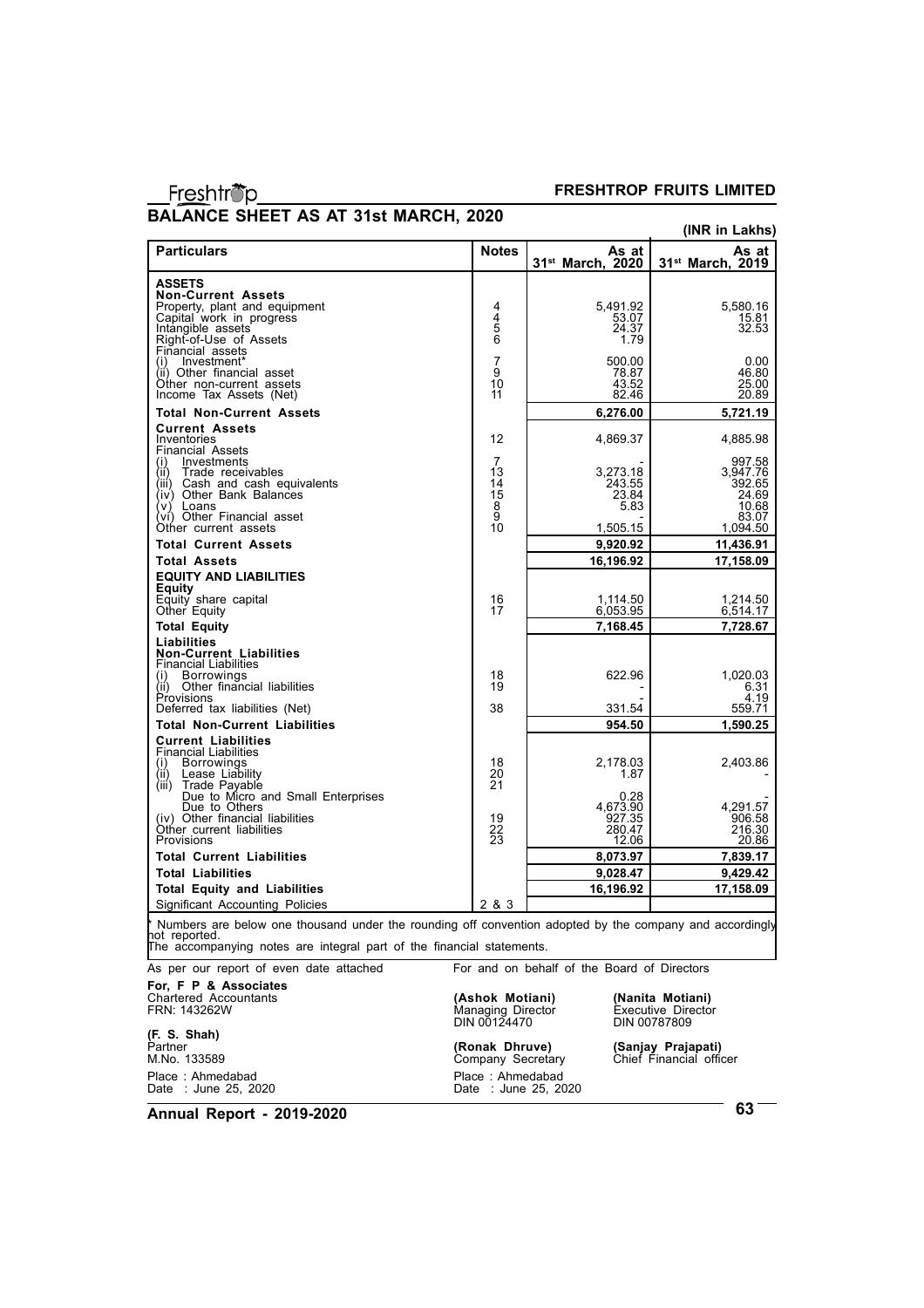# Freshtrop

# **STATEMENT OF PROFIT AND LOSS FOR THE YEAR ENDED ON 31st MARCH, 2020**

**(INR in Lakhs)**

| <b>Particulars</b>                                                                                                                                                                                                                                                                                                                                               | <b>Notes</b>                     | <b>Year Ended</b><br>31.03.2020                                  | <b>Year Ended</b><br>31.03.2019                                     |  |  |
|------------------------------------------------------------------------------------------------------------------------------------------------------------------------------------------------------------------------------------------------------------------------------------------------------------------------------------------------------------------|----------------------------------|------------------------------------------------------------------|---------------------------------------------------------------------|--|--|
| <b>Revenue from Operations:</b><br>Revenue from Operations<br>Other Income<br>Total Income (A)                                                                                                                                                                                                                                                                   | 24<br>25                         | 16,516.24<br>181.79<br>16,698.02                                 | 17,140.47<br>464.55<br>17,605.02                                    |  |  |
|                                                                                                                                                                                                                                                                                                                                                                  |                                  |                                                                  |                                                                     |  |  |
| <b>Expenses:</b><br>Cost of materials consumed<br>Changes in inventories of finished goods<br>Employee Benefit Expenses<br>Finance costs<br>Depreciation and amortisation expenses<br>Other Expenses                                                                                                                                                             | 26<br>27<br>28<br>29<br>30<br>31 | 10,918.29<br>(20.40)<br>1.663.62<br>120.30<br>537.55<br>2,876.86 | 10,856.86<br>(1,071.39)<br>1,786.12<br>131.65<br>517.51<br>3,594.60 |  |  |
| <b>Total Expenses (B)</b>                                                                                                                                                                                                                                                                                                                                        |                                  | 16,096.22                                                        | 15,815.35                                                           |  |  |
| Profit Before Tax (A-B)                                                                                                                                                                                                                                                                                                                                          |                                  | 601.80                                                           | 1,789.68                                                            |  |  |
| <b>Tax Expenses</b><br>Current Tax<br>Adjustments for the current tax of prior periods<br>Deferred Tax                                                                                                                                                                                                                                                           | 32                               | 223.54<br>(9.59)<br>(74.07)<br>139.88                            | 385.00<br>(19.20)<br>49.48<br>415.27                                |  |  |
| Profit After Tax for the Period                                                                                                                                                                                                                                                                                                                                  |                                  | 461.92                                                           | 1,374.40                                                            |  |  |
| <b>Other Comprehensive Income</b><br>Items that will not be reclassified to profit or loss<br>Remeasurements of post-employment<br>benefit obligations<br>Income tax relating to these items<br>Items that will be reclassified to profit or loss<br>Effective portion of gains and loss on<br>designated portion of hedging instruments in<br>a cash flow hedge |                                  | 16.60<br>(4.83)<br>59.76                                         | 8.76<br>(2.55)<br>264.53                                            |  |  |
| Income tax relating to these items                                                                                                                                                                                                                                                                                                                               |                                  | (12.36)                                                          | (91.67)                                                             |  |  |
| Other Comprehensive Income for the Period,<br>net of tax                                                                                                                                                                                                                                                                                                         |                                  | 59.16                                                            | 179.06                                                              |  |  |
| <b>Total Comprehensive Income for the Period</b>                                                                                                                                                                                                                                                                                                                 |                                  | 521.08                                                           | 1,553.47                                                            |  |  |
| Earning per Equity Share (EPS) for Profit for<br>the Period (Face Value of Rs 10)<br>Basic (Rs.)<br>Diluted (Rs.)<br><b>Significant Accounting Policies</b>                                                                                                                                                                                                      | 41<br>41<br>2 & 3                | 3.89<br>3.89                                                     | 11.32<br>11.32                                                      |  |  |
| The accompanying notes are integral part of the Financial Statements.                                                                                                                                                                                                                                                                                            |                                  |                                                                  |                                                                     |  |  |

| As per our report of even date attached                               | For and on behalf of the Board of Directors          |                                                        |
|-----------------------------------------------------------------------|------------------------------------------------------|--------------------------------------------------------|
| For, F P & Associates<br><b>Chartered Accountants</b><br>FRN: 143262W | (Ashok Motiani)<br>Managing Director<br>DIN 00124470 | (Nanita Motiani)<br>Executive Director<br>DIN 00787809 |
| (F. S. Shah)<br>Partner<br>M.No. 133589                               | (Ronak Dhruve)<br>Company Secretary                  | (Sanjay Prajapati)<br>Chief Financial officer          |
| Place: Ahmedabad<br>Date : June 25, 2020                              | Place: Ahmedabad<br>Date : June 25, 2020             |                                                        |
| で64                                                                   |                                                      | <b>Annual Report - 2019-2020</b>                       |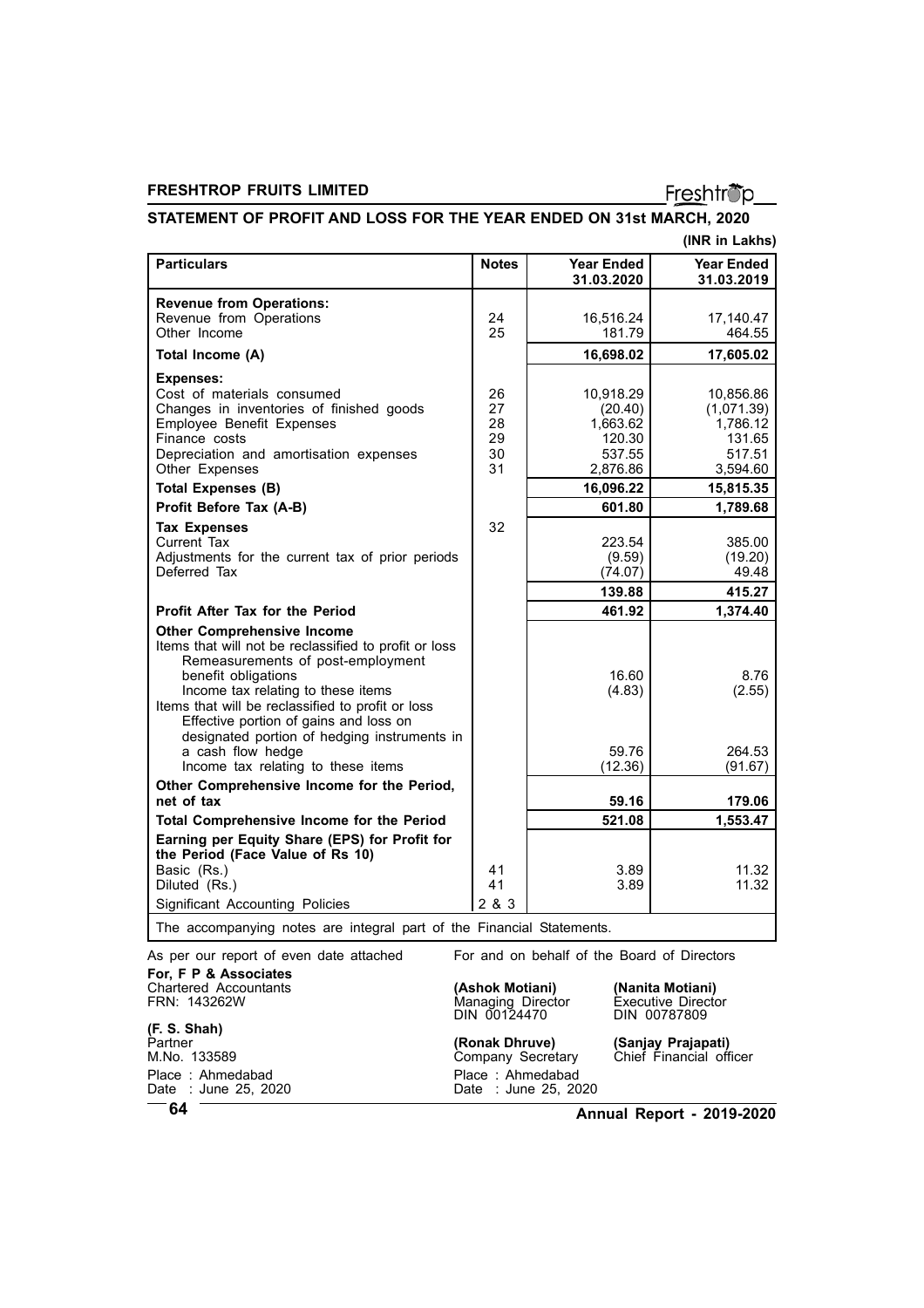**STATEMENT OF CASH FLOW FOR THE YEAR ENDED ON 31st MARCH, 2020 (INR in Lakhs)**

|                                                                                                  |                                       | (INK III LANIIS)                      |
|--------------------------------------------------------------------------------------------------|---------------------------------------|---------------------------------------|
| <b>Particulars</b>                                                                               | For the<br>Period ended<br>31.03.2020 | For the<br>Period ended<br>31.03.2019 |
| <b>Cash Flow from Operating Activities</b>                                                       |                                       |                                       |
| Profit before Taxes                                                                              | 601.80                                | 1,789.68                              |
| Adjustments for:                                                                                 |                                       |                                       |
| Depreciation and Amortisation                                                                    | 537.55                                | 517.51                                |
| (Profit)/Loss on sale of Investments                                                             | (12.61)                               | (11.39)                               |
| (Profit)/Loss on sale of Assets                                                                  | 3.57                                  | (38.47)                               |
| Unrealised Foreign Exchage Loss / (Gain)                                                         | (140.01)                              | 21.61                                 |
| Loss arising on financial assets measured at FVTPL                                               |                                       | 1.77                                  |
| Finance Cost                                                                                     | 120.30                                | 131.65                                |
| Interest/Dividend/Rent received                                                                  | (18.73)                               | (56.51)                               |
| <b>Operating Profit before Working Capital Changes</b>                                           | 1,091.87                              | 2,355.85                              |
| <b>Changes in Current Assets and Current Liabilities</b>                                         |                                       |                                       |
| (Increase) / Decrease in Trade Receivables                                                       | 845.85                                | 970.75                                |
| (Increase) / Decrease in Inventories                                                             | 16.61                                 | (1,261.04)                            |
| (Increase) / Decrease in financial assets                                                        | 52.22                                 | (84.34)                               |
| (Increase) / Decrease in Other assets                                                            | (410.65)                              | (377.82)                              |
| Increase / (Decrease) in Trade and other Payable                                                 | 507.47                                | 607.59                                |
| Increase / (Decrease) in provisions                                                              | 3.61                                  | 4.62                                  |
| <b>Cash generated from Operations</b>                                                            | 2,106.99                              | 2,215.60                              |
| Income Taxes paid                                                                                | 158.72                                | 637.18                                |
| Net Cash Flow from Operating Activities (A)                                                      | 1,948.27                              | 1,578.41                              |
| <b>Cash Flow from Investing Activities</b><br>Purchase of PPE including Capital Work In Progress |                                       |                                       |
| and capital advances                                                                             | (524.62)                              | (337.25)                              |
| Sale proceed of Fixed Assets                                                                     | 26.80                                 | 47.70                                 |
| Interest/Dividend/Rent received                                                                  | 18.73                                 | 56.51                                 |
| Sale proceed of Current Investment                                                               | 2,661.70                              | 1,416.81                              |
| Purchase of Current Investments                                                                  | (2, 151.52)                           | (2,307.71)                            |
| Net Cash Flow from/ (used in) Investing Activities(B)                                            | 31.09                                 | (1, 123.95)                           |
| <b>Cash Flow from Financing Activities</b>                                                       |                                       |                                       |
| Increase / (Decrease) in Non Current Borrowings                                                  | (397.07)                              | (463.98)                              |
| Increase / (Decrease) in Current Borrowings                                                      | (225.83)                              | 47.84                                 |
| Payment for Buyback of Shares, including transaction                                             |                                       |                                       |
| cost<br>Finance Cost                                                                             | (1,369.41)<br>(120.30)                | (131.65)                              |
| Net Cash Flow from Financing Activities (C)                                                      | (2, 112.61)                           | (547.78)                              |
| Net Increase / (Decrease) in Cash and Cash                                                       |                                       |                                       |
|                                                                                                  |                                       |                                       |
| Equivalents (A+ B+ C)                                                                            | (133.25)                              | (93.31)                               |
| Cash and Cash Equivalents at the beginning of<br>the period                                      | 392.65                                | 438.50                                |
| Unrealised Gain/(Loss) on foreign currency Cash and<br>Cash Equivalents                          | (15.86)                               | 47.47                                 |
| Cash and Cash Equivalents at the end of the period                                               | 243.55                                | 392.65                                |
| <b>Annual Report - 2019-2020</b>                                                                 |                                       | 65                                    |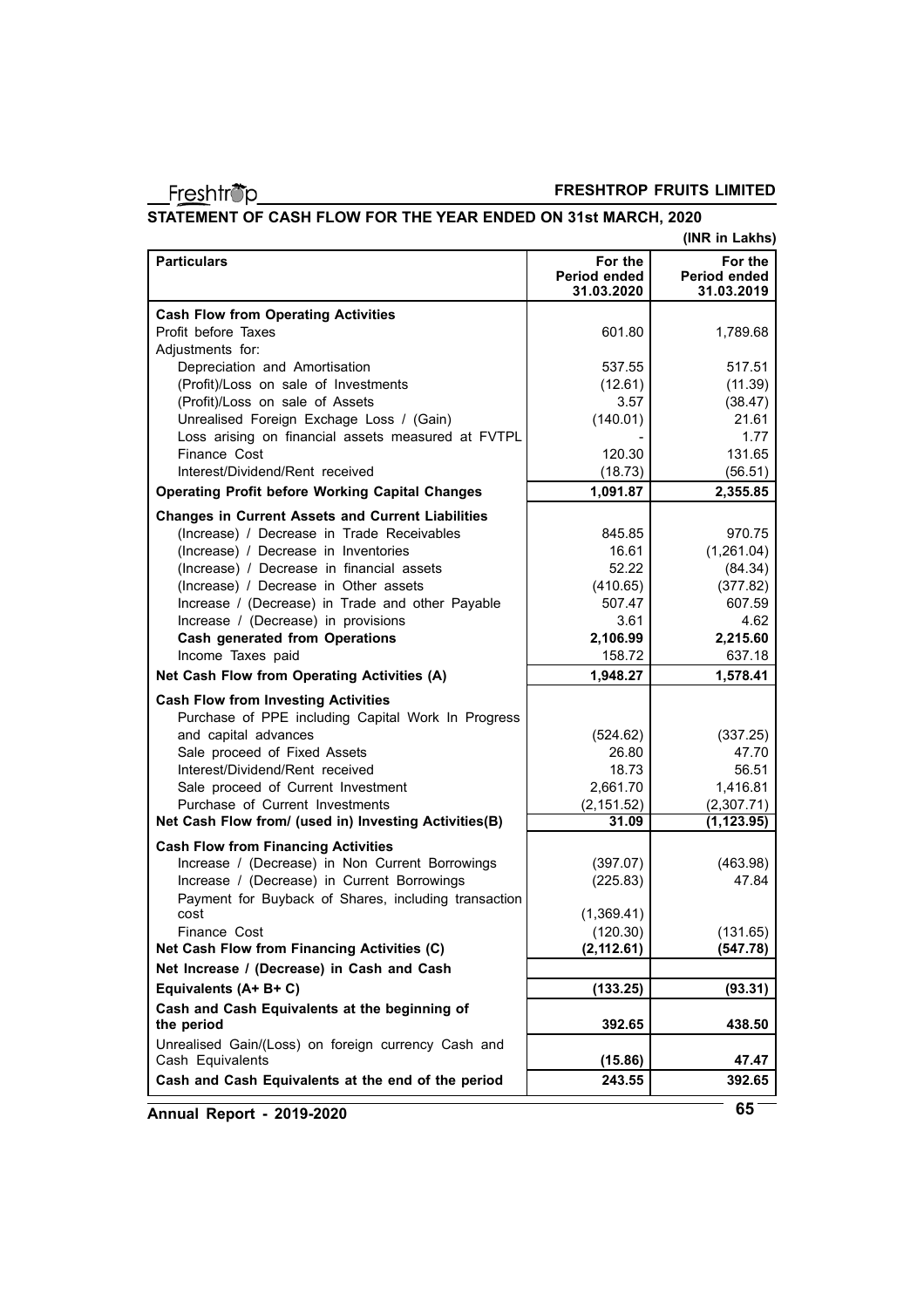

# **STATEMENT OF CASH FLOW FOR THE YEAR ENDED ON 31st MARCH, 2020**

**(a)** The above Cash Flow Statement has been prepared under the "Indirect Method" as set out in the Indian Accounting Standard (Ind-As-7)- Statement of Cash Flow

#### **(b) Cash and cash equivalent includes- (INR in Lakhs)**

| <b>Particulars</b>                              | As at 31st<br>March, 2020 | As at 31st<br><b>March, 2019</b> |
|-------------------------------------------------|---------------------------|----------------------------------|
| Cash and Cheques on Hand                        | 2.03                      | 4.10                             |
| Balances with Scheduled Banks                   |                           |                                  |
| in Current Accounts                             | 193.86                    | 63.03                            |
| in Exchange Foreign Currency Account            | 47.65                     | 325.52                           |
| Cash and Cash Equivalent in Cash Flow Statement | 243.55                    | 392.65                           |

**For, F P & Associates** Chartered Accountants **(Ashok Motiani) (Nanita Motiani)**

**(F. S. Shah)** Place : Ahmedabad<br>
Date : June 25, 2020<br>
Date : June 25, 2020

As per our report of even date attached For and on behalf of the Board of Directors

DIN 00124470

**(Ronak Dhruve) (Sanjay Prajapati)**<br>Company Secretary Chief Financial offi Date : June 25, 2020

FRN: 143262W Managing Director Executive Director

M.No. 133589 Company Secretary Chief Financial officer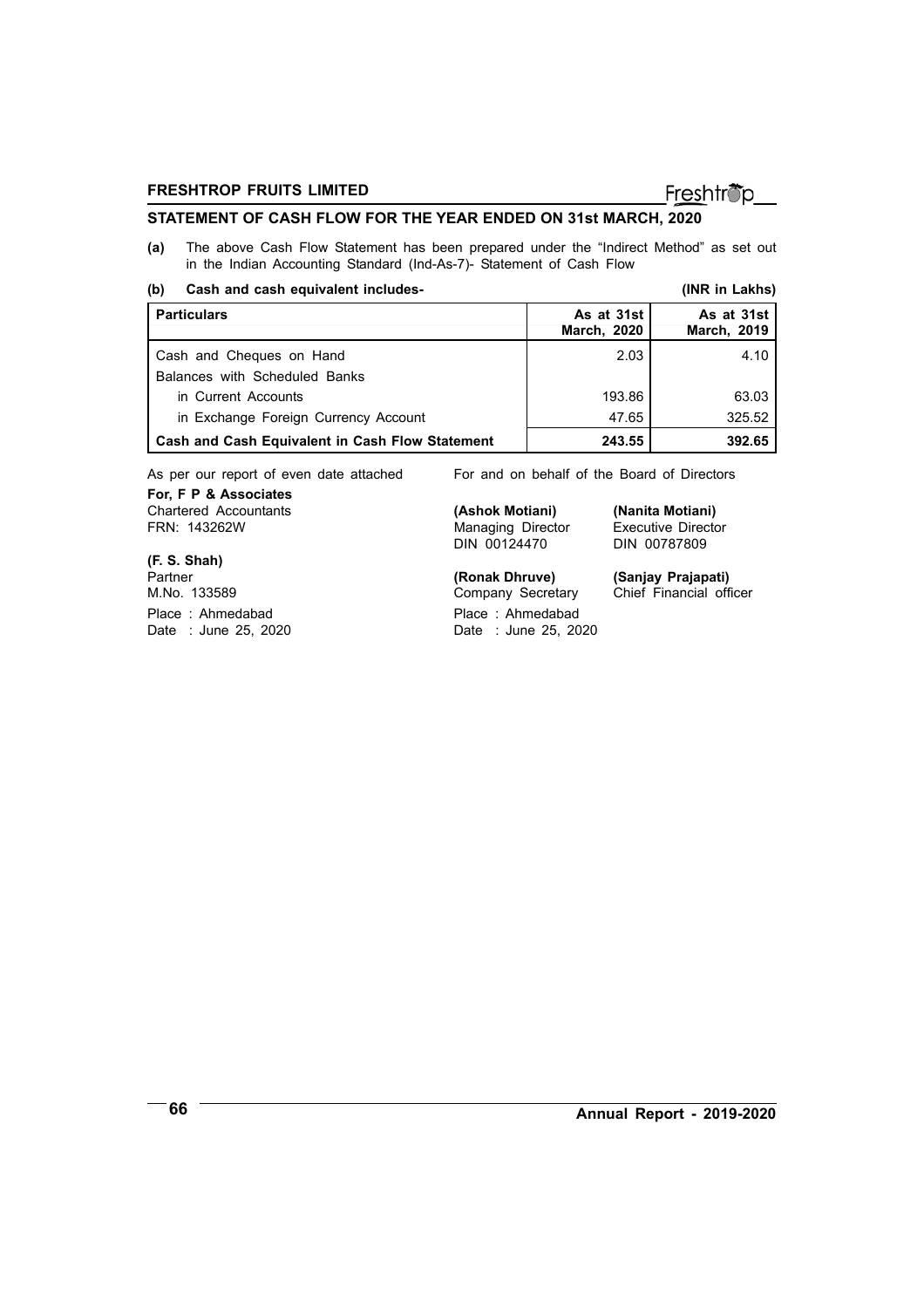# Freshtrop

# **FRESHTROP FRUITS LIMITED**

# **STATEMENT OF CHANGES IN EQUITY FOR THE PERIOD ENDED ON 31st MARCH 2020 (INR in Lakhs)**

# **A. EQUITY SHARE CAPITAL**

| <b>Particulars</b>                               | As at 31st<br><b>March. 2020</b> | As at 31st<br><b>March. 2019</b> |
|--------------------------------------------------|----------------------------------|----------------------------------|
| Balance at the beginning of the Reporting period | 1.214.50                         | 1.214.50                         |
| Changes in Equity Share Capital during the year  | (100.00)                         |                                  |
| Balance at the end of the Reporting period       | 1.114.50                         | 1,214.50                         |

## **B. OTHER EQUITY**

| <b>Particulars</b>                                                                                                       | Reserves & Surplus |                                  |                                                |                    | Other<br>reserves           | <b>Total</b><br>Other              |               |
|--------------------------------------------------------------------------------------------------------------------------|--------------------|----------------------------------|------------------------------------------------|--------------------|-----------------------------|------------------------------------|---------------|
|                                                                                                                          | Capital<br>Reserve | Capital<br>Redemption<br>Reserve | <b>Securities</b><br>Premium<br><b>Reserve</b> | General<br>reserve | <b>Retained</b><br>Earnings | Cash<br>flow<br>hedging<br>reserve | <b>Equity</b> |
| Balance as at April 1, 2018 (A)                                                                                          | 89.50              |                                  | 188.00                                         | 12.88              | 4,847.02                    | (176.69)                           | 4,960.70      |
| Addition during the year:                                                                                                |                    |                                  |                                                |                    |                             |                                    |               |
| Profit for the period                                                                                                    |                    |                                  |                                                |                    | 1,374.40                    |                                    | 1,374.40      |
| Items of OCI for the year, net of tax:                                                                                   |                    |                                  |                                                |                    |                             |                                    |               |
| Remeasurement benefit of defined benefit<br>plans                                                                        |                    |                                  |                                                |                    | 6.21                        |                                    | 6.21          |
| Effective portion of gains and loss on<br>designated portion of hedging instruments<br>in a cash flow hedge (net of tax) |                    |                                  |                                                |                    |                             | 172.85                             | 172.85        |
| Total Comprehensive Income for the<br>year 2018-19(B)                                                                    |                    |                                  |                                                |                    | 1,380.61                    | 172.85                             | 1,553.47      |
| Reductions during the year:                                                                                              |                    |                                  |                                                |                    |                             |                                    |               |
| Total (C)                                                                                                                |                    |                                  |                                                |                    |                             |                                    |               |
| Balance as at 31st March, 2019<br>(D)=(A+B+C)                                                                            | 89.50              |                                  | 188.00                                         | 12.88              | 6,227.63                    | (3.84)                             | 6,514.17      |
| Addition during the year:                                                                                                |                    |                                  |                                                |                    |                             |                                    |               |
| Profit for the period                                                                                                    |                    |                                  |                                                |                    | 461.92                      |                                    | 461.92        |
| Taxes of Earlier Years                                                                                                   |                    |                                  |                                                |                    | 288.10                      |                                    | 288.10        |
| Items of OCI for the year, net of tax:                                                                                   |                    |                                  |                                                |                    |                             |                                    |               |
| Remeasurement benefit of defined benefit<br>plans                                                                        |                    |                                  |                                                |                    | 11.76                       |                                    | 11.76         |
| Effective portion of gains and loss on<br>designated portion of hedging instruments<br>in a cash flow hedge (net of tax) |                    |                                  |                                                |                    |                             | 47.40                              | 47.40         |
| Total Comprehensive Income for the<br>year 2019-20 (E)                                                                   |                    |                                  |                                                |                    | 761.79                      | 47.40                              | 809.19        |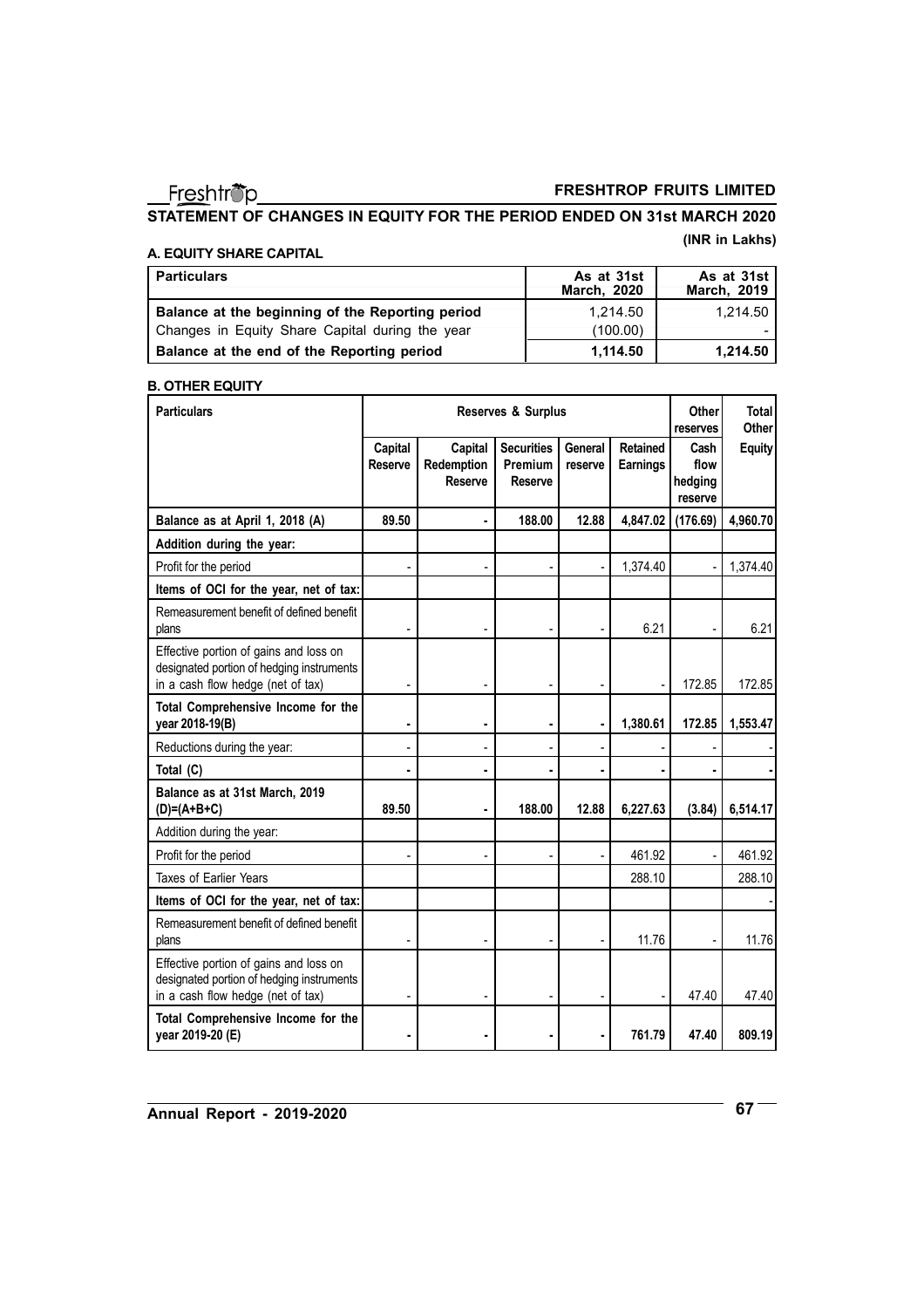# Freshtr**ö**p

#### **B. OTHER EQUITY (CONTD.....)**

| <b>Particulars</b>                                        |                           | <b>Reserves &amp; Surplus</b>    |                                         |                    |                             | Otherl<br>reserves                 | <b>Total</b><br>Other |
|-----------------------------------------------------------|---------------------------|----------------------------------|-----------------------------------------|--------------------|-----------------------------|------------------------------------|-----------------------|
|                                                           | Capital<br><b>Reserve</b> | Capital<br>Redemption<br>Reserve | <b>Securities</b><br>Premium<br>Reserve | General<br>reserve | Retained<br><b>Earnings</b> | Cash<br>flow<br>hedging<br>reserve | <b>Equity</b>         |
| Reductions during the year:                               |                           |                                  |                                         |                    |                             |                                    |                       |
| Transfer to Capital Redemption Reserve                    |                           |                                  |                                         |                    | (100.00)                    |                                    | (100.00)              |
| <b>Transfer from General Reserve</b>                      |                           | 100.00                           |                                         |                    |                             |                                    | 100.00                |
| <b>Buy Back Related Expenses</b>                          |                           |                                  |                                         |                    | (269.41)                    |                                    | (269.41)              |
| Transfer from Securities Premium on<br>Buy Back of Shares |                           |                                  | (188.00)                                |                    |                             |                                    | (188.00)              |
| Transfer from General Reserve on<br>Buy Back of Shares    |                           |                                  |                                         |                    | (812.00)                    |                                    | (812.00)              |
| Total (F)                                                 |                           | 100.00                           | (188.00)                                |                    | (1, 181.41)                 |                                    | - (1,269.41)          |
| Balance as at 31st March, 2020<br>$(G) = (D + E + F)$     | 89.50                     | 100.00                           |                                         | 12.88              | 5,808.01                    | 43.56                              | 6,053.95              |

As per our report of even date attached For and on behalf of the Board of Directors

**For, F P & Associates** Chartered Accountants **(Ashok Motiani) (Nanita Motiani)**

**(F. S. Shah)** ender and **Carlier Communist Communist (Ronak Dhruve)** (Sanjay Prajapati)<br>
M.No. 133589 **M.No. 133589** Company Secretary Chief Financial officer Place : Ahmedabad<br>
Date : June 25, 2020<br>
Date : June 25, 2020 Date : June 25, 2020

Managing Director Executive Director<br>DIN 00124470 DIN 00787809 DIN 00124470

Company Secretary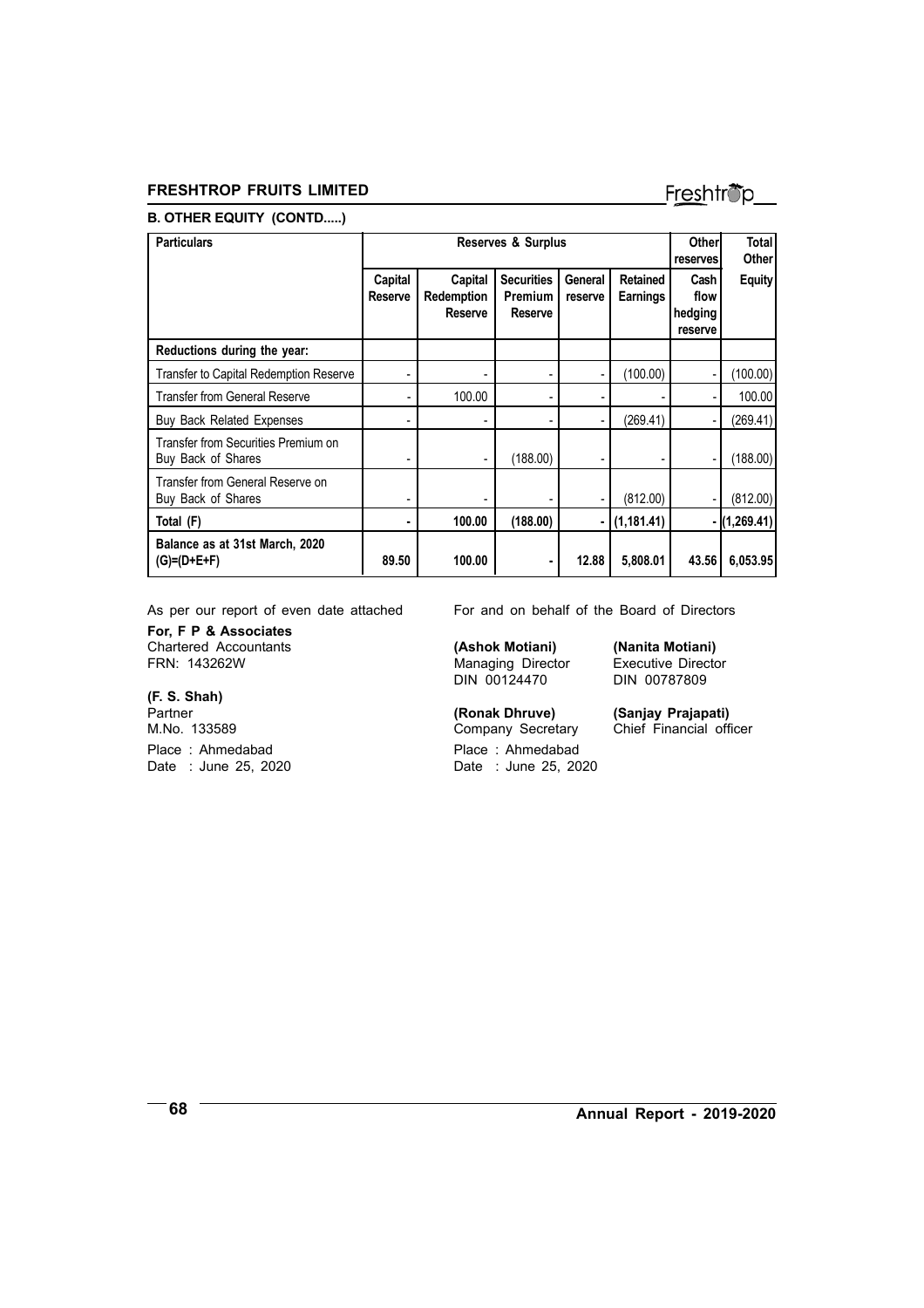#### **Notes to the Financial Statement for the year ended 31st March, 2020**

#### **1. CORPORATE INFORMATION**

Freshtrop Fruits Limited ("The Company") is a public company domiciled in India and incorporated under provisions of the Companies Act, 1956.The company is primarily engaged in the business of exports of fresh fruits and vegetables to leading supermarket chains in various parts of Europe, Russia & Hong Kong as well as in Domestic Market. The company is producing Fruit Pulp & Concentrate for both the Domestic & International Customers. The company also produces cold processed juice for the domestic customers.

#### **2. SIGNIFICANT ACCOUNTING POLICIES:**

#### **2.1 Basis of preparation of financial statements**

#### **(i) Compliance with Ind AS**

These financial statements have been prepared in accordance with Indian Accounting Standards (hereinafter referred to as the 'Ind AS') as notified under Section 133 of the Companies Act, 2013 ("Act) read with the Companies (Indian Accounting Standards) Rules, 2015 as amended and other relevant provisions of the Act.

These financial statements have been prepared and presented under the historical cost convention, on the accrual basis of accounting except for certain financial assets and financial liabilities (including Derivative Instrument) that are measured at fair values and Defined benefit planned assets measured at fair value at the end of each reporting period, as stated in the accounting policies set out below. The accounting policies have been applied consistently over all the periods presented in these financial statements except as mentioned in Note 2.6.

#### **(ii) Use of estimates and judgments**

The estimates and judgments used in the preparation of the financial statements are continuously evaluated by the Company and are based on historical experience and various other assumptions and factors (including expectations of future events) that the Company believes to be reasonable under the existing circumstances. Differences between actual results and estimates are recognised in the period in which the results are known/materialized.

The said estimates are based on the facts and events, that existed as at the reporting date, or that occurred after that date but provide additional evidence about conditions existing as at the reporting date.

#### **(iii) Current / Non Current Classification**

All assets and liabilities have been classified as current or noncurrent as per the Company's normal operating cycle and other criteria set out in the Schedule III to the Companies Act, 2013. Based on the nature of products and the time between acquisition of assets for processing and their realization in cash and cash equivalents, the Company has ascertained its operating cycle as 12 months for the purpose of current/non-current classification of assets and liabilities.

#### **2.2 Property Plant and Equipment**

#### **Recognition and measurement**

Freehold land is carried at historical cost. All the other items of Property, Plant and Equipment are stated at cost, net of recoverable taxes, less accumulated depreciation and accumulated impairment losses, if any.

The cost of Property, Plant and Equipment comprises of its purchase price or construction cost, any costs directly attributable to bringing the asset into the location and condition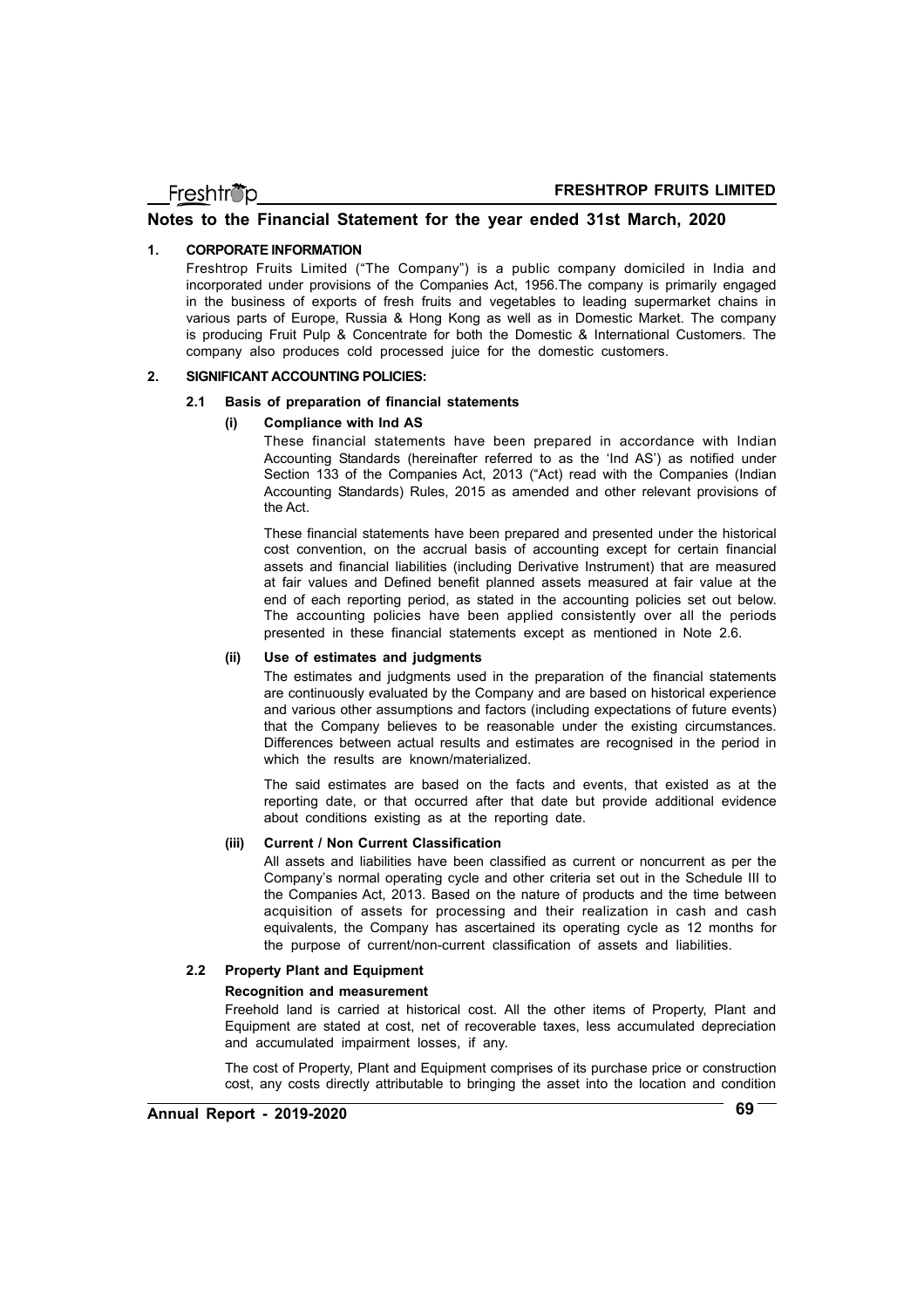necessary for it to be capable of operating in the manner intended by management, the initial estimate of any decommissioning obligation, if any, and borrowing costs for assets that necessarily take a substantial period of time to get ready for their intended use. Subsequent costs are included in the asset's carrying amount only when it is probable that future economic bene?ts associated with the item will ?ow to the company and the cost of the item can be measured reliably.

Capital work-in-progress is stated at cost. All the direct expenditure related to implementation including incidental expenditure incurred during the period of implementation of a project, till it is commissioned, is accounted as Capital work-inprogress (CWIP) and after commissioning the same is transferred / allocated to the respective item of property, plant and equipment.

Pre-operating costs, are expensed to the Statement of Profit and Loss as and when incurred.

If significant parts of an item of Property, Plant and Equipment have different useful lives and cost, then they are accounted for as separate items (major components) of property, plant and equipment.

Any gain or loss on disposal of an item of property, plant and equipment is recognized in Statement of Profit and Loss.

#### **2.3 Intangible asset**

#### **Recognition and measurement**

Intangible assets are initially measured at cost. Intangible assets are recognised when it is probable that the future economic benefits that are attributable to the assets will flow to the Company and the cost of the asset can be measured reliably.

Such intangible assets are subsequently measured at cost less accumulated amortization and any accumulated impairment losses. The cost of an intangible asset comprises of its purchase price, including any import duties and other taxes (other than those subsequently recoverable from the taxing authorities), and any directly attributable expenditure on making the asset ready for its intended use

#### **2.4 Depreciation method, estimated useful lives and residual value**

The estimate of the useful life of the assets has been assessed based on technical advice which considered the nature of the asset, the usage of the asset, expected physical wear and tear, the operating conditions of the asset, anticipated technological changes, manufacturers warranties and maintenance support, etc.

Depreciation is provided on a pro-rata basis on the straight line method over the useful lives as prescribed under Schedule II to the Companies Act, 2013 with the exception of the following:

| Asset Description                        | Useful Life |
|------------------------------------------|-------------|
| Office Building with RCC frame structure | 30          |
| Factory building                         | 20          |

The management believes that these estimated useful lives reflect fair approximation of the period over which the assets are likely to be used.

The residual values, useful lives and methods of depreciation of property, plant and equipment are reviewed at each financial year end and adjusted prospectively, if required.

Intangible assets are amortized over the estimated period of benefit, not exceeding five years.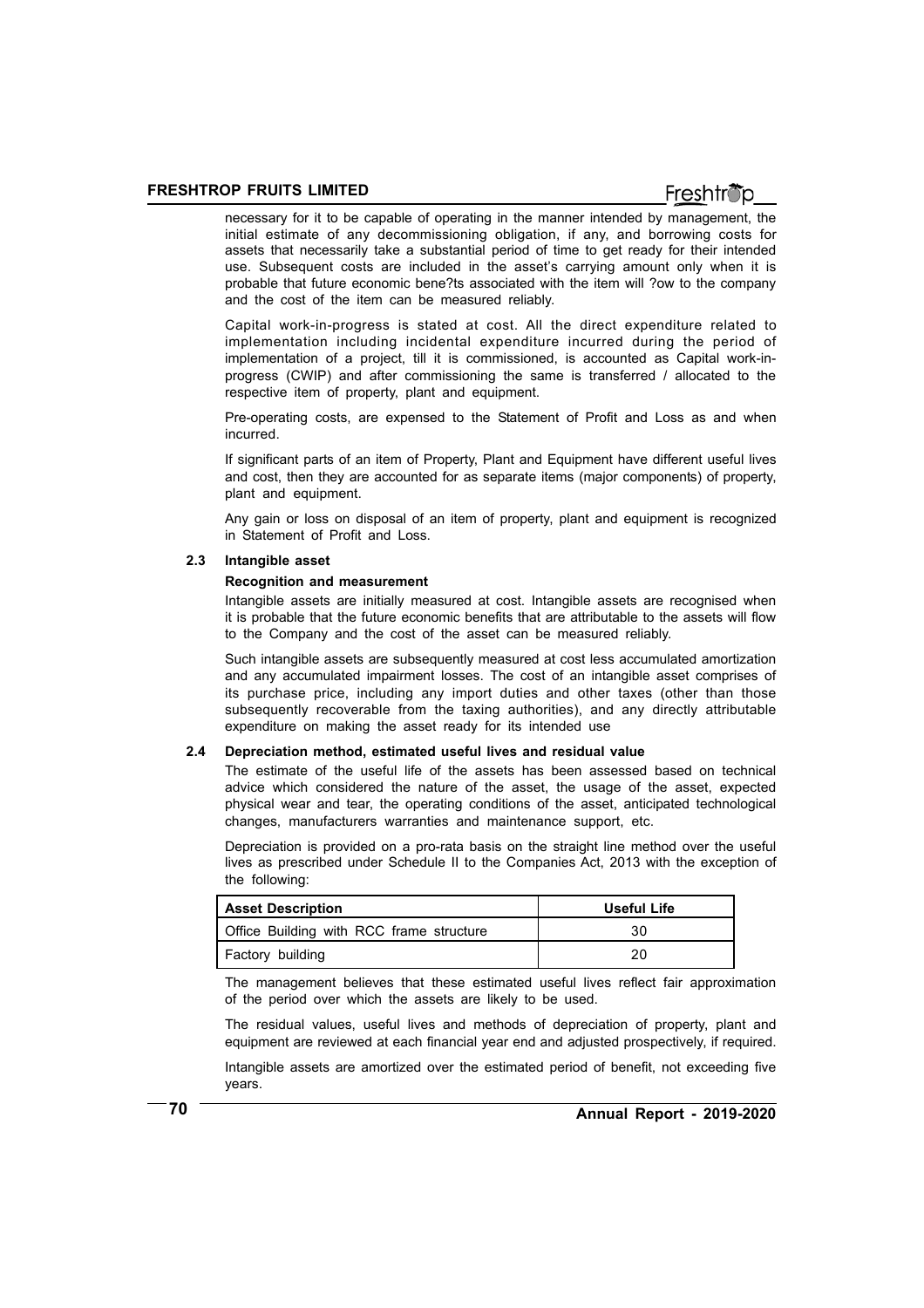#### **2.5 Impairment**

Assets that have an indefinite useful life, for example goodwill, are not subject to amortization and are tested for impairment annually and whenever there is an indication that the asset may be impaired.

Assets that are subject to depreciation are reviewed for impairment, whenever events or changes in circumstances indicate that carrying amount may not be recoverable. Such circumstances include, though are not limited to, significant or sustained decline in revenues or earnings and material adverse changes in the economic environment.

An impairment loss is recognized whenever the carrying amount of an asset or its cash generating unit (CGU) exceeds its recoverable amount. The recoverable amount of an asset is the greater of its fair value less cost to sell and value in use. To calculate value in use, the estimated future cash flows are discounted to their present value using a pre-tax discount rate that reflects current market rates and the risk specific to the asset. For an asset that does not generate largely independent cash inflows, the recoverable amount is determined for the CGU to which the asset belongs. Fair value less cost to sell is the best estimate of the amount obtainable from the sale of an asset in an arm's length transaction between knowledgeable, willing parties, less the cost of disposal.

Impairment losses, if any, are recognized in the Statement of Profit and Loss and included in depreciation and amortization expense. Impairment losses are reversed in the Statement of Profit and Loss only to the extent that the asset's carrying amount does not exceed the carrying amount that would have been determined if no impairment loss had previously been recognized.

#### **2.6 Lease**

The Company has applied the Ind AS pronouncements pursuant to issuance of the Companies (Indian Accounting Standards) Amendment Rules, 2019 and the Companies (Indian Accounting Standards) Second Amendment Rules, 2019. Accordingly the Company has adopted Ind AS 116 "Leases" using the modified retrospective approach with effect from initially applying this standard from 1st April 2019. Accordingly, the information presented for previous year ended 31st March 2019, is not restated.

#### **Assets taken on lease:**

At inception of a contract, the Company assesses whether a contract is or contains a lease. A contract is, or contains, a lease if a contract conveys the right to control the use of an identified asset for a period of time in exchange for consideration. To assess whether a contract conveys the right to control the use of an identified asset, the Company assesses whether:

- the contract conveys the right to use an identified asset;
- the Company has the right to obtain substantially all the economic benefits from use of the asset throughout the period of use; and
- the Company has the right to direct the use of the identified asset.

At the date of commencement of a lease, the Company recognises a right-of-use asset ("ROU assets") and a corresponding lease liability for all leases, except for leases with a term of twelve months or less (short-term leases) and low value leases. For shortterm and low value leases, the Company recognises the lease payments as an operating expense on a straight-line basis over the term of the lease.

Certain lease arrangements includes the options to extend or terminate the lease before the end of the lease term. Lease payments to be made under such reasonably certain extension options are included in the measurement of ROU assets and lease liabilities.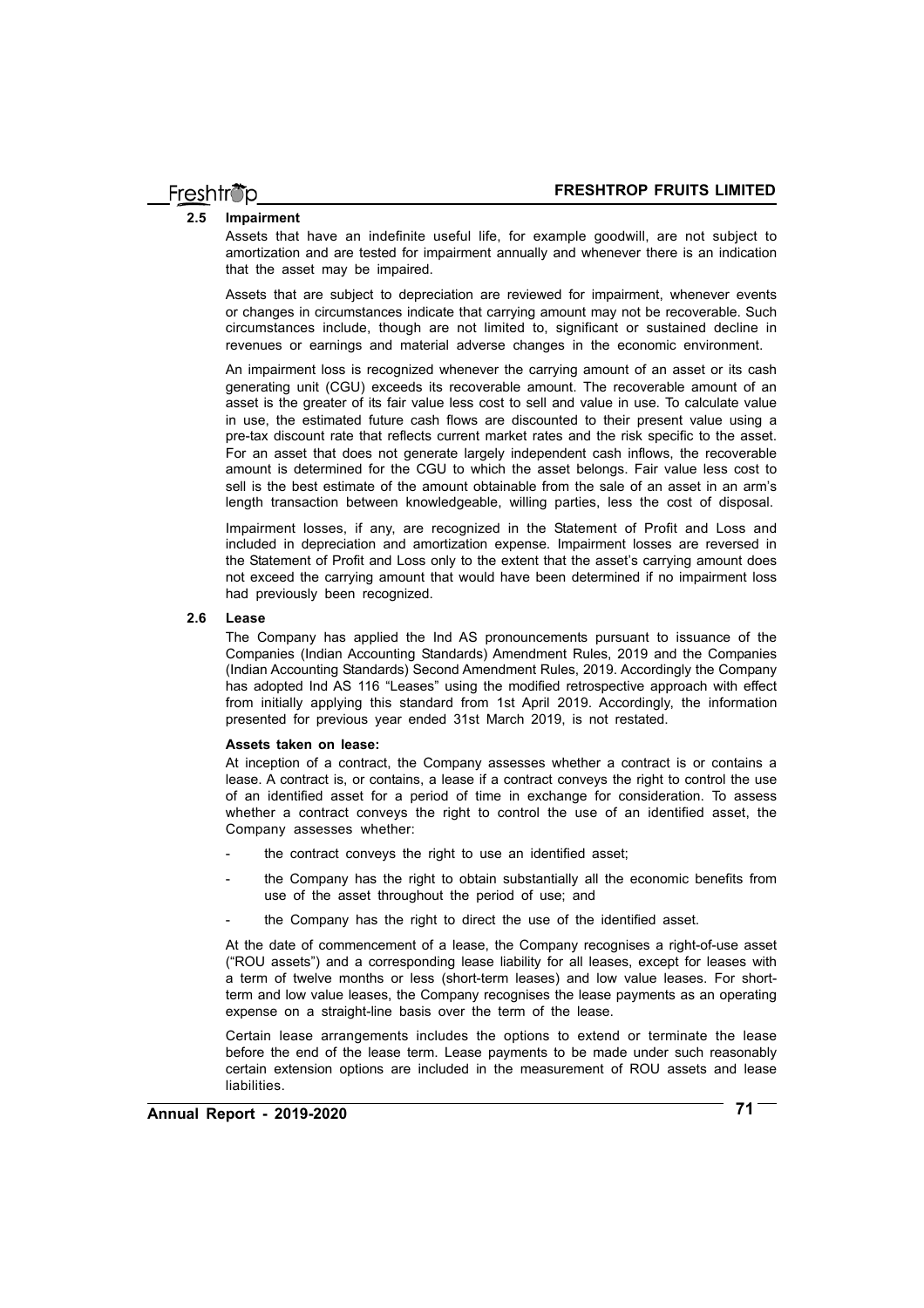Lease liability is measured by discounting the lease payments using the interest rate implicit in the lease or, if not readily determinable, using the incremental borrowing rates in the country of domicile of the leases. Lease liabilities are remeasured with a corresponding adjustment to the related right of use asset if the Company changes its assessment of whether it will exercise an extension or a termination option.

Lease payments are allocated between principal and finance cost. The finance cost is charged to statement of profit and loss over the lease period so as to produce a constant periodic rate of interest on the remaining balance of the liability for each period.

The ROU assets are initially recognised at cost, which comprises the initial amount of the lease liability adjusted for any lease payments made at or prior to the commencement date of the lease plus any initial direct costs less any lease incentives and restoration costs.

They are subsequently measured at cost less accumulated depreciation and impairment losses, if any. ROU assets are depreciated on a straight-line basis over the asset's useful life or the lease whichever is shorter.

Impairment of ROU assets is in accordance with the Company's accounting policy for impairment of tangible and intangible assets.

#### **Short-term leases and leases of low-value assets:**

The Company has elected not to recognise right-of-use assets and lease liabilities for short-term leases that have a lease term of 12 months or less and leases of low-value assets. The Company recognises the lease payments associated with these leases as an expense on a straight-line basis over the lease term.

#### **2.7 Financial instruments**

A financial instrument is any contract that gives rise to a financial asset of one entity and a financial liability or equity instrument of another entity.

#### **Financial assets**

#### **Initial recognition and measurement**

A financial asset is recognised in the balance sheet when the Company becomes party to the contractual provisions of the instrument. At initial recognition, the Company measures a financial asset at its fair value plus or minus, in the case of a financial asset not at fair value through statement of profit and loss, transaction costs that are directly attributable to the acquisition or issue of the financial asset.

#### **Subsequent measurement**

For purpose of subsequent measurement, financial assets are classified into:

- a. Financial assets measured at amortized cost;
- b. Financial assets measured at fair value through other comprehensive income (FVTOCI);
- c. Financial assets measured at fair value through statement of profit and loss (FVTPL)

#### **The Company classifies its financial assets in the above mentioned categories based on:**

- a. The Company's business model for managing the financial assets;
- b. The contractual cash flows characteristics of the financial asset.

#### **Financial assets measured at amortized cost**

This category generally applies to trade and other receivables.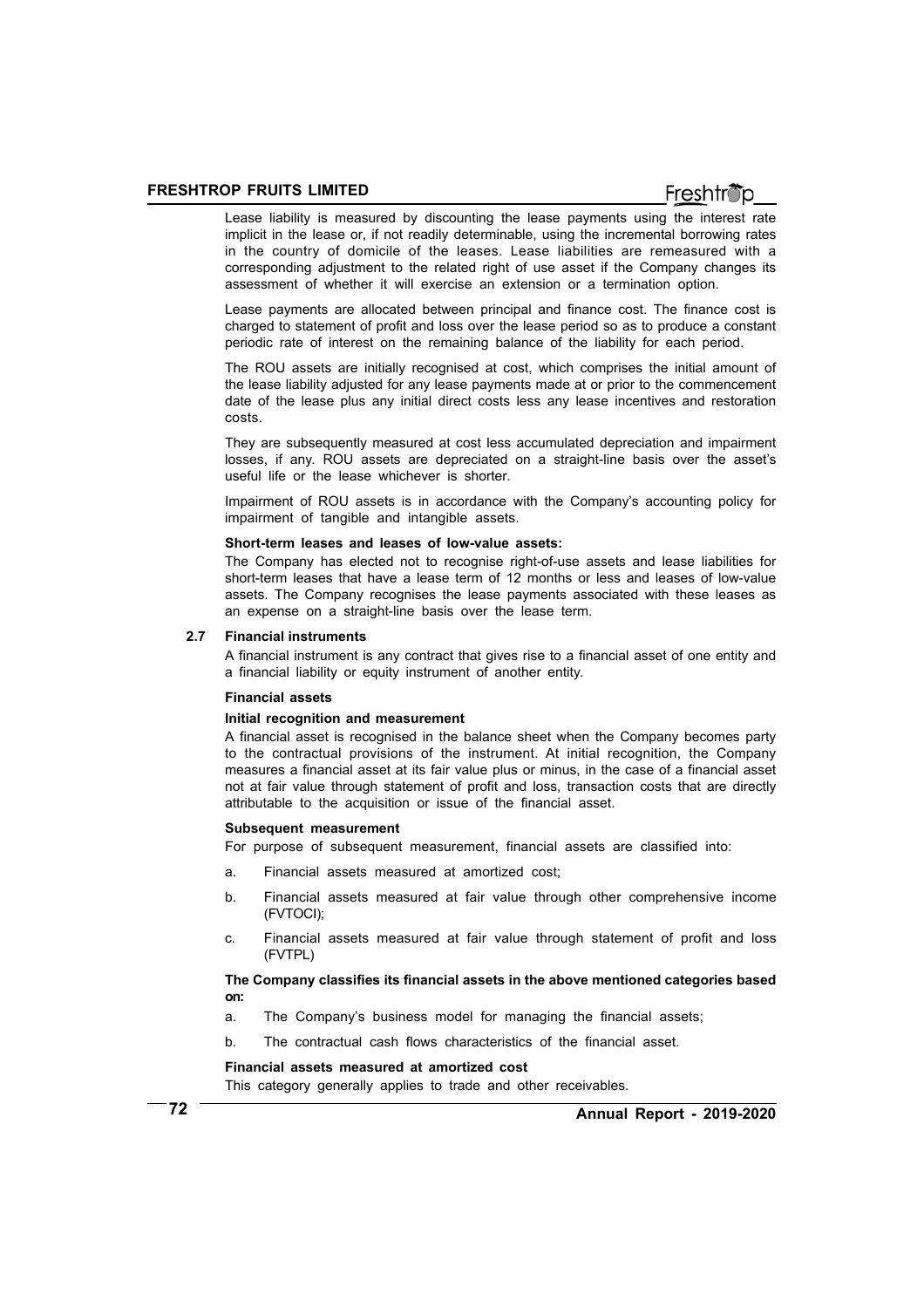A financial asset is measured at amortized cost if both of the following conditions are met:

- a. The financial asset is held within a business model whose objective is to hold financial assets in order to collect contractual cash flows;
- b. The contractual terms of the financial assets give rise on specified dates to cash flows that are solely payments of principal and interest (SPPI) on the principal amount outstanding.

Financial assets are subsequently measured at amortized cost using the Effective Interest Rate (EIR) method.

Amortized cost is calculated by taking into account any discount or premium on acquisition and fees or costs that are an integral part of the EIR. The EIR amortization is included in finance income in the statement of profit and loss. The losses arising from impairment are recognised in the statement of profit and loss.

 **Financial assets measured at fair value through other comprehensive income (FVTOCI)** A financial asset is measured at fair value through other comprehensive income if both of the following conditions are met:

- a. The financial asset is held within a business model whose objective is achieved by both collecting the contractual cash flows and selling financial assets;
- b. The asset's contractual cash flows represent SPPI.

#### **Financial assets measured at fair value through the statement of profit and loss (FVTPL)**

FVTPL is a residual category. Any financial asset, which does not meet the criteria for categorization as at amortized cost or as FVTOCI, is classified as at FVTPL. In addition, the Company may elect to designate a financial asset, which otherwise meets amortized cost or FVTOCI criteria, as at FVTPL. Such financial assets are measured at fair value with all changes in fair value, including interest income and dividend income if any, recognised as 'other income' in the Statement of Profit and Loss.

#### **Equity Instruments**

All the equity instruments in scope of Ind AS 109 are measured at fair value. Equity instruments which are held for trading are classified as at FVTPL.

If the company decides to classify an equity instrument as at FVTOCI, then all the fair value changes on the instrument, excluding dividends, are recognized in the OCI. There is no recycling of the amounts from OCI to statement of profit and loss, even on sale of investment. However, the company may transfer the cumulative gain or loss within equity. Equity instruments included within FVTPL category are measured at fair value with all the changes recognized in statement of profit and loss.

#### **Derecognition**

A financial asset (or, where applicable, a part of a financial asset or part of a group of similar financial assets) is derecognized (i.e. removed from the Company's balance sheet) when:

- a. The contractual rights to the cash flows from the financial asset have expired, or
- b. The Company has transferred its rights to receive cash flows from the asset or has assumed an obligation to pay the received cash flows in full without material delay to a third party under a 'pass-through' arrangement; and either
- c. The Company has transferred substantially all the risks and rewards of the asset, or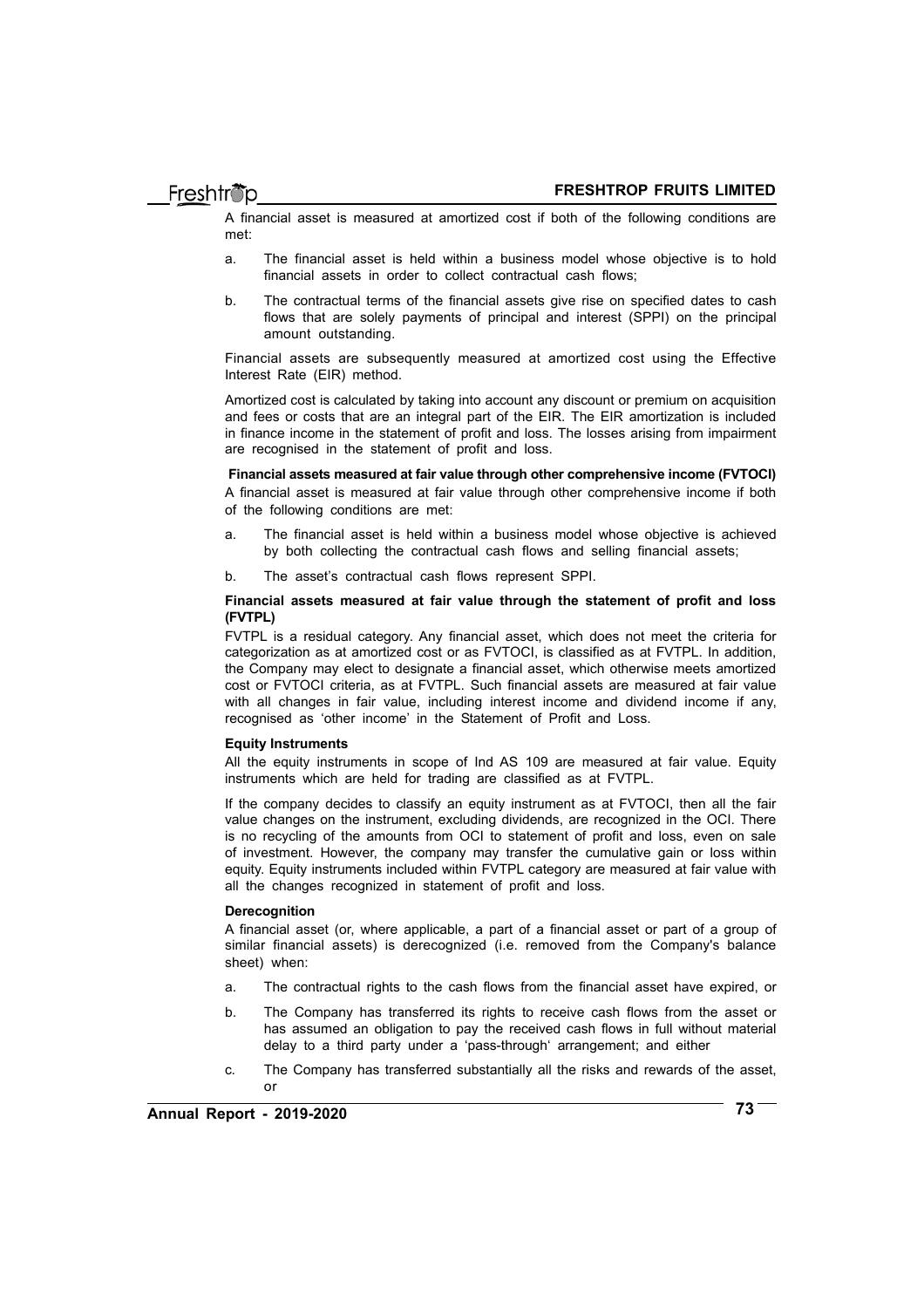

d. The Company has neither transferred nor retained substantially all the risks and rewards of the asset, but has transferred control of the asset.

#### **Impairment of financial assets**

In accordance with Ind AS 109, the Company assesses impairment based on expected credit loss (ECL) model to the following:

- a. Financial assets measured at amortized cost;
- b. Financial assets measured at fair value through other comprehensive income

#### **Expected credit losses are measured through a loss allowance at an amount equal to:**

- a. The 12-months expected credit losses (expected credit losses that result from those default events on the financial instrument that are possible within 12 months after the reporting date); or
- b. Full time expected credit losses (expected credit losses that result from all possible default events over the life of the financial instrument).

The Company follows simplified approach for recognition of impairment loss allowance on trade receivables, under the simplified approach; the Company uses a provision matrix to determine impairment loss allowance on the portfolio of trade receivables. The provision matrix is based on its historically observed default rates over the expected life of the trade receivable which is adjusted for management's estimates. At every reporting date, the historical observed default rates are updated and changes in the forwardlooking estimates are analyzed.

#### **Financial Liabilities**

#### **Initial recognition and measurement**

Financial liabilities are classified, at initial recognition, as financial liabilities at fair value through statement of profit and loss, loans and borrowings, payables, or as derivatives designated as hedging instruments in an effective hedge, as appropriate.

All financial liabilities are recognised initially at fair value and, in case of loans and borrowings and payables, net of directly attributable transaction costs.

The Company's financial liabilities include trade and other payables and short term borrowings.

#### **Subsequent measurement**

- a. Financial liabilities measured at amortized cost;
- b. Financial liabilities subsequently measured at fair value through statement of profit and loss

Financial liabilities at fair value through profit or loss include financial liabilities held for trading and financial liabilities designated upon initial recognition as at fair value through profit or loss. Financial liabilities are classified as held for trading if they are incurred for the purpose of repurchasing in the near term. Gains or losses on liabilities held for trading are recognised in the statement of profit and loss.

Financial liabilities designated upon initial recognition at fair value through statement of profit and loss are designated as such at the initial date of recognition, and only if the criteria in Ind AS 109 are satisfied.

#### **Trade and other payables**

These amounts represent liability for goods and services provided to the Company prior to the end of financial year which are unpaid. Trade and other payables are presented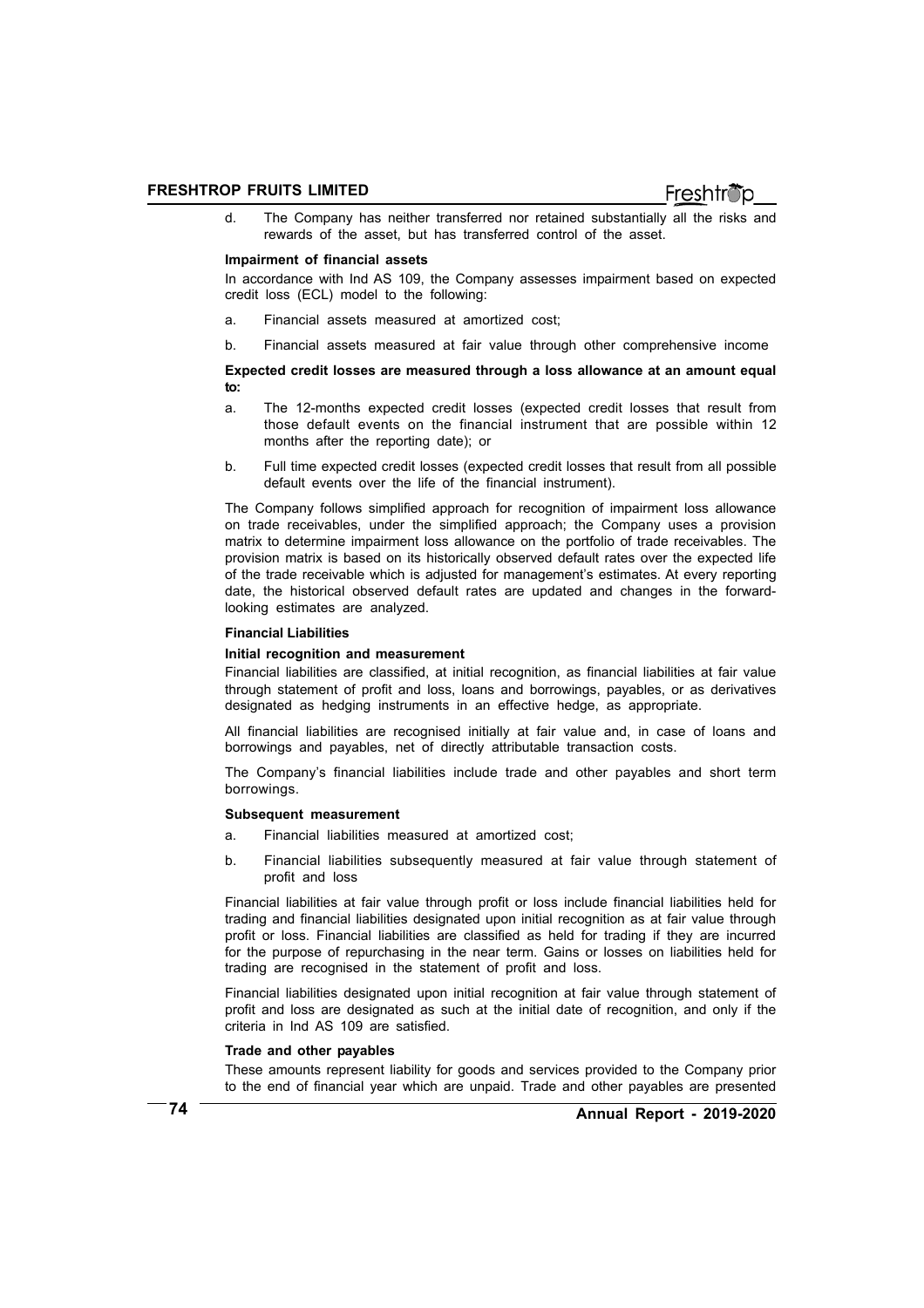as current liabilities unless payment is not due within 12 months after the reporting period. They are recognised initially at fair value and subsequently measured at amortised cost using the effective interest method.

#### **Fair Value**

Fair value is the price that would be received to sell an asset or paid to transfer a liability in an orderly transaction between market participants at the measurement date. The fair value measurement is based on the presumption that the transaction to sell the asset or transfer the liability takes place either:

- (i) In the principal market for the asset or liability, or
- (ii) In the absence of a principal market, in the most advantageous market for the asset or liability

The fair value of an asset or a liability is measured using the assumptions that market participants would use when pricing the asset or liability, assuming that market participants act in their best economic interest.

The Company uses valuation techniques that are appropriate in the circumstances and for which suficient data are available to measure fair value, maximizing the use of relevant observable inputs and minimizing the use of unobservable inputs.

All assets and liabilities for which fair value is measured or disclosed in the ?nancial statements are categorized within the fair value hierarchy, described as follows, based on the lowest level input that is significant to the fair value measurement as a whole:

- Level 1 Quoted (unadjusted) market prices in active markets for identical assets or liabilities.
- Level 2 Valuation techniques for which the lowest level input that is signi?cant to the fair value measurement is directly or indirectly observable.
- Level 3 Valuation techniques for which the lowest level input that is signi?cant to the fair value measurement is unobservable.

#### **2.8 Derivative financial instruments and Hedge Accounting**

The company's activities expose it to the financial risk of the changes in foreign exchange and interest rates. The use of financial derivative is governed by the company's risk management policies approved by the board of the directors. The company has taken cross currency interest rate swaps for its floating rate foreign currency borrowings to hedge foreign currency risk and interest rate risk. The company has taken forward contracts to hedge future probable forecasted export sales.

The company documents at the inception of the hedging transaction the economic relationship between hedging instruments and hedged items including whether the hedging instrument is expected to offset changes in cash flows of hedged items. The company documents its risk management objective and strategy for undertaking various hedge transactions at the inception of each hedge relationship.

The full fair value of a hedging derivative is classified as a non-current asset or liability when the remaining maturity of the hedged item is more than 12 months; it is classified as a current asset or liability when the remaining maturity of the hedged item is less than 12 months. Trading derivatives are also classified as a current asset or liability when expected to be realized /settled within 12 months of the balance sheet date.

#### **a. Cash flow hedges that qualify for hedge accounting:**

The effective portion of changes in the fair value of derivatives that are designated and qualify as cash flow hedges is recognised in the other comprehensive income in cash flow hedging reserve within equity, limited to the cumulative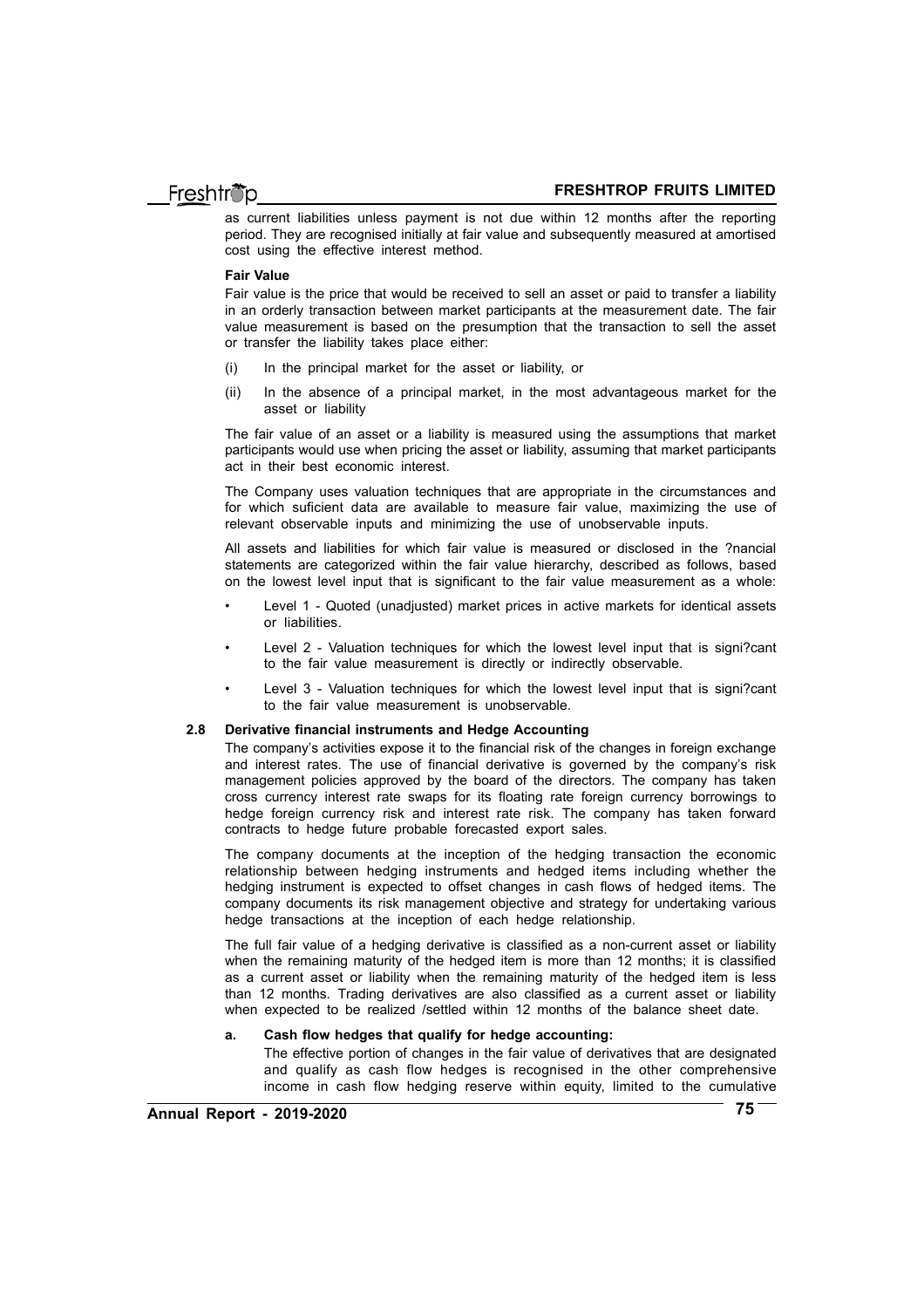change in fair value of the hedged item on a present value basis from the inception of the hedge. The gain or loss relating to the ineffective portion is recognised immediately in statement of profit and loss, within other gains/(losses). Amounts accumulated in equity are reclassified to statement of profit and loss in the periods when the hedged item affects statement of profit and loss

#### **2.9 Inventories**

Inventories are valued at cost or net realizable value (NRV), whichever is lower. The basis of determining cost for various categories of inventories is as follows:

- a. Raw materials, finished goods, packing materials, stores and spares and consumables are carried at the lower of cost and net realizable value after providing for obsolescence, if any. The comparison of cost and NRV is made on an item-by item basis.
- b. In determining the cost of raw materials, packing materials, consumables, stores and spares, First- in-First-Out (FIFO) method is used. Cost of inventory comprises all costs of purchase, duties, taxes (other than those subsequently recoverable from tax authorities) and all other costs incurred in bringing the inventory to their present location and condition.
- c. Cost of finished goods includes the cost of raw materials, packing materials, an appropriate share of fixed and variable production overheads, excise duty as applicable and other costs incurred in bringing the inventories to their present location and condition.

#### **2.10 Employee benefit**

#### **Short-term employee benefits**

Employee benefits payable wholly within twelve months of receiving employee services are classified as short-term employee benefits. These benefits include salaries and wages, bonus, short term compensated absences, ex-gratia, etc. The undiscounted amount of short-term employee benefits to be paid in exchange for employee services is recognised as an expense as the related service is rendered by employees.

#### **Compensated Absences**

Accumulated leave, which is expected to be utilized within the next 12 months, is treated as short-term employee benefit. The Company measures the expected cost of such absences as the additional amount that it expects to pay as a result of the unused entitlement that has accumulated at the reporting date.

#### **Post-Employment Benefits:**

#### **(i) Defined Contribution plans:**

Defined contribution plans are employee state insurance scheme and Government administered provident funds scheme for all applicable employees and superannuation scheme for eligible employees.

#### **Recognition and measurement of defined contribution plans:**

The Company recognizes contribution payable to a defined contribution plan as an expense in the Statement of Profit and Loss when the employees render services to the Company during the reporting period. If the contributions payable for services received from employees before the reporting date exceed the contributions already paid, the deficit payable is recognized as a liability after deducting the contribution already paid. If the contribution already paid exceeds the contribution due for services received before the reporting date, the excess is recognized as an asset to the extent that the prepayment will lead to, for example, a reduction in future payments or a cash refund.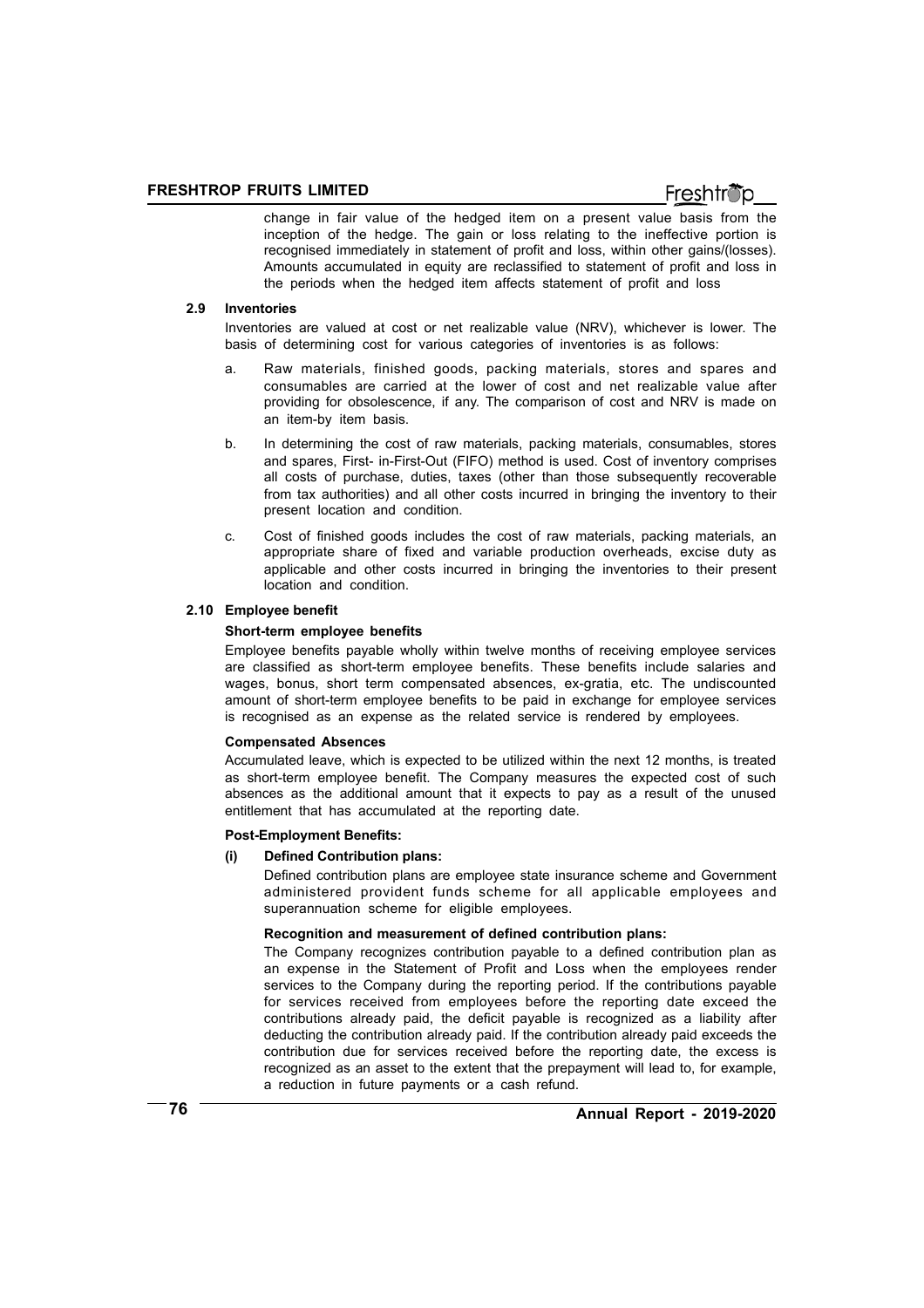### **(ii) Defined Benefit Plans**

#### **Provident Fund scheme:**

Defined Contribution Plans such as Provident Fund etc., are charged to the Statement of Profit and Loss as incurred. The contributions are made to a government administered Provident Fund scheme towards which the Company has no further obligations beyond its monthly contributions.

#### **Defined benefit Gratuity plan:**

The Company has funded its gratuity liability with Life Insurance Corporation of India (LIC) under the Group Gratuity Cash Accumulation Plan.

#### **Recognition and measurement of Defined Benefit plans:**

The cost of providing defined benefits is determined using the Projected Unit Credit method with actuarial valuations being carried out at each reporting date. The defined benefit obligations recognized in the Balance Sheet represent the present value of the defined benefit obligations as reduced by the fair value of plan assets, if applicable. Any defined benefit asset (negative defined benefit obligations resulting from this calculation) is recognized representing the present value of available refunds and reductions in future contributions to the plan.

All expenses represented by current service cost, past service cost, if any, and net interest on the defined benefit liability / (asset) are recognized in the Statement of Profit and Loss. Remeasurements of the net defined benefit liability / (asset) comprising actuarial gains and losses and the return on the plan assets (excluding amounts included in net interest on the net defined benefit liability/asset), are recognized in Other Comprehensive Income. Such remeasurements are not reclassified to the Statement of Profit and Loss in the subsequent periods.

The Company presents the above liability/(asset) as current and non-current in the Balance Sheet as per actuarial valuation by the independent actuary; however, the entire liability towards gratuity is considered as current as the Company will contribute this amount to the LIC within the next twelve months.

#### **2.11 Borrowing Cost**

The Company is capitalizing borrowing costs that are directly attributable to the acquisition or construction of qualifying assets. Qualifying assets are assets that necessarily take a substantial period of time to get ready for their intended use or sale. For borrowing cost capitalization, the capital cost of a particular project is identified against a borrowing in terms of period of construction and the borrowing cost for the relevant period is added to the capital cost till the particular project is capitalised and thereafter the interest is charged to the statement of profit and loss. All other borrowing costs are recognized as expense in the period in which they are incurred and charged to the statement of profit and loss.

#### **2.12 Foreign Currency Translation**

#### **Functional and presentation currency**

The financial statements are presented in Indian rupee (INR), which is Company's functional and presentation currency.

#### **Initial Recognition:**

On initial recognition, transactions in foreign currencies entered into by the Company are recorded in the functional currency (i.e. Indian Rupees), by applying to the foreign currency amount, the spot exchange rate prevailing on the date of the transaction. Exchange differences arising on foreign exchange transactions settled during the year are recognized in the Statement of Profit and Loss.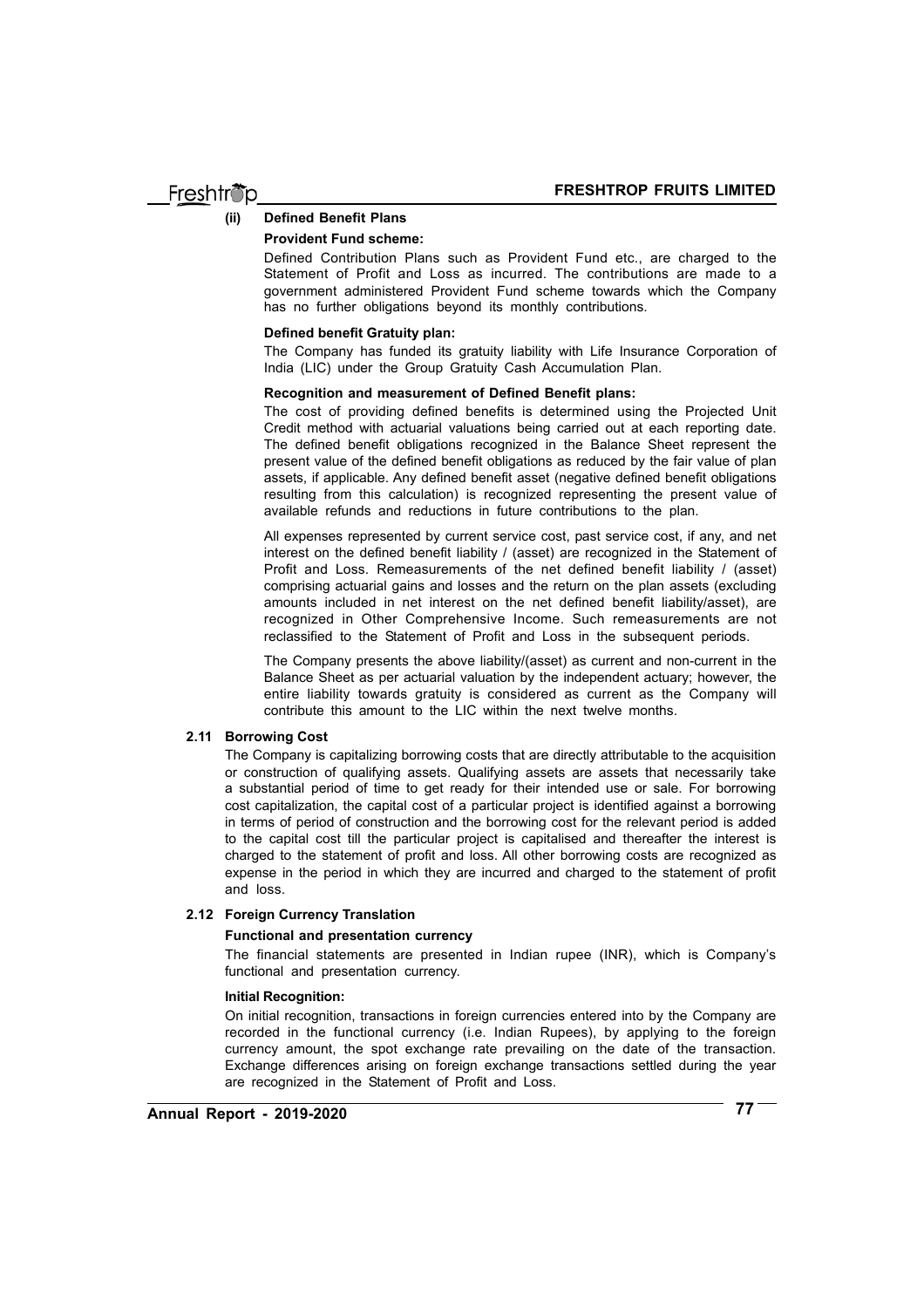#### **Transactions and balances:**

Transactions in foreign currencies are recognised at the prevailing exchange rates on the transaction dates. Realized gains and losses on settlement of foreign currency transactions are recognised in the Statement of Profit and Loss.

Monetary foreign currency assets and liabilities at the year-end are translated at the yearend exchange rates and the resultant exchange differences are recognised in the Statement of Profit and Loss.

Non-monetary items that are measured in terms of historical cost in a foreign currency are translated using the exchange rates at the dates of the initial transactions. Nonmonetary items measured at fair value in a foreign currency are translated using the exchange rates at the date when the fair value is determined.

#### **2.13 Revenue Recognition**

Revenue from contracts with customers is recognized on transfer of control of promised goods or services to a customer at an amount that reflects the consideration to which the Company is expected to be entitled to in exchange for those goods or services.

Revenue towards satisfaction of a performance obligation is measured at the amount of transaction price (net of variable consideration) allocated to that performance obligation. The transaction price of goods sold and services rendered is net of variable consideration on account of various discounts and schemes offered by the Company as part of the contract. This variable consideration is estimated based on the expected value of outflow. Revenue (net of variable consideration) is recognized only to the extent that it is highly probable that the amount will not be subject to significant reversal when uncertainty relating to its recognition is resolved.

#### **Sale of products:**

Revenue from sale of products is recognized when the control on the goods have been transferred to the customer. The performance obligation in case of sale of product is satisfied at a point in time i.e., when the material is shipped to the customer or on delivery to the customer, as may be specified in the contract.

#### **Revenue from services:**

Revenue from services is recognized over time by measuring progress towards satisfaction of performance obligation for the services rendered as per contractually agreed terms.

#### **Interest and dividends:**

Interest income is recognized using effective interest method. Dividend income is recognized when the right to receive dividend is established.

#### **Other Operating Revenue -Export Incentive:**

Export Incentives are recognized as income when right to receive credit as per the terms of the scheme is established in respect of the exports made and when there is no significant uncertainty regarding the ultimate collection of the relevant export proceeds.

#### **2.14 Taxation**

#### **Income taxes**

Tax expense is the aggregate amount included in the determination of profit or loss for the period in respect of current tax and deferred tax.

#### **Current tax:**

Current tax is the amount of income taxes payable in respect of taxable profit for a period. Taxable profit differs from 'profit before tax' as reported in the Statement of Profit and Loss because of items of income or expense that are taxable or deductible in other years and items that are never taxable or deductible under the Income Tax Act, 1961.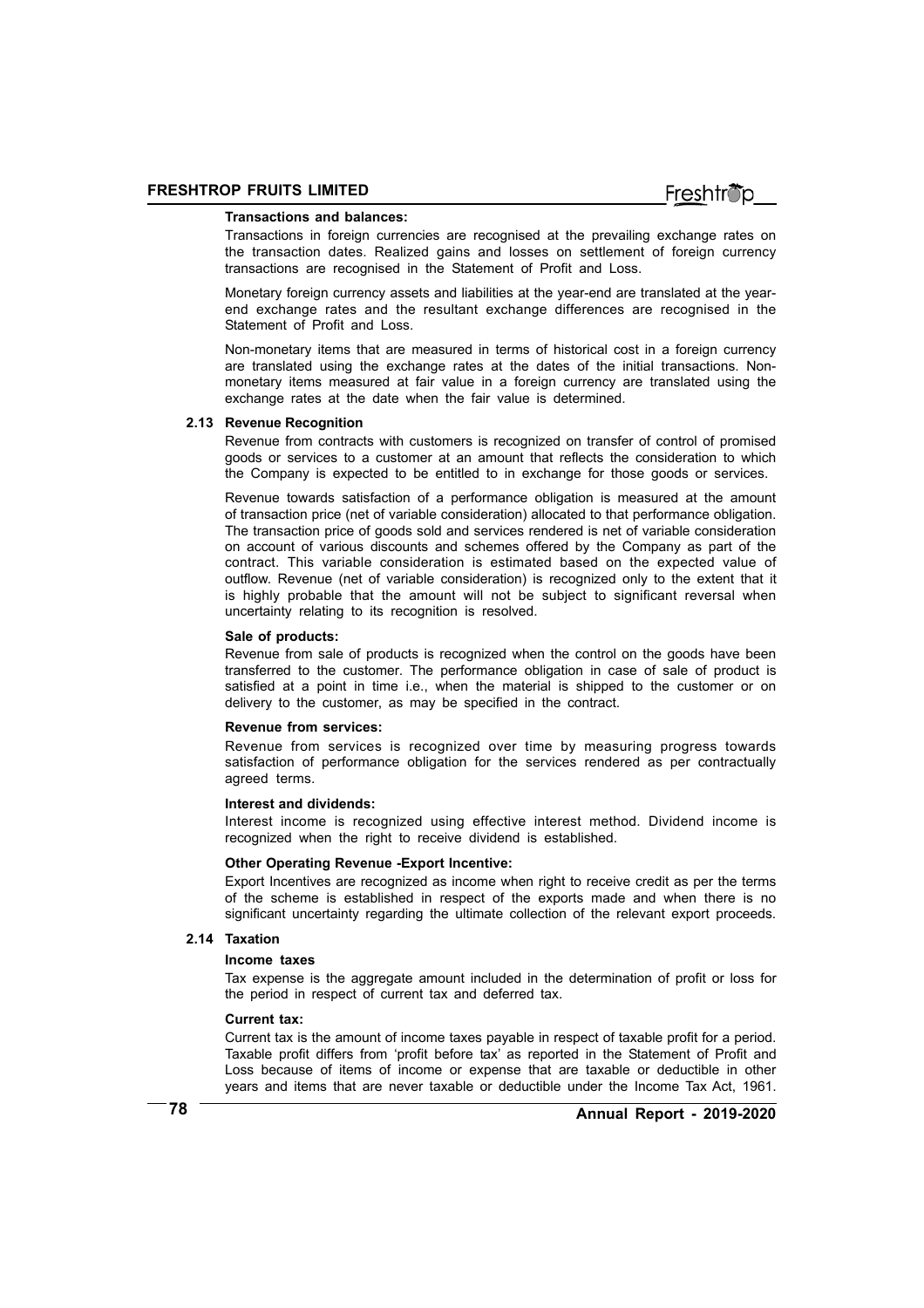Current tax is measured using tax rates that have been enacted by the end of reporting period for the amounts expected to be recovered from or paid to the taxation authorities.

#### **Deferred tax:**

Deferred tax is recognized on temporary differences between the carrying amounts of assets and liabilities in the financial statements and the corresponding tax bases used in the computation of taxable profit under Income Tax Act, 1961.

Deferred tax liabilities are generally recognized for all taxable temporary differences. However, in case of temporary differences that arise from initial recognition of assets or liabilities in a transaction that affect neither the taxable profit nor the accounting profit, deferred tax liabilities are not recognized. Also, for temporary differences if any that may arise from initial recognition of goodwill, deferred tax liabilities are not recognized.

Deferred tax assets are generally recognized for all deductible temporary differences to the extent it is probable that taxable profits will be available against which those deductible temporary difference can be utilized. In case of temporary differences that arise from initial recognition of assets or liabilities in a transaction that affect neither the taxable profit nor the accounting profit, deferred tax assets are not recognized.

The carrying amount of deferred tax assets is reviewed at the end of each reporting period and reduced to the extent that it is no longer probable that sufficient taxable profits will be available to allow the benefits of part or all of such deferred tax assets to be utilized.

Deferred tax assets and liabilities are measured at the tax rates that have been enacted or substantively enacted by the Balance Sheet date and are expected to apply to taxable income in the years in which those temporary differences are expected to be recovered or settled.

Minimum Alternate Tax credit is recognised as deferred tax asset only when and to the extent there is convincing evidence that the Company will pay normal income tax during the specified period. Such asset is reviewed at each Balance Sheet date and the carrying amount of the MAT credit asset is written down to the extent there is no longer a convincing evidence to the effect that the Company will pay normal income tax during the specified period.

#### **Presentation of current and deferred tax:**

Current and deferred tax are recognized as income or an expense in the Statement of Profit and Loss, except when they relate to items that are recognized in Other Comprehensive Income, in which case, the current and deferred tax income/ expense are recognized in Other Comprehensive Income.

The Company offsets current tax assets and current tax liabilities, where it has a legally enforceable right to set off the recognized amounts and where it intends either to settle on a net basis, or to realize the asset and settle the liability simultaneously. In case of deferred tax assets and deferred tax liabilities, the same are offset if the Company has a legally enforceable right to set off corresponding current tax assets against current tax liabilities and the deferred tax assets and deferred tax liabilities relate to income taxes levied by the same tax authority on the Company.

#### **2.15 Provisions and Contingent Liabilities**

The Company recognizes provisions when a present obligation (legal or constructive) as a result of a past event exists and it is probable that an outflow of resources embodying economic benefits will be required to settle such obligation and the amount of such obligation can be reliably estimated.

If the effect of time value of money is material, provisions are discounted using a current pre-tax rate that reflects, when appropriate, the risks specific to the liability. When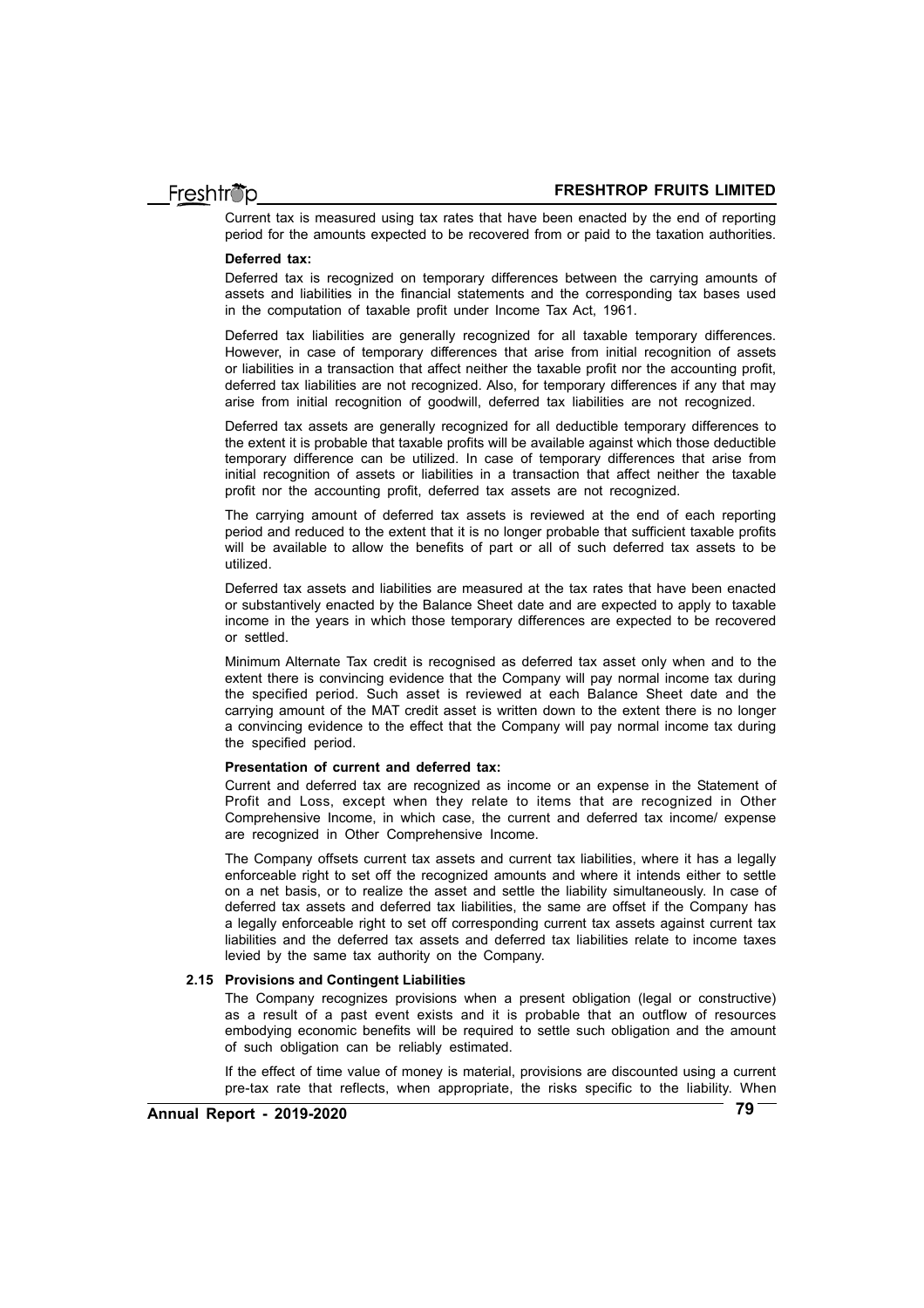Freshtröp

discounting is used, the increase in the provision due to the passage of time is recognized as a finance cost.

A disclosure for a contingent liability is made when there is a possible obligation or a present obligation that may, but probably will not require an outflow of resources embodying economic benefits or the amount of such obligation cannot be measured reliably. When there is a possible obligation or a present obligation in respect of which likelihood of outflow of resources embodying economic benefits is remote, no provision or disclosure is made.

#### **2.16 Research and Development Expenditure**

Expenditure on research is recognised as an expense when it is incurred. Expenditure on development which does not meet the criteria for recognition as an intangible asset is recognised as an expense when it is incurred.

Items of property, plant and equipment and acquired Intangible Assets utilized for Research and Development are capitalised and depreciated in accordance with the policies stated for Property, Plant and Equipment and Intangible Assets.

#### **2.17 Earnings per Share**

Basic EPS is computed by dividing net profit after taxes for the year by weighted average number of equity shares outstanding during the financial year, adjusted for bonus share elements in equity shares issued during the year and excluding treasure shares, if any.

Diluted earnings per share adjusts the figures used in the determination of basic earnings per share to take into account the after income tax effect of interest and other financing costs associated with dilutive potential equity shares and the weighted average number of additional equity shares that would have been outstanding assuming the conversion of all dilutive potential equity shares.

#### **2.18 Segment Reporting**

The Chief Operational Decision Maker (CODM) monitors the operating results of its business segments separately for the purpose of making decisions about resource allocation and performance assessment. Operating segments are reported in a manner consistent with the internal reporting provided to the CODM.

The Board of Directors (BOD) of the Company assesses the financial performance and position of the Company, and makes strategic decisions; hence the Board of Directors are CODM. Refer note 37 for segment related information.

#### **2.19 Cash and cash equivalents**

Cash and cash equivalents comprise cash and deposits with banks. The Company considers all highly liquid investments with a remaining maturity at the date of purchase of three months or less and that are readily convertible to known amounts of cash to be cash equivalents.

#### **2.20 Statement of Cash Flows**

Cash flows are reported using the indirect method, whereby profit before tax is adjusted for the effects of transactions of a non-cash nature, any deferrals or accruals of past or future operating cash receipts or payments and item of income or expenses associated with investing or financing cash flows. The cash flows from operating, investing and financing activities of the Company are segregated.

#### **2.21 Key accounting estimates and judgements**

The preparation of the Company's financial statements requires the management to make judgments, estimates and assumptions that affect the reported amounts of revenues, expenses, assets and liabilities, and the accompanying disclosures, and the disclosure of contingent liabilities. Uncertainty about these assumptions and estimates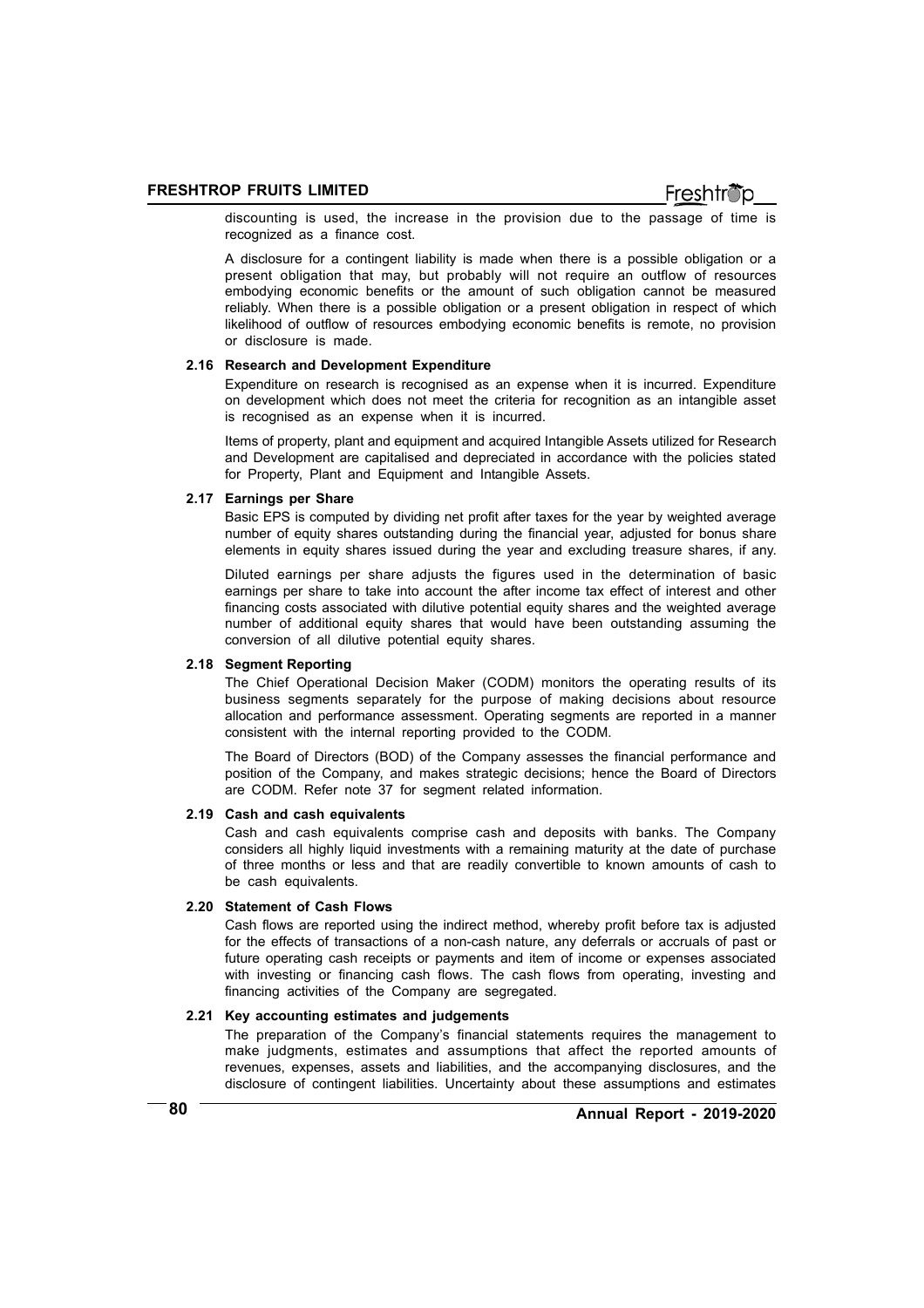could result in outcomes that require a material adjustment to the carrying amount of assets or liabilities affected in future periods.

#### **3. CRITICAL ACCOUNTING ESTIMATES AND ASSUMPTIONS:**

The key assumptions concerning the future and other key sources of estimation uncertainty at the reporting date, that have a significant risk of causing a material adjustment to the carrying amounts of assets and liabilities within the next financial year, are described below:

#### **Income taxes**

The Company's tax jurisdiction is India. Significant judgments are involved in estimating budgeted profits for the purpose of paying advance tax, determining the provision for income taxes, including amount expected to be paid/recovered for uncertain tax positions (Refer Note 32).

#### **Property, Plant and Equipment**

Property, Plant and Equipment represent a significant proportion of the asset base of the Company. The charge in respect of periodic depreciation is derived after determining an estimate of an asset's expected useful life and the expected residual value at the end of its life. The useful lives and residual values of Company's assets are determined by the management at the time the asset is acquired and reviewed periodically, including at each financial year end. The lives are based on historical experience with similar assets as well as anticipation of future events, which may impact their life, such as changes in technical or commercial obsolescence arising from changes or improvements in production or from a change in market demand of the product or service output of the asset.

#### **Defined Benefit Obligation**

The costs of providing gratuity and other post-employment benefits are charged to the Statement of Profit and Loss in accordance with Ind AS 19 'Employee benefits' over the period during which benefit is derived from the employees' services. The costs are assessed on the basis of assumptions selected by the management. These assumptions include salary escalation rate, discount rates, expected rate of return on assets and mortality rates. The same is disclosed in Note 35, 'Employee benefits'.

#### **Fair value measurement of Financial Instruments**

When the fair values of financials assets and financial liabilities recorded in the Balance Sheet cannot be measured based on quoted prices in active markets, their fair value is measured using valuation techniques, including the discounted cash flow model, which involve various judgments and assumptions.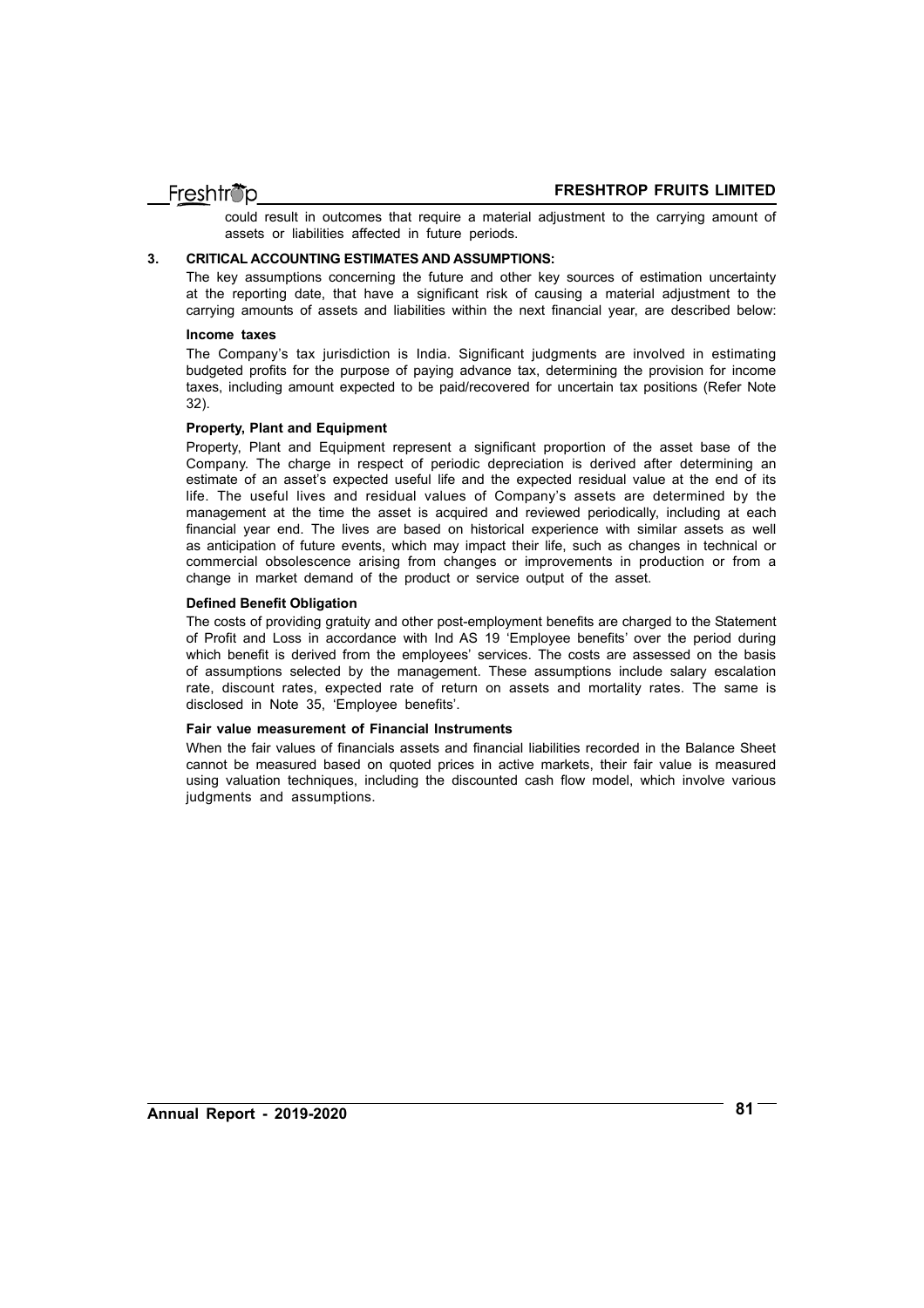|                                  | <b>22 4. PROPERTY, PLANT AND EQUIPMENT</b> |                |                           |                    |                         |                             |                                 |                    |                  |                         |                         |
|----------------------------------|--------------------------------------------|----------------|---------------------------|--------------------|-------------------------|-----------------------------|---------------------------------|--------------------|------------------|-------------------------|-------------------------|
|                                  | ent as<br>Property, plant and equipme      | 31st<br>ಕ      | March 2020                |                    |                         |                             |                                 |                    |                  |                         | (INR in Lakhs)          |
|                                  | Particulars                                |                | Gross Carrying Amount     |                    |                         |                             | <b>Accumulated Depreciation</b> |                    |                  | Net Carrying Amt        |                         |
|                                  |                                            | Balance        | <b>Additions</b>          | Deduction          | <b>Balance</b>          | <b>Balance</b>              | <b>Depreciation</b>             | <b>Deduction</b>   | Balance          | <b>Balance</b>          | <b>Balance</b>          |
|                                  |                                            | ಕ್ಕೆ<br>ಸ      | during the<br>Adjustments | during<br>the Year | &ಕ<br>ಶಿಸ               | As at<br>1st April,<br>2019 | during<br>the Year              | during<br>the Year | ಕ್ಷ<br>ಸ         | ಗೆ ಸ<br>ಸಿ              | ಕ್ಷಿತ್ವ<br>ಸಾ           |
|                                  |                                            | April<br>2819  | year                      |                    | March,<br>2020          |                             |                                 |                    | March,<br>2020   | March,<br>2020          | March,<br>2019          |
|                                  | and and land development                   | 190.57         | 334.92                    |                    | 525.48                  |                             |                                 | 1                  |                  | 525.48                  | 190.57                  |
|                                  | Factory building                           | 2.246.15       |                           |                    | 2.246.15                | 748.87                      | 92.83                           |                    | 841.70           | 1404.46                 | 1,497.28                |
|                                  | Machinery                                  | 5.934.18       | 57.67                     | 10.65              | 5.981.21                | 2,325.41                    | 372.37                          | 6.75               | 2.691.03         | 3.290.17                | 3,608.77                |
|                                  | Office equipments                          | 64.20          | 3.78                      |                    | 67.98                   | 41.50                       | 6.61                            |                    | 48.11            | 19.87                   | 22.70                   |
|                                  | Vehicles                                   | 266.61         | 71.67                     | 96.38              | 241.90                  | 130.27                      | 29.09                           | 69.90              | 89.46            | 152.44                  | $\frac{136.33}{2}$      |
|                                  | Furniture and fixtures                     | 121.49         |                           |                    | 121.49                  | 60.68                       | $\frac{9}{10}$                  | $\mathbf{I}$       | 67.88            | 53.62                   | 60.81                   |
|                                  | Computer equipment                         | 113.55         | 80                        |                    | 114.34                  | 73.91                       | 14.73                           | ٠                  | 88.64            | 25.71                   | 39.64                   |
|                                  | Office electrification                     | 3.26           |                           |                    | 3.26                    | 3.08                        | 0.02                            |                    | 3.09             | 0.17                    | 0.18                    |
|                                  | Pollution control equipment                | 53.14          |                           |                    | 53.14                   | 29.26                       | 3.87                            |                    | 33.13            | 20.01                   | 23.87                   |
|                                  | nent<br>Total Property, Plant and Equipr   | 8,993.15       | 468.83                    | 107.02             | 9,354.96                | 3,412.99                    | 526.70                          | 76.65              | 3,863.03         | 5,491.92                | 5,580.16                |
|                                  | Capital Work In Progress                   |                |                           |                    |                         |                             |                                 |                    |                  | 53.07                   | 15.81                   |
|                                  | ent as<br>Property, plant and equipm       | ಹ              | 31st March 2019           |                    |                         |                             |                                 |                    |                  |                         | (INR in Lakhs)          |
|                                  | Particulars                                |                | Gross Carrying            | Amount             |                         |                             | <b>Accumulated Depreciation</b> |                    |                  | Net Carrying Amt.       |                         |
|                                  |                                            | <b>Balance</b> | Adjustments<br>Additions/ | <b>Deduction</b>   | As at<br><b>Balance</b> | <b>Balance</b>              | Depreciation                    | <b>Deduction</b>   | Balance<br>As at | <b>Balance</b><br>As at | <b>Balance</b><br>As at |
|                                  |                                            | As at<br>1st   | during the                | during<br>the Year | 31st                    | As at<br>1st April,<br>2018 | during<br>the Year              | during<br>the Year | 31st             | 31st                    | 31st                    |
|                                  |                                            | April<br>2018  | year                      |                    | 2019<br>March,          |                             |                                 |                    | March,<br>2019   | March,<br>2019          | 2018<br>March,          |
|                                  | Land and land development                  | 198.34         |                           | 7.77               | 190.57                  |                             |                                 | ٠                  |                  | 190.57                  | 198.34                  |
|                                  | Factory building                           | 2,187.58       | 58.58                     |                    | 2,246.15                | 659.84                      | 89.04                           |                    | 748.87           | 1497.28                 | 527.74                  |
|                                  | Machinery                                  | 5,711.37       | 222.81                    |                    | 5,934.18                | .963.56                     | 361.85                          |                    | 2,325.41         | 3,608.7                 | 3,747.81                |
|                                  | Office equipments                          | 60.70          | 3.50                      |                    | 64.20                   | 34.96                       | 6.54                            |                    | 41.50            | 22.70                   | 25.74                   |
|                                  | Vehicles                                   | 248.13         | 47.55                     | 29.08              | 266.61                  | 129.17                      | 28.73                           | S.<br>27.          | 130.27           | 136.33                  | 118.97                  |
|                                  | Furniture and fixtures                     | 112.22         | 9.27                      |                    | 121.49                  | 52.28                       | 840                             | ٠                  | 60.68            | 60.81                   | 59.93                   |
|                                  | Computer equipment                         | 84.66          | 28.89                     | $\blacksquare$     | 113.55                  | 62.74                       | 11.17                           | ٠                  | 73.91            | 39.64                   | 21.92                   |
|                                  | Office electrification                     | 326            |                           |                    | 3.26                    | 2.84                        | 0.24                            | $\blacksquare$     | 3.08             | 0.18                    | 0.42                    |
| <b>Annual Report - 2019-2020</b> | Pollution control equipment                | 53.14          |                           |                    | 53.14                   | 25.41                       | 3.86                            |                    | 29.26            | 23.87                   | 27.73                   |
|                                  | Total Property, Plant and Equipment        | 8,659.39       | 370.60                    | 36.85              | 8,993.15                | 2,930.79                    | 509.82                          | 27.62              | 3,412.99         | 5,580.16                | 5,728.60                |
|                                  | Capital Work In Progress                   |                |                           |                    |                         |                             |                                 |                    |                  | 15.81                   |                         |

Notes to the Financial Statement for the year ended 31st March, 2020 **Notes to the Financial Statement for the year ended 31st March, 2020**

**FRESHTROP FRUITS LIMITED**

## **Freshtrop**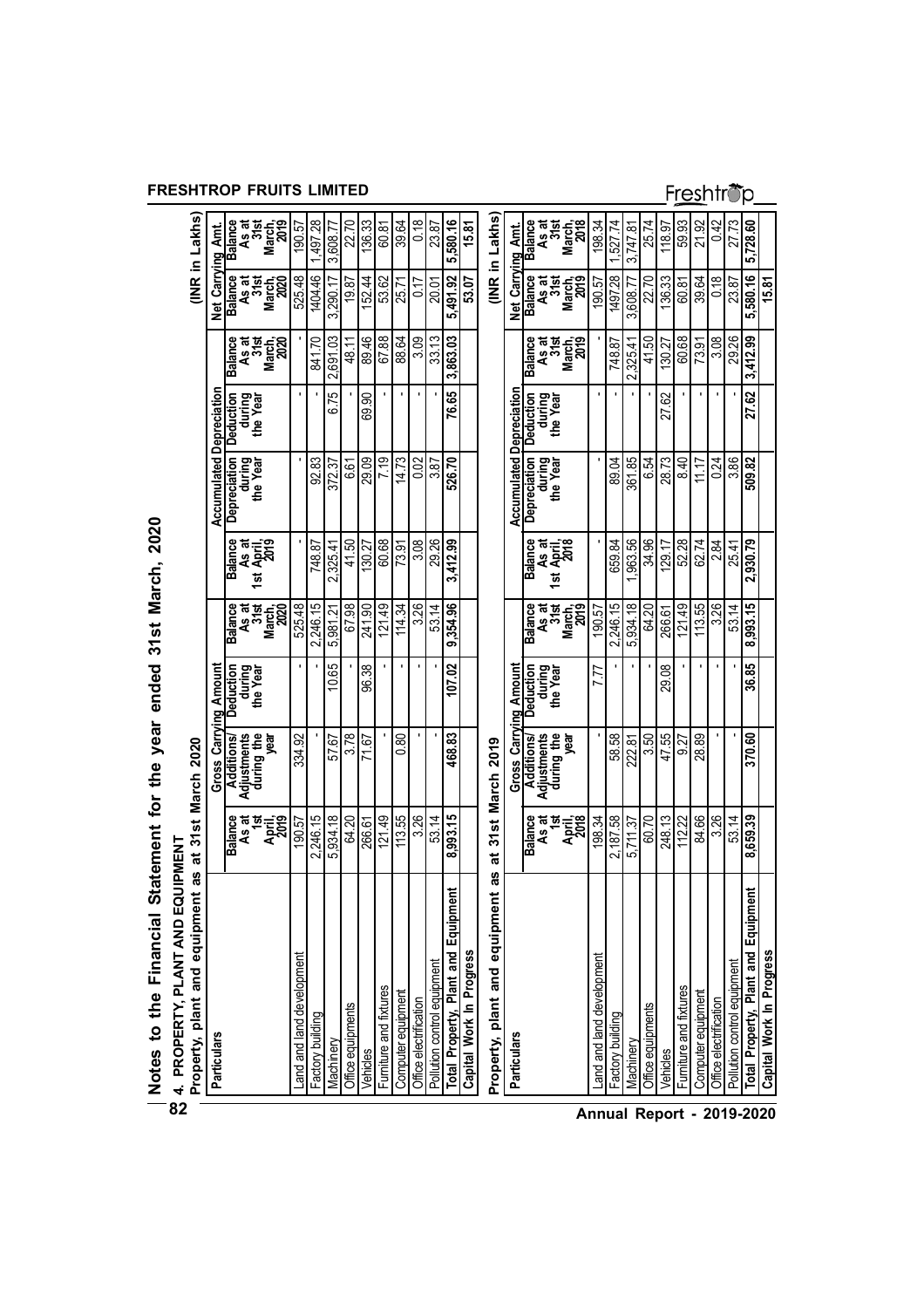Freshtr<sup>a</sup>p

## **FRESHTROP FRUITS LIMITED**

|                                                                                                                                                                                                                                                                                                                | 0.33<br>0.07<br>1.95<br>٠<br>1.95                            | J.<br>٠        |                         | 2019                                                                              | 31st<br><b>Balance</b><br>As at<br>Deduction<br>during<br>the Year<br>Amortization<br>during<br>the Year<br><b>Balance</b><br>As at<br><b>Balance</b><br>ಗಿತ್ತ<br>ಗ<br><b>Deduction</b><br>during<br>the Year<br>Adjustments<br><b>Additions/</b><br>As at<br>ë<br>Balance | <b>Accumulated Depreciation</b><br>Gross Carrying Amount                       | 2019<br>March<br>31st<br>ಕ<br>as |                   |
|----------------------------------------------------------------------------------------------------------------------------------------------------------------------------------------------------------------------------------------------------------------------------------------------------------------|--------------------------------------------------------------|----------------|-------------------------|-----------------------------------------------------------------------------------|----------------------------------------------------------------------------------------------------------------------------------------------------------------------------------------------------------------------------------------------------------------------------|--------------------------------------------------------------------------------|----------------------------------|-------------------|
|                                                                                                                                                                                                                                                                                                                | 7.69<br>3.81<br>44.03<br>٠<br>6.50<br>37.53                  |                | 0.40<br>11.50<br>.<br>م | 2.26<br>8.83<br>7.36<br>2.26<br>1.47<br>2.38<br>39.70<br>٠<br>βġ<br>2.38<br>33.20 | year                                                                                                                                                                                                                                                                       | March,<br>1st April,<br>2018<br>March,<br>2029<br>during the<br><b>April</b> , |                                  |                   |
|                                                                                                                                                                                                                                                                                                                |                                                              |                |                         |                                                                                   |                                                                                                                                                                                                                                                                            |                                                                                |                                  |                   |
|                                                                                                                                                                                                                                                                                                                |                                                              |                |                         |                                                                                   |                                                                                                                                                                                                                                                                            |                                                                                | Right of Use Assets              |                   |
|                                                                                                                                                                                                                                                                                                                |                                                              |                |                         |                                                                                   |                                                                                                                                                                                                                                                                            |                                                                                |                                  |                   |
| At 1st April 2019                                                                                                                                                                                                                                                                                              |                                                              |                |                         |                                                                                   |                                                                                                                                                                                                                                                                            |                                                                                |                                  |                   |
|                                                                                                                                                                                                                                                                                                                |                                                              |                |                         |                                                                                   |                                                                                                                                                                                                                                                                            |                                                                                |                                  |                   |
| $\widehat{42}$<br>(Refer Note<br>116<br>$\lambda$ S<br>bul pq<br>Recognition on transition                                                                                                                                                                                                                     |                                                              |                |                         |                                                                                   |                                                                                                                                                                                                                                                                            |                                                                                |                                  |                   |
| At 31st March 2020                                                                                                                                                                                                                                                                                             |                                                              |                |                         |                                                                                   |                                                                                                                                                                                                                                                                            |                                                                                |                                  |                   |
| $\mathbf{z}$                                                                                                                                                                                                                                                                                                   |                                                              |                |                         |                                                                                   |                                                                                                                                                                                                                                                                            |                                                                                |                                  |                   |
| At 1st April 2019                                                                                                                                                                                                                                                                                              |                                                              |                |                         |                                                                                   |                                                                                                                                                                                                                                                                            |                                                                                |                                  |                   |
|                                                                                                                                                                                                                                                                                                                |                                                              |                |                         |                                                                                   |                                                                                                                                                                                                                                                                            |                                                                                |                                  |                   |
| <b>ACCUMULATED DEPRECIATI</b><br>Depreciation Expense<br>At 31st March 2020<br>RIGHT OF USE ASSETS<br><b>COST</b>                                                                                                                                                                                              |                                                              |                |                         |                                                                                   |                                                                                                                                                                                                                                                                            |                                                                                |                                  |                   |
|                                                                                                                                                                                                                                                                                                                |                                                              |                |                         |                                                                                   |                                                                                                                                                                                                                                                                            |                                                                                |                                  |                   |
|                                                                                                                                                                                                                                                                                                                |                                                              |                |                         |                                                                                   |                                                                                                                                                                                                                                                                            |                                                                                |                                  |                   |
|                                                                                                                                                                                                                                                                                                                |                                                              |                |                         |                                                                                   |                                                                                                                                                                                                                                                                            |                                                                                |                                  |                   |
| 11,50<br>44.03<br>44.03                                                                                                                                                                                                                                                                                        | 8.16                                                         |                | 19.66                   |                                                                                   |                                                                                                                                                                                                                                                                            |                                                                                |                                  |                   |
|                                                                                                                                                                                                                                                                                                                |                                                              |                |                         |                                                                                   |                                                                                                                                                                                                                                                                            |                                                                                |                                  |                   |
| 0.40<br>1.95<br>1.95                                                                                                                                                                                                                                                                                           | 0.44                                                         | 0.84           |                         |                                                                                   |                                                                                                                                                                                                                                                                            |                                                                                |                                  |                   |
| 8.83<br>39.70<br>39.70                                                                                                                                                                                                                                                                                         | 7.61                                                         |                | 16.44                   |                                                                                   |                                                                                                                                                                                                                                                                            |                                                                                |                                  |                   |
| 2.26<br>2.38<br>2.38                                                                                                                                                                                                                                                                                           | 0.12                                                         |                | 2.38                    |                                                                                   |                                                                                                                                                                                                                                                                            |                                                                                |                                  |                   |
| 2020<br>້າຕອ                                                                                                                                                                                                                                                                                                   |                                                              | 2020           |                         |                                                                                   |                                                                                                                                                                                                                                                                            |                                                                                |                                  |                   |
| March,<br>year<br>April,                                                                                                                                                                                                                                                                                       |                                                              | March,         |                         |                                                                                   |                                                                                                                                                                                                                                                                            |                                                                                |                                  |                   |
| 1st April,<br>2019<br>the Year<br>during the<br>ই                                                                                                                                                                                                                                                              |                                                              |                | $31$ st                 |                                                                                   |                                                                                                                                                                                                                                                                            |                                                                                |                                  |                   |
| As at<br>As at<br>31st<br>during<br>Adjustments<br>As at                                                                                                                                                                                                                                                       | during<br>the Year<br>during<br>the Year                     | As at          |                         |                                                                                   |                                                                                                                                                                                                                                                                            |                                                                                |                                  |                   |
| <b>Balance</b><br><b>Balance</b><br>Deduction<br>Gross Carrying Amount<br>Additions<br>Balance<br><b>Total Intangible Assets</b><br><b>Total Intangible Assets</b><br>ntangible Assets<br>Computer Software<br>Computer Software<br>Particulars<br>Particulars<br>Trademark<br>Trademark<br>Website<br>Website | <b>Accumulated Depreciation</b><br>Deduction<br>Amortization | <b>Balance</b> |                         |                                                                                   |                                                                                                                                                                                                                                                                            |                                                                                |                                  | Net Carrying Amt. |

<u> 1980 - Johann Barbara, martxa a</u>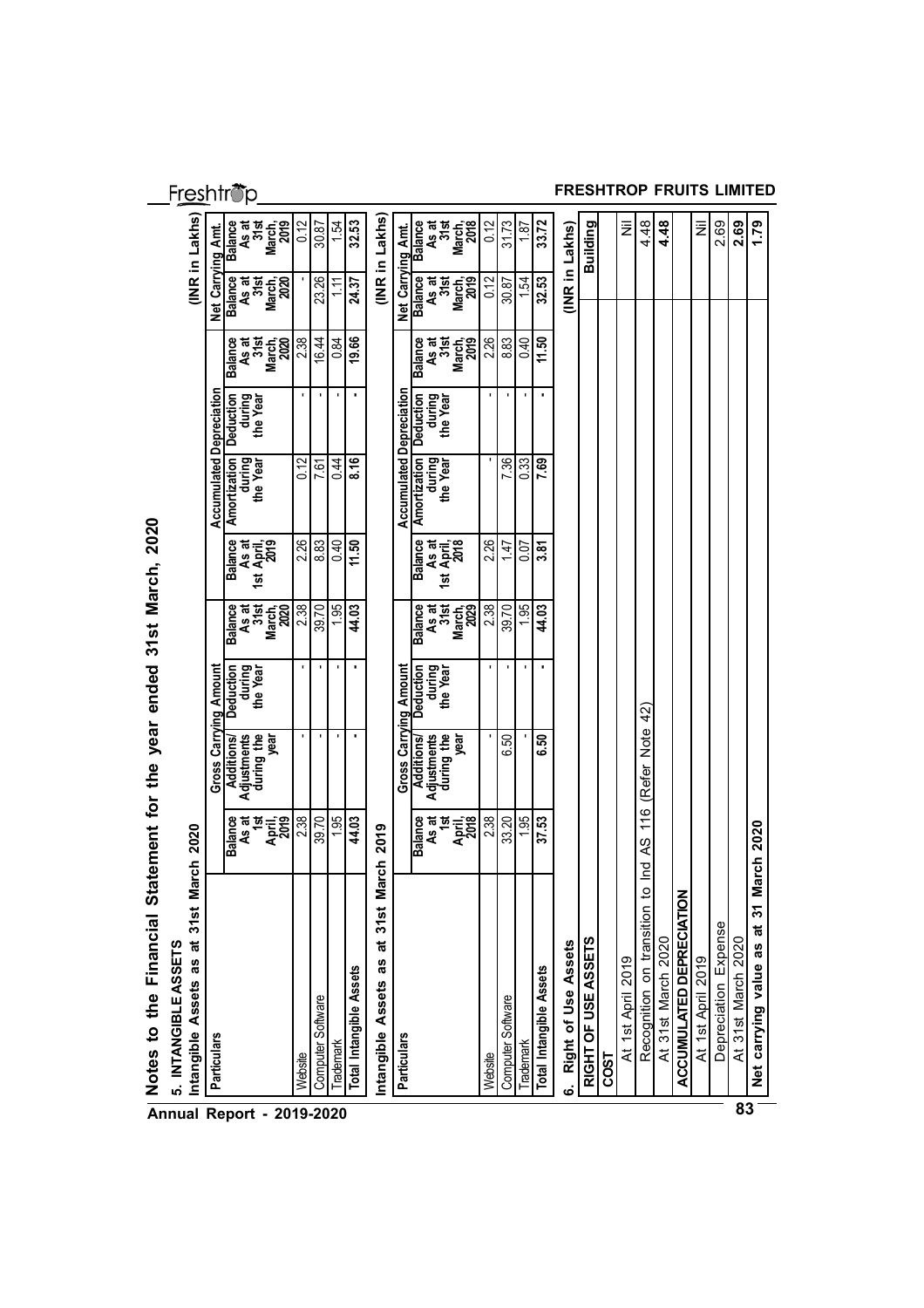

## **Notes to the Financial Statement for the year ended 31st March, 2020**

### **7 INVESTMENT\* (INR in Lakhs)**

| <b>Particulars</b>                                                                                             | As at 31st  | As at 31st  |
|----------------------------------------------------------------------------------------------------------------|-------------|-------------|
|                                                                                                                | March, 2020 | March, 2019 |
| Non-Current                                                                                                    |             |             |
| Investments in unquoted equity shares of Cooperative<br>Society measured at fair value through profit and loss |             |             |
| (FVTPL)                                                                                                        |             |             |
| Shree Laxminarayan Co-operative Society limited.**<br>[5 Nos. (P.Y. 5)] of Rs. 50 each                         | 0.00        | 0.00        |
|                                                                                                                |             |             |
| <b>Non-Convertible Debentures</b>                                                                              |             |             |
| Investment in instruments carried at fair value through<br>profit and loss (FVTPL)***                          |             |             |
| Kotak Mahindra Investment Ltd-Secured Redeemable-                                                              |             |             |
| 50 Units (P.Y Nil) of Rs.10,00,000 each                                                                        | 500.00      |             |
| <b>Total</b>                                                                                                   | 500.00      | 0.00        |
| Aggregate value of unquoted investments- at Cost                                                               | 500.00      | 0.00        |
| Aggregate amount of impairment in value of investments                                                         |             |             |
| Current                                                                                                        |             |             |
| <b>Mutual Fund</b>                                                                                             |             |             |
| Investment in instruments carried at fair value through<br>profit and loss (FVTPL)***                          |             |             |
| Kotak Equity Arbitrage Fund- Nil                                                                               |             |             |
| (P.Y - 9,25,358.441 of Rs 10.7084 each)                                                                        |             | 99.09       |
| <b>ICICI Prudential Equity Arbritage Fund- Nil</b>                                                             |             |             |
| (P.Y - 36,63,778.934 of Rs 13.6207 each)                                                                       |             | 499.03      |
| Edelweiss Arbitrage Fund- Nil                                                                                  |             | 399.45      |
| (P.Y - 32,64,169.992 of Rs 12.2375 each)                                                                       |             |             |
| <b>Total</b>                                                                                                   |             | 997.58      |
| Aggregate value of unquoted investments at cost                                                                |             | 999.35      |
| Aggregate value of unquoted investments at Market Value                                                        |             | 997.58      |
| Aggregate amount of impairment in value of investments                                                         |             |             |

\* Refer note 33 - Financial instruments, fair values and risk measurement

\*\* Numbers are below one thousand under the rounding off convention adopted by the company and accordingly not reported.

\*\*\* Investment in Debentures have been shown at Face Value.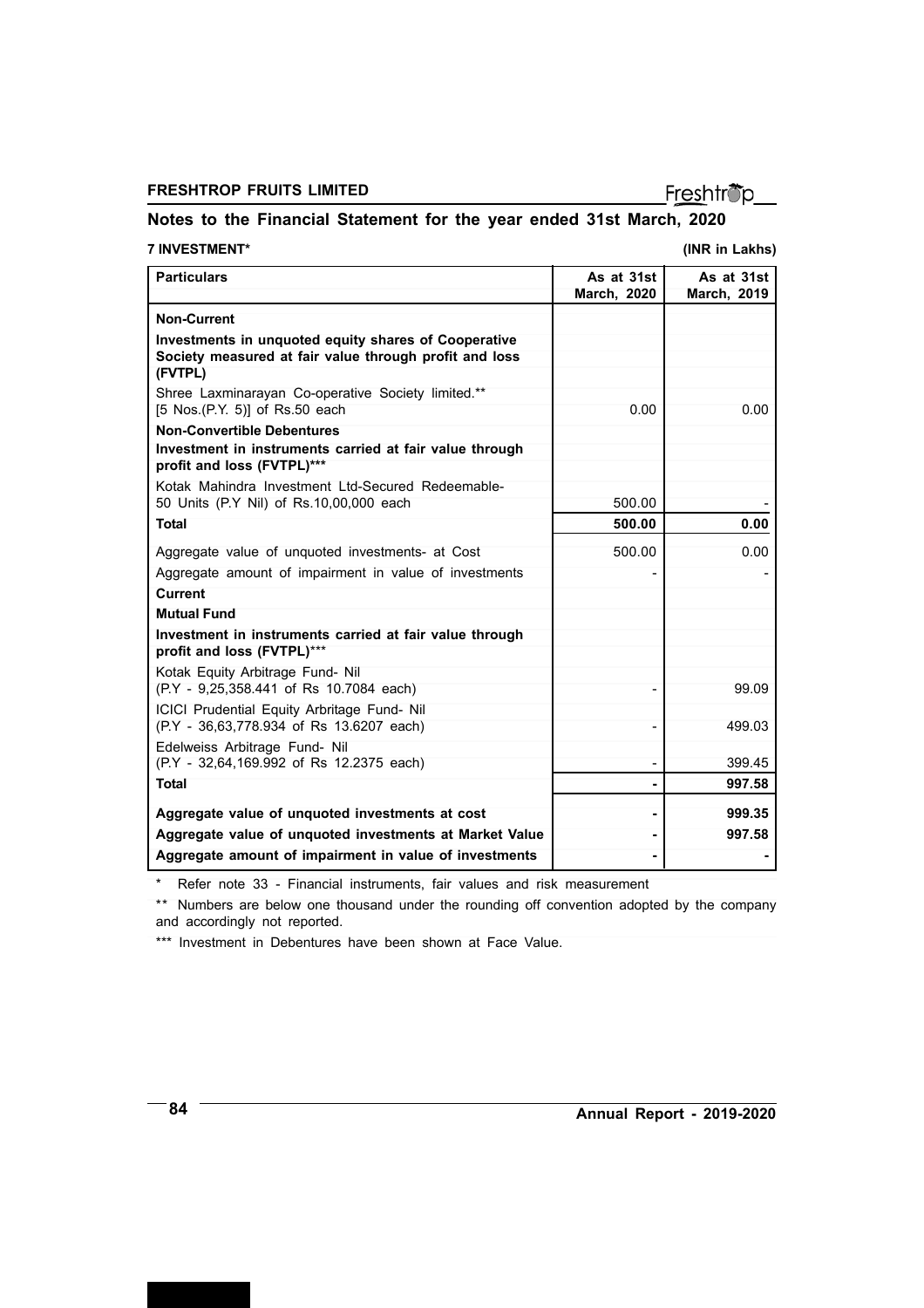Freshtrop

#### **FRESHTROP FRUITS LIMITED**

## **Notes to the Financial Statement for the year ended 31st March, 2020**

#### **8 LOANS\* (INR in Lakhs)**

| <b>Particulars</b>                                                                           | As at 31st<br>March, 2020 | As at 31st<br><b>March, 2019</b> |
|----------------------------------------------------------------------------------------------|---------------------------|----------------------------------|
| Current<br>Other loan and advances<br>Secured, considered good<br>Unsecured, considered good | -<br>5.83                 | 10.68                            |
| <b>Total Loans</b>                                                                           | 5.83                      | 10.68                            |

\* Refer note 33 - Financial instruments, fair values and risk measurement.

#### **9 OTHER FINANCIAL ASSTES\* (INR in Lakhs)**

|                                                          |                                  | ,                         |
|----------------------------------------------------------|----------------------------------|---------------------------|
| <b>Particulars</b>                                       | As at 31st<br><b>March, 2020</b> | As at 31st<br>March, 2019 |
| <b>Non-Current</b>                                       |                                  |                           |
| Security and other deposits (unsecured, considered good) | 46.55                            | 46.80                     |
| Derivatives - foreign exchange forward contracts #       | 32.32                            |                           |
| <b>Total Non-Current Other Financial Assets</b>          | 78.87                            | 46.80                     |
| Current                                                  |                                  |                           |
| Derivatives - foreign exchange forward contracts #       |                                  | 83.07                     |
| <b>Total Current Other Financial Assets</b>              |                                  | 83.07                     |

Refer note 33 - Financial instruments, fair values and risk measurement

# The company has entered into forward contracts to hedge its exchange rate risk. The Company has also entered into cross currency interest rate swap to hedge against interest rate risk and exchange rate risk . Refer note - 33 Financial instruments, fair values and risk measurement for details.

#### **10 OTHER CURRENT ASSETS (INR in Lakhs)**

| <b>Particulars</b>                            | As at 31st<br>March, 2020 | As at 31st<br>March, 2019 |
|-----------------------------------------------|---------------------------|---------------------------|
| <b>Non-Current</b>                            |                           |                           |
| Capital advances                              | 18.52                     |                           |
| Balances with Government Authorities *        | 25.00                     | 25.00                     |
| <b>Total Non-Current Assets</b>               | 43.52                     | 25.00                     |
| Current                                       |                           |                           |
| Advance to supplier of goods and expense      | 261.00                    | 93.25                     |
| Prepaid Expenses                              | 45.85                     | 52.53                     |
| Export incentive receivable                   | 346.41                    | 179.83                    |
| Packing Scheme Incentive Receivable           |                           | 30.50                     |
| Transport and Marketing Assistance Receivable | 316.27                    |                           |
| Other receivable                              | 9.30                      | 7.39                      |
| Balances with Government Authorities*         | 526.31                    | 731.00                    |
| <b>Total Current Non-Financial Assets</b>     | 1,505.15                  | 1,094.50                  |

\* Balance government authorities include balances with GST, VAT Department etc.

**Annual Report - 2019-2020 85**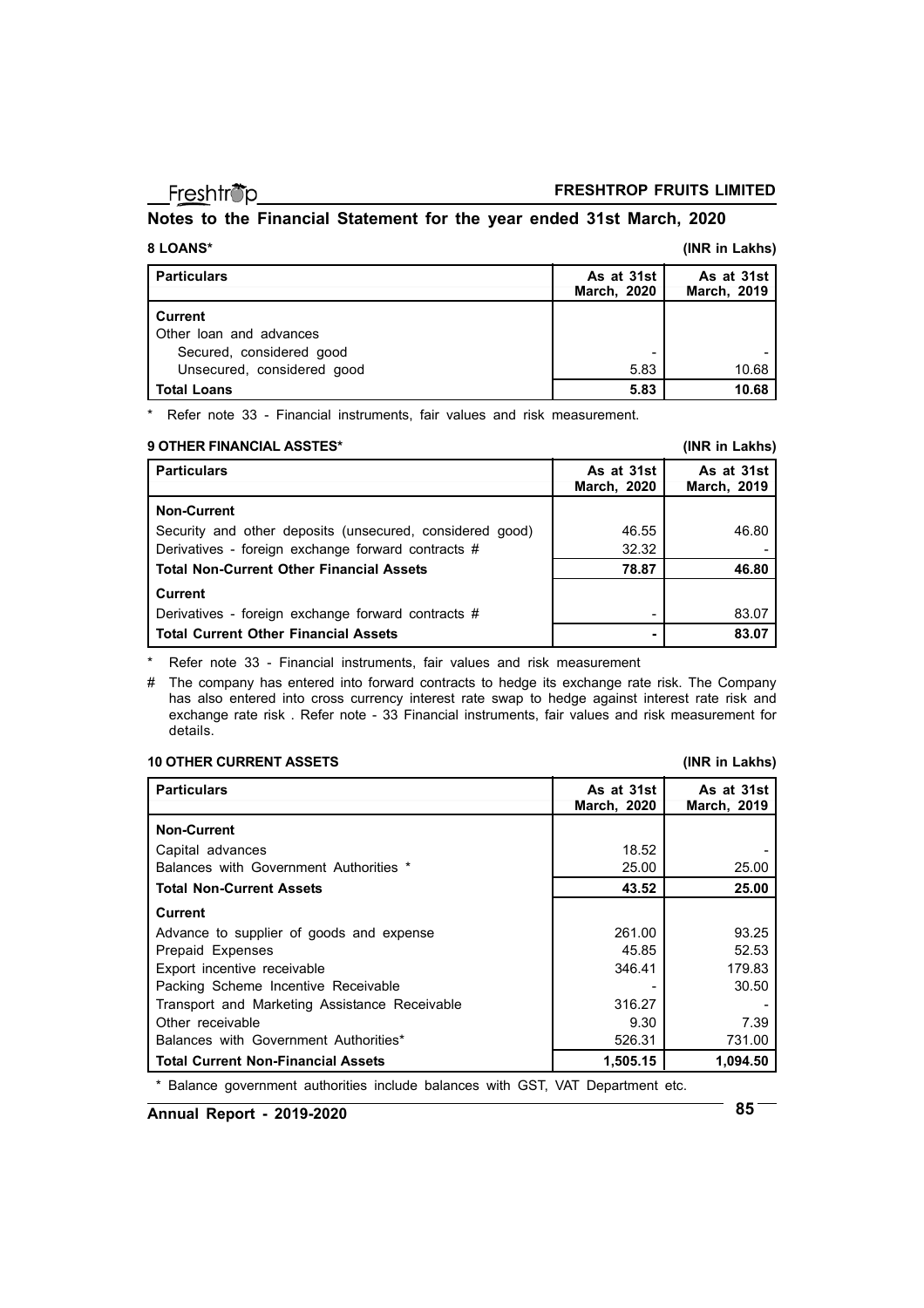# Freshtr**ö**p

## **Notes to the Financial Statement for the year ended 31st March, 2020**

**11 INCOME TAX ASSETS (NET) (INR in Lakhs)**

| <b>Particulars</b>                                                      | As at 31st I<br><b>March. 2020</b> | As at 31st<br><b>March, 2019</b> |
|-------------------------------------------------------------------------|------------------------------------|----------------------------------|
| Advance payment of tax (Net of provision and<br>Tax deducted at source) | 82.46                              | 20.89                            |
| Total Income Tax Assets (Net)                                           | 82.46                              | 20.89                            |

#### **12 INVENTORIES (INR in Lakhs)**

| <b>Particulars</b>                                                                                                           | As at 31st<br><b>March, 2020</b>                       | As at 31st<br><b>March, 2019</b>                          |
|------------------------------------------------------------------------------------------------------------------------------|--------------------------------------------------------|-----------------------------------------------------------|
| Raw Materials<br><b>Finished Goods</b><br>Finished Goods in transit<br>Packing Materials<br>Consumables<br>Coal, Spares etc. | 11.48<br>729.89<br>3,535.43<br>568.85<br>19.10<br>4.62 | 101.33<br>1.408.03<br>2,836.89<br>513.17<br>23.11<br>3.45 |
| <b>Total Inventories</b>                                                                                                     | 4.869.37                                               | 4.885.98                                                  |

#### **13 TRADE RECEIVABLES\* (INR in Lakhs)**

| <b>Particulars</b>                                                                                  | As at 31st<br><b>March, 2020</b> | As at 31st<br><b>March, 2019</b> |
|-----------------------------------------------------------------------------------------------------|----------------------------------|----------------------------------|
| Current<br>Secured, considered good<br>Unsecured, considered good<br>Unsecured, considered doubtful | 3,273.18                         | 3,947.76                         |
| Less: Allowances for unsecured doubtful debts                                                       | 3.273.18                         | 3.947.76                         |
| <b>Total Trade Receivables</b>                                                                      | 3,273.18                         | 3,947.76                         |

\* Refer note 33 - Financial instruments, fair values and risk measurement

#### **14 CASH AND CASH EQUIVALENTS\* (INR in Lakhs)**

### Particulars **As at 31st** As at 31st As at 31st As at 31st As at 31st As at 31st As at 31st As at 31st As at 31st As at 31st As at 31st As at 31st As at 31st As at 31st As at 31st As at 31st As at 31st As at 31st As at 31st **March, 2019 Cash and Cash Equivalents** Balances with banks In current accounts 241.52 388.55 Cash on hand 2.03 4.10 Total Cash and Cash Equivalents **243.55** 392.65

#### **15 OTHER BANK BALANCES\* (INR in Lakhs)**

| <b>Particulars</b>                                        | As at 31st I<br><b>March, 2020</b> | As at 31st<br><b>March, 2019</b> |
|-----------------------------------------------------------|------------------------------------|----------------------------------|
| Margin money deposit with bank with maturity of more than |                                    |                                  |
| 3 months but less than 12 months#                         | 9.06                               | 8.71                             |
| Unclaimed dividend                                        | 14.78                              | 15.98                            |
| Total Bank Balance other than Cash and Cash Equivalents   | 23.84                              | 24.69                            |

Refer note 33 - Financial instruments, fair values and risk measurement

# Held as lien by bank against bank guarantees.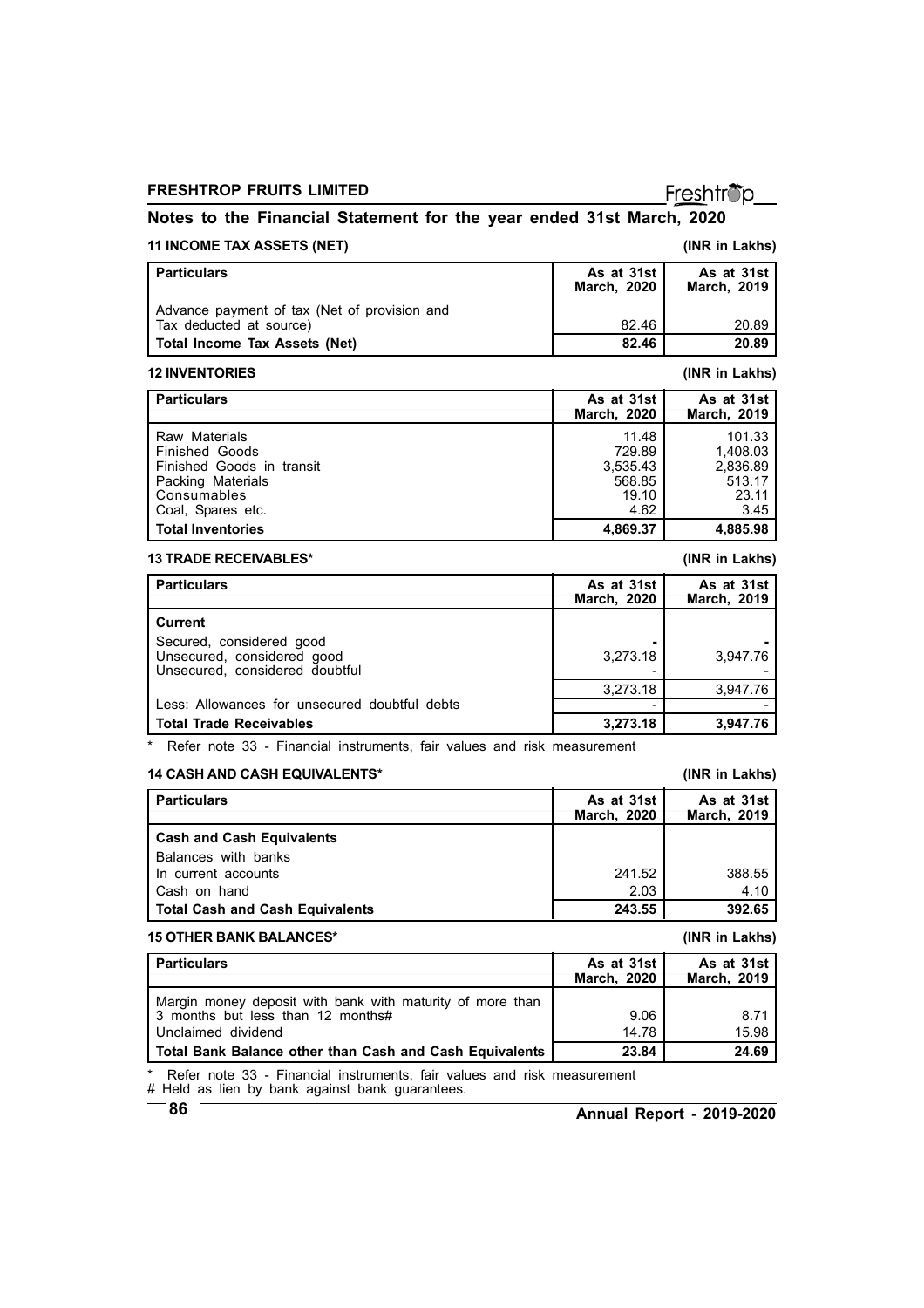Freshtrop

### **FRESHTROP FRUITS LIMITED**

## **Notes to the Financial Statement for the year ended 31st March, 2020**

#### **16 EQUITY SHARE CAPITAL (INR in Lakhs)**

| <b>Particulars</b>                                       | As at 31st<br><b>March, 2020</b> | As at 31st<br>March, 2019 |
|----------------------------------------------------------|----------------------------------|---------------------------|
| <b>AUTHORISED SHARE CAPITAL</b>                          |                                  |                           |
| $1,50,00,000$ Equity shares of Rs. $10/-$ each           | 1,500.00                         | 1,500.00                  |
|                                                          | 1,500.00                         | 1,500.00                  |
| <b>ISSUED, SUBSCRIBED AND PAID UP CAPITAL</b>            |                                  |                           |
| 1,11,45,000 Equity shares of Rs. 10/- each fully paid up |                                  |                           |
| (As at 31st March 2019: 1,21,45,000 of Rs.10/- each)     | 1,114.50                         | 1,214.50                  |
|                                                          | 1.114.50                         | 1.214.50                  |

**a) Reconciliation of shares outstanding at the beginning and at the end of the year**

**(INR in Lakhs)**

| <b>Particulars</b>                                                          | As at 31st March, 2020 |                    | As at 31st March, 2019 |                         |  |
|-----------------------------------------------------------------------------|------------------------|--------------------|------------------------|-------------------------|--|
|                                                                             | No. of<br>shares       | Amount I<br>in Rs. | No. of<br>shares       | <b>Amount</b><br>in Rs. |  |
| At the beginning of the year                                                | 121.45                 | 1.214.50           | 121.45                 | 1.214.50                |  |
| Less: Buy Back of Equity shares during<br>the year (Refer Note 16(d) Below) | (10.00)                | (100.00)           |                        |                         |  |
| At the end of the year                                                      | 111.45                 | 1,114.50           | 121.45                 | 1.214.50                |  |

**b) Rights, preferences and restrictions attached to equity shares (excepted forfeited shares)** The Company has only one class of equity shares having a par value of Rs. 10 per share. Each Shareholder is eligible for one vote per share. In the event of liquidation, the equity shareholders are eligible to receive the remaining assets of the Company, after distribution of all preferential amounts, in proportion of their shareholding.

#### **c) Details of shareholder(s) holding more than 5% equity shares**

| <b>Particulars</b>             | As at 31st March, 2020 |                   | As at 31st March, 2019 |                   |
|--------------------------------|------------------------|-------------------|------------------------|-------------------|
|                                | No. of<br>shares       | $%$ of<br>holding | No. of<br>shares       | $%$ of<br>holding |
| <b>Number of Equity Shares</b> |                        |                   |                        |                   |
| Freshcap Foodstuff LLP         | 21.02                  | 18.86%            | 23.68                  | 19.50%            |
| Ashok Vishandas Motiani        | 15.46                  | 13.88%            | 17.42                  | 14.35%            |
| Nanita Ashok Motiani           | 8.55                   | 7.68%             | 9.63                   | 7.93%             |
| Dipti Ashok Motiani            | 7.32                   | 6.57%             | 8.25                   | 6.79%             |
| Priyanka Tandon                | 5.80                   | 5.21%             | 6.54                   | 5.38%             |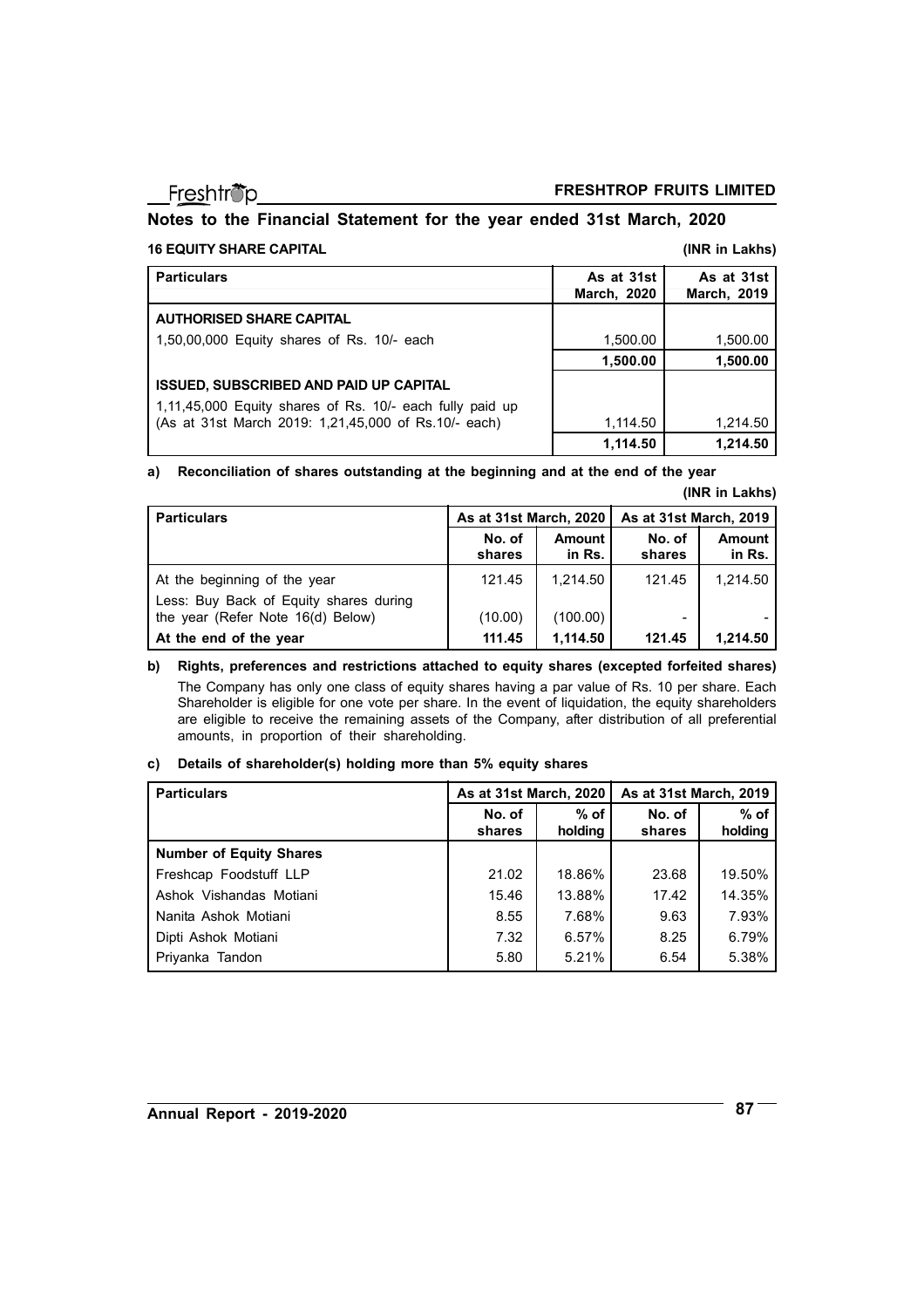

#### **Notes to the Financial Statement for the year ended 31st March, 2020**

**16 EQUITY SHARE CAPITAL (Contd.....)**

#### **d) Buy-back of equity shares**

The Board of Directors of the Company, at its meeting held on October 11, 2019, have approved Buy- back of 10 lakhs fully paid up Equity Shares of face value of Rs.10 each for an aggregate amount not exceeding Rs. 11 Crores (Rupees Eleven Cores only) at a price not exceeding Rs. 110/- (Rupees One Hundred Ten only) per Equity Shares from the shareholders of the Company on a proportionate basis through "Tender Offer" route in accordance with the provisions contained in the Securities and Exchange Board of India (Buy Back of Securities) Regulations, 2018 and the Companies Act, 2013 (as amended from time to time). The tendering period for buy-back offer remained open from Thursday, November 21, 2019 and closed on Wednesday, December 4, 2019 and the settlement in respect of shares bought back have been completed on 12th December 2019.

The Company has purchased through Tender Offer 10 lakhs Equity Shares which were extinguished in terms of Regulation 21 read with Regulation 11 of the SEBI Buy Back Regulations 2018.The extinquishment of equity shares bought back have been completed on December 18, 2019 which has resulted in change of 8.23 % in the paid up capital of the Company.

Capital Redemption Reserve was created to the extent of Share Capital extinguished (Rs. 100.00 lakhs). The excess of cost of buy-back of Rs. 1,000.00 lakhs over face value of shares was adjusted from Security Premium Reserve Rs. 188.00 lakhs & from Retained Earnings Rs. 812.00 lakhs. The transaction cost of buy-back of Rs. 269.41 lakhs was offset from Retained Earnings.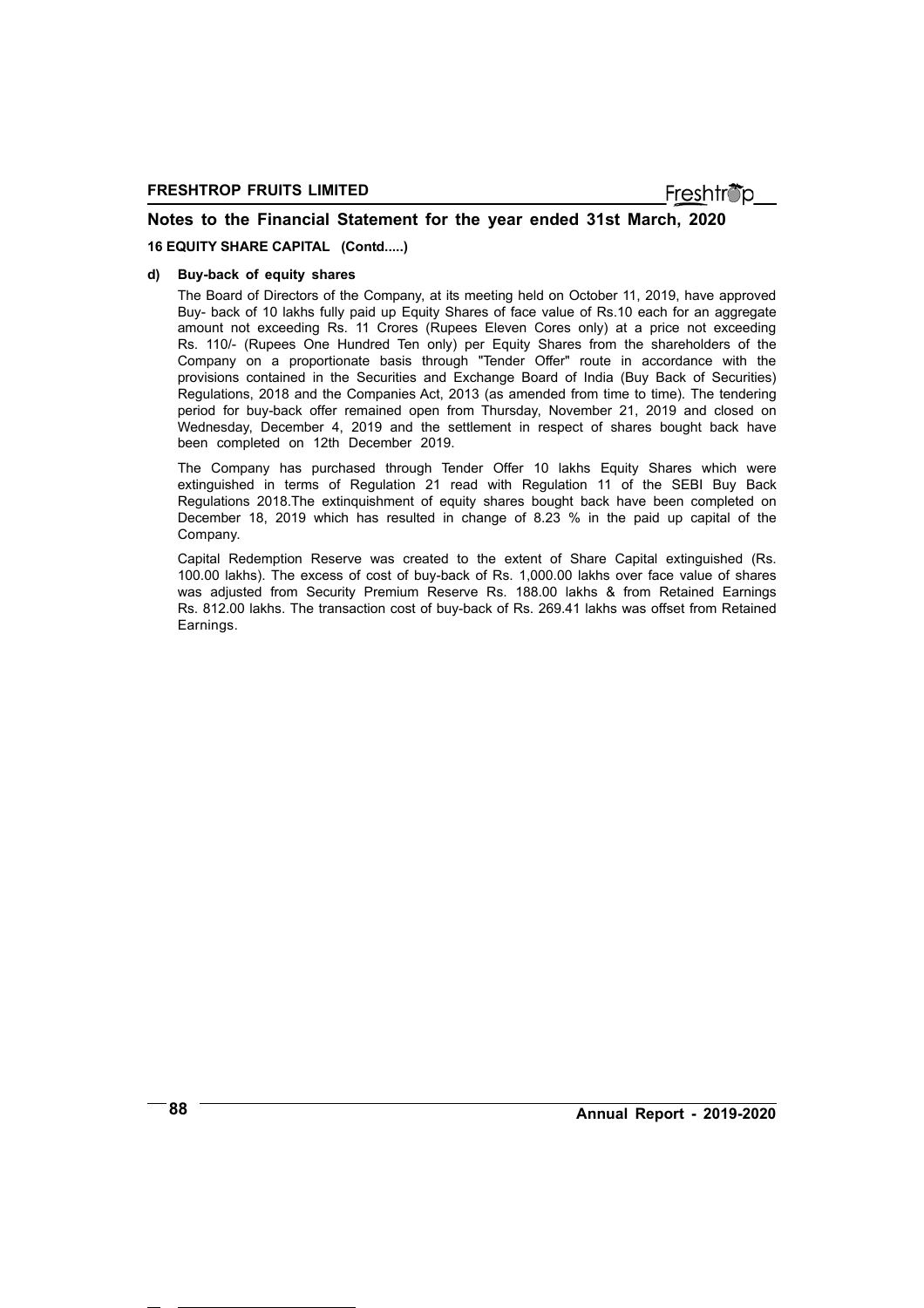<u>Freshtröp \_\_\_\_\_\_\_\_\_\_\_\_\_\_\_\_\_\_\_\_\_\_\_\_</u>

### **FRESHTROP FRUITS LIMITED**

# **Notes to the Financial Statement for the year ended 31st March, 2020**

## **17 OTHER EQUITY (INR in Lakhs)**

| <b>Particulars</b>                                                                                                          |                   |                                         | <b>Reserves &amp; Surplus</b>                         |                    |                                    | Other<br>reserves                  | Total<br>Other |
|-----------------------------------------------------------------------------------------------------------------------------|-------------------|-----------------------------------------|-------------------------------------------------------|--------------------|------------------------------------|------------------------------------|----------------|
|                                                                                                                             | Capital<br>Reseve | Capital<br>Redemption<br><b>Reserve</b> | <b>Securities</b><br><b>Premium</b><br><b>Reserve</b> | General<br>reserve | <b>Retained</b><br><b>Earnings</b> | Cash<br>flow<br>hedging<br>reserve | Equity         |
| Balance as at April 1, 2018 (A)                                                                                             | 89.50             | ٠                                       | 188.00                                                | 12.88              | 4,847.02                           | (176.69)                           | 4,960.70       |
| Addition during the year:                                                                                                   |                   |                                         |                                                       |                    |                                    |                                    |                |
| Profit for the period                                                                                                       |                   |                                         |                                                       |                    | 1,374.40                           |                                    | 1,374.40       |
| Items of OCI for the year, net of tax:                                                                                      |                   |                                         |                                                       |                    |                                    |                                    |                |
| Remeasurement benefit of defined<br>benefit plans                                                                           |                   |                                         |                                                       |                    | 6.21                               |                                    | 6.21           |
| Effective portion of gains and loss<br>on designated portion of hedging<br>instruments in a cash flow hedge<br>(net of tax) |                   |                                         |                                                       |                    |                                    | 172.85                             | 172.85         |
| Total Comprehensive Income for the<br>year 2018-19(B)                                                                       |                   | $\blacksquare$                          |                                                       |                    | 1,380.61                           | 172.85                             | 1,553.47       |
| Reductions during the year:                                                                                                 |                   |                                         |                                                       |                    |                                    |                                    |                |
| <b>Dividends</b>                                                                                                            |                   |                                         |                                                       |                    |                                    |                                    |                |
| Income tax on dividend                                                                                                      |                   | $\qquad \qquad \blacksquare$            |                                                       |                    |                                    |                                    |                |
| Total (C)                                                                                                                   |                   | ٠                                       |                                                       |                    |                                    |                                    |                |
| Balance as at 31st March, 2019<br>$(D)=(A+B+C)$                                                                             | 89.50             | ٠                                       | 188.00                                                | 12.88              | 6,227.63                           | (3.84)                             | 6,514.17       |
| Addition during the year:                                                                                                   |                   |                                         |                                                       |                    |                                    |                                    |                |
| Profit for the period                                                                                                       |                   |                                         |                                                       |                    | 461.92                             |                                    | 461.92         |
| Taxes of Earlier Years                                                                                                      |                   |                                         |                                                       |                    | 288.10                             |                                    | 288.10         |
| Items of OCI for the year, net of tax:                                                                                      |                   |                                         |                                                       |                    |                                    |                                    |                |
| Remeasurement benefit of defined<br>benefit plans                                                                           |                   |                                         |                                                       |                    | 11.76                              |                                    | 11.76          |
| Effective portion of gains and loss on<br>designated portion of hedging instruments<br>in a cash flow hedge (net of tax)    |                   |                                         |                                                       |                    |                                    | 47.40                              | 47.40          |
| <b>Total Comprehensive Income for</b><br>the year 2019-20 (E)                                                               |                   |                                         |                                                       |                    | 761.79                             | 47.40                              | 809.19         |
| Reductions during the year:                                                                                                 |                   |                                         |                                                       |                    |                                    |                                    |                |
| Transfer to Capital Redemption Reserve                                                                                      |                   |                                         |                                                       |                    | (100.00)                           |                                    | (100.00)       |
| <b>Transfer from General Reserve</b>                                                                                        |                   | 100.00                                  |                                                       |                    |                                    |                                    | 100.00         |
| Buy Back Related Expenses                                                                                                   |                   |                                         |                                                       |                    | (269.41)                           |                                    | (269.41)       |
| Transfer from Securities Premium on<br>Buy Back of Shares (Refer Note 16(d)                                                 |                   |                                         | (188.00)                                              |                    |                                    |                                    | (188.00)       |
| Transfer from General Reserve on Buy<br>Back of Shares (Refer Note 16(d)                                                    |                   |                                         |                                                       |                    | (812.00)                           |                                    | (812.00)       |
| Total (F)                                                                                                                   | ۰                 | 100.00                                  | (188.00)                                              | ٠                  | (1, 181.41)                        | ٠                                  | (1, 269.41)    |
| Balance as at 31st March, 2020<br>$(G) = (D + E + F)$                                                                       | 89.50             | 100.00                                  |                                                       | 12.88              | 5,808.01                           | 43.56                              | 6,053.95       |

**Annual Report - 2019-2020 89**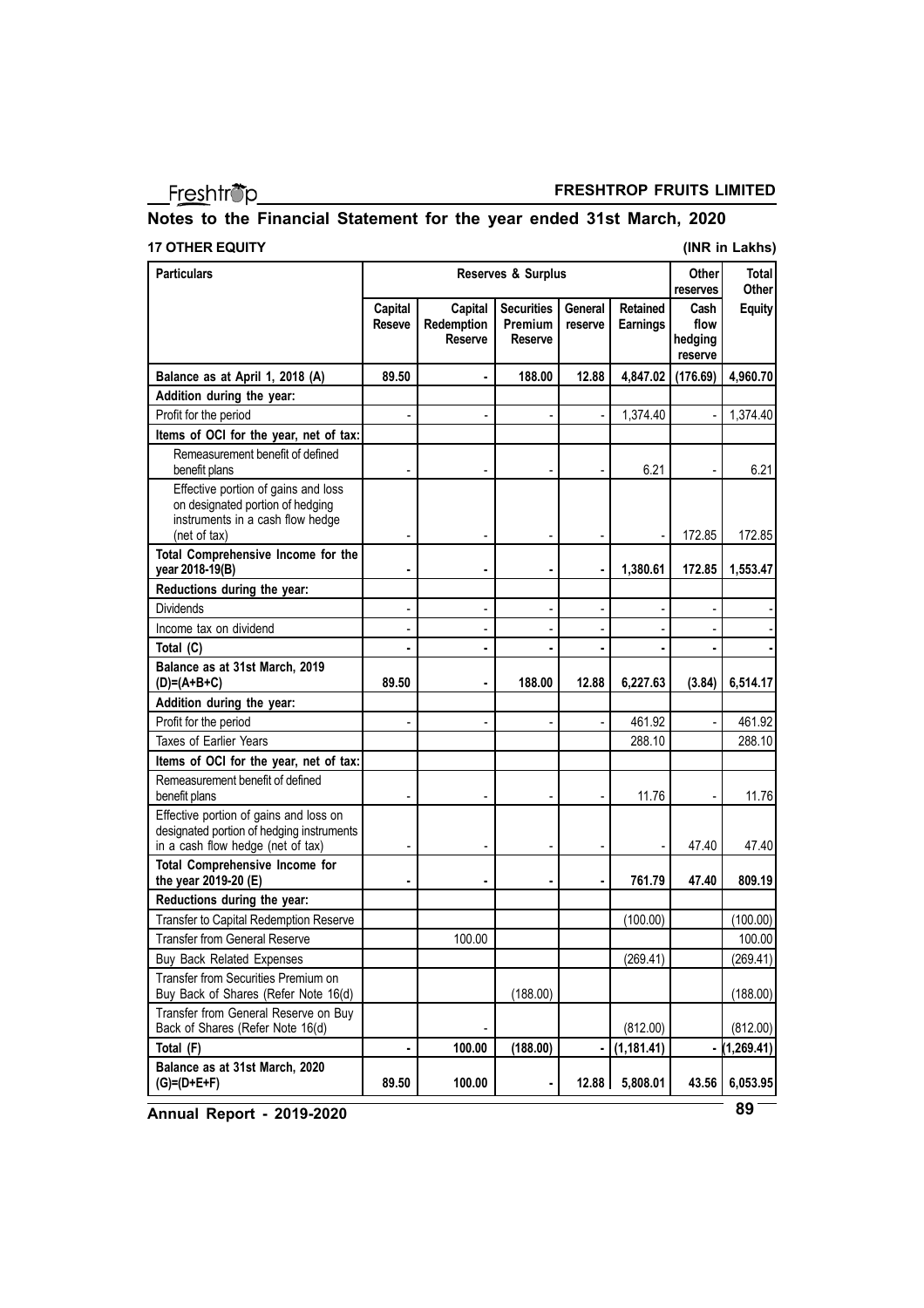

#### **Notes to the Financial Statement for the year ended 31st March, 2020**

**17 OTHER EQUITY (contd.....)**

#### **Description of nature and purpose of each reserve**

**General Reserve -** General reserve is created from time to time by way of transfer of profits from retained earnings for appropriation purposes. General reserve is created by a transfer from one component of equity to another and is not an item of other comprehensive income.

**Capital Reserve -** The company has created capital reserve out of capital subsidies received from state Governments. Capital reserve is utilised in accordance with provision of the Companies Act. **Capital Redemption Reserve-** Capital redemption reserve is a reserve created on buy-back of equity shares in accordance with section 69 of the Companies Act, 2013. The reserve is utilised in accordance with the specific provision of the Companies Act, 2013.

**Securities premium Reserve -** Securities premium reserve is used to record the premium on issue of shares. These reserve is utilised in accordance with the provisions of the Companies Act.

**Cash flow hedging Reserve** - The effective portion of changes in the fair value of derivatives that are designated and qualify as cash flow hedges is recognised in the other comprehensive income in cash flow hedging reserve.

| <b>18 BORROWINGS*</b>                                                    |                                  | (INR in Lakhs)            |
|--------------------------------------------------------------------------|----------------------------------|---------------------------|
| <b>Particulars</b>                                                       | As at 31st<br><b>March, 2020</b> | As at 31st<br>March, 2019 |
| <b>Non-Current</b>                                                       |                                  |                           |
| Secured<br>Term loan from banks                                          | 622.96                           | 1,019.75                  |
| Unsecured                                                                |                                  |                           |
| From directors                                                           |                                  | 0.28                      |
| <b>Total Non-Current Borrowings</b>                                      | 622.96                           | 1,020.03                  |
| Current maturities of long term borrowings (Refer note no.19)<br>Current | 490.99                           | 448.45                    |
| Secured<br>Working capital loan from banks                               | 1.975.47                         | 2,403.86                  |
| Unsecured<br>From directors                                              | 202.57                           |                           |
| <b>Total Current Borrowings</b>                                          | 2,178.03                         | 2,403.86                  |

\* Refer note 33 - Financial instruments, fair values and risk measurement .

#### **Notes:**

- a. Foreign Currency Term loan of Rs 1113.95 lakhs (31st March 2019 Rs 1468.21 lakhs) are secured by :
	- (i) First exclusive charge on present and future Plant and Machinery of the Borrower located at GAT No. 598/1 and 590/1 D, Village Janori, Tai. Dindori, Dist. Nashik (Maharastra).
	- (ii) First exclusive charge by way of equitable mortgage on land and building located at GAT No. 598/1 and 590/1 D, Village Janori, Tai. Dindori, Dist. Nashik(Maharastra).
	- (iii) Personal guarantee of Mr. Ashok Motiani
	- (iv) Demand promissory note and letter of continuity for Rs. 200 Million
	- (v) Last installment in September, 2022

Rate of interest is 3.95% p.a.

- b. Vehicle Loan of Rs. Nil ( 31st March 2019 Rs 9.27 lakhs) is secured by Hypothecation on the Vehicle of the company repayable 36 Monthly Installments starting From February,2017. Last Installment paid in January, 2020. Rate of Interest 9.51% p.a.
- c. Working Capital Loans from Banks comprise of Cash Credit ,Pre Shipment and Post Shipment Credit are secured by way of hypothecation of Current Assets including Stocks and Book Debts and are colletrally secured by first charge by way of mortgage of factory land & bulding & plant & machinery located at Unit-I,Unit-II and Unit-IV & further secured by Extension of charge over Other fixed assets of the company & personal Guarantee of Chariman & Managing Director.

The Company has not defaulted in the repayment of loans & interest in current & previous year.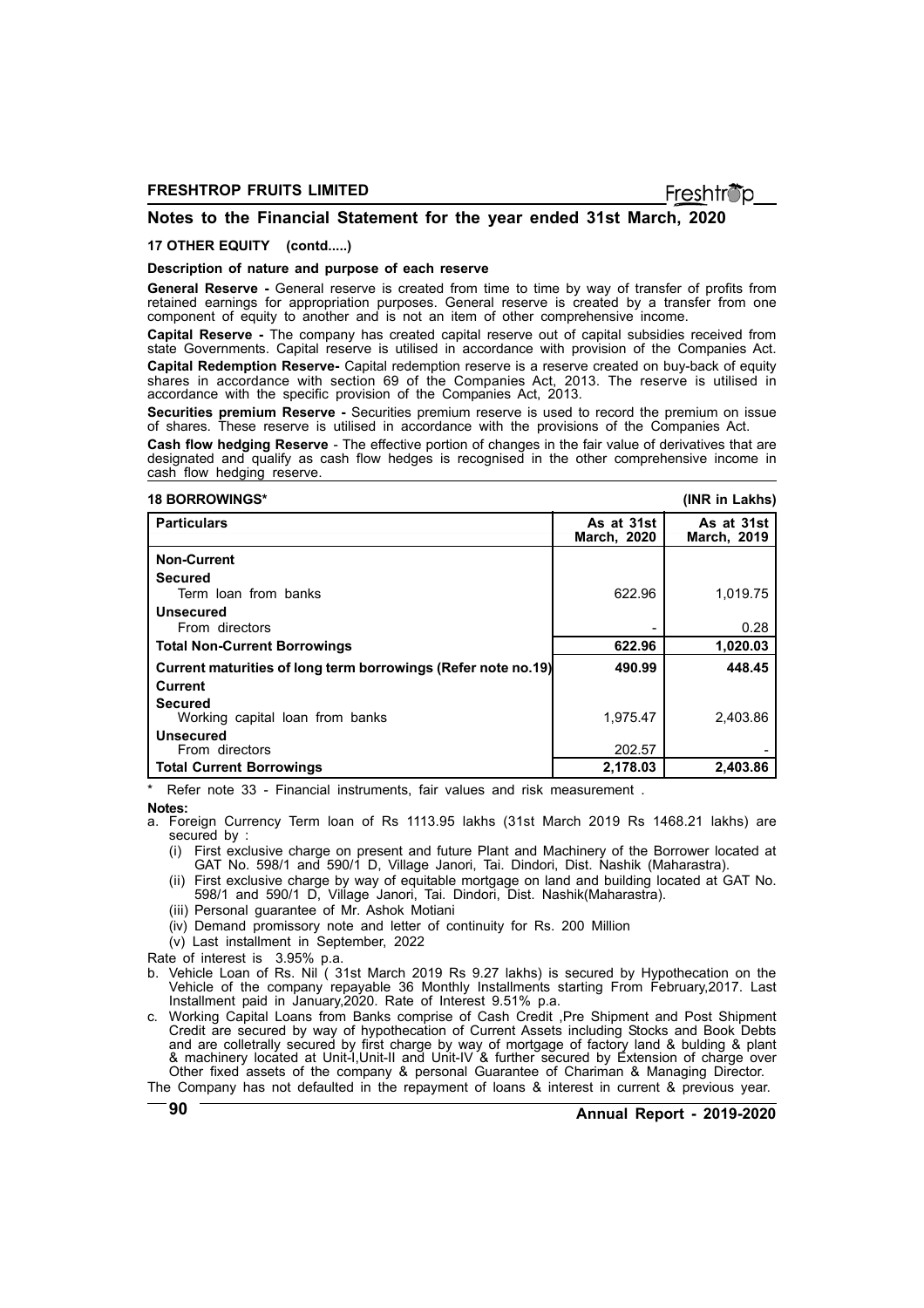Freshtröp

#### **FRESHTROP FRUITS LIMITED**

#### **Notes to the Financial Statement for the year ended 31st March, 2020**

#### **19 OTHER FINANCIAL LIABILITIES\* (INR in Lakhs)**

| <b>Particulars</b>                                   | As at 31st<br>March, 2020 | As at 31st<br>March, 2019 |
|------------------------------------------------------|---------------------------|---------------------------|
| <b>Non-Current</b>                                   |                           |                           |
| Derivatives (Refer note (i) below)                   |                           | 6.31                      |
| <b>Total Non Current Other Financial Liabilities</b> |                           | 6.31                      |
| Current                                              |                           |                           |
| Current maturities of non-current borrowings         | 490.99                    | 448.45                    |
| Interest accrued and due on borrowings               |                           | 1.67                      |
| Trade deposit                                        |                           | 2.50                      |
| Creditors for capital goods                          | 17.20                     | 46.34                     |
| Provision for expense                                | 157.89                    | 204.47                    |
| Other current liabilties **                          | 107.44                    | 187.16                    |
| Unclaimed dividend***                                | 14.78                     | 15.98                     |
| Derivatives (Refer note (i) below)                   | 139.05                    |                           |
| <b>Total Current Other Financial Liabilities</b>     | 927.35                    | 906.58                    |

Refer note 33 - Financial instruments, fair values and risk measurement.

\*\* Other current liabilties include expenses payable of Rs 19.95 lakhs (31st March 2019 - Rs 65.71 Lakhs) to related parties ( Refer note no. 38).

\*\*\* There is no amount due for the payment to investor education and protection fund as on 31st March 2020 and 31st March 2019.

(i) The company has entered into forward contracts to hedge its exchange rate risk. The Company has also entered into cross currency interest rate swap to hedge against interest rate risk and exchange rate risk . Refer note - 33 Financial instruments, fair values and risk measurement for details.

#### **20 LEASE LIABILITY (INR in Lakhs)**

| <b>Particulars</b>                             | As at 31st I<br><b>March. 2020</b> | As at 31st<br><b>March, 2019</b> |
|------------------------------------------------|------------------------------------|----------------------------------|
| Current                                        |                                    |                                  |
| Lease Liability (Refer Note no 42)             | 1.87                               |                                  |
| <b>Total Current Non-Financial Liabilities</b> | 1.87                               |                                  |

#### **21 TRADE PAYABLES (INR in Lakhs)**

| <b>Particulars</b>                                  | As at 31st<br>March, 2020 | As at 31st<br><b>March, 2019</b> |
|-----------------------------------------------------|---------------------------|----------------------------------|
| Current                                             |                           |                                  |
| Dues to Micro and Small Enterprises (Refer Note 40) | 0.28                      |                                  |
| Due to Others (Refer note (i) below)                | 4,673.90                  | 4,291.57                         |
| <b>Total Trade Payables</b>                         | 4,674.18                  | 4,291.57                         |

Refer note 33 - Financial instruments, fair values and risk measurement

(i) Trade payables include Rs Nil Lakhs (31st March 2019 Rs 2.05 lakhs) to related parties. (Refer note no 38).

**Annual Report - 2019-2020 91**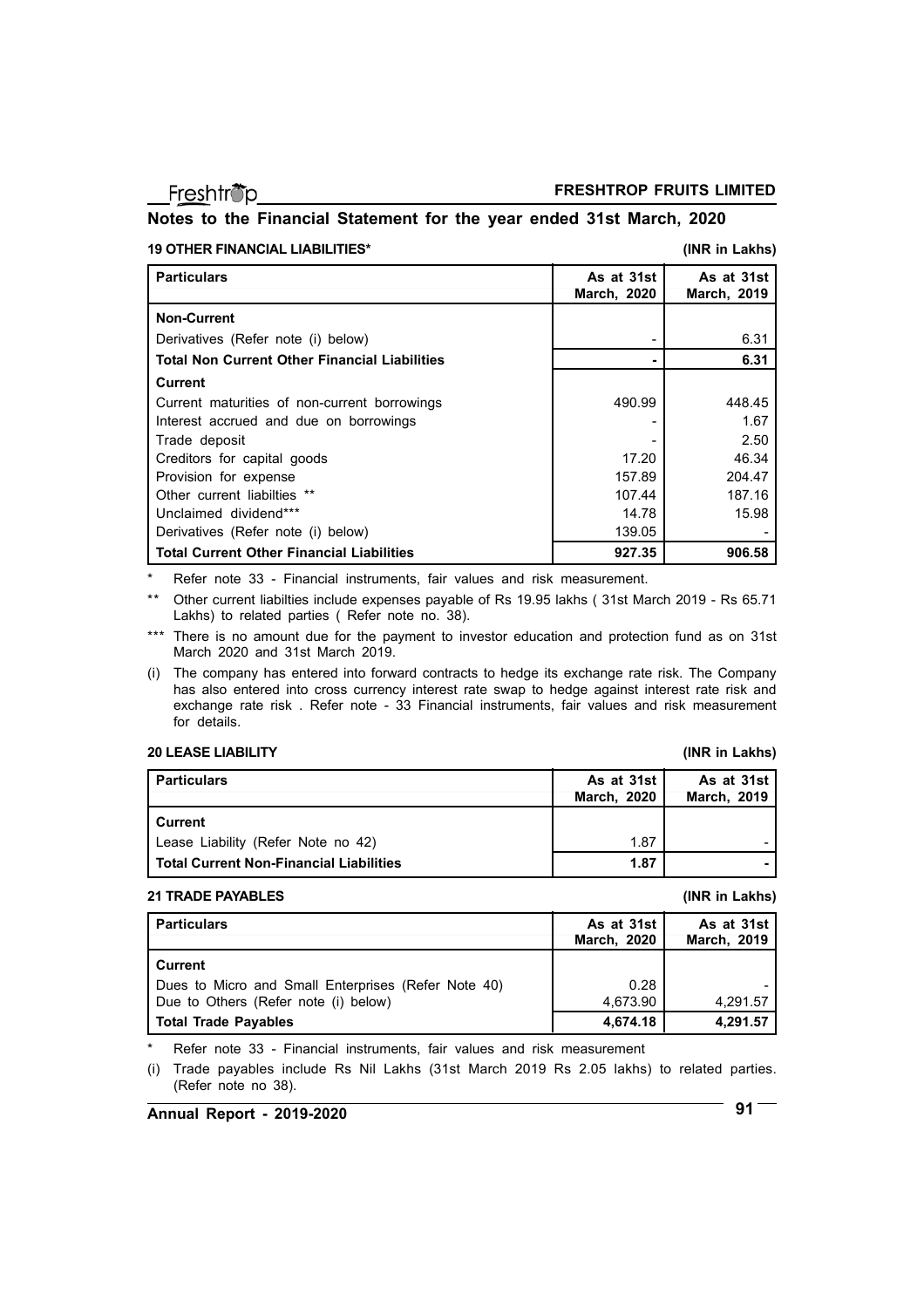## Freshtr**ö**p

## **Notes to the Financial Statement for the year ended 31st March, 2020**

#### **22 OTHER CURRENT LIABILITIES (INR in Lakhs)**

| <b>Particulars</b>                             | As at 31st<br><b>March, 2020</b> | As at 31st<br><b>March, 2019</b> |
|------------------------------------------------|----------------------------------|----------------------------------|
| Current                                        |                                  |                                  |
| Advance from customers                         | 238.49                           | 125.12                           |
| Statutory liabilites #                         | 41.98                            | 91.18                            |
| <b>Total Current Non-Financial Liabilities</b> | 280.47                           | 216.30                           |

# Statutory liabilties represent amount payable towards GST, TDS etc.

| <b>23 PROVISIONS</b>                 |                           | (INR in Lakhs)                   |
|--------------------------------------|---------------------------|----------------------------------|
| <b>Particulars</b>                   | As at 31st<br>March, 2020 | As at 31st<br><b>March, 2019</b> |
| <b>Non-Current</b>                   |                           |                                  |
| Provision for gratuity               |                           | 4.19                             |
| <b>Total Non- Current Provisions</b> |                           | 4.19                             |
| <b>Current</b>                       |                           |                                  |
| Provision for gratuity               | 12.06                     | 20.86                            |
| <b>Total Current Provisions</b>      | 12.06                     | 20.86                            |

For movements in provisions for employee benefits, refer Note 35.

## **24 REVENUE FROM OPERATIONS (INR in Lakhs)**

| <b>Particulars</b>                                                                         | 2019-20               | 2018-19               |
|--------------------------------------------------------------------------------------------|-----------------------|-----------------------|
| Revenue from Sale of Products<br>Revenue from Sale of Services<br><b>Export Incentives</b> | 15.299.36<br>1.216.88 | 16.016.97<br>1.123.51 |
| <b>Total Revenue from Operations</b>                                                       | 16.516.24             | 17.140.47             |

#### **A. Revenue from contracts with customers disaggregated based on nature of products and Services.**

#### **(INR in Lakhs)**

| <b>Particulars</b>                                                                                                                                 | 2019-20                                                | 2018-19                                             |
|----------------------------------------------------------------------------------------------------------------------------------------------------|--------------------------------------------------------|-----------------------------------------------------|
| Revenue from sale of products<br><b>Manufactured Goods</b><br>Grapes<br>Pomegranates<br>Pomegranates Arils<br>Mango Pulp & Concentrate             | 10,254.00<br>75.12<br>865.49<br>2,199.95               | 10,112.04<br>25.25<br>2,646.14<br>1,779.41          |
| Pomegranate Concentrate<br>Guava Pulp & Concentrate<br>Watermelon Pulp and Concentrate<br>Fruit Processed Juice<br>Coconut Chunks<br><b>Others</b> | 1,494.65<br>80.86<br>68.11<br>152.71<br>81.32<br>27.14 | 1,255.90<br>40.32<br>7.30<br>96.03<br>44.71<br>9.85 |
| Total<br><b>Revenue from Sale of Services</b><br>Job Work Income                                                                                   | 15,299.36                                              | 16,016.97                                           |
| Total                                                                                                                                              |                                                        |                                                     |
| Export incentive income                                                                                                                            | 1,216.88                                               | 1,123.51                                            |
| <b>Other Operating Revenues</b>                                                                                                                    |                                                        |                                                     |
| Total                                                                                                                                              | 1,216.88                                               | 1,123.51                                            |
| <b>Total Revenue from Operations</b>                                                                                                               | 16,516.24                                              | 17,140.47                                           |
| 92                                                                                                                                                 |                                                        | <b>Annual Report - 2019-2020</b>                    |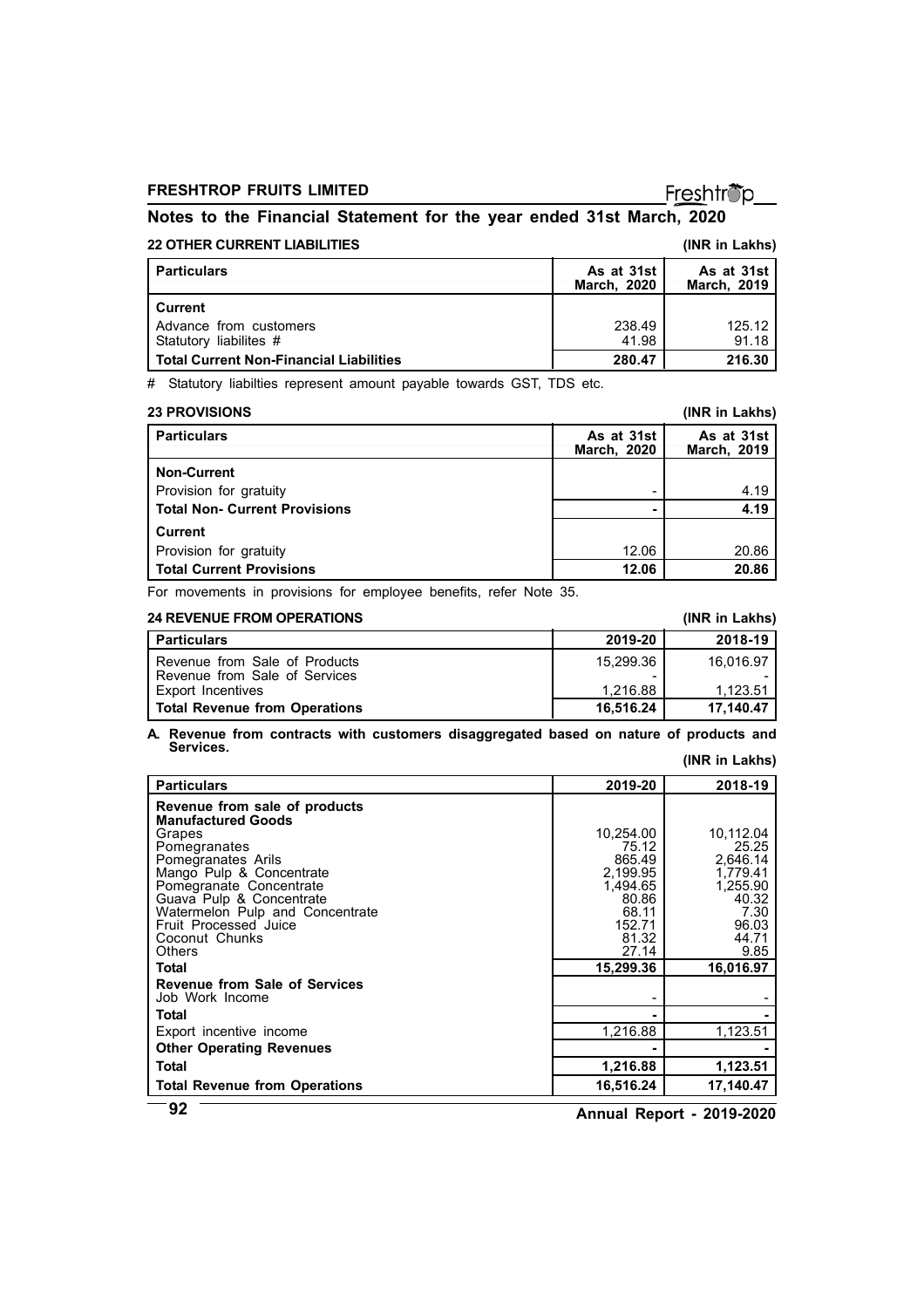## **Notes to the Financial Statement for the year ended 31st March, 2020 24 REVENUE FROM OPERATIONS (Contd......)**

#### **B. Revenue from contracts with customers disaggregated based on Geography.**

|                         |           | (INR in Lakhs) |
|-------------------------|-----------|----------------|
| <b>Particulars</b>      | 2019-20   | 2018-19        |
| Domestic                | 2,573.07  | 2,168.37       |
| Exports                 | 13.943.16 | 14.972.11      |
| Revenue from operations | 16,516.24 | 17,140.47      |

#### **C. Revenue from contracts with customers disaggregated based on Business Segment.**

| (INR in Lakhs) |
|----------------|
|----------------|

| <b>Particulars</b>            | 2019-20   | 2018-19   |
|-------------------------------|-----------|-----------|
| Fresh Fruits                  | 12.267.04 | 13.814.48 |
| Processed Fruits & Vegetables | 4.249.20  | 3,325.99  |
| Revenue from operations       | 16,516.24 | 17.140.47 |

#### **D. Reconciliation of Revenue from operations with contract priced price.**

| --<br><u>1100011011011011 01 110101100 110111 0porutiono mith oontruot priood prioot</u> | (INR in Lakhs) |           |
|------------------------------------------------------------------------------------------|----------------|-----------|
| <b>Particulars</b>                                                                       | 2019-20        | 2018-19   |
| Contracted price                                                                         | 16.910.51      | 17.223.26 |
| Les:                                                                                     |                |           |
| Sales Commission                                                                         | 113.50         | 72.33     |
| Sales returns                                                                            | 7.66           | 7.33      |
| <b>Discounts</b>                                                                         | 273.11         | 3.12      |
| Net Revenue recognised from Contracts with Customers                                     | 16,516.24      | 17,140.47 |

#### **E. Contract balances.**

### **(INR in Lakhs)**

| <b>Particulars</b>                                                                                                                       | 2019-20  | 2018-19  |
|------------------------------------------------------------------------------------------------------------------------------------------|----------|----------|
| The following table provides information about<br>receivables, contract assets and contract liabilities<br>from contracts with customers |          |          |
| Trade receivables                                                                                                                        | 3,273.18 | 3,947.76 |
| Advances from customers (Refer Note no 21)                                                                                               | 238.49   | 125.12   |
|                                                                                                                                          | 3,511.68 | 4,072.88 |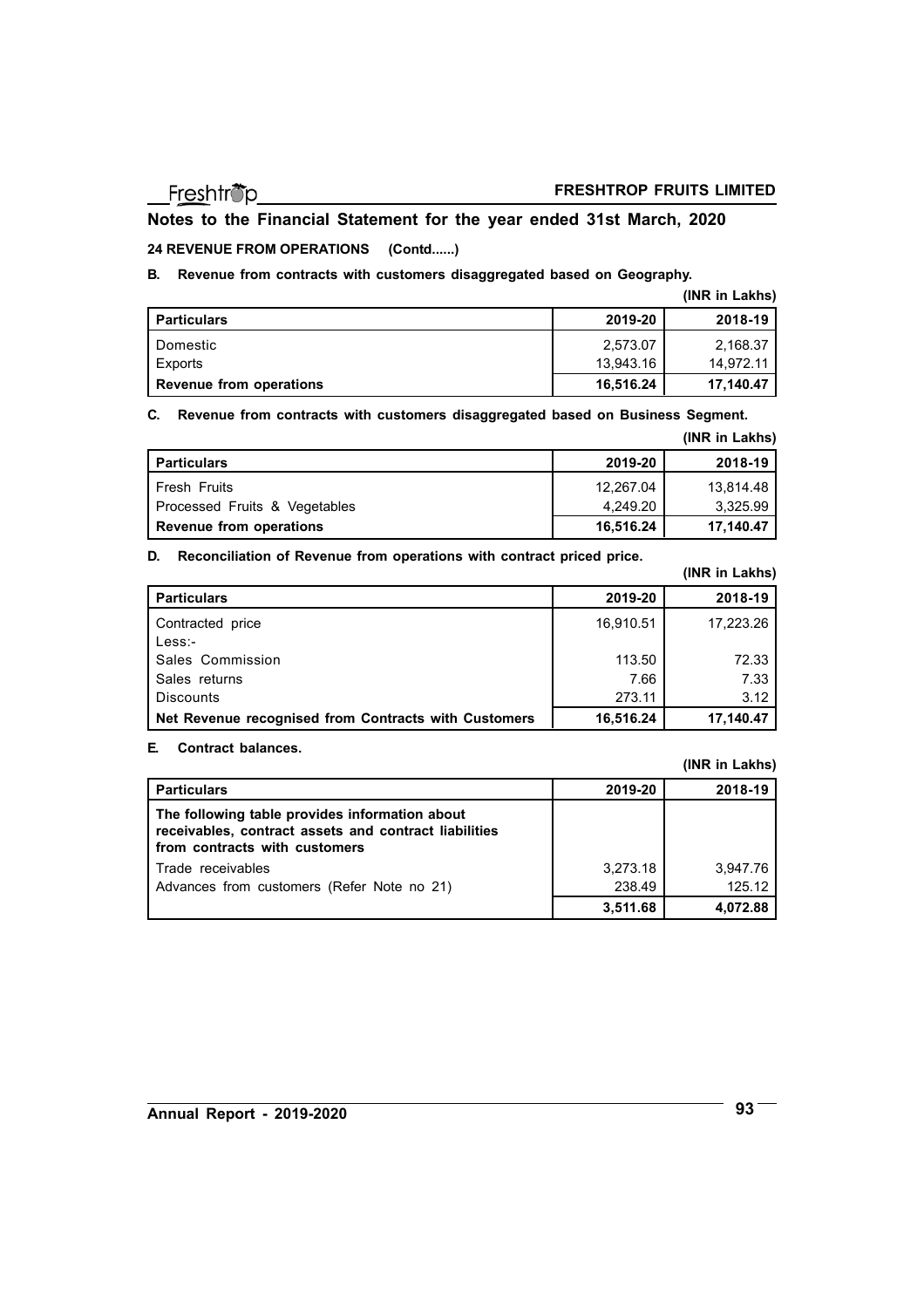## Freshtr<sup>3</sup>p\_

## **Notes to the Financial Statement for the year ended 31st March, 2020**

### **25 OTHER INCOME (INR in Lakhs)**

| <b>Particulars</b>                             | 2019-20 | 2018-19 |
|------------------------------------------------|---------|---------|
| Interest Income on Deposits                    | 7.89    | 3.01    |
| Foreign Exchange Gain (Net)                    | 31.66   | 326.07  |
| Dividend Income                                | 10.84   | 53.50   |
| Profit on Sale of Investments (Mutual fund)    | 12.61   | 11.39   |
| Profit on Sale of Property Plant and Equipment |         | 38.47   |
| Other Income                                   | 118.80  | 32.11   |
| <b>Total Other Income</b>                      | 181.79  | 464.55  |

#### **26 COST OF MATERIALS CONSUMED (INR in Lakhs)**

| <b>Particulars</b>                             | 2019-20   | 2018-19   |
|------------------------------------------------|-----------|-----------|
| <b>Raw Material Consumption</b>                |           |           |
| Opening stock                                  | 101.33    | 123.28    |
| Add: Purchases                                 | 9,215.85  | 9,077.73  |
| Less: Closing stock                            | (11.48)   | (101.33)  |
| Total raw material consumed (a)                | 9,305.70  | 9,099.68  |
| <b>Packing Material Consumed</b>               |           |           |
| Opening stock                                  | 513.17    | 307.43    |
| Add: Purchases                                 | 1,578.86  | 1,873.39  |
| Less: Closing stock                            | (568.85)  | (513.17)  |
| Total packing material consumed (b)            | 1,523.17  | 1,667.66  |
| <b>Consumables Consumed</b>                    |           |           |
| Opening stock                                  | 23.11     | 16.29     |
| Add: Purchases                                 | 85.40     | 96.34     |
| Less: Closing stock                            | (19.10)   | (23.11)   |
| Total consumable consumed (c)                  | 89.42     | 89.52     |
| Total Cost of Materials Consumed $(a + b + c)$ | 10,918.29 | 10,856.86 |

#### **27 CHANGES IN INVENTORIES OF FINISHED GOODS (INR in Lakhs)**

| <b>Particulars</b>                                                                     | 2019-20  | 2018-19    |
|----------------------------------------------------------------------------------------|----------|------------|
| Inventories at the end of the year:                                                    |          |            |
| Finished goods - In Transit                                                            | 3,535.43 | 2,836.89   |
| Finished goods - At Factory                                                            | 729.89   | 1,408.03   |
| Total (A)                                                                              | 4,265.32 | 4,244.92   |
| Inventories at the beginning of the year:                                              |          |            |
| Finished goods - In Transit                                                            | 2,836.89 | 2,498.64   |
| Finished goods - At Factory                                                            | 1,408.03 | 674.89     |
| Total (B)                                                                              | 4,244.92 | 3,173.54   |
| Total changes in inventories of finished goods,<br>stock in trade and work in progress | (20.40)  | (1,071.39) |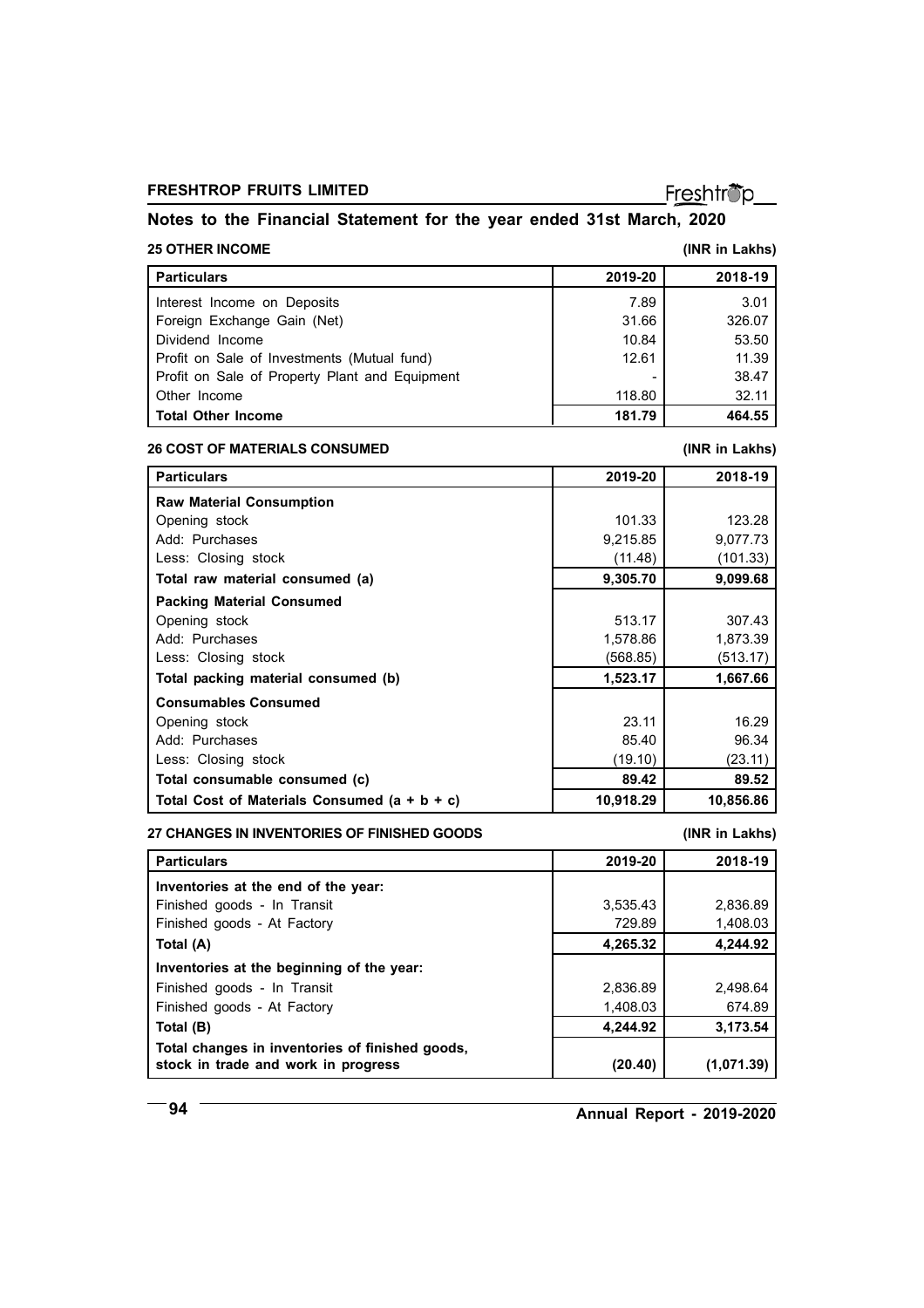# **Freshtrop** FRESHTROP FRUITS LIMITED

## **Notes to the Financial Statement for the year ended 31st March, 2020**

### **28 EMPLOYEE BENEFIT EXPENSES (INR in Lakhs)**

| <b>Particulars</b>                                                                                        | 2019-20                    | 2018-19                    |
|-----------------------------------------------------------------------------------------------------------|----------------------------|----------------------------|
| Salaries and Wages<br>Contribution to Provident and Other Funds (Refer Note 35)<br>Staff Welfare Expenses | 1,568.70<br>76.30<br>18.63 | 1,678.29<br>88.70<br>19.13 |
| <b>Total Employee Benefit Expenses</b>                                                                    | 1,663.62                   | 1,786.12                   |
|                                                                                                           |                            |                            |
| <b>29 FINANCE COSTS</b>                                                                                   |                            |                            |
| <b>Particulars</b>                                                                                        | 2019-20                    | (INR in Lakhs)<br>2018-19  |
| Interest costs on borrowings<br>Other borrowing costs                                                     | 102.43<br>17.87            | 111.14<br>20.51            |

### **30 DEPRECIATION AND AMORTISATION EXPENSES (INR in Lakhs)**

| <b>Particulars</b>                                     | 2019-20 | 2018-19 |
|--------------------------------------------------------|---------|---------|
| Depreciation on property, plant and equipment          |         |         |
| (Refer note no. 4)                                     | 526.70  | 509.82  |
| Amortisation on intangible assets (Refer note no. 5)   | 8.16    | 7.69    |
| Depreciation of Right-of-Use Assets (Refer note no. 6) | 2.69    |         |
| <b>Total Depreciation and Amortisation Expenses</b>    | 537.55  | 517.51  |

#### **31 OTHER EXPENSES (INR in Lakhs)**

| <b>Particulars</b>                                                            | 2019-20                         | 2018-19        |  |  |
|-------------------------------------------------------------------------------|---------------------------------|----------------|--|--|
| Power, Fuel & Water                                                           | 308.74                          | 333.36         |  |  |
| Inward Transportation                                                         | 151.61                          | 131.51         |  |  |
| Repairs & Maintenance on plant and machinery                                  | 94.82                           | 110.81         |  |  |
| Repairs & Maintenance on building                                             | 16.20                           | 34.08          |  |  |
| <b>Testing Expenses</b>                                                       | 38.47                           | 40.58          |  |  |
| Procurement Expenses                                                          | 92.47                           | 18.66          |  |  |
| Forwarding & Freight Charges                                                  | 1,497.41                        | 2,043.10       |  |  |
| Rent Rates & Taxes                                                            | 22.13                           | 21.16          |  |  |
| Insurance Expenses                                                            | 38.81                           | 16.41          |  |  |
| Security Expenses                                                             | 35.25                           | 34.77          |  |  |
| Travelling & Vehicle Expenses                                                 | 97.17<br>1.40<br>14.07<br>80.20 | 136.14         |  |  |
| Directors Sitting Fees                                                        |                                 | 1.10<br>4.30   |  |  |
| Corporate Social Responsibility (Refer Note 44)<br>Professional & Legal fees* |                                 | 120.76         |  |  |
| <b>Bad Debts</b>                                                              | 0.10                            | 10.17          |  |  |
| Loss on investments measured at FVTPL                                         |                                 | 1.77           |  |  |
| Loss on Sale of Property Plant and Equipment                                  | 3.57                            |                |  |  |
| <b>Others Expenses</b>                                                        | 384.45                          | 535.91         |  |  |
| <b>Total Other Expenses</b>                                                   | 2,876.86                        | 3,594.60       |  |  |
| * Payment to Auditors                                                         |                                 | (INR in Lakhs) |  |  |
| <b>Particulars</b>                                                            | 2019-20                         | 2018-19        |  |  |
| For statutory audit                                                           | 8.50                            | 8.50           |  |  |
| For other services                                                            | 2.50                            | 2.50           |  |  |
| Total                                                                         | 11.00                           | 11.00          |  |  |

**Annual Report - 2019-2020 95**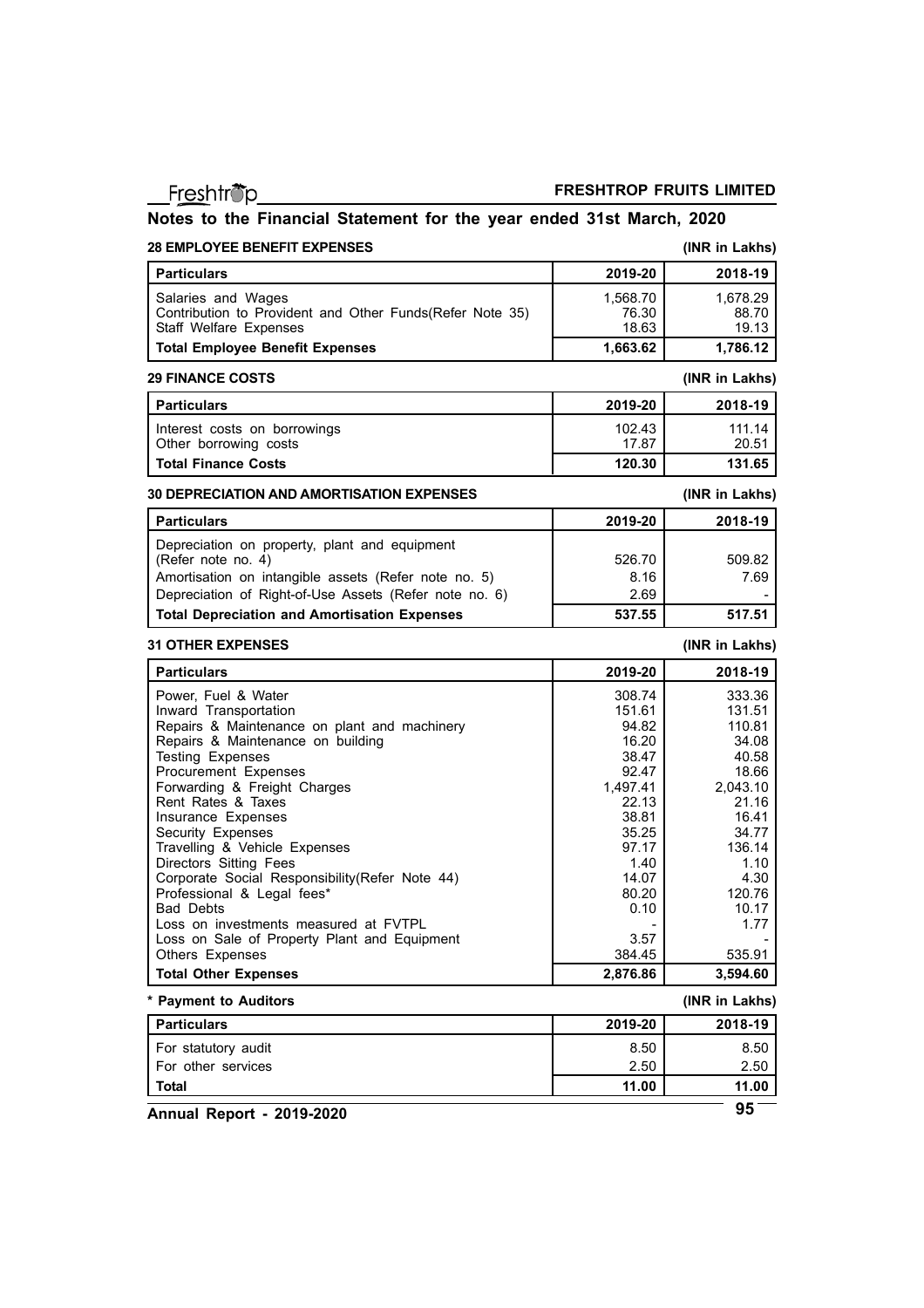

## **Notes to the Financial Statement for the year ended 31st March, 2020**

## **32 TAX EXPENSES**

|  |  | (i) Tax Expense recognised in the Statement of Profit & Loss |  |  |  |  |
|--|--|--------------------------------------------------------------|--|--|--|--|
|  |  |                                                              |  |  |  |  |

**(INR in Lakhs)** 

| <b>Particulars</b>                               | 2019-20 | 2018-19 |
|--------------------------------------------------|---------|---------|
| <b>Current Tax Expenses</b>                      |         |         |
| Current tax on profits for the year              | 223.54  | 385.00  |
| Adjustments for the current tax of prior periods | (9.59)  | (19.20) |
| <b>Total Current Tax Expenses(A)</b>             | 213.95  | 365.80  |
| <b>Deferred Tax Expenses</b>                     |         |         |
| (Decrease)/Increase in deferred tax liabilities  |         |         |
| (Refer note no.35)                               | (74.07) | 49.48   |
| <b>Total Deferred Tax Expenses(B)</b>            | (74.07) | 49.48   |
| Income Tax Expenses(A-B)                         | 139.88  | 415.27  |

Tax Items of Other Comprehensive Income (INR in Lakhs)

| <b>Particulars</b>                                                             | 2019-20 | 2018-19 |
|--------------------------------------------------------------------------------|---------|---------|
| Deferred tax related to items recognised in OCI during<br>the year:            |         |         |
| Income tax related to items that will not be reclassified<br>to profit or loss | (4.83)  | (2.55)  |
| Income tax related to items that will be reclassified to<br>profit or loss     | (12.36) | (91.67) |
| Income tax charged to OCI                                                      | (17.19) | (94.23) |

## **(ii) Reconciliation of tax expense and the accounting profit multiplied by India's tax rate**

|                                                              |         | (INR in Lakhs) |
|--------------------------------------------------------------|---------|----------------|
| <b>Particulars</b>                                           | 2019-20 | 2018-19        |
| Profit before income tax                                     | 601.80  | 1,789.68       |
| Tax using the Company's domestic tax rate 27.82%             |         |                |
| (Previous Year 29.12%)                                       | 167.42  | 521.15         |
| Tax effect of:                                               |         |                |
| Depreciation allowed as per Income Tax Act                   | 2.96    | (79.23)        |
| Impact on sale of assets                                     |         | (11.20)        |
| Mark to Market (Gain)/Loss on forward contract               | 62.86   | (52.23)        |
| Tax- exempt Income                                           | (18.43) | (15.58)        |
| Effect of Income which is taxed at special rates             |         | 6.38           |
| Other impact                                                 | 8.73    | 15.71          |
| Total                                                        | 223.54  | 385.00         |
| Adjustment in respect of current income tax of previous year | (9.59)  | (19.20)        |
| <b>Total Current Tax Expenses</b>                            | 213.95  | 365.80         |
| Deferred tax expense reported in the statement of P&L        | (74.07) | 49.48          |
| Income Tax Expenses                                          | 139.88  | 415.27         |

**96 Annual Report - 2019-2020**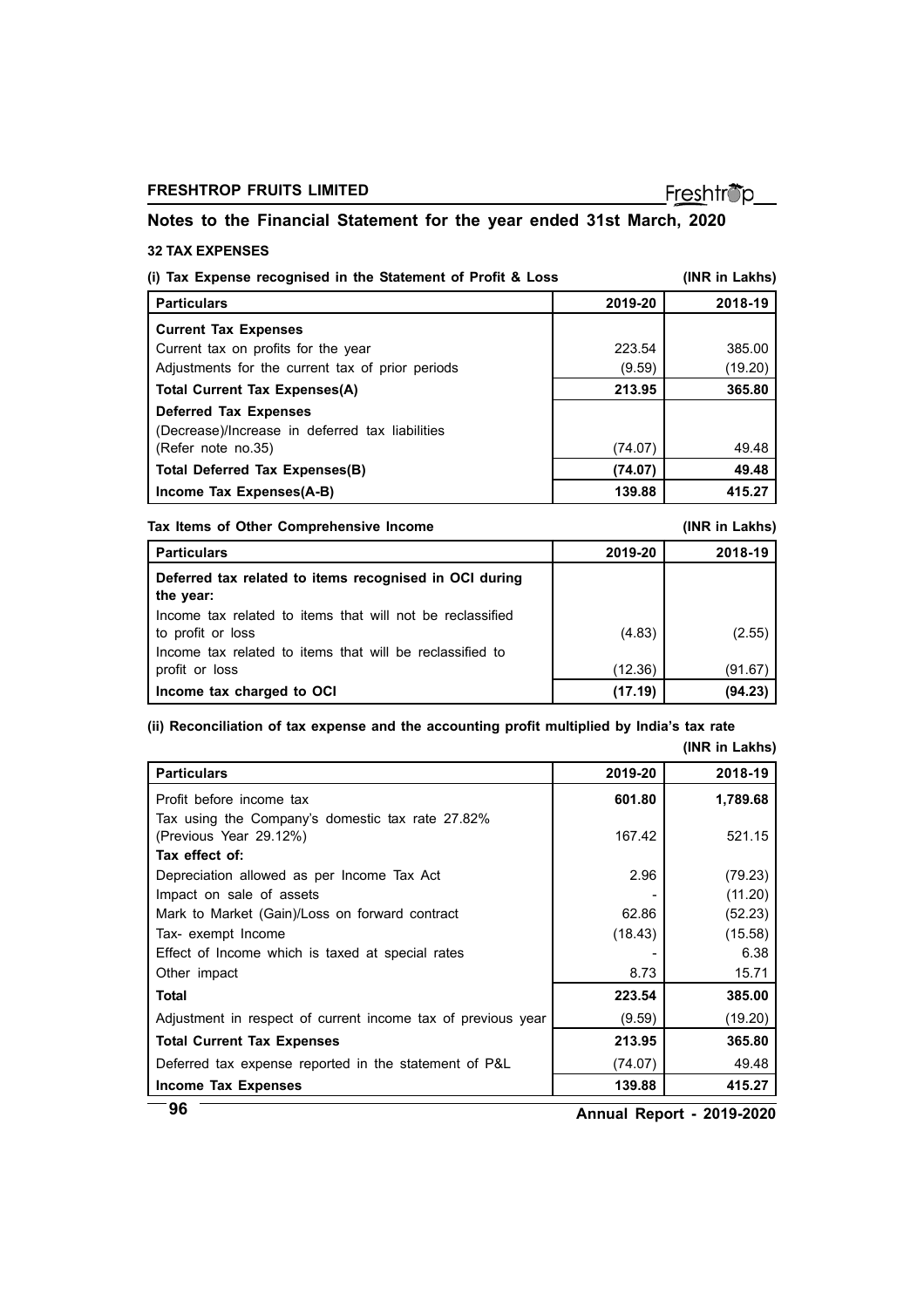Freshtr<sup>3</sup>p

### **FRESHTROP FRUITS LIMITED**

## **Notes to the Financial Statement for the year ended 31st March, 2020**

### **33 FINANCIAL INSTRUMENTS FAIR VALUE AND RISK MEASUREMENTS**

A. Financial instruments by category and their fair value **(INR in Lakhs)** 

| As at 31st March 2020                            |              |                          | <b>Carrying amount</b> |                | Fair value                                         |                                                |                                                  |        |
|--------------------------------------------------|--------------|--------------------------|------------------------|----------------|----------------------------------------------------|------------------------------------------------|--------------------------------------------------|--------|
|                                                  | <b>FVTPL</b> | <b>FVTOCI</b>            | Amort-<br>ised<br>Cost | <b>Total</b>   | Level-1<br>Quoted<br>price in<br>active<br>markets | Level-2<br>Significant<br>observable<br>inputs | Level-3<br>Significant<br>unobservable<br>inputs |        |
| <b>Financial assets</b>                          |              |                          |                        |                |                                                    |                                                |                                                  |        |
| Non current investment                           | 500.00       |                          |                        | 500.00         |                                                    | 500.00                                         |                                                  | 500.00 |
| <b>Current Investment</b>                        |              | $\blacksquare$           |                        | $\blacksquare$ |                                                    |                                                |                                                  |        |
| Loans Non Current                                |              |                          |                        |                |                                                    |                                                |                                                  |        |
| <b>Loanscurrent</b>                              |              |                          | 5.83                   | 5.83           |                                                    |                                                |                                                  |        |
| Security and other deposits<br>(Non current)     |              |                          | 46.55                  | 46.55          |                                                    |                                                |                                                  |        |
| Derivatives designated<br>as hedges              |              |                          |                        |                |                                                    |                                                |                                                  |        |
| - Non Current                                    |              |                          |                        |                |                                                    |                                                |                                                  |        |
| Derivatives-cross currency<br>interest rate swap |              | 32.32                    |                        | 32.32          |                                                    | 32.32                                          |                                                  | 32.32  |
| Trade receivables                                |              | L,                       | 3,273.18               | 3,273.18       |                                                    |                                                |                                                  |        |
| Cash and cash equivalents                        |              |                          | 243.55                 | 243.55         |                                                    |                                                |                                                  |        |
| Bank balances other than<br>above                |              |                          | 23.84                  | 23.84          |                                                    |                                                |                                                  |        |
| <b>Total financial assets</b>                    | 500.00       | 32.32                    | 3,592.95               | 4,125.27       |                                                    | 532.32                                         | 0.00                                             | 532.32 |
| <b>Financial liabilities</b>                     |              |                          |                        |                |                                                    |                                                |                                                  |        |
| Borrowings                                       |              | $\overline{\phantom{0}}$ |                        |                |                                                    |                                                |                                                  |        |
| - Non current                                    |              |                          | 622.96                 | 622.96         |                                                    |                                                |                                                  |        |
| - Current                                        |              |                          | 2,669.02               | 2,669.02       |                                                    |                                                |                                                  |        |
| Derivatives not<br>designated as hedges          |              |                          |                        |                |                                                    |                                                |                                                  |        |
| - Current                                        |              |                          |                        |                |                                                    |                                                |                                                  |        |
| Derivatives-forward contract                     | 139.05       |                          |                        | 139.05         |                                                    | 139.05                                         |                                                  | 139.05 |
| Other current financial<br>liabilities           |              |                          | 297.31                 | 297.31         |                                                    |                                                |                                                  |        |
| Trade Payable                                    |              |                          | 4,674.18               | 4,674.18       |                                                    |                                                |                                                  |        |
| <b>Total financial liabilities</b>               | 139.05       |                          | 8,263.47               | 8,402.53       |                                                    | 139.05                                         |                                                  | 139.05 |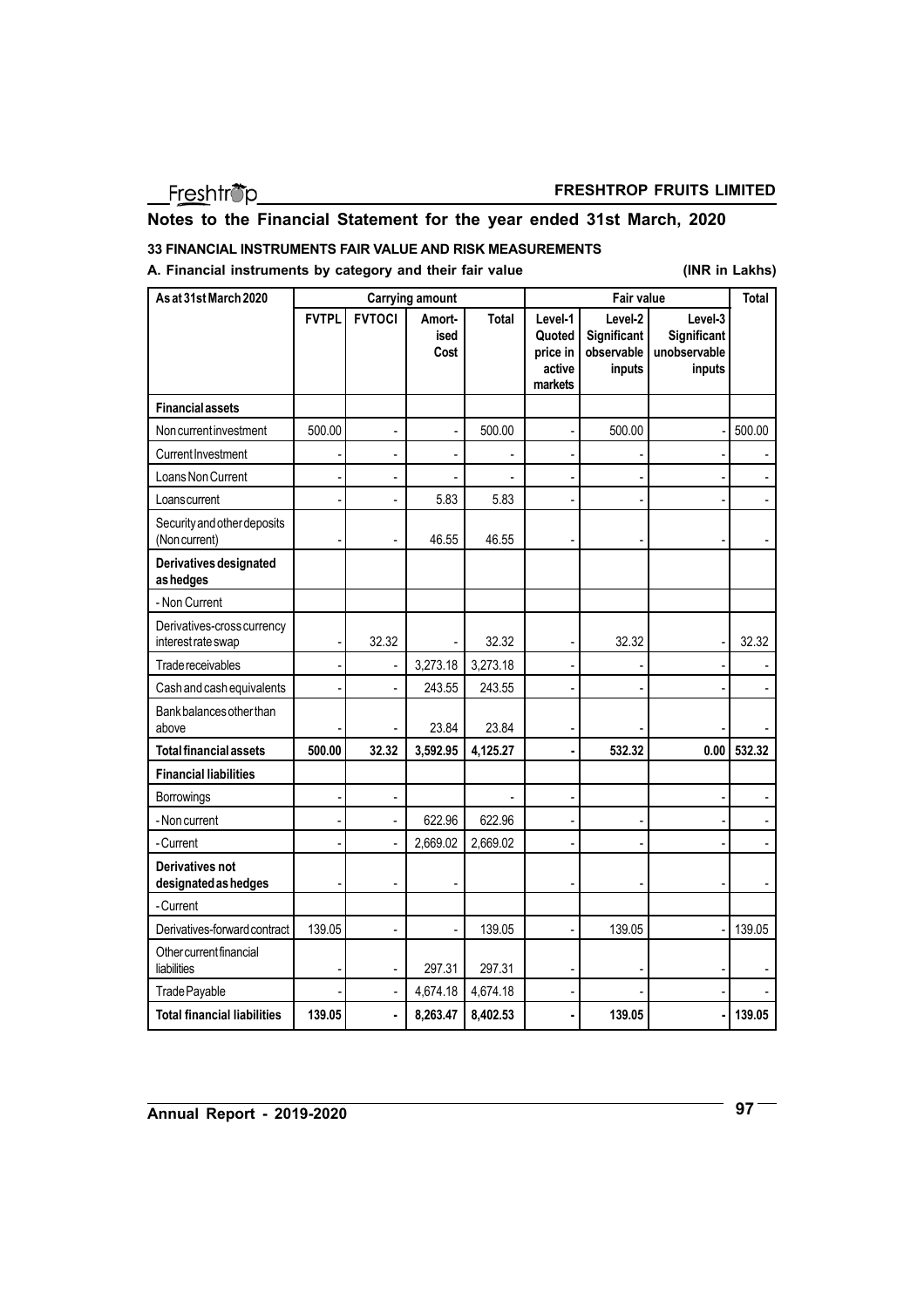

## **Notes to the Financial Statement for the year ended 31st March, 2020**

### **33 FINANCIAL INSTRUMENTS FAIR VALUE AND RISK MEASUREMENTS**

**A. Financial instruments by category and their fair value** (INR in Lakhs)

| As at 31st March 2019                            |              |                          | <b>Carrying amount</b> |          |                                                    | <b>Total</b>                                          |                                                  |          |
|--------------------------------------------------|--------------|--------------------------|------------------------|----------|----------------------------------------------------|-------------------------------------------------------|--------------------------------------------------|----------|
|                                                  | <b>FVTPL</b> | <b>FVTOCI</b>            | Amort-<br>ised<br>Cost | Total    | Level-1<br>Quoted<br>price in<br>active<br>markets | Level-2<br><b>Significant</b><br>observable<br>inputs | Level-3<br>Significant<br>unobservable<br>inputs |          |
| <b>Financial assets</b>                          |              |                          |                        |          |                                                    |                                                       |                                                  |          |
| Non current investment                           | 0.00         | L.                       |                        | 0.00     |                                                    |                                                       | 0.00                                             | 0.00     |
| Current Investment                               | 997.58       | -                        | $\overline{a}$         | 997.58   | 997.58                                             | $\overline{a}$                                        |                                                  | 997.58   |
| Loans Non Current                                |              |                          |                        |          |                                                    |                                                       |                                                  |          |
| <b>Loanscurrent</b>                              |              | L                        | 10.68                  | 10.68    |                                                    |                                                       |                                                  |          |
| Security and other deposits<br>(Non current)     |              | L.                       | 46.80                  | 46.80    |                                                    |                                                       |                                                  |          |
| Derivatives not<br>designated as hedges          |              |                          |                        |          |                                                    |                                                       |                                                  |          |
| - Current                                        |              |                          |                        |          |                                                    |                                                       |                                                  |          |
| Derivatives-forward contract                     | 83.07        | $\overline{\phantom{0}}$ |                        | 83.07    |                                                    | 83.07                                                 |                                                  | 83.07    |
| Trade receivables                                |              | -                        | 3,947.76               | 3,947.76 |                                                    |                                                       |                                                  |          |
| Cash and cash equivalents                        |              | L,                       | 392.65                 | 392.65   |                                                    |                                                       |                                                  |          |
| Bank balances other than<br>above                |              | L                        | 24.69                  | 24.69    |                                                    |                                                       |                                                  |          |
| <b>Total financial assets</b>                    | 1,080.65     | ۰                        | 4,422.58               | 5,503.22 | 997.58                                             | 83.07                                                 | 0.00                                             | 1,080.65 |
| <b>Financial liabilities</b>                     |              |                          |                        |          |                                                    |                                                       |                                                  |          |
| Borrowings                                       |              |                          |                        |          |                                                    |                                                       |                                                  |          |
| - Non current                                    |              | L.                       | 1,020.03               | 1,020.03 |                                                    |                                                       |                                                  |          |
| - Current                                        |              |                          | 2,852.32               | 2,852.32 |                                                    |                                                       |                                                  |          |
| Derivatives designated<br>as hedges              |              |                          |                        |          |                                                    |                                                       |                                                  |          |
| - Non current                                    |              |                          |                        |          |                                                    |                                                       |                                                  |          |
| Derivatives-cross currency<br>interest rate swap |              | 6.31                     |                        | 6.31     |                                                    | 6.31                                                  |                                                  | 6.31     |
| Other current financial                          |              |                          |                        |          |                                                    |                                                       |                                                  |          |
| liabilities                                      |              |                          | 458.12                 | 458.12   |                                                    |                                                       |                                                  |          |
| Trade Payable                                    |              |                          | 4,291.57               | 4,291.57 |                                                    |                                                       |                                                  |          |
| <b>Total financial liabilities</b>               |              | 6.31                     | 8,622.04               | 8,628.36 |                                                    | 6.31                                                  |                                                  | 6.31     |

Fair value of financial assets and liabilities measured at amortised cost is not materially different from the amortised cost. Further, impact of time value of money is not significant for the financial instruments classified as current. Accordingly, the fair value has not been disclosed separately.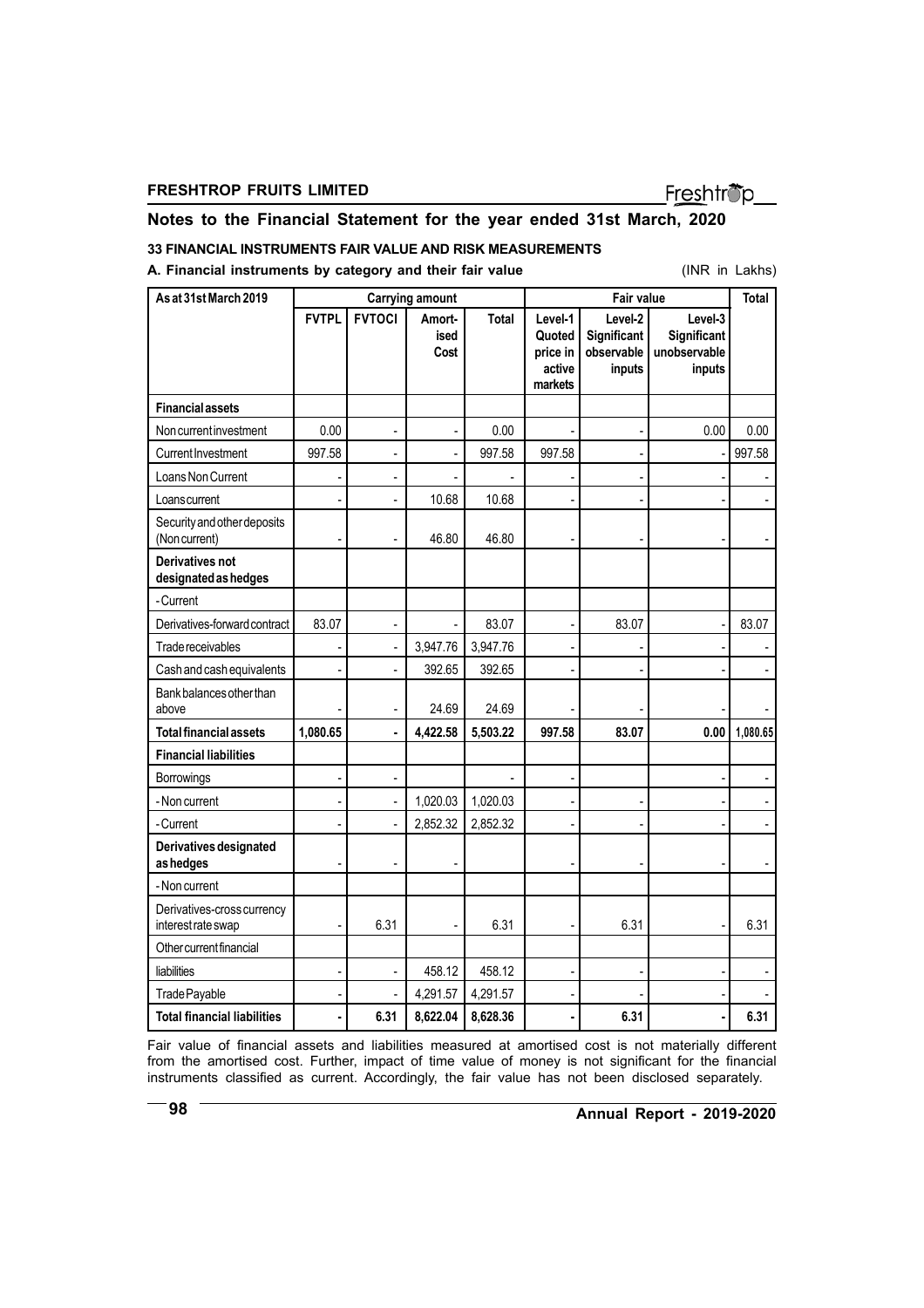Freshtröp

#### **FRESHTROP FRUITS LIMITED**

#### **Notes to the Financial Statement for the year ended 31st March, 2020**

#### **Types of inputs for determining fair value are as under:**

Level 1: This level of hierarchy includes financial assets that are measured by reference to quoted prices (unadjusted) in active markets for identical assets or liabilities. This category consists of investment in quoted equity shares, and mutual fund investments.The mutual funds are valued using the closing NAV.

Level 2: The fair value of financial instruments that are not traded in an active market (for example, traded bonds, over-the counter derivatives) is determined using valuation techniques which maximise the use of observable market data and rely as little as possible on entity-specific estimates. If all significant inputs required to fair value an instrument are observable, the instrument is included in level 2.

**Level 3:** If one or more of the significant inputs is not based on observable market data, the instrument is included in level 3. This is the case for unlisted equity securities included in level 3.

#### **B. Measurement of fair values**

#### **i) Valuation techniques and significant unobservable inputs**

The following tables show the valuation techniques used in measuring Level 2 and Level 3 fair values, as well as the significant unobservable inputs used.

**Financial instruments measured at fair value**

| <b>Cross Currency Interest Rate Swap</b><br>and Forward contracts | This instrument is valued using valuation<br>techniques, which employs the use of<br>market observable inputs. The most<br>frequently applied valuation techniques<br>include swap models, using present value<br>calculations. The model incorporate various<br>inputs including credit quality of<br>counterparties, foreign exchange spot and<br>forward rates, yield curves of the respective |
|-------------------------------------------------------------------|---------------------------------------------------------------------------------------------------------------------------------------------------------------------------------------------------------------------------------------------------------------------------------------------------------------------------------------------------------------------------------------------------|
|                                                                   | currencies, currency basis spreads, interest<br>rate curve.                                                                                                                                                                                                                                                                                                                                       |

#### **ii) Transfers between Levels 1 and 2**

There have been no transfers between Level 1 and Level 2 during the reporting periods.

#### **iii) Transfer out of Level 3**

There were no movement in level 3 in either directions during the financial year ending on 31 March 2020 and 31 March 2019.

#### **C. Financial risk management**

The Company has a well-defined risk management framework. The Board of Directors of the Company has adopted a Risk Management Policy. The Company has exposure to the following risks arising from financial instruments:

- Credit risk:
- Liquidity risk: and
- Market risk
- **(i) Credit risk**

Credit risk is the risk that a customer or counterparty to a financial instrument will fail to perform or fail to pay amounts due causing financial loss to the company. The potential activities where credit risks may arise include from cash and cash equivalents, derivative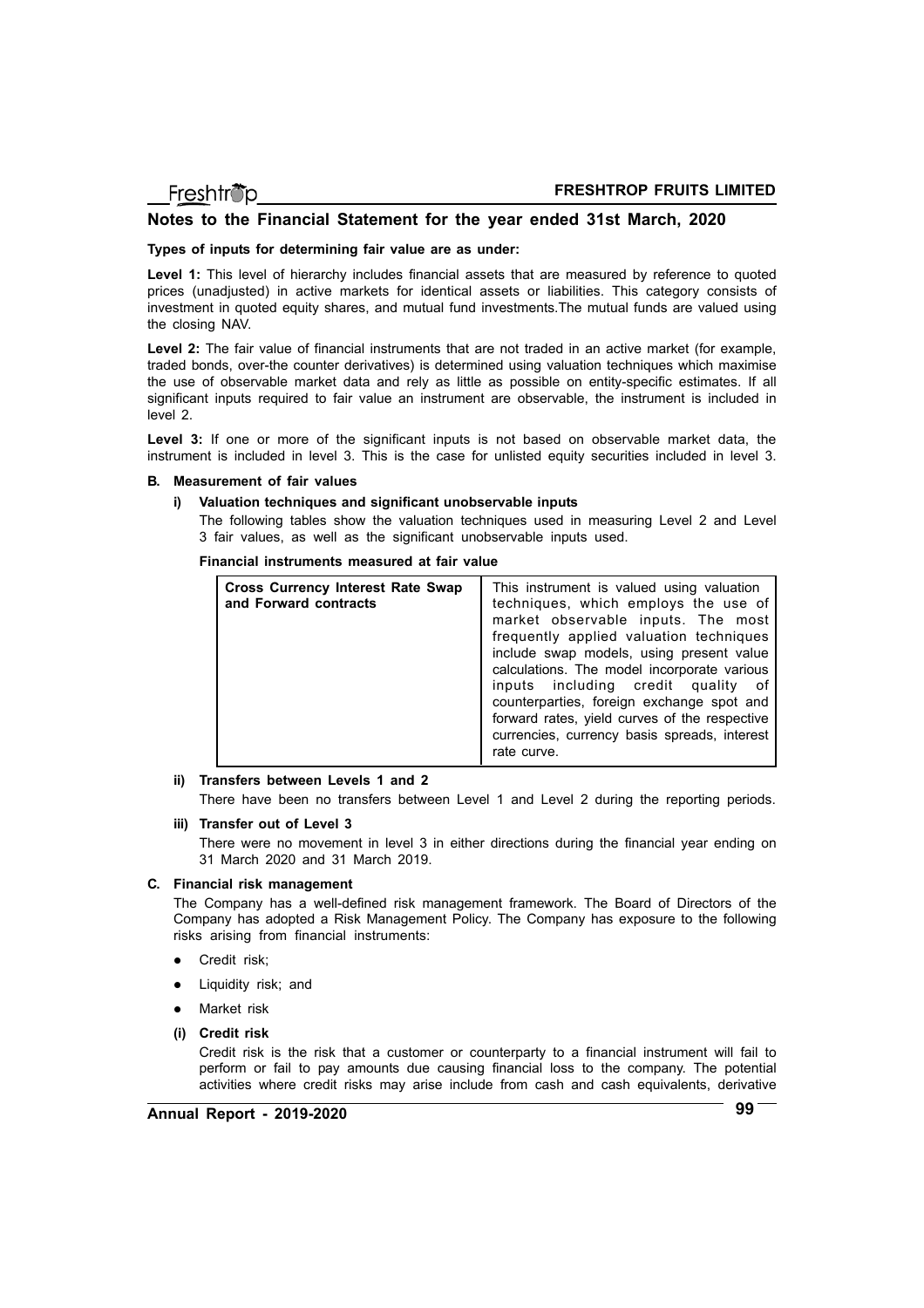

#### **Notes to the Financial Statement for the year ended 31st March, 2020**

financial instruments and security deposits or other deposits and principally from credit exposures to customers relating to outstanding receivables. The maximum credit exposure associated with financial assets is equal to the carrying amount. Details of the credit risk specific to the company along with relevant mitigation procedures adopted have been enumerated below:

#### **Trade receivables**

The Company's exposure to credit risk is influenced mainly by the individual characteristics of each customer. However, management also considers the factors that may influence the credit risk of its customer base. Majority of the customers have been associated with the company for a considerable period of time. Company has established a credit policy under which each new customer is analysed individually for creditworthiness before the Company's standard payment and delivery terms and conditions are offered. Sale limits are established for each customer and reviewed regularly.

An impairment analysis is performed at each reporting date based on the facts and circumstances existing on that date to identify expected losses on account of time value of money and credit risk. The company reviews the receivables in light of their historical payment patterns and adjusts the same to estimate the expected loss on account of credit worthiness of the customer or delay in payments leading to loss of time value of money.

**Aging of Account Receivables (INR in Lakhs)**

| <b>Particulars</b> | As at                    | As at            |
|--------------------|--------------------------|------------------|
|                    | 31st March, 2020         | 31st March, 2019 |
| 0-3 Months         | 3,273.18                 | 3,947.76         |
| 3-12 Months        | $\overline{\phantom{0}}$ |                  |
| <b>Total</b>       | 3,273.18                 | 3,947.76         |

The above receivables which are past due but not impaired are assessed on case-to-case basis. Management is of the view that these financial assets are not impaired as there has not been any adverse change in credit quality and are envisaged as recoverable based on the historical payment behaviour and extensive analysis of customer credit risk, including underlying customers' credit ratings, if they are available. Consequently, no additional provision has been created on account of expected credit loss on the receivables. There are no other classes of financial assets that are past due but not impaired.

#### **Other financial assets**

Other financial assets includes loan to employees, security deposits, investments, cash and cash equivalents, other bank balance, derivative asset, advances to employees etc.

- Cash and cash equivalents and Bank deposits are placed with banks having good reputation and past track record with adequate credit rating.
- Investments are made in credit worthy mutual funds and Non Convertible Debentures
- Derivative instrument comprises cross currency interest rate swaps and forward contracts where the counter parties are banks with good reputation, and past track record with adequate credit rating. Accordingly no default risk is perceived.
- Company has given security deposit to various government authorities (like Municipal corporation, Nagarpalika, Grampanchayat, etc. ) . Being government authorities, the Company does not have exposure to any credit risk.
- Loan and advances to employees are majorly secured in nature and hence the Company does not have exposure to any credit risk.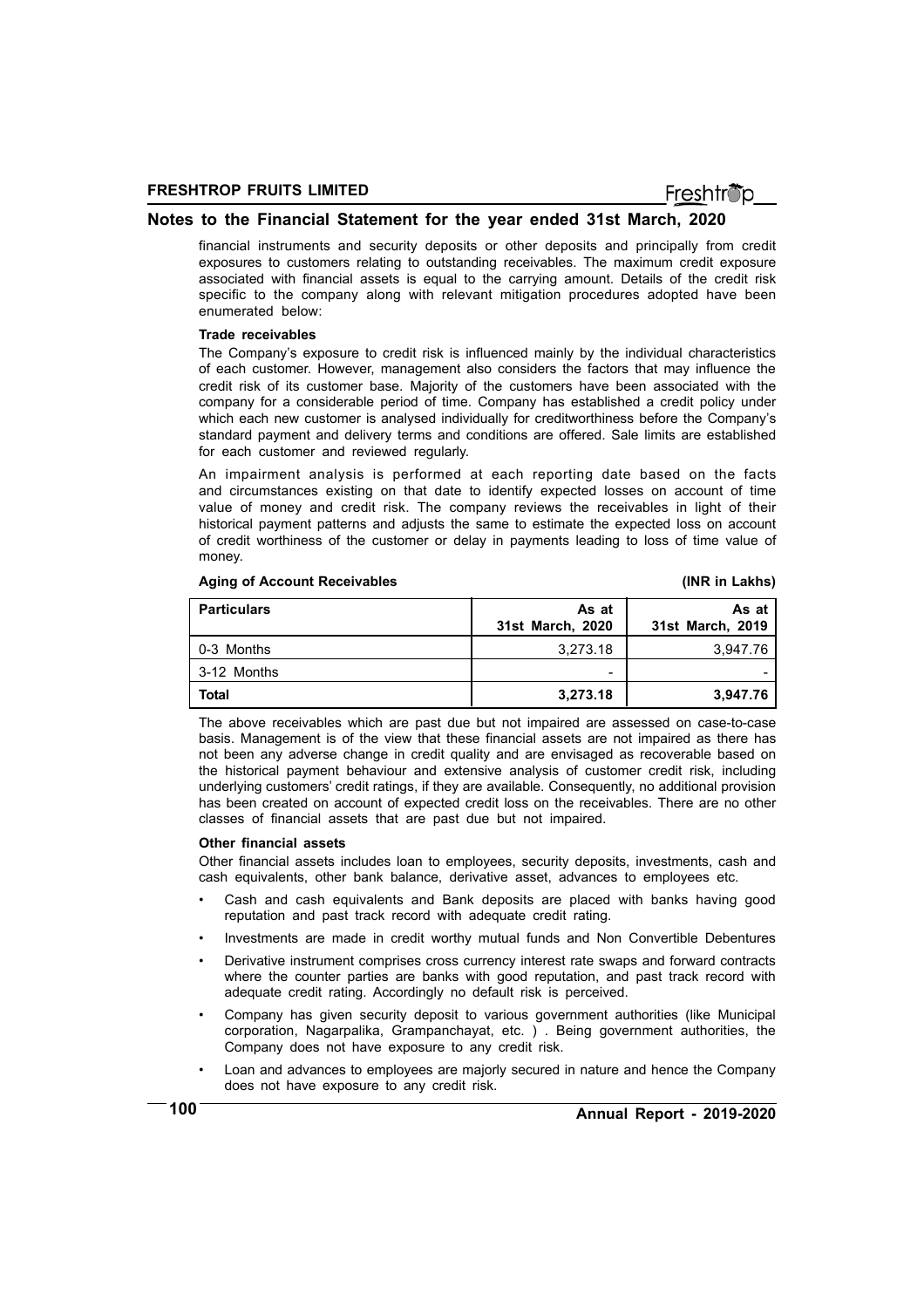#### **Notes to the Financial Statement for the year ended 31st March, 2020**

#### **(ii) Liquidity risk**

Liquidity risk is the risk that the Company will encounter difficulty in meeting the obligations associated with its financial liabilities that are proposed to be settled by delivering cash or other financial asset. The Company's financial planning has ensured, as far as possible, that there is sufficient liquidity to meet the liabilities whenever due, under both normal and stressed conditions, without incurring unacceptable losses or risking damage to the Company's reputation.

Management monitors the Company's liquidity position and cash and cash equivalents on the basis of expected cash flows. The Company's liquidity management policy involves periodic reviews of cash flow projections and considering the level of liquid assets necessary, monitoring balance sheet, liquidity ratios against internal and external regulatory requirements.

#### **Exposure to liquidity risk**

The following are the remaining contractual maturities of financial liabilities at the reporting date. The amounts are gross and undiscounted, and include estimated interest payments and exclude the impact of netting agreements. **The interval of the lakhs**) **(INR in Lakhs)** 

| As at 31st March 2020                   | Carrying | <b>Contractual maturities</b> |                     |            |                          |                        |  |
|-----------------------------------------|----------|-------------------------------|---------------------|------------|--------------------------|------------------------|--|
|                                         | amount   | Total                         | Less than<br>1 year | $1-3$ year | 4-5 year                 | More<br>than<br>5 year |  |
| <b>Borrowings</b>                       | -        |                               |                     |            |                          |                        |  |
| - Non current                           | 622.96   | 622.96                        |                     | 622.96     |                          |                        |  |
| - Current                               | 2,669.02 | 2,669.02                      | 2,669.02            |            |                          |                        |  |
| Other current<br>financial liabilities  | 297.31   | 297.31                        | 297.31              |            |                          |                        |  |
| Derivatives not<br>designated as hedges |          |                               |                     |            |                          |                        |  |
| Derivatives -<br>forward contract       | 139.05   | 139.05                        | 139.05              |            |                          |                        |  |
| <b>Trade Payable</b>                    | 4,674.18 | 4,674.18                      | 4,674.18            |            | $\overline{\phantom{a}}$ |                        |  |
| <b>Total</b>                            | 8,402.53 | 8,402.53                      | 7,779.57            | 622.96     | $\blacksquare$           |                        |  |

#### **(INR in Lakhs)**

| As at 31st March 2019                                 | Carrying | <b>Contractual maturities</b> |                     |          |          |                        |  |
|-------------------------------------------------------|----------|-------------------------------|---------------------|----------|----------|------------------------|--|
|                                                       | amount   | <b>Total</b>                  | Less than<br>1 year | 1-3 year | 4-5 year | More<br>than<br>5 year |  |
| <b>Borrowings</b>                                     |          |                               |                     |          |          |                        |  |
| - Non current                                         | 1,020.03 | 1,020.03                      | 0.28                | 1.019.75 |          |                        |  |
| - Current                                             | 2,852.32 | 2,852.32                      | 2.852.32            |          |          |                        |  |
| Other current<br>financial liabilities                | 458.12   | 458.12                        | 458.12              |          |          |                        |  |
| <b>Derivatives</b><br>designated as hedges            |          | -                             |                     |          |          |                        |  |
| Derivatives - cross<br>currency interest<br>rate swap | 6.31     | 6.31                          |                     |          | 6.31     |                        |  |
| <b>Trade Payable</b>                                  | 4.291.57 | 4,291.57                      | 4,291.57            |          |          |                        |  |
| Total                                                 | 8,628.36 | 8,628.36                      | 7,602.29            | 1,019.75 | 6.31     |                        |  |

**Annual Report - 2019-2020 101**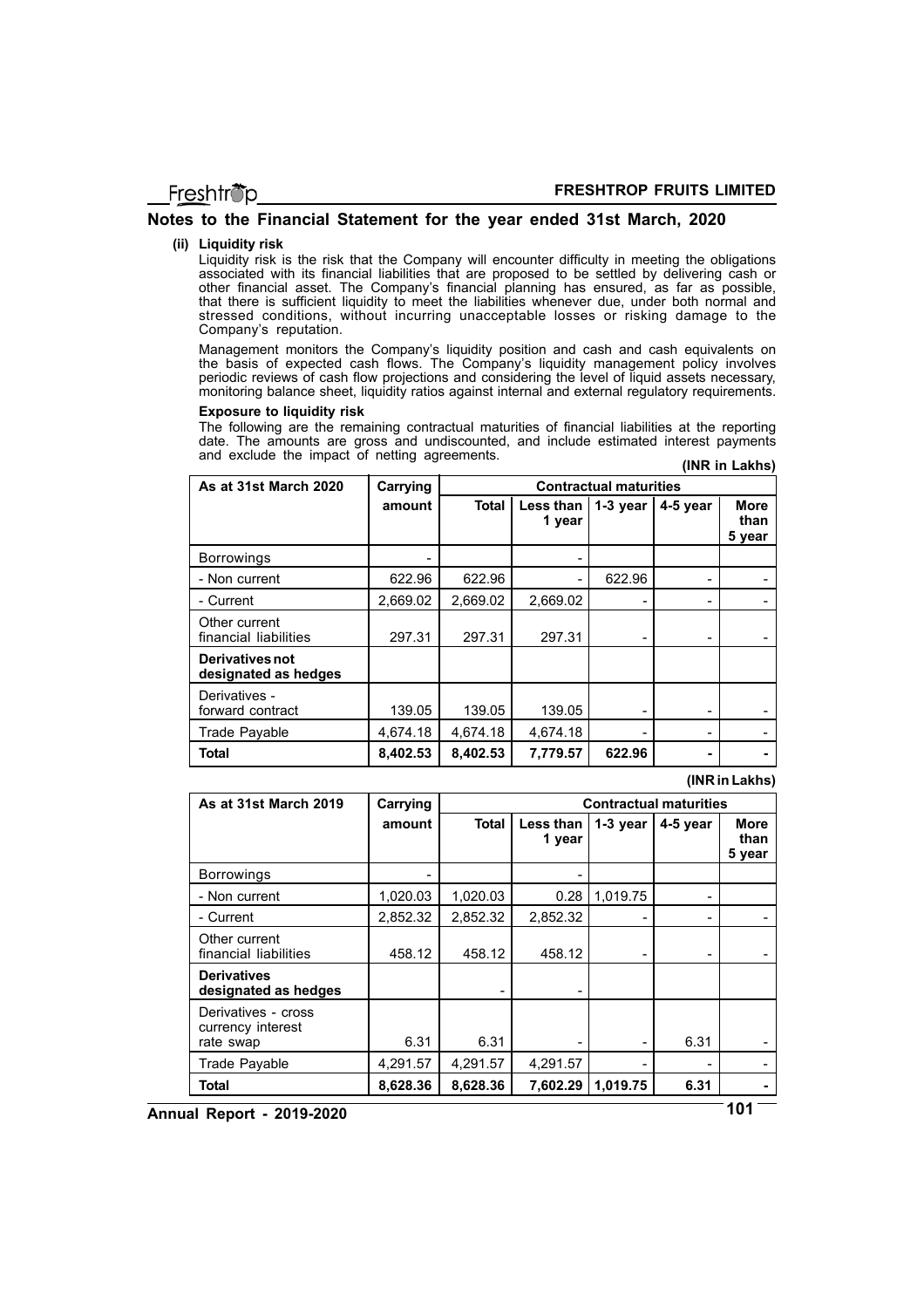

#### **Notes to the Financial Statement for the year ended 31st March, 2020**

#### **(iii) Market risk**

Market risk is the risk that changes in market prices – such as currency risk, other price risk and interest rate risk – will affect the Company's income or the value of its holdings of financial instruments.

#### **a. Foreign Currency risk**

The functional currency of the company is Indian Rupees and its revenue is generated from operations in India as well as outside india through its exports and is therefore exposed to foreign exchange risk arising from foreign currency transactions, primarily with respect to the USD. EURO and GBP. Foreign exchange risk arises from highly probable forecast transactions and recognised assets and liabilities denominated in a currency that is not the Company's functional currency (INR). The risk is measured through sensitivity analysis. The primary objective for forex hedging against anticipated foreign currency risks will be to hedge the Company's highly probable foreign currency cash flows arising from such transactions (thus reducing cash flow and profit volatility). The Company does not enter into any derivative instruments for trading or speculative purposes.

The Company uses forward exchange contracts, to hedge the effects of movements in exchange rates on foreign currency denominated assets.The sources of foreign exchange risk are outstanding amounts payable for capital goods denominated in foreign currency.The Company is also exposed to foreign exchange risk on its exports. These transactions are denominated in US dollars, EURO and GBP.

#### **Derivative instruments and unhedged foreign currency exposure**

| <b>Particulars</b>                                      | Foreign                         |                                   | As at March 31, 2020                     | As at March 31, 2019              |                                         |  |
|---------------------------------------------------------|---------------------------------|-----------------------------------|------------------------------------------|-----------------------------------|-----------------------------------------|--|
|                                                         | Currency<br><b>Denomination</b> | Foreign<br>Currency<br>(in Lakhs) | MTM<br>Gain/(Loss)<br>(INR)<br>in Lakhs) | Foreign<br>Currency<br>(in Lakhs) | MTM<br>Gain/(Loss)<br>(INR<br>in Lakhs) |  |
| <b>Foreign Currency Forwards</b>                        |                                 |                                   |                                          |                                   |                                         |  |
| Not designated under Hedge<br>Accounting                |                                 |                                   |                                          |                                   |                                         |  |
| Sell                                                    | EURO/INR                        | 35.00                             | (101.45)                                 | 11.46                             | 65.03                                   |  |
| Sell                                                    | <b>GBP/INR</b>                  | 14.08                             | 11.25                                    | 3.50                              | 12.10                                   |  |
| Sell                                                    | USD/INR                         | 13.50                             | (48.85)                                  | 3.50                              | 5.94                                    |  |
| Sell                                                    | EURO/USD                        |                                   |                                          |                                   |                                         |  |
| <b>Foreign Currency Swap</b>                            |                                 |                                   |                                          |                                   |                                         |  |
| Cross Currency Principal Only<br>and Interest rate Swap | EURO/USD                        | 14.81                             | 32.32                                    | 21.16                             | (6.31)                                  |  |

#### **(i) Foreign Exchange Forward Contracts outstanding as at the reporting date are as follows:**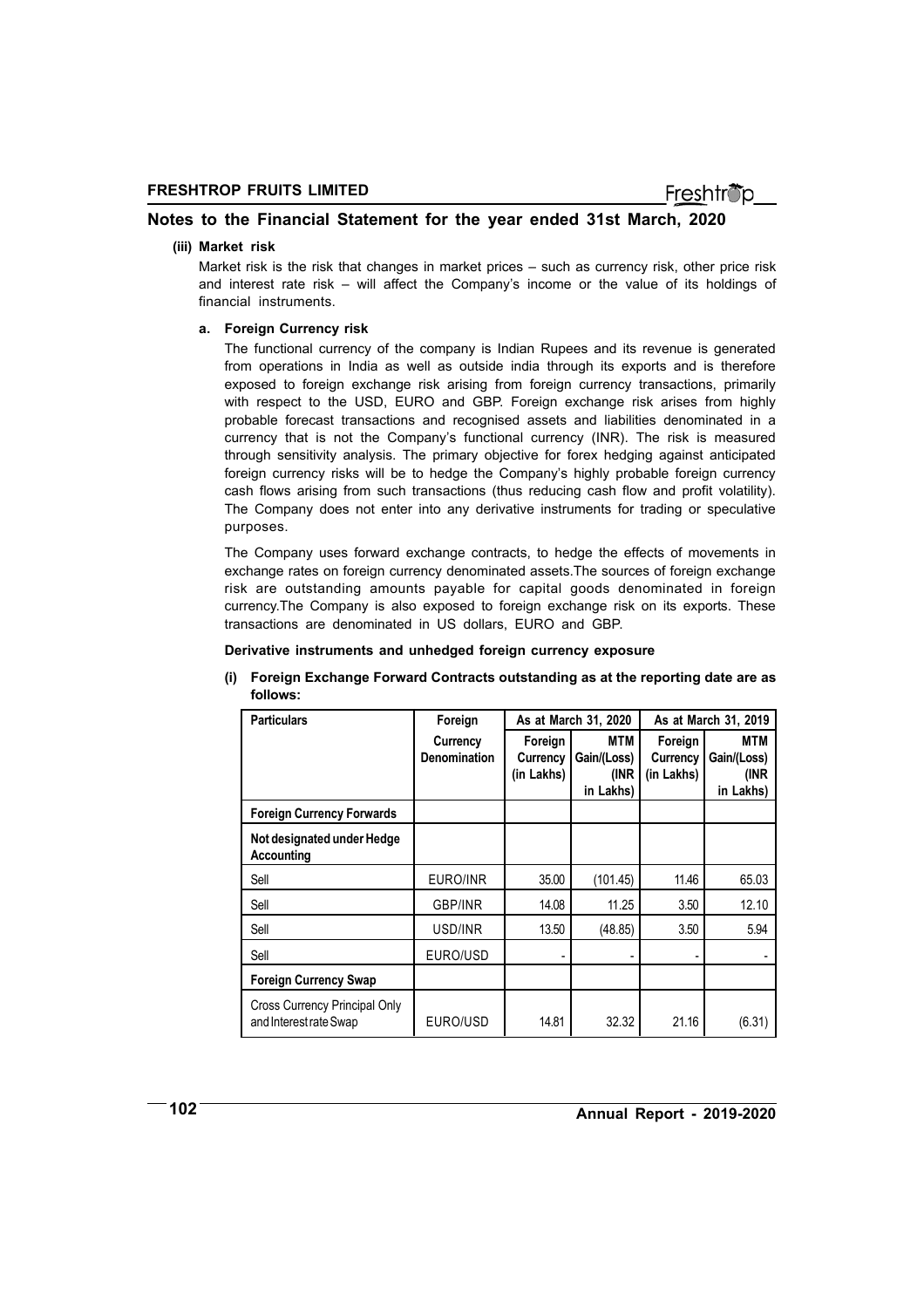Freshtrop

#### **FRESHTROP FRUITS LIMITED**

### **Notes to the Financial Statement for the year ended 31st March, 2020**

| <b>Unhedged Exposures</b>             | As at March 31, 2020<br>Foreign |                                   |                    |                                   | As at March 31, 2019 |
|---------------------------------------|---------------------------------|-----------------------------------|--------------------|-----------------------------------|----------------------|
|                                       | Currency<br><b>Denomination</b> | Foreign<br>Currency<br>(in Lakhs) | (INR)<br>in Lakhs) | Foreign<br>Currency<br>(in Lakhs) | (INR)<br>in Lakhs)   |
| Trade Receivable/ Goods in<br>Transit | <b>USD</b>                      |                                   |                    | 9.22                              | 637.58               |
| Trade Payable                         | <b>USD</b>                      | 4.72                              | 356.12             | 2.44                              | 169.09               |
| EEFC account                          | <b>USD</b>                      | 0.62                              | 46.47              | 4.19                              | 289.58               |
| Trade Receivable/ Goods in<br>Transit | Euro                            | 13.95                             | 1,158.82           | 47.94                             | 3,725.30             |
| Trade Payable                         | Euro                            | 2.31                              | 191.95             | 3.17                              | 246.10               |
| EEFC account                          | Euro                            | 0.01                              | 1.18               | 0.02                              | 1.22                 |
| Trade Receivable/ Goods in<br>Transit | GBP                             |                                   |                    | 4.38                              | 396.50               |
| Trade Payable                         | GBP                             |                                   |                    | 0.06                              | 5.72                 |
| EEFC account                          | GBP                             |                                   |                    | 0.38                              | 34.72                |

**(ii) Details of unhedged foreign currency exposure at the end of the reporting period expressed in INR in lakhs are as follows:**

#### **Foreign Currency Risk Sensitivity**

The Company is mainly exposed to changes in USD, EURO & GBP. The below table demonstrates the sensitivity to a 5% increase or decrease in the USD, EURO and GBP against INR, with all other variables held constant. The sensitivity analysis is prepared on the net unhedged exposure of the Company as at the reporting date. 5% represents management's assessment of reasonably possible change in foreign exchange rate.

**A Change of 5% in foreign currency net of hedges would have following impact on profit before tax (INR in Lakhs)**

|                       | Profit / (Loss) |             |  |
|-----------------------|-----------------|-------------|--|
|                       | 5% increase     | 5% decrease |  |
| As At 31st March 2020 |                 |             |  |
| <b>USD</b>            | (15.48)         | 15.48       |  |
| <b>EURO</b>           | 48.40           | (48.40)     |  |
| <b>GBP</b>            |                 |             |  |
| As At 31st March 2019 |                 |             |  |
| <b>USD</b>            | 37.90           | (37.90)     |  |
| <b>EURO</b>           | 174.02          | (174.02)    |  |
| <b>GBP</b>            | 21.28           | (21.28)     |  |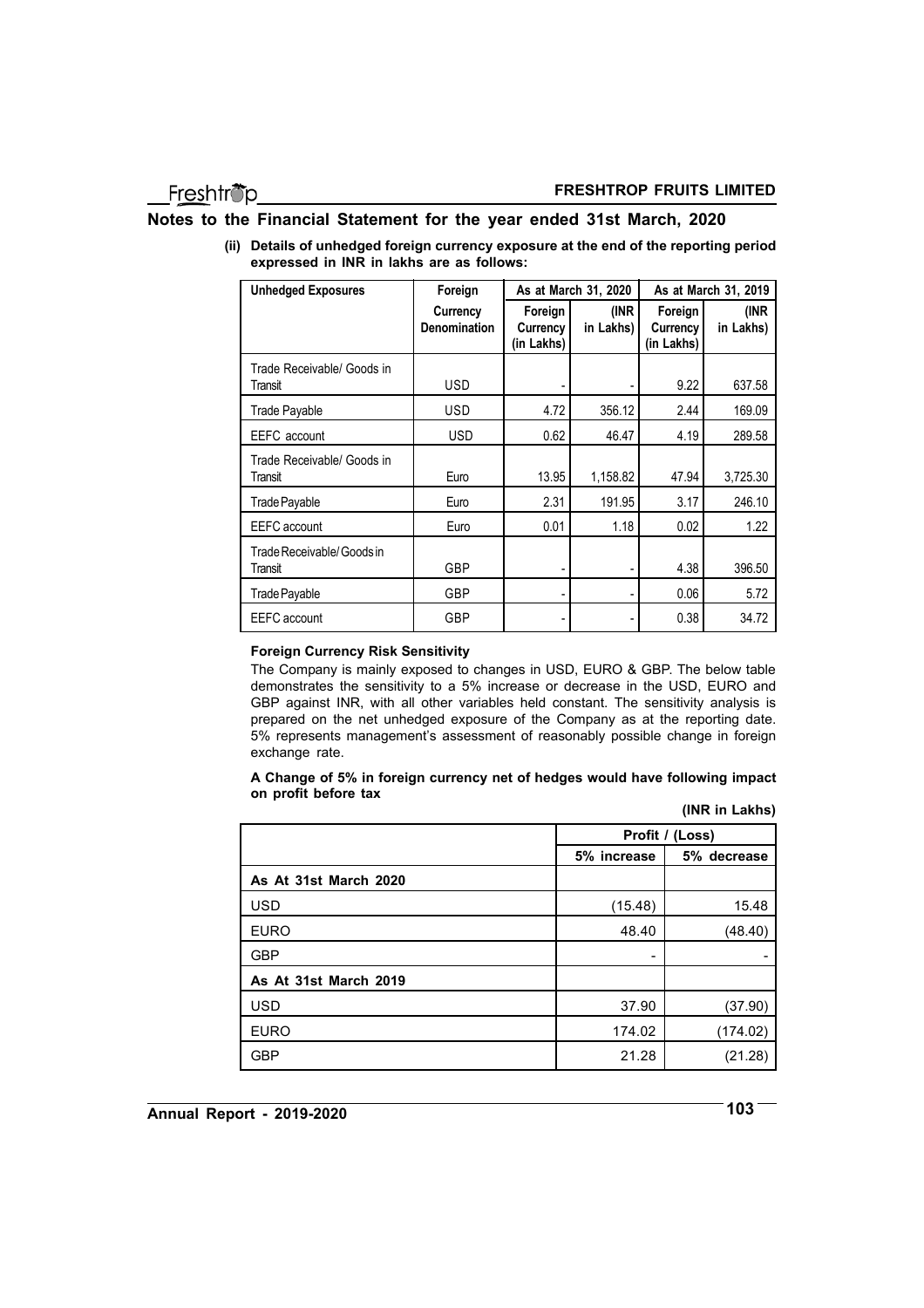## **Notes to the Financial Statement for the year ended 31st March, 2020**

**Impact of Hedging Activities**

**(a) Disclosure of effects of hedge accounting on financial position: Cash flow hedge Foreign exchange risk 31st March 2020**

**(INR in Lakhs)**

| <b>Particulars</b>                                      | <b>Nominal</b><br>Value | Carrying<br>Amount of<br>hedging<br><b>Instrument</b> | Hedge<br>Ratio* | Changes<br>in Fair<br>value of<br>hedging<br>instrument | Change in<br>the value<br>of hedged<br>item used<br>as a basis<br>for<br>recognising<br>hedge<br>effectiveness |
|---------------------------------------------------------|-------------------------|-------------------------------------------------------|-----------------|---------------------------------------------------------|----------------------------------------------------------------------------------------------------------------|
| Cross Currency Principal Only<br>and Interest rate Swap | 1116.17                 | 32.32                                                 | 1:1             | 32.32                                                   | (32.32)                                                                                                        |

**Cash flow hedge Foreign exchange risk 31st March 2019**

#### **(INR in Lakhs)**

| <b>Particulars</b>                                      | <b>Nominal</b><br>Value | Carrying<br>Amount of<br>hedging<br><b>Instrument</b> | Hedge<br>Ratio* | Changes<br>in Fair<br>value of<br>hedging<br>instrument | Change in<br>the value<br>of hedged<br>item used<br>as a basis<br>for<br>recognising<br>hedge<br>effectiveness |
|---------------------------------------------------------|-------------------------|-------------------------------------------------------|-----------------|---------------------------------------------------------|----------------------------------------------------------------------------------------------------------------|
| Cross Currency Principal Only<br>and Interest rate Swap | 1463.35                 | (6.31)                                                | 1:1             | (6.31)                                                  | 6.31                                                                                                           |

\* The foreign exchange forward are denominated in the same currency as the highly probable future sales, therefore the hedge ratio is 1:1.

### **(b) Disclosure of effects of hedge accounting on financial performance:**

| Cash flow hedge 31st March 2020                         |                                                                                                             |                                                                    |                                                                                           | (INR in Lakhs)                                                                                                 |
|---------------------------------------------------------|-------------------------------------------------------------------------------------------------------------|--------------------------------------------------------------------|-------------------------------------------------------------------------------------------|----------------------------------------------------------------------------------------------------------------|
| <b>Particulars</b>                                      | Change in the<br>Value of the<br>hedging<br>instrument<br>recognised<br>in other<br>comprehensive<br>income | Hedge<br><b>Ineffectiveness</b><br>recognised in<br>profit or loss | Amount<br>reclassified<br>from<br>cash flow<br>hedging<br>reserve to<br>profit or<br>loss | Line Item<br>affected<br>in the<br>statement<br>of profit<br>and loss<br>because<br>of the<br>reclassification |
| Foreign exchange<br>risk-Forward contracts              |                                                                                                             |                                                                    |                                                                                           | Revenue                                                                                                        |
| Cross Currency Principal<br>Only and Interest rate Swap | 59.76                                                                                                       |                                                                    | (22.77)                                                                                   | Revenue                                                                                                        |

**104 Annual Report - 2019-2020**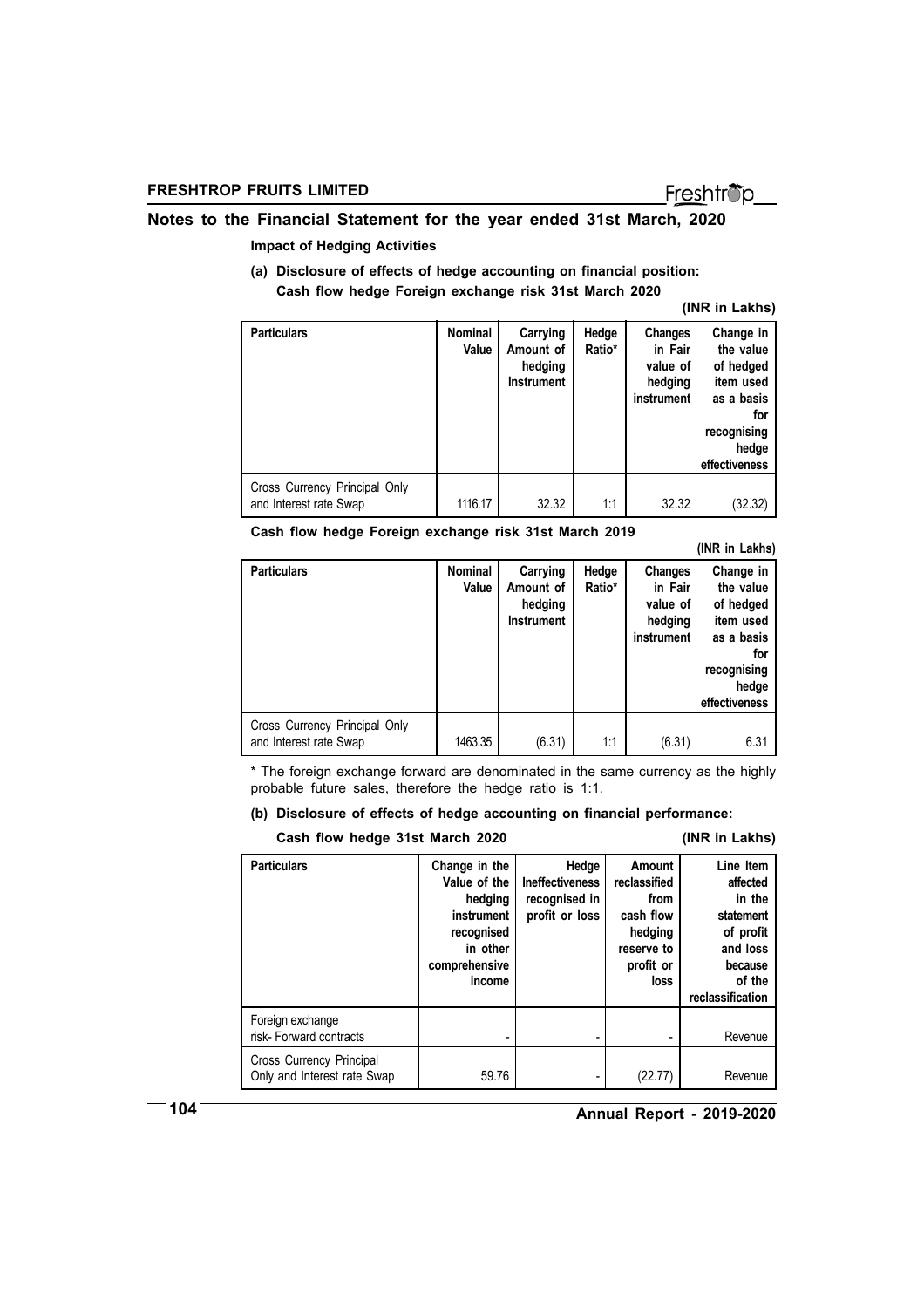Freshtröp

#### **FRESHTROP FRUITS LIMITED**

## **Notes to the Financial Statement for the year ended 31st March, 2020**

#### **Cash flow hedge 31st March 2019 (INR in Lakhs)**

| <b>Particulars</b>                                      | Change in the<br>Value of the<br>hedging<br>instrument<br>recognised<br>in other<br>comprehensive<br>income | Hedge<br><b>Ineffectiveness</b><br>recognised in<br>profit or loss | Amount<br>reclassified<br>from<br>cash flow<br>hedging<br>reserve to<br>profit or<br>loss | Line Item<br>affected<br>in the<br>statement<br>of profit<br>and loss<br>because<br>of the<br>reclassification |
|---------------------------------------------------------|-------------------------------------------------------------------------------------------------------------|--------------------------------------------------------------------|-------------------------------------------------------------------------------------------|----------------------------------------------------------------------------------------------------------------|
| Foreign exchange risk -<br>Forward contracts            |                                                                                                             |                                                                    | (56.70)                                                                                   | Revenue                                                                                                        |
| Cross Currency Principal Only<br>and Interest rate Swap | 264.53                                                                                                      |                                                                    | (0.64)                                                                                    | Revenue                                                                                                        |

**Movements in cash flow hedging reserve (INR in Lakhs)**

| <b>Derivative Instruments</b>                                           | Foreign<br><b>Currency Risk</b><br>As at<br>March 31, 2020 | Foreign<br><b>Currency Risk</b><br>As at<br>March 31, 2019 |
|-------------------------------------------------------------------------|------------------------------------------------------------|------------------------------------------------------------|
| Balance at the beginning of the period                                  | (3.84)                                                     | (176.69)                                                   |
| Gain (Loss) recognised in Other<br>Comprehensive Income during the year | 59.76                                                      | 264.53                                                     |
| Deferred tax relating to the above                                      | (12.36)                                                    | (91.67)                                                    |
| Balance at the end of the period                                        | 43.56                                                      | (3.84)                                                     |

#### **Other Price Risk**

Other price risk is the risk that the fair value of a financial instrument will fluctuate due to changes in market traded price.Other price risk arises from financial assets such as investments in equity instruments.The Company is mainly exposed to the price risk due to its investments in equity mutual fund recognised at FVTPL.As at 31st March, 2020, the carrying value of the investments in equity mutual fund amounts to Rs. Nil ( Rs.997.58 Lakhs as at 31st March, 2019). The details of such investments in equity mutual fund is given in Note 7. The price risk arises due to uncertainties about the future market values of these investments.

The Company is mainly exposed to change in market rates of its investments in equity mutual funds recognised at FVTPL. A sensitivity analysis demonstrating the impact of change in market prices of these instruments from the prices existing as at the reporting date is given below:

#### **(INR in Lakhs)**

|                                                                                              | effect on Profit / (Loss) |             | effect on Equity |             |
|----------------------------------------------------------------------------------------------|---------------------------|-------------|------------------|-------------|
|                                                                                              | 1% increase               | 1% decrease | 1% increase      | 1% decrease |
| As At 31st March 2020<br>NAV value of mutual fund increases/<br>decreases by 50 basis points |                           |             |                  |             |
| As At 31st March 2019<br>NAV value of mutual fund increases/<br>decreases by 50 basis points | 9.98                      | (9.98)      | 9.98             | (9.98)      |

**Annual Report - 2019-2020 105**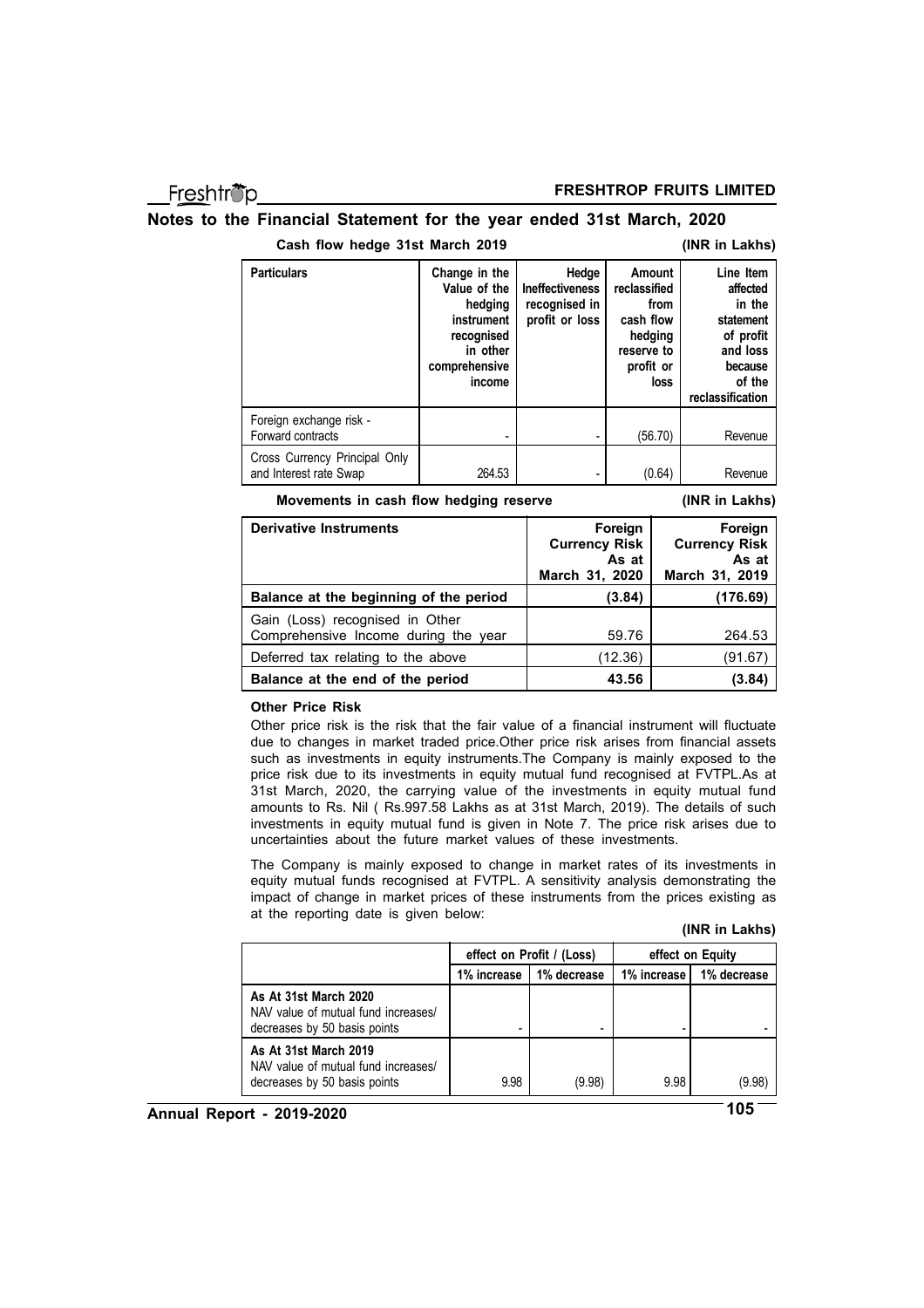

#### **Notes to the Financial Statement for the year ended 31st March, 2020**

#### **Interest rate risk**

Interest rate risk is the risk that the fair value or future cash flows of a financial instrument will fluctuate because of changes in market interest rates. Fair value interest rate risk is the risk of changes in fair values of fixed interest bearing investments because of fluctuations in the interest rates. Cash flow interest rate risk is the risk that the future cash flows of floating interest bearing investments will fluctuate because of fluctuations in the interest rates.

As disclosed above, The interest rate exposure on floating rate Foreign Currency Loan has been fully hedged through a pay fixed – receive floating cross currency interest rate swap. Since there are no financial assets or financial liabilities which are at floating interest rate, there is no interest risk .

#### **(INR in Lakhs)**

| Variable-rate instruments               | As at<br>March 31, 2020 | As at<br>March 31, 2019 |
|-----------------------------------------|-------------------------|-------------------------|
| Non current - Borrowings                | 622.96                  | 1,019.75                |
| Current portion of Long term borrowings | 490.99                  | 439.19                  |
| Total                                   | 1,113.95                | 1,458.94                |

**(INR in Lakhs)**

| <b>Fixed-rate instruments</b>           | As at<br>March 31, 2020 | As at<br>March 31, 2019 |
|-----------------------------------------|-------------------------|-------------------------|
| Non current - Borrowings                |                         | 0.28                    |
| Current - Borrowings                    | 202.57                  |                         |
| Current portion of Long term borrowings |                         | 9.27                    |
| <b>Total</b>                            | 202.57                  | 9.55                    |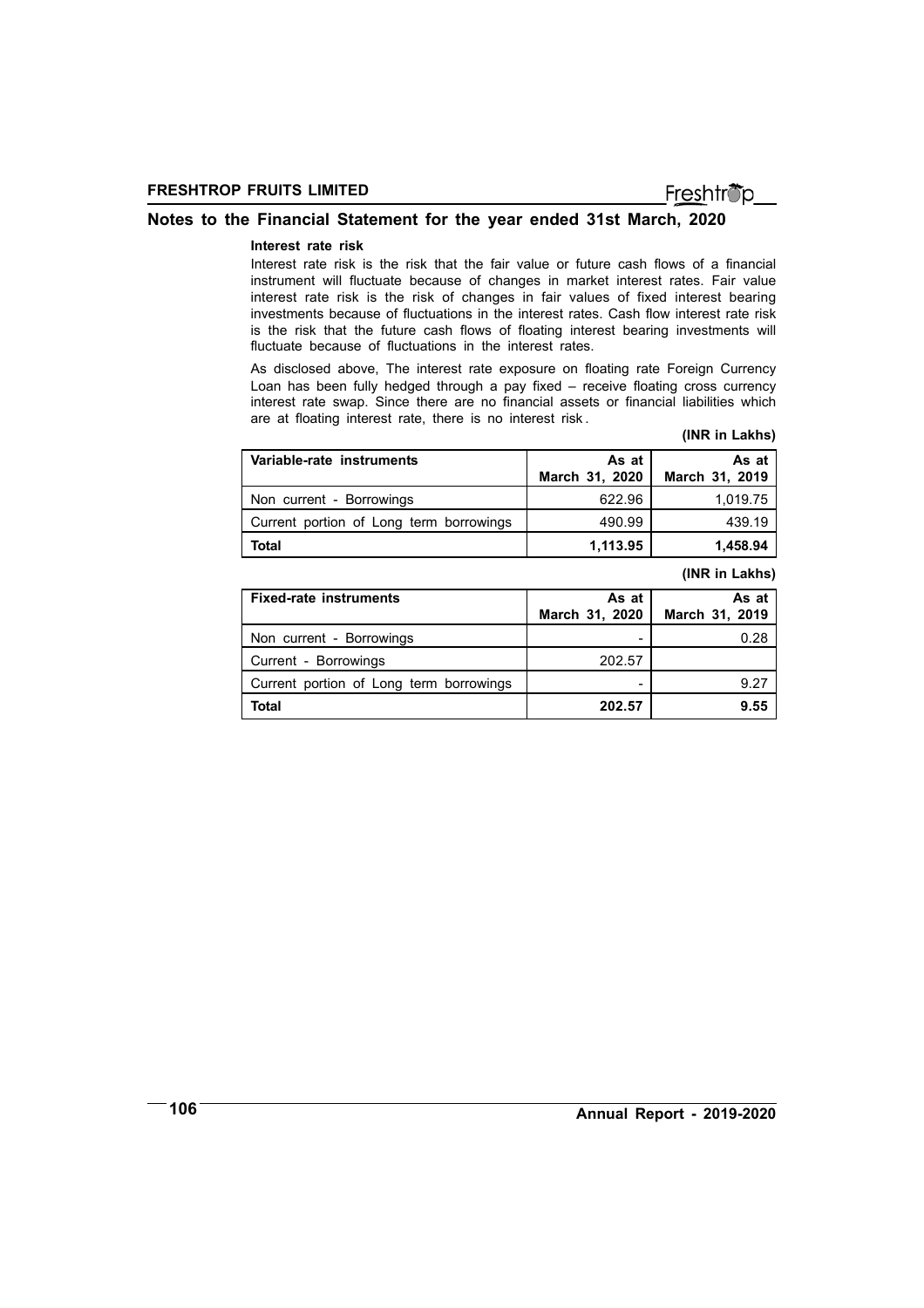#### **Notes to the Financial Statement for the year ended 31st March, 2020**

#### **34 CAPITAL MANAGEMENT**

The Company defines capital as total equity including issued equity capital, share premium and all other equity reserves attributable to equity holders of the Company (which is the Company's net asset value). The primary objective of the Company's financial framework is to support the pursuit of value growth for shareholders, while ensuring a secure financial base.

The capital structure is monitored on the basis of net debt to equity and maturity profile of overall debt portfolio of the Company.

Net Debt and Equity is given in the table below : **(INR in Lakhs)**

| <b>Particulars</b>                                                    | As at<br>March 31, 2020 | As at<br>March 31, 2019 |
|-----------------------------------------------------------------------|-------------------------|-------------------------|
| Total Shareholders' Equity as reported in                             | 7,168.45                | 7,728.67                |
| <b>Net Debt</b>                                                       |                         |                         |
| Short Term Borrowings                                                 | 2,178.03                | 2,403.86                |
| Long Term Borrowings<br>(including current portion of long term debt) | 1,113.95                | 1,468.49                |
| Gross Debt                                                            | 3,291.98                | 3,872.35                |
| Less:                                                                 |                         |                         |
| Current Investments                                                   |                         | 997.58                  |
| Non Current Investments                                               | 500.00                  | 0.00                    |
| Cash and Bank Balances                                                | 267.38                  | 417.34                  |
| Net debt                                                              | (2,524.60)              | (2, 457.43)             |
| <b>Total Capital</b>                                                  | 4,643.85                | 5,271.24                |

#### **35 : EMPLOYEE BENEFITS**

#### **Post - employment benefits :**

The Company has the following post-employment benefit plans:

#### **1) Defined benefit gratuity plan**

The Company provides for gratuity for employees in India as per the Payment of Gratuity Act, 1972. Employees who are in continuous service for a period of 5 years are eligible for gratuity. The amount of gratuity payable on retirement/termination is the employees last drawn basic salary per month computed proportionately for 15 days salary multiplied for the number of years of service. The scheme is funded with LIC in the form of qualifying insurance policy.

As per Actuarial Valuation as on 31st March, 2020 and 31st March, 2019 and recognised in the financial statements in respect of Employee Benefit Schemes:

### **A.** Amount recognised in the Balance Sheet (INR in Lakhe)

| Alliount recognised in the Balance Sheet |                                               | (INK III LANIIS) |  |
|------------------------------------------|-----------------------------------------------|------------------|--|
| <b>PARTICULARS</b>                       | As at<br>31st March, 2019<br>31st March, 2020 |                  |  |
| Gratuity:                                |                                               |                  |  |
| Present value of plan liabilities        | 132.04                                        | 126.91           |  |
| Fair value of plan assets                | 119.98                                        | 101.85           |  |
| Deficit/(Surplus) of funded plans        | 12.06                                         | 25.05            |  |
| Unfunded plans                           |                                               |                  |  |
| Net plan liability/ (Asset)              | 12.06                                         | 25.05            |  |

**Annual Report - 2019-2020 107 107**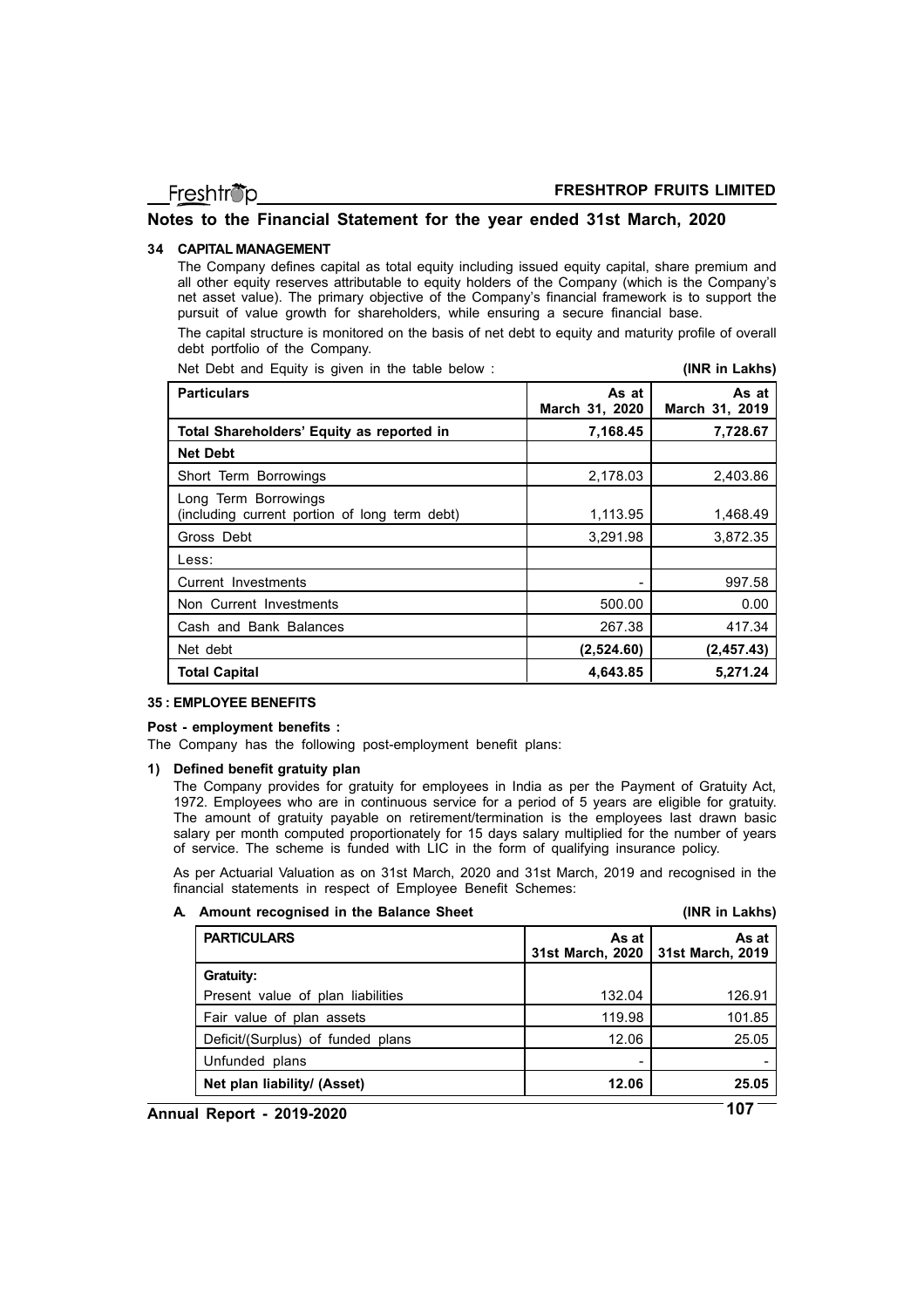

## **Notes to the Financial Statement for the year ended 31st March, 2020**

**B.** Movements in plan assets and plan liabilities **Example 20 (INR in Lakhs)** 

| <b>Particulars</b>                                                  | Year ended<br>31st March, 2020 |                            |                          | Year ended<br>31st March, 2019 |                            |         |  |
|---------------------------------------------------------------------|--------------------------------|----------------------------|--------------------------|--------------------------------|----------------------------|---------|--|
|                                                                     | Plan<br><b>Assets</b>          | Plan<br><b>Liabilities</b> | <b>Net</b>               | Plan                           | Plan<br><b>Liabilities</b> | Net     |  |
| <b>GRATUITY</b>                                                     |                                |                            |                          |                                |                            |         |  |
| As at 1st April                                                     | 101.85                         | 126.91                     | 25.05                    | 83.28                          | 112.48                     | 29.20   |  |
| Current service cost                                                |                                | 15.30                      | 15.30                    |                                | 19.41                      | 19.41   |  |
| Interest Income                                                     | 6.85                           |                            | (6.85)                   | 6.55                           |                            | (6.55)  |  |
| Interest cost                                                       |                                | 7.94                       | 7.94                     |                                | 8.84                       | 8.84    |  |
| Past Service Cost                                                   |                                |                            |                          |                                |                            |         |  |
| Liability transferred In /<br>Acquisitions                          |                                |                            |                          |                                |                            |         |  |
| Liability transferred Out /<br><b>Divestments</b>                   |                                |                            | -                        |                                |                            |         |  |
| Gains/Losses on Curtailment                                         |                                |                            |                          |                                |                            |         |  |
| Liabilities Extinguished on<br>Settlement                           |                                |                            | $\overline{\phantom{a}}$ |                                |                            |         |  |
| Benefits Paid directly by<br>the Employer                           |                                |                            | $\blacksquare$           |                                |                            |         |  |
| The Effect of Changes in<br>Foreign Exchange Rates                  |                                |                            |                          |                                |                            |         |  |
| Return on plan assets<br>excluding Interest Income                  | 1.52                           |                            | (1.52)                   | (1.15)                         |                            | 1.15    |  |
| Actuarial loss/(gain) due to<br>change in financial<br>assumptions  | $\overline{\phantom{a}}$       | (10.73)                    | (10.73)                  |                                | 3.81                       | 3.81    |  |
| Actuarial loss/(gain) due to<br>change in demographic<br>assumption |                                | (0.08)                     | (0.08)                   |                                |                            |         |  |
| Actuarial loss/ (gain) due to<br>experience adjustments             |                                | (4.27)                     | (4.27)                   |                                | $(13.72)$ (13.72)          |         |  |
| Contribution by the Employer                                        | 12.79                          | $\blacksquare$             | (12.79)                  | 17.08                          | ÷,                         | (17.08) |  |
| Expected Contributions by<br>the Employees                          |                                |                            |                          |                                |                            |         |  |
| Benefits paid from the Fund                                         | (3.03)                         | (3.03)                     | $\overline{a}$           | (3.91)                         | (3.91)                     |         |  |
| Assets distributed on<br>Settlements                                |                                |                            |                          |                                |                            |         |  |
| Effects of Asset Ceiling                                            |                                |                            |                          |                                |                            |         |  |
| As at 31st March,                                                   | 119.98                         | 132.04                     | 12.06                    | 101.85                         | 126.91                     | 25.05   |  |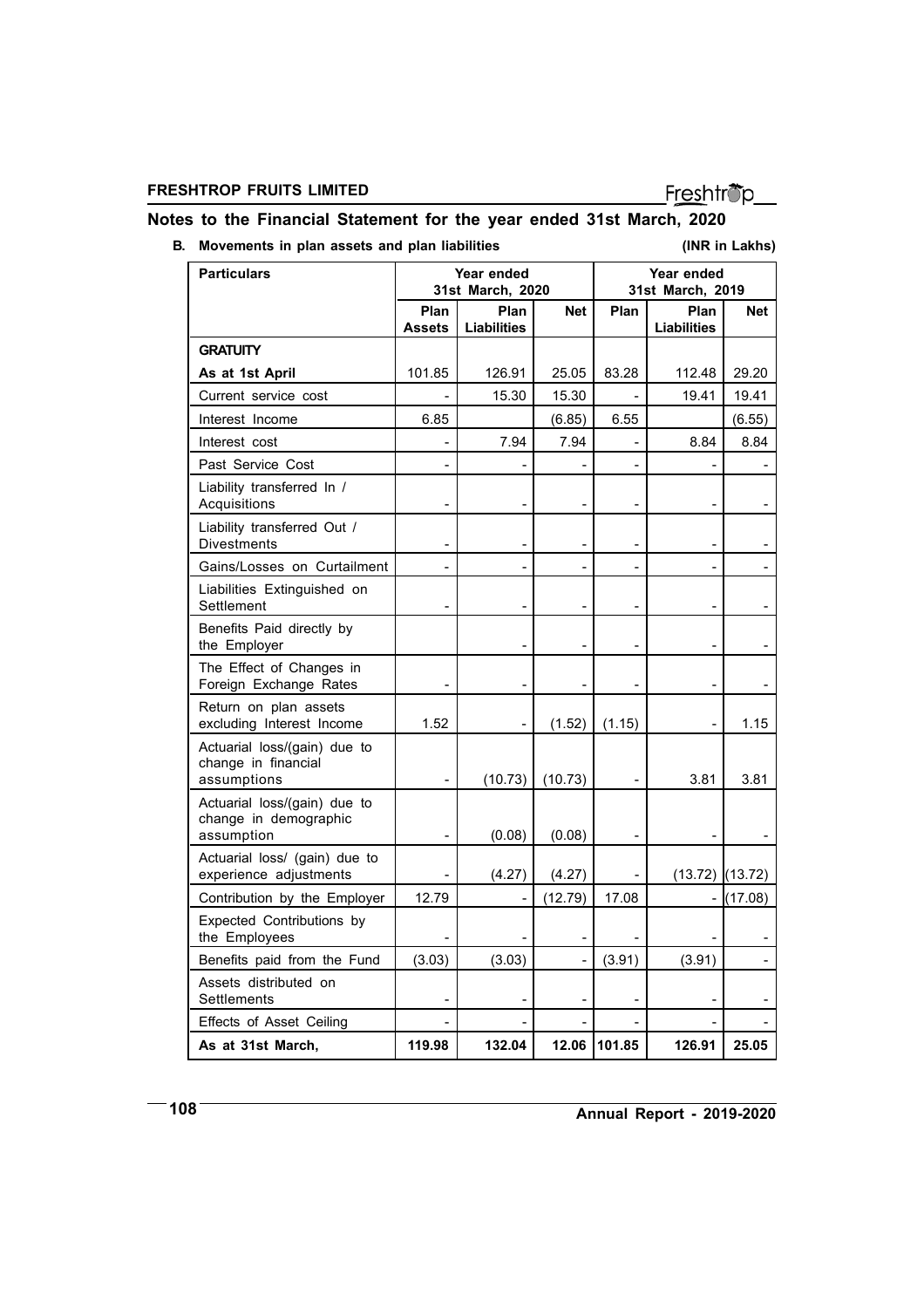Freshtröp

#### **FRESHTROP FRUITS LIMITED**

### **Notes to the Financial Statement for the year ended 31st March, 2020**

**C. Amount recognised in the Statement of Profit and Loss as Employee Benefit Expenses (INR in Lakhs)**

| <b>Particulars</b>                                                        | As at            | As at            |  |
|---------------------------------------------------------------------------|------------------|------------------|--|
|                                                                           | 31st March, 2020 | 31st March, 2019 |  |
| <b>GRATUITY</b>                                                           |                  |                  |  |
| Current service cost                                                      | 15.30            | 19.41            |  |
| Net interest cost                                                         | 1.10             | 2.29             |  |
| Past Service Cost                                                         |                  |                  |  |
| Net impact on the Profit / (Loss) before tax                              | 16.40            | 21.70            |  |
| Remeasurement of the net defined benefit liability:                       |                  |                  |  |
| Return on plan assets excluding Interest Income                           | 1.52             | (1.15)           |  |
| Actuarial gains/(losses) on obligation For the Period                     |                  |                  |  |
| Actuarial gains/(losses) arising from changes<br>in financial assumption  | 10.73            | (3.81)           |  |
| Actuarial gains/(losses) arising from changes in<br>demoraphic assumption | 0.08             |                  |  |
| Experience gains/(losses) arising on experience<br>adjustments            | 4.27             | 13.72            |  |
| Net Gain/(Loss) recognised in the Other<br><b>Comprehensive Income</b>    | 16.60            | 8.76             |  |

| D. | <b>Assets</b>       |                                                | (INR in Lakhs) |
|----|---------------------|------------------------------------------------|----------------|
|    | <b>Particulars</b>  | As at<br>  31st March, 2020   31st March, 2019 | As at          |
|    | <b>GRATUITY</b>     |                                                |                |
|    | Policy of Insurance | 119.98                                         | 101.85         |
|    | <b>TOTAL</b>        | 119.98                                         | 101.85         |

#### **E. Assumption**

With the objective of presenting the plan assets and plan liabilities of the defined benefits plans at their fair value on the balance sheet, assumptions under Ind AS 19 are set by reference to market conditions at the valuation date.

| The significant actuarial assumptions were as follows:             |                                                                    | (INR in Lakhs)                                               |
|--------------------------------------------------------------------|--------------------------------------------------------------------|--------------------------------------------------------------|
| <b>Particulars</b>                                                 | As at<br>31st March, 2020                                          | As at<br>31st March, 2019                                    |
| <b>GRATUITY:</b><br>Discount Rate<br><b>Salary Escalation Rate</b> | 6.80%<br>$.00\%$ p.a for next<br>1 years & 5.00%<br>p.a thereafter | 7.50%<br>7.00%                                               |
| <b>Withdrawal Rate</b>                                             | 2.00%                                                              | 2.00%                                                        |
| Mortality rate                                                     | Indian assured<br>lives mortality<br>$(2006-08)$<br>Ultimate       | Indian assured<br>lives mortality<br>$(2006-08)$<br>Ultimate |
| Expected rate of return on plan assets                             | 6.80%                                                              | 7.50%                                                        |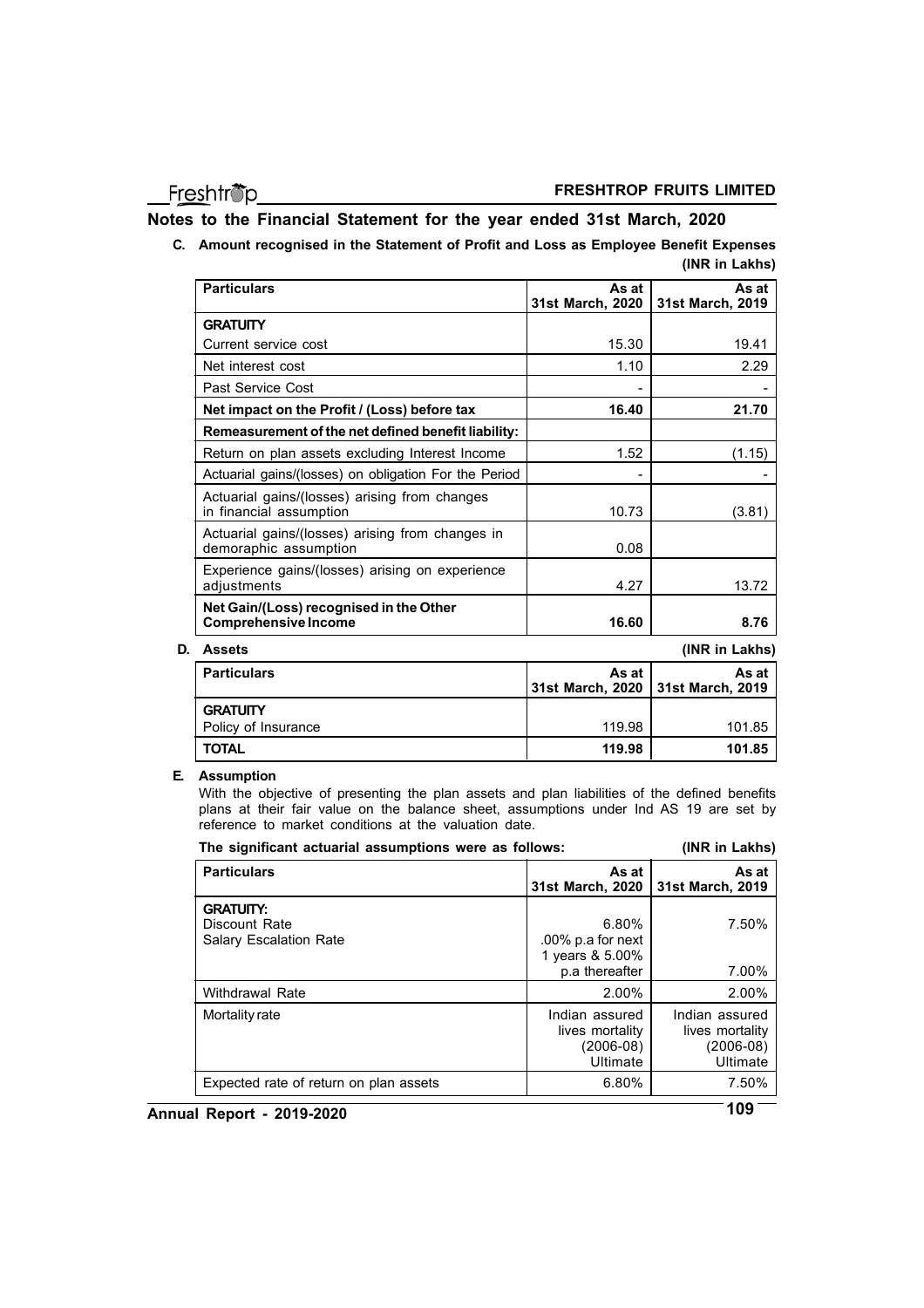

#### **Notes to the Financial Statement for the year ended 31st March, 2020**

#### **F. Sensitivity**

The sensitivity of the defined benefit obligation to changes in the weighted key assumptions are:

|  | (INR in Lakhs) |
|--|----------------|
|  |                |

| <b>Particulars</b>     | <b>Change in assumptions</b>                                     |       |  |
|------------------------|------------------------------------------------------------------|-------|--|
|                        | Year ended<br>Year ended<br>31st March, 2020<br>31st March, 2019 |       |  |
| <b>GRATUITY:</b>       |                                                                  |       |  |
| Discount Rate          | 0.50%                                                            | 0.50% |  |
| Salary Escalation Rate | 0.50%                                                            | 0.50% |  |
| Withdrawal Rate        | 0.50%                                                            | 0.50% |  |

The above sensitivity analysis may not be representative of the actual change in the projected benefit obligation as it is unlikely that the change in assumptions would occur in isolation of one another as some of the assumptions may be correlated.Furthermore in presenting the above sensitivity analysis, the present value of the projected benefit obligation has been calculated using the projected unit credit method at the end of reporting period, which is the same method as that applied in calculating the projected benefit obligation as recognized in the balance sheet.

#### **G. Expected cashflows based on past service liability after year end 31st March, 2020 as follows:**

**(INR in Lakhs)**

| <b>Particulars</b> | <b>Change in assumptions</b>                                     |       |  |  |
|--------------------|------------------------------------------------------------------|-------|--|--|
|                    | Year ended<br>Year ended<br>31st March, 2020<br>31st March, 2019 |       |  |  |
| <b>GRATUITY:</b>   |                                                                  |       |  |  |
| 2020               | -                                                                | 42.02 |  |  |
| 2021               | 43.38                                                            | 3.40  |  |  |
| 2022               | 2.90                                                             | 2.81  |  |  |
| 2023               | 3.60                                                             | 3.45  |  |  |
| 2024               | 6.05                                                             | 5.46  |  |  |
| 2025               | 3.29                                                             |       |  |  |
| Thereafter         | 44.27                                                            | 40.54 |  |  |

#### **2) Defined contribution plans**

The Company also has certain defined contribution plans. Contributions are made to provident fund in India for employees at the rate of 12% of basic salary as per regulations. The contributions are made to registered provident fund administered by the government. The obligation of the Company is limited to the amount contributed and it has no further contractual nor any constructive obligation. The expense recognised during the period towards defined contribution plan is Rs. 48.59 Lakhs (31st March, 2019 RS.50.49 Lakhs).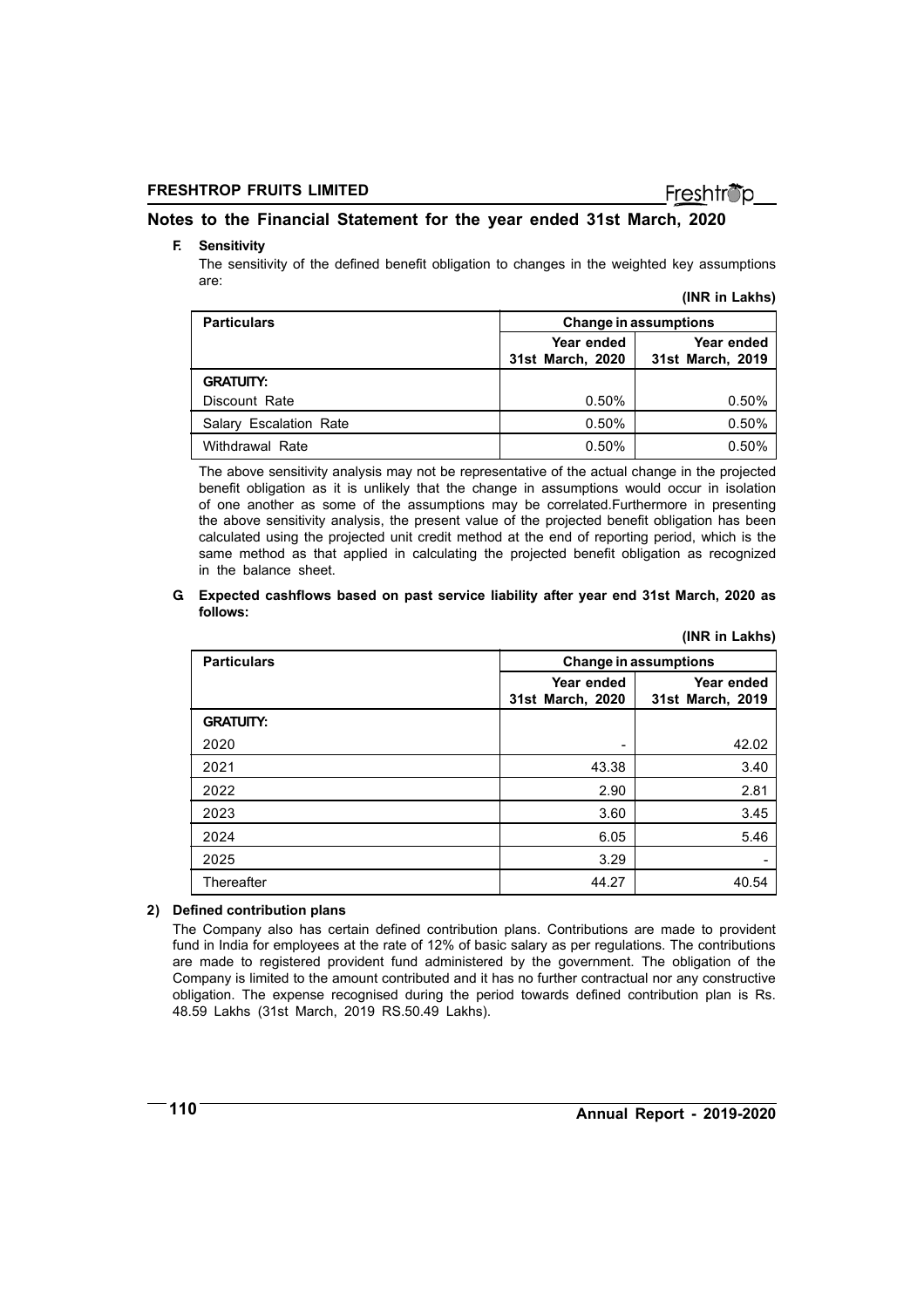Freshtr<sup>3</sup>p

#### **FRESHTROP FRUITS LIMITED**

**Notes to the Financial Statement for the year ended 31st March, 2020**

| 36<br>DEFERRED TAX LIABILITIES (NET)               |                           | (INR in Lakhs)            |  |  |  |
|----------------------------------------------------|---------------------------|---------------------------|--|--|--|
| <b>Particulars</b>                                 | As at<br>31st March, 2020 | As at<br>31st March, 2019 |  |  |  |
| <b>Deferred Tax Liabilities</b>                    |                           |                           |  |  |  |
| Property, plant and equipment - difference between |                           |                           |  |  |  |
| value of assets as per book base and tax base      | 540.90                    | 545.05                    |  |  |  |
| Unrealised gain on outstanding on forward contract |                           | 24.19                     |  |  |  |
| Unrealised gain on outstanding on cross currency   |                           |                           |  |  |  |
| interest rate swap                                 | 9.41                      |                           |  |  |  |
| Total Deferred Tax Liabilities (A)                 | 550.32                    | 569.23                    |  |  |  |
| <b>Deferred Tax Assets</b>                         |                           |                           |  |  |  |
| Unrealised loss on outstanding on forward contract | 40.49                     |                           |  |  |  |
| Unrealised loss on outstanding on cross currency   |                           |                           |  |  |  |
| interest rate swap                                 |                           | 1.84                      |  |  |  |
| Difference in carrying value and tax base of       |                           |                           |  |  |  |
| investments measured at FVTPL                      |                           | 0.39                      |  |  |  |
| Expenditure covered by section 43B of Income Tax   |                           |                           |  |  |  |
| Act, 1961                                          | 3.47                      |                           |  |  |  |
| Provision for employee benefits                    | 3.51                      | 7.30                      |  |  |  |
| Total Deferred Tax Assets (B)                      | 47.48                     | 9.52                      |  |  |  |
| Net Deferred Tax Liabilities (A-B)                 | 502.84                    | 559.71                    |  |  |  |
| <b>Less: MAT Credit</b>                            | 171.30                    |                           |  |  |  |
| <b>Net Deferred Tax Liabilities</b>                | 331.54                    | 559.71                    |  |  |  |

The Company offsets tax assets and liabilities if and only if it has a legally enforceable right to set off current tax assets and current tax liabilities and the deferred tax assets and deferred tax liabilities relate to income taxes levied by the same tax authority.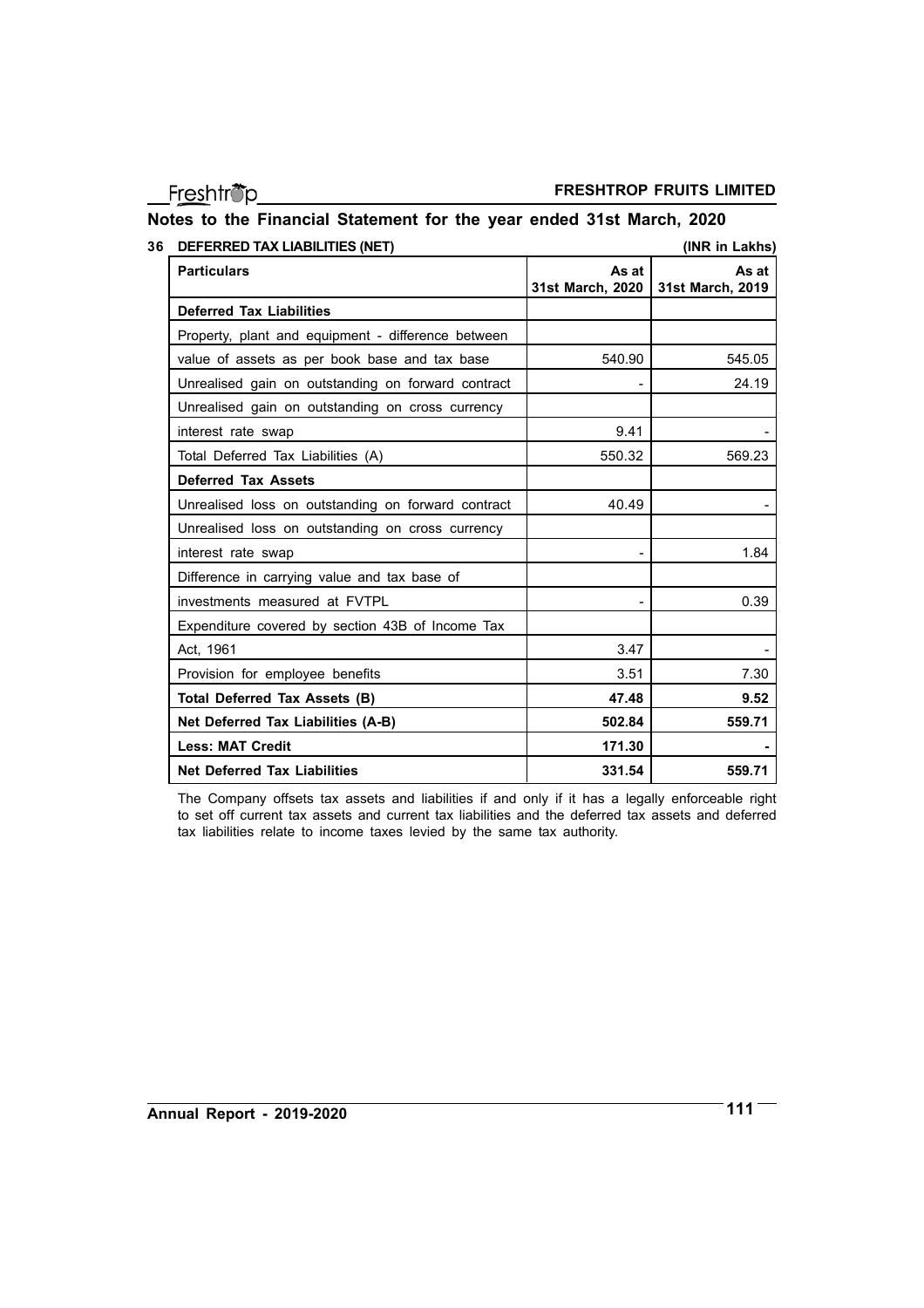

### **Notes to the Financial Statement for the year ended 31st March, 2020**

**(i) Movements in Deferred Tax Liabilities (net) (INR in Lakhs)**

| <b>Particulars</b>                    | Property, plant<br>and equipment-<br>difference<br>between<br>value of assets<br>as per book base<br>and tax base | <b>Unrealised</b><br>Gain/(Loss)<br>on<br>outstanding<br>on forward<br>contract | <b>Unrealised</b><br>loss on<br>outstanding<br>on cross<br>currency<br>interest l<br>rate swap | Expenditure<br>covered<br>by section<br>43B of<br>Income<br>Tax Act,<br>1961 | <b>Provision</b><br>for<br>employee<br>benefits | <b>Difference</b><br>in carrying<br>value and<br>tax base of<br>investments<br>measured<br>at FVTPL | Net<br>Deferred<br>Tax<br><b>Liabilities</b> |
|---------------------------------------|-------------------------------------------------------------------------------------------------------------------|---------------------------------------------------------------------------------|------------------------------------------------------------------------------------------------|------------------------------------------------------------------------------|-------------------------------------------------|-----------------------------------------------------------------------------------------------------|----------------------------------------------|
| At 1st April 2018                     | 551.84                                                                                                            | (52.96)                                                                         | (73.89)                                                                                        | (0.00)                                                                       | (8.98)                                          |                                                                                                     | 416.01                                       |
| Charged/(credited)                    |                                                                                                                   |                                                                                 |                                                                                                |                                                                              |                                                 |                                                                                                     |                                              |
| to profit or loss                     | (6.79)                                                                                                            | 57.52                                                                           |                                                                                                |                                                                              | (0.87)                                          | (0.39)                                                                                              | 49.48                                        |
| to other comprehensive<br>٠<br>income |                                                                                                                   | 19.62                                                                           | 72.05                                                                                          |                                                                              | 2.55                                            |                                                                                                     | 94.23                                        |
| At 31st March 2019                    | 545.04                                                                                                            | 24.19                                                                           | (1.84)                                                                                         | (0.00)                                                                       | (7.30)                                          | (0.39)                                                                                              | 559.71                                       |
| Charged/(credited)                    |                                                                                                                   |                                                                                 |                                                                                                |                                                                              |                                                 |                                                                                                     |                                              |
| to profit or loss                     | (4.14)                                                                                                            | (65.79)                                                                         |                                                                                                | (3.47)                                                                       | (1.05)                                          | 0.39                                                                                                | (74.07)                                      |
| to other comprehensive<br>٠<br>income |                                                                                                                   | 1.11                                                                            | 11.25                                                                                          |                                                                              | 4.83                                            |                                                                                                     | 17.19                                        |
| At 31st March 2020                    | 540.90                                                                                                            | (40.49)                                                                         | 9.41                                                                                           | (3.47)                                                                       | (3.51)                                          |                                                                                                     | 502.84                                       |

#### **37 SEGMENT INFORMATION**

#### **(a) Description of segment and principal activities**

The Company's Board of Directors monitors the operating results of the below business segments separately for the purpose of making decisions about resource allocation and performance assessment and has identified two reportable segments of its business:

- 1. Fresh fruits: The Company's principal business which consist of Fresh Grapes, Pomegranates and Mangoes
- 2. Processed fruits and vegetables: It consist of Mango pulp, Guava Pulp, Pomegranates concentrate and Puree and cold processed juice.

#### **(b) Segment revenue and expenses**

Revenue and Expenses have been identified to a segment on the basis of operating activities of the segment. Revenue and Expenses which relate to common activities and are not allocable to segment on reasonable basis have been disclosed as "Unallocable".

#### **(c) Segment assets and liabilities**

Segment assets include all operating assets in respective segments comprising of net fixed assets, Capital Work in Progress, current assets, loans and advances. Segment liabilities include operating liabilities and provisions including borrowings and deferred tax liabilities.

#### **(d) Information about geographical areas**

The Company has identified its geographical segments as India and Outside India.

#### **(e) Information about major customers**

Revenue from two of the customers of the Company's Fresh Fruits business is Rs.4523.59 Lakhs which is more than 10% each of the Company's total segment revenue, for the year ended 31st March 2020.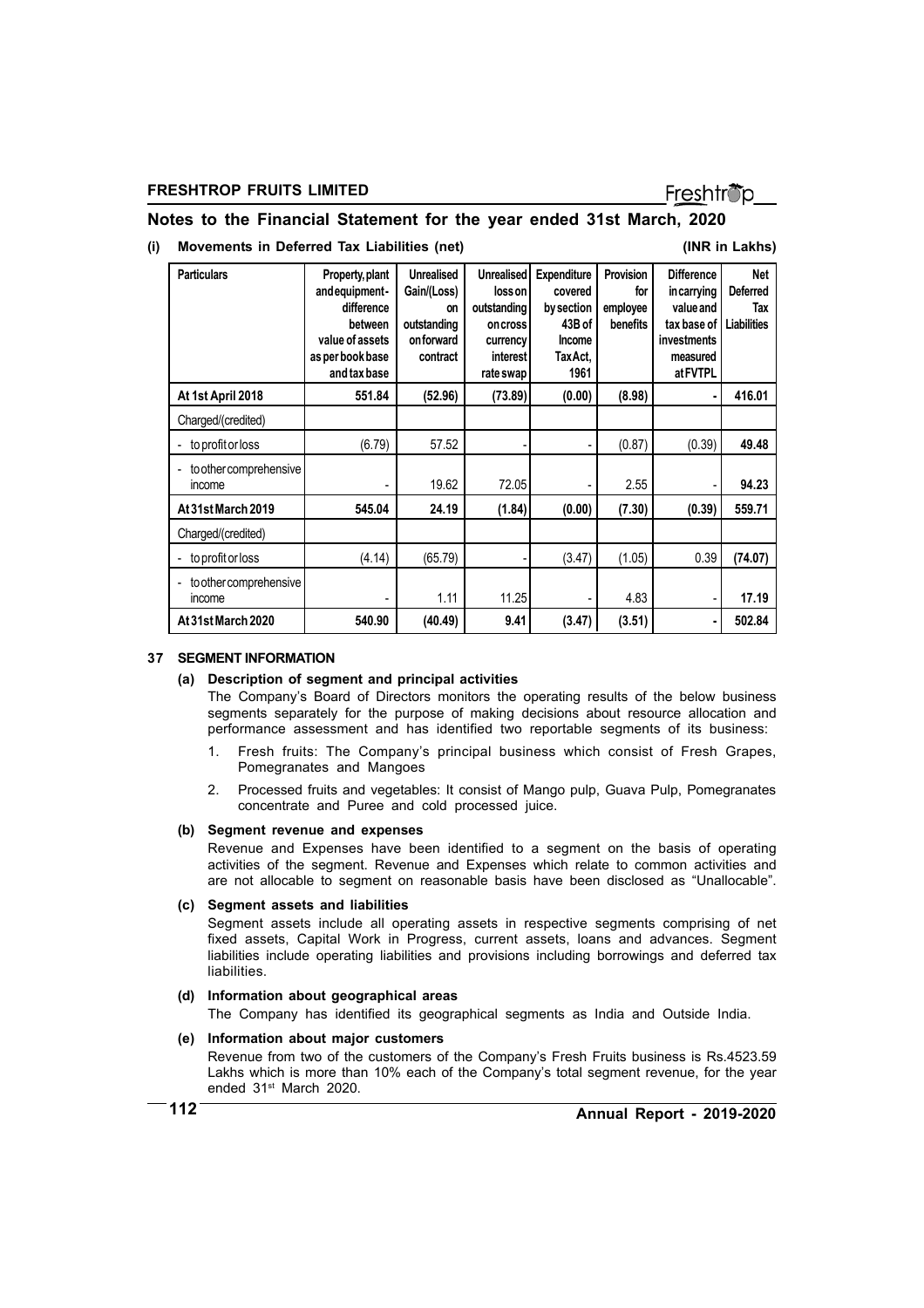Freshtröp

#### **FRESHTROP FRUITS LIMITED**

### **Notes to the Financial Statement for the year ended 31st March, 2020**

Revenue from two of the customers of the Company's Fresh Fruits business is Rs.7186.58 Lakhs which is more than 10% each of the Company's total segment revenue, for the year ended 31 March 2019.

#### **(f) Information about product and services**

The Company's revenue from external customers for each product is same as that disclosed below under "segment revenue". **(INR in Lakhs)**

| <b>Particulars</b>                          |                        | 2019-20                             |                  |           | 2018-19                |                                     |                  |           |
|---------------------------------------------|------------------------|-------------------------------------|------------------|-----------|------------------------|-------------------------------------|------------------|-----------|
|                                             | Fresh<br><b>Fruits</b> | Processed<br>Fruits &<br>Vegetables | Un-<br>allocated | Total     | Fresh<br><b>Fruits</b> | Processed<br>Fruits &<br>Vegetables | Un-<br>allocated | Total     |
| <b>Segment Revenues</b>                     |                        |                                     |                  |           |                        |                                     |                  |           |
| <b>External Revenue</b>                     | 12.267.04              | 4.249.20                            |                  | 16.516.24 | 13.814.48              | 3,325.99                            |                  | 17,140.47 |
| Inter Segment Revenue                       |                        |                                     |                  |           |                        |                                     |                  |           |
| <b>Total Segment Revenue</b>                | 12.267.04              | 4.249.20                            | ٠                | 16.516.24 | 13.814.48              | 3.325.99                            |                  | 17,140.47 |
| <b>Segment Results</b>                      |                        |                                     |                  |           |                        |                                     |                  |           |
| Profit/(Loss)                               |                        |                                     |                  |           |                        |                                     |                  |           |
| Segment result                              | 1,816.16               | (701.00)                            |                  | 1,115.17  | 3.261.93               | (947.57)                            |                  | 2,314.36  |
| Other income                                |                        | ä,                                  | 27.62            | 27.62     |                        |                                     | 65.77            | 65.77     |
| <b>Finance Cost</b>                         |                        | $\blacksquare$                      | (120.30)         | (120.30)  |                        |                                     | (131.65)         | (131.65)  |
| Unallocated expenses                        |                        |                                     | (420.69)         | (420.69)  |                        |                                     | (458.81)         | (458.81)  |
| Profit before tax                           | 1.816.16               | (701.00)                            | (513.37)         | 601.80    | 3.261.93               | (947.57)                            | (524.69)         | 1,789.68  |
| Current tax                                 |                        |                                     | (213.95)         | (213.95)  |                        |                                     | (365.80)         | (365.80)  |
| Deferred tax                                |                        |                                     | 74.07            | 74.07     |                        |                                     | (49.48)          | (49.48)   |
| Profit after tax                            | 1,816.16               | (701.00)                            | (653.25)         | 461.92    | 3,261.93               | (947.57)                            | (939.96)         | 1,374.40  |
| Other information                           |                        |                                     |                  |           |                        |                                     |                  |           |
| Depreciation and amortisation               | 148.26                 | 379.30                              | 9.99             | 537.55    | 140.62                 | 366.38                              | 10.51            | 517.51    |
| Cost to acquire Fixed<br>Assets (incl.CWIP) | 377.79                 | 86.65                               | 41.66            | 506.11    | 170.57                 | 222.17                              | 0.18             | 392.91    |

**(INR in Lakhs)**

| <b>Segments Assets**</b>      | As at<br>As at   |                  |
|-------------------------------|------------------|------------------|
|                               | 31st March, 2020 | 31st March, 2019 |
| <b>Fresh Fruits</b>           | 9.419.01         | 8.584.27         |
| Processed Fruits & Vegetables | 5,888.00         | 6,931.36         |
| Unallocated                   | 889.91           | 1,642.47         |
| Total                         | 16,196.92        | 17,158.09        |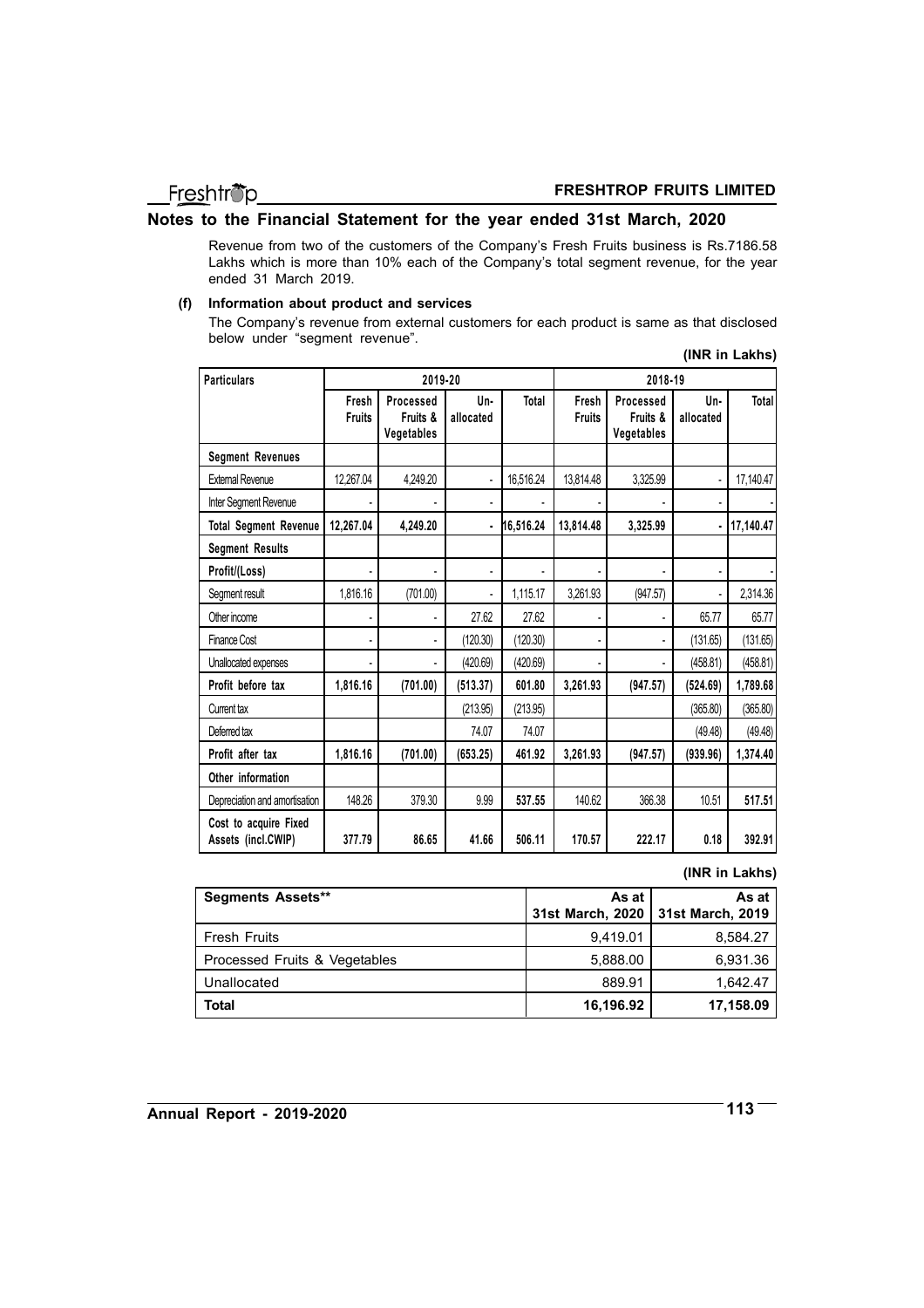

## **Notes to the Financial Statement for the year ended 31st March, 2020**

#### **(INR in Lakhs)**

| <b>Segments Liabilities**</b> | As at<br>31st March, 2020 | As at<br>  31st March, 2019 |
|-------------------------------|---------------------------|-----------------------------|
| <b>Fresh Fruits</b>           | 4,874.22                  | 4,255.85                    |
| Processed Fruits & Vegetables | 1,939.39                  | 2,935.01                    |
| Unallocated                   | 2,214.86                  | 2,238.56                    |
| <b>Total</b>                  | 9,028.47                  | 9,429.42                    |

\*\* Segment assets and liabilities are measured in same way as in the financial statements. They are allocated based on the operations of the segment.

#### Geographical segment **COVID-100** (INR in Lakhs)

| <b>Revenue from External Customers</b> | As at<br>31st March, 2020   31st March, 2019 | As at     |
|----------------------------------------|----------------------------------------------|-----------|
| l In India                             | 1,356.19                                     | 1.044.86  |
| l Outside India                        | 13.943.16                                    | 14.972.11 |
| l Total                                | 15,299.36                                    | 16,016.97 |

#### **(INR in Lakhs)**

| <b>Carrying Amount of Segment Assets</b> | As at<br>31st March, 2020 | As at<br>  31st March, 2019 |
|------------------------------------------|---------------------------|-----------------------------|
| In India                                 | 13,113.95                 | 13,213.87                   |
| Outside India                            | 3.082.98                  | 3.944.22                    |
| Total                                    | 16,196.92                 | 17,158.09                   |

#### **(INR in Lakhs)**

| <b>Segment Capital Expenditure</b> | As at<br>31st March, 2020   31st March, 2019 | As at  |
|------------------------------------|----------------------------------------------|--------|
| In India                           | 506.11                                       | 392.91 |
| Outside India                      | -                                            |        |
| Total                              | 506.11                                       | 392.91 |

(i) Revenue from outside india comprises of income from sale of products.

(ii) Carrying amount of segment assets comprises of non-current assets and current assets identified to the respective segments. However Segments assets in India also includes certain common assets used to generate revenue in both segments but not feasible of allocation.

(iii) Capital expenditure during the year represents net additions to Tangible and Intangible assets and movement in Capital work in progress.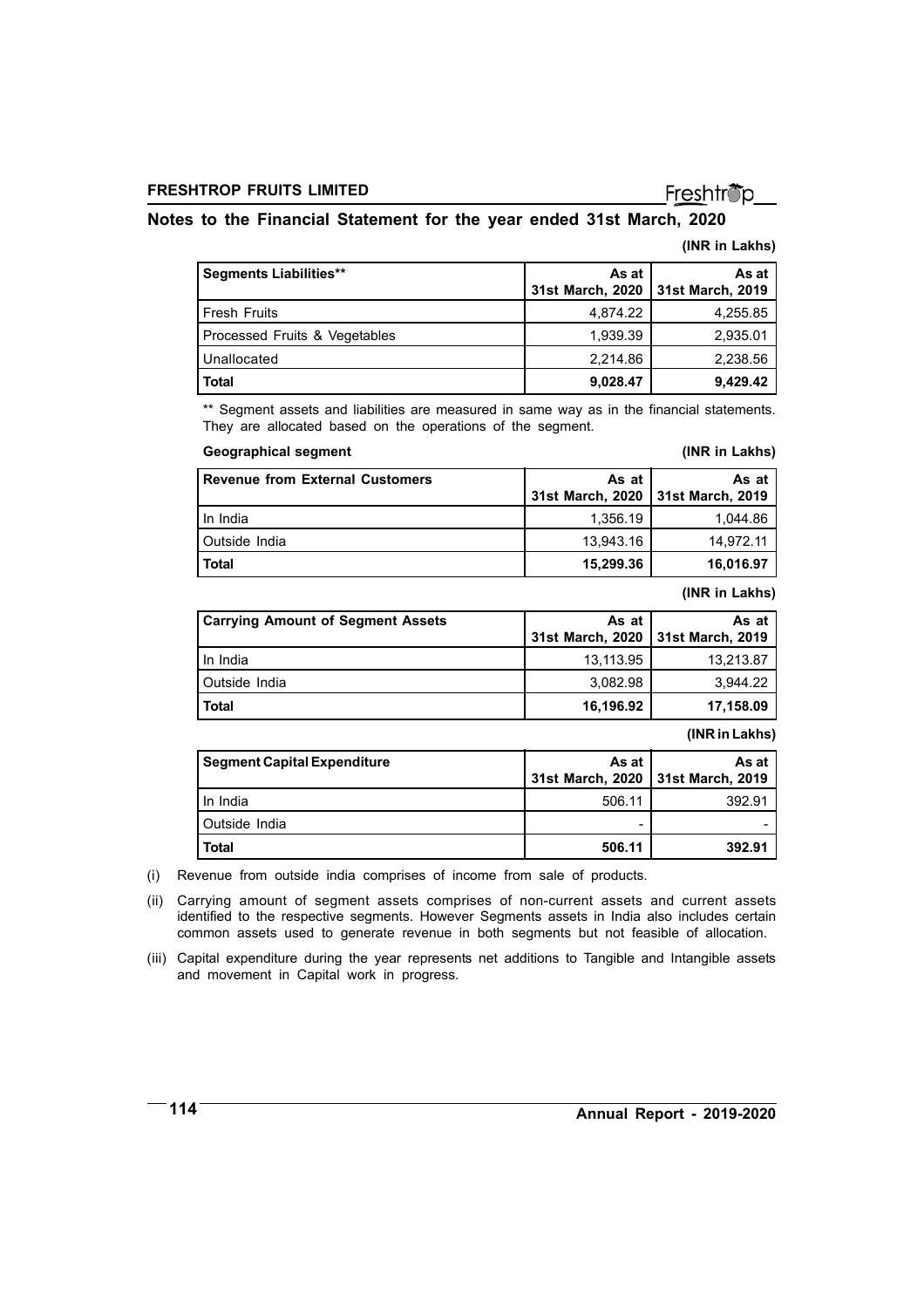Freshtrop

#### **Notes to the Financial Statement for the year ended 31st March, 2020**

#### **38 RELATED PARTY DISCLOSURES**

As per the Indian Accounting Standard-24 on "Related Party Disclosures", list of related parties identified of the Company are as follows.

#### **1) Names of related parties and nature of relationship.**

#### **a) Key Management Personnel**

- Mr. Ashok V. Motiani Chairman and Managing Director Mrs. Nanita A. Motiani - Executive Director Mr. Sanjay D. prajapati - Chief Financial officer Mr. Ronak Dhruve - Company Secretary Mr. Mayur Shah - Independent Director
- Mr. Dinesh Oza Independent Director
- Mr. Anil Sharma Independent Director

#### **b) Relatives of Key Management Personnel**

- Mrs. Priyanka Tandon Mr. Mayank Tandon Ms. Dipti Motiani
- **c) Enterprise under significant influence of Key Management personnel** Freshcap Foodstuff LLP Freshfal Pvt Ltd

#### **2) Transactions with related parties: (INR in Lakhs)**

| <b>Particulars</b>           | <b>Relationship</b>  | 2019-20 | 2018-19 |
|------------------------------|----------------------|---------|---------|
| <b>Remuneration</b>          |                      |         |         |
| Ashok Motiani                | <b>KMP</b>           | 120.00  | 126.00  |
| Nanita Motiani               | <b>KMP</b>           | 48.00   | 57.00   |
| Mayank Tandon                | Relative of KMP      | 60.00   | 51.00   |
| Priyanka Tandon              | Relative of KMP      | 60.00   | 51.00   |
| Dipti Motiani                | Relative of KMP      | 60.00   | 51.00   |
| Sanjay Prajapati             | <b>KMP</b>           | 9.80    | 9.21    |
| Ronak Dhruve                 | <b>KMP</b>           | 3.60    | 1.25    |
| <b>Commission Paid</b>       |                      |         |         |
| Ashok Motiani                | <b>KMP</b>           |         | 38.45   |
| <b>Interest Paid</b>         |                      |         |         |
| Ashok Motiani                | <b>KMP</b>           | 2.85    | 1.74    |
| Loan Taken                   |                      |         |         |
| Ashok Motiani                | <b>KMP</b>           | 205.00  | 85.00   |
| <b>Loan Repaid</b>           |                      |         |         |
| Ashok Motiani                | <b>KMP</b>           | 5.57    | 88.38   |
| <b>Director sitting fees</b> |                      |         |         |
| Mayur Shah                   | Independent director | 0.40    | 0.40    |
| Dinesh Oza                   | Independent director | 0.50    | 0.40    |
| Anil Sharma                  | Independent director | 0.50    | 0.30    |

**Annual Report - 2019-2020 115**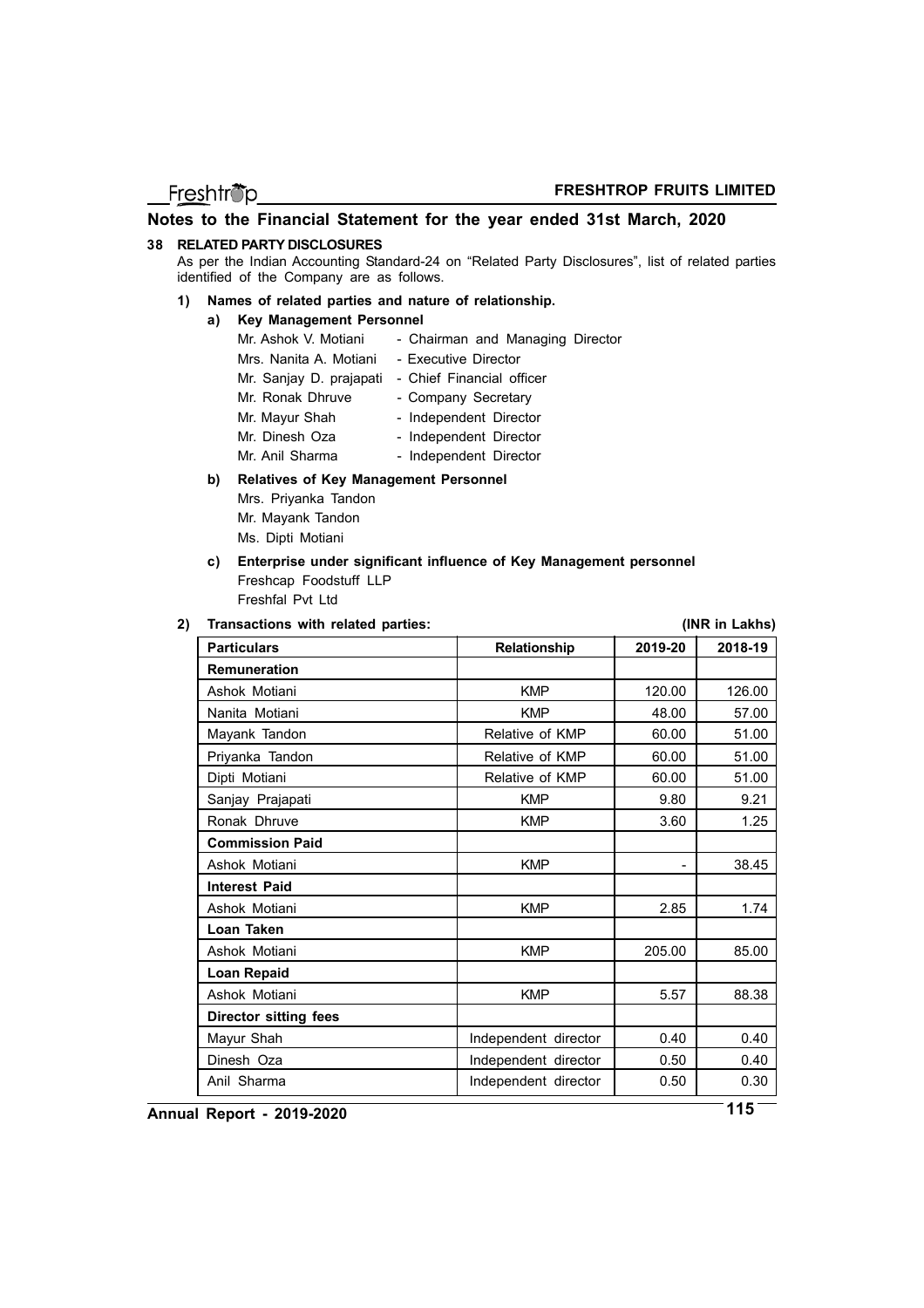

## **Notes to the Financial Statement for the year ended 31st March, 2020**

#### **(INR in Lakhs)**

| <b>Particulars</b>                                           | <b>Relationship</b> | As at<br>31st March.<br>2020 | As at<br>31st March,<br>2019 |
|--------------------------------------------------------------|---------------------|------------------------------|------------------------------|
| <b>Amount Payable as Other Current</b><br><b>Liabilities</b> |                     |                              |                              |
| Ashok Motiani                                                | <b>KMP</b>          | 5.40                         | 45.13                        |
| Nanita Motiani                                               | <b>KMP</b>          | 2.85                         | 10.62                        |
| Mayank Tandon                                                | Relative of KMP     | 3.58                         | 3.06                         |
| Priyanka Tandon                                              | Relative of KMP     | 3.58                         | 3.04                         |
| Dipti Motiani                                                | Relative of KMP     | 3.58                         | 3.05                         |
| Sanjay Prajapati                                             | <b>KMP</b>          | 0.66                         | 0.50                         |
| Ronak Dhruve                                                 | <b>KMP</b>          | 0.30                         | 0.30                         |
| Amount Payable as Trade payable                              |                     |                              |                              |
| Ashok Motiani                                                | <b>KMP</b>          |                              | 2.05                         |
| Amount Payable as Unsecured Loan                             |                     |                              |                              |
| Ashok Motiani                                                | <b>KMP</b>          | 202.57                       | 0.28                         |
| <b>Amount Receivable as</b><br><b>Reimbursement Expenses</b> |                     |                              |                              |
| Dipti Motiani                                                | Relative of KMP     | 0.05                         |                              |
| <b>Executive Directors compensation</b>                      |                     | (INR in Lakhs)               |                              |
| <b>Particulars</b>                                           |                     | 2019-20                      | 2018-19                      |
| Short term employee benefits                                 |                     | 168.00                       | 221.45                       |
| Post employment benefits                                     |                     |                              |                              |
| <b>Total Compensation *</b>                                  |                     | 168.00                       | 221.45                       |

\* This aforesaid amount does not includes amount in respect of gratuity and leave as the same is not determinable.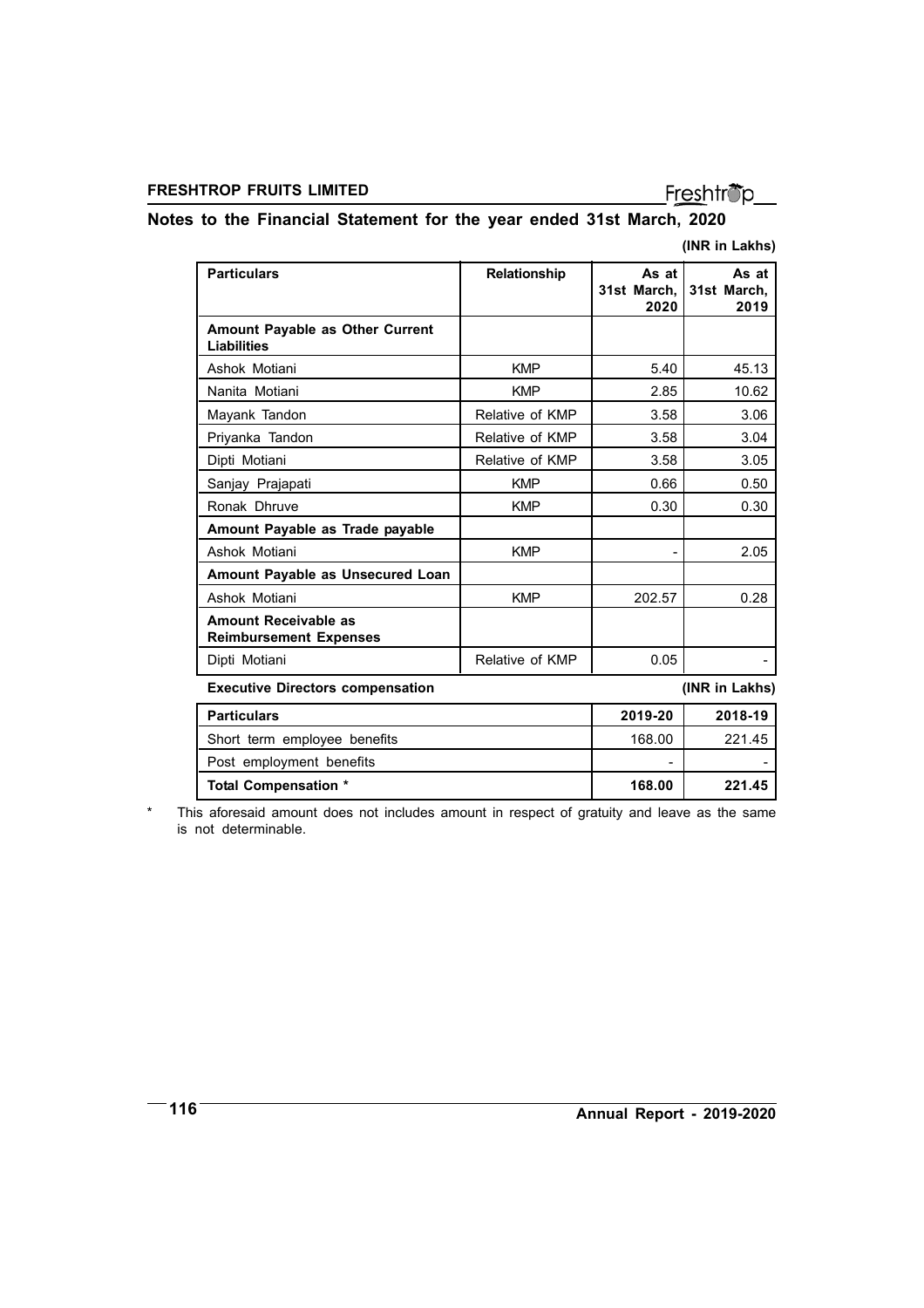Freshtr<sup>a</sup>p

#### **FRESHTROP FRUITS LIMITED**

## **39 CONTINGENT LIABILITIES & COMMITMENTS Notes to the Financial Statement for the year ended 31st March, 2020**

**a) Contingent Liabilities (INR in Lakhs)**

| <b>Particulars</b>                                                                                                                     | As at<br>31st March, 2020 | As at<br>31st March, 2019 |
|----------------------------------------------------------------------------------------------------------------------------------------|---------------------------|---------------------------|
| Disputed matters in appeals/contested<br>in respect of:                                                                                |                           |                           |
| - Service tax                                                                                                                          | 432.44                    | 432.44                    |
| - income tax                                                                                                                           | 47.25                     | 17.14                     |
| Estimated amount of Custom/Excise duty<br>liability in respect of Capital Goods purchased<br>without payment of duty under EPCG Scheme | 21.68                     | 21.68                     |
| Estimated amount of duty liability on stock of<br>duty free materials                                                                  | 5.17                      | 50.27                     |
| <b>Bank Guarantees</b>                                                                                                                 | 20.00                     | 20.00                     |

#### **b) Capital Commitments (INR in Lakhs)**

| <b>Particulars</b>                                                                                                      | As at<br>31st March, 2020   31st March, 2019 | As at |
|-------------------------------------------------------------------------------------------------------------------------|----------------------------------------------|-------|
| Estimated amount of Contracts remaining to be<br>executed on Capital Account and not provided for.<br>Net off Advances. | 22.94                                        |       |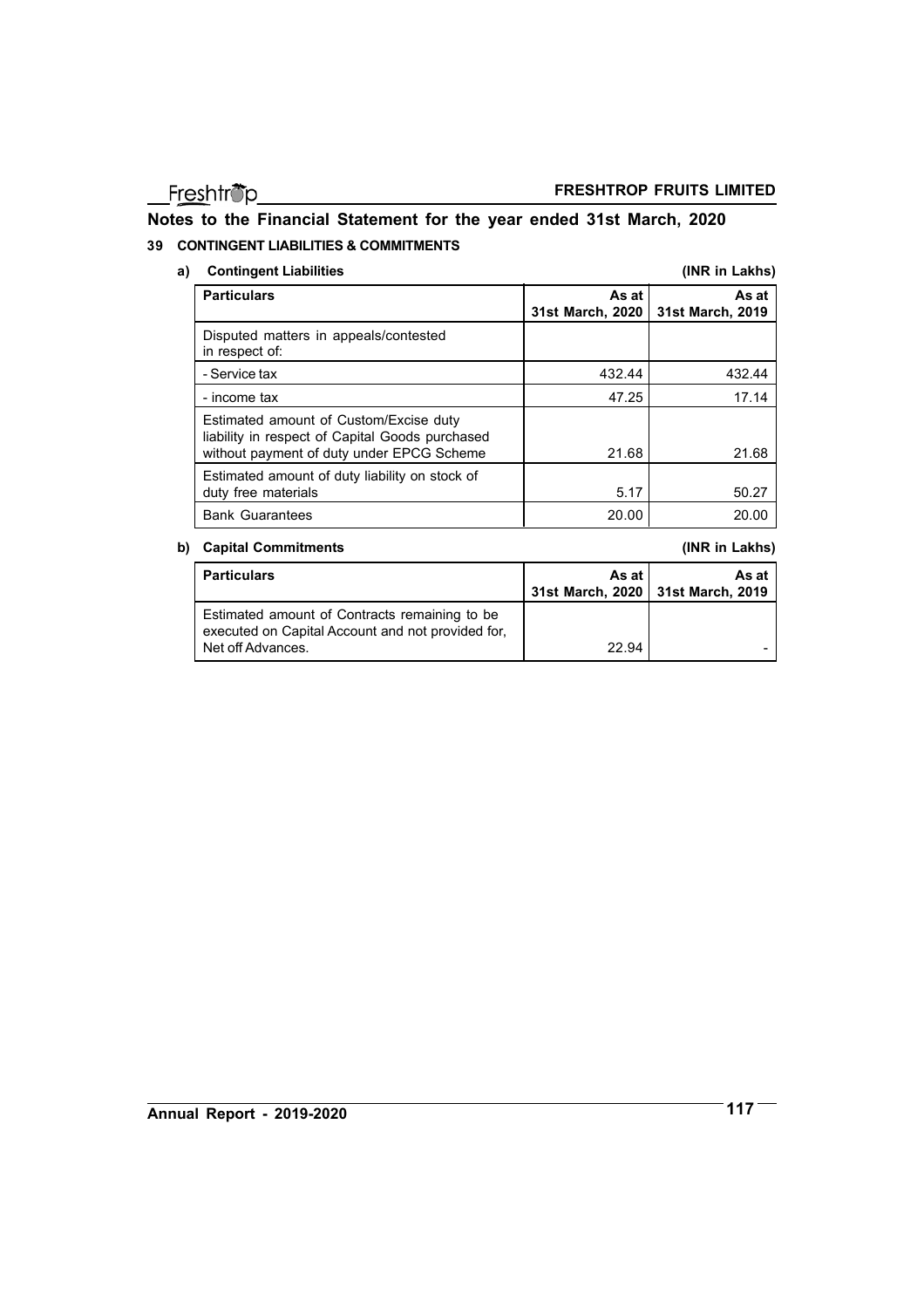

#### **Notes to the Financial Statement for the year ended 31st March, 2020**

**40. Information in respect Micro, Small and Medium Enterprises Development Act, 2006; Company had sought confirmation from the vendors whether they fall in the category of Micro/Small/ Medium Enterprises. Based on the information available, the required disclosures are given below:**

**(INR in Lakhs)**

|    | <b>Particulars</b>                                                                                                                                                                                                                                                | As at<br>31st March, 2020 | As at<br>31st March, 2019 |
|----|-------------------------------------------------------------------------------------------------------------------------------------------------------------------------------------------------------------------------------------------------------------------|---------------------------|---------------------------|
| a. | Principal and interest amount remaining<br>unpaid                                                                                                                                                                                                                 | 0.28                      |                           |
| b. | Interest due thereon remaining unpaid                                                                                                                                                                                                                             |                           |                           |
| C. | Interest paid by the Company in terms of<br>Section 16 of the Micro, Small and Medium<br>Enterprises Development Act, 2006, along<br>with the amount of the payment made to<br>the supplier beyond the appointed day                                              |                           |                           |
| d. | Interest due and payable for the period of<br>delay in making payment (which have been<br>paid but beyond the appointed day during the<br>period) but without adding interest specified<br>under the Micro, Small and Medium<br>Enterprises Development Act, 2006 |                           |                           |
| e. | Interest accrued and remaining unpaid                                                                                                                                                                                                                             |                           |                           |
| f. | Interest remaining due and payable even in<br>the succeeding years, until such date when<br>the interest dues as above are actually paid<br>to the small enterprises                                                                                              |                           |                           |
|    |                                                                                                                                                                                                                                                                   | 0.28                      |                           |

Disclosure of payable to vendors as defined under the "Micro, Small and Medium Enterprise Development Act, 2006" is based on the information available with the Company regarding the status of registration of such vendors under the said Act, as per the intimation received from them on requests made by the Company. There are no overdue principal amounts / interest payable amounts for delayed payments to such vendors at the Balance Sheet date. There are no delays in payment made to such suppliers during the year or for any earlier years and accordingly there is no interest paid or outstanding interest in this regard in respect of payment made during the year or on balance brought forward from previous year.

#### **41. EARNING PER SHARE (INR in Lakhs)**

| <b>Particulars</b>                                                     | As at<br>31st March, 2020 | As at<br>31st March, 2019 |
|------------------------------------------------------------------------|---------------------------|---------------------------|
| Earning Per Share has been computed as under:                          |                           |                           |
| Profit after tax as per Statement of Profit and Loss (A)               | 461.92                    | 1,374.40                  |
| Weighted average number of equity shares<br>outstanding (In Lakhs) (B) | 118.77                    | 121.45                    |
| Earnings per share in rupees (Face Value-10 per share)                 | 3.89                      | 11.32                     |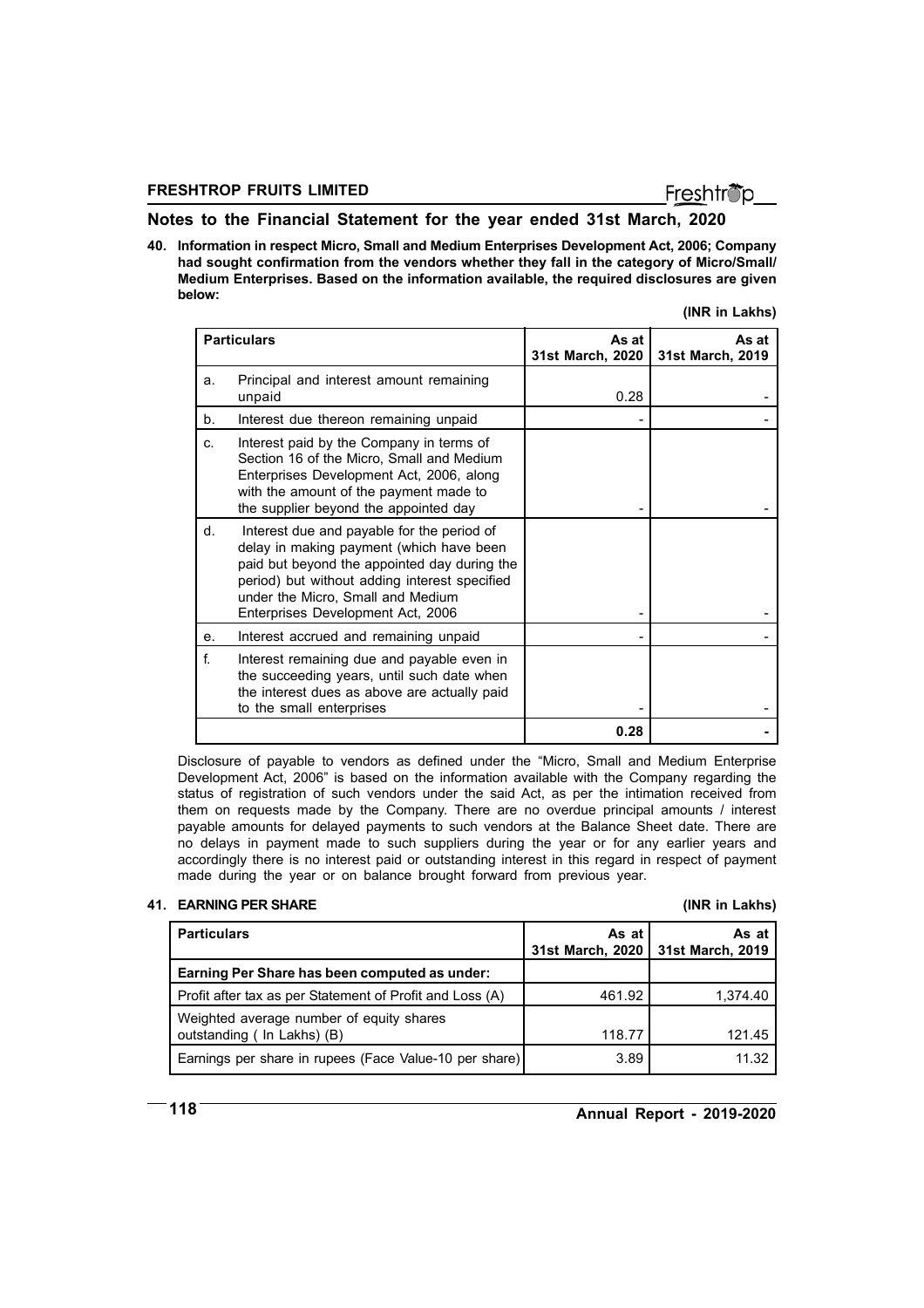### **Notes to the Financial Statement for the year ended 31st March, 2020**

#### **42. LEASES**

The Company's leasing arrangements are in respect of operating leases for premises (Office, godown, factory etc.). These lease arrangements range for a period between 11 months and 5 years. Most of the lease agreements are renewable for further period on mutually agreeable terms.

| Movement in Lease Liabilities during the year<br>(i)   | (INR in Lakhs)            |
|--------------------------------------------------------|---------------------------|
| <b>Particulars</b>                                     | As at<br>31st March, 2020 |
| Balance as at 1st April 2019                           |                           |
| Lease Liabilities on account of adoption of Ind AS 116 | 4.48                      |
| Finance Costs incurred during the year                 | 0.30                      |
| Payments of Lease Liabilities                          | (2.90)                    |
| Balance as at 31st March 2020                          | 1.87                      |

**(ii) Lease Liabilities as at March 31, 2020 (INR in Lakhs)**

| <b>Particulars</b>               | As at<br>31st March, 2020 |
|----------------------------------|---------------------------|
| Non- Current Lease Liabilities   |                           |
| <b>Current Lease Liabilities</b> | 1.87                      |
| <b>Total lease Liability</b>     | 1.87                      |

#### **(iii) Right of use asset recognised on the date of initial application (INR in Lakhs)**

| l Particulars                                        | As at<br>31st March, 2020 |
|------------------------------------------------------|---------------------------|
| Lease liability amount recognised                    | 4.48                      |
| Right of use asset recognised on initial application | 4.48                      |

**(iv) Amount recognised in Statement of Profit & loss Account during the year.**

**(INR in Lakhs)**

| <b>Particulars</b>                                          | As at<br>31st March, 2020 |  |
|-------------------------------------------------------------|---------------------------|--|
| <b>Finance Cost</b>                                         | 0.30                      |  |
| Depreciation on Right of use Assets                         | 2.69                      |  |
| Expenses relating to Short-term Leases and low value assets | 15.69                     |  |
| <b>Total Expenses</b>                                       | 18.67                     |  |

#### **Transition to Ind AS 116 'Leases'**

With effect from 1st April 2019, the Company has adopted Ind AS 116 "Leases" and applied the standard to lease contracts existing on the date of initial application using the modified retrospective approach. Accordingly, on initial application of Ind AS 116, in respect of leases previously classified as operating leases, lease liability is measured at the present value of the lease payments discounted at the incremental borrowing rate at the date of initial application and right of use asset at an amount equal to the lease liability adjusted for any prepayments/accruals recognized in the Balance Sheet as on 31st March 2020. There is no impact on retained earnings as on 1st April 2019.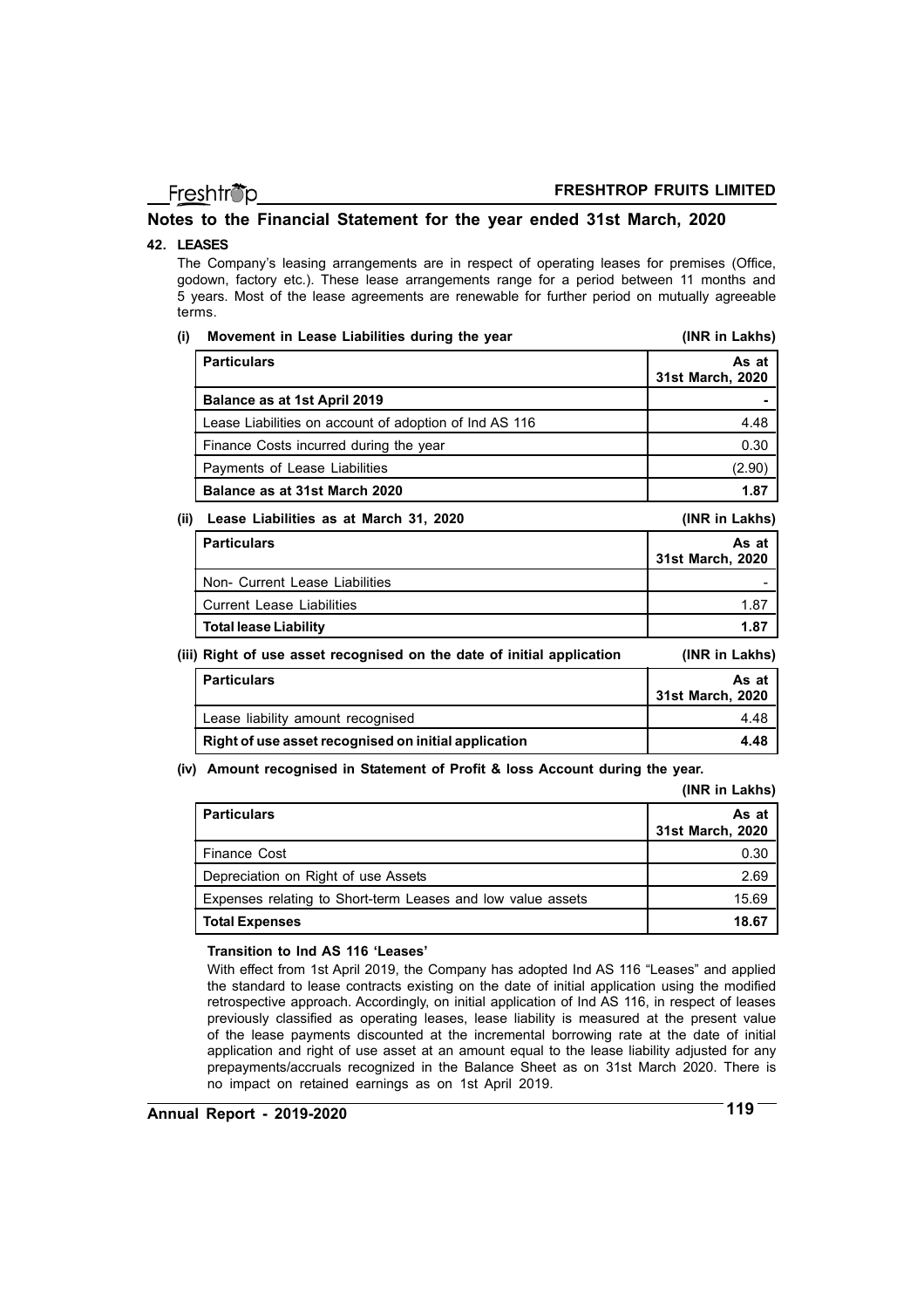

#### **Notes to the Financial Statement for the year ended 31st March, 2020**

#### **43. ESTIMATION OF UNCERTAINTIES RELATING TO COVID-19**

The outbreak of Coronavirus (COVID-19) pandemic globally and in India has impacted business, financial markets and economy all over the world including India. Based on the internal and external information available upto the date of approval of these financial statements the Company expects to recover the carrying amount of inventories, receivables and investments. The Company does not foresee any material impact on liquidity and assumption of a going concern. The Company will continue to monitor future market conditions and update its assessment.

#### **44. CORPORATE SOCIAL RESPONSIBILITY**

**A. Gross amount required to be spent by the Company during the year 2019-20: 28.22 Lakhs ( Year 2018-19: Rs. 25.28 Lakhs)**

|      | <b>PARTICULARS</b>                                                                        |             | Year 2019-20                 |              | Year 2018-19                  |                              |              |
|------|-------------------------------------------------------------------------------------------|-------------|------------------------------|--------------|-------------------------------|------------------------------|--------------|
|      |                                                                                           | In<br>Cash* | Yet to<br>be paid<br>in Cash | <b>TOTAL</b> | <b>In</b><br>$\textsf{Cash*}$ | Yet to<br>be paid<br>in Cash | <b>TOTAL</b> |
| (i)  | Construction/Acquisition<br>of any asset                                                  | ۰           |                              |              | -                             | -                            |              |
| (ii) | For purposes other than<br>(i) above                                                      | 14.07       | 14.15                        | 28.22        | 4.30                          | 20.98                        | 25.28        |
|      |                                                                                           | 14.07       | 14.15                        | 28.22        | 4.30                          | 20.98                        | 25.28        |
|      | C. Related party transactions<br>in relation to Corporate<br><b>Social Responsibility</b> |             |                              | Nil          |                               |                              | Nil          |

**B. Amount spent during the year on: (INR in Lakhs)**

\* Represents actual outflow during the year.

As per our report of even date attached For and on behalf of the Board of Directors

#### **For, F P & Associates** Chartered Accountants **(Ashok Motiani) (Nanita Motiani)**

**(F. S. Shah)**

Place : Ahmedabad Place : Ahmedabad

FRN: 143262W **Managing Director** Executive Director<br>
DIN 00124470 DIN 001787809 DIN 00124470

Partner **(Ronak Dhruve) (Sanjay Prajapati)**

Date : June 25, 2020 Date : June 25, 2020

M.No. 133589 Company Secretary Chief Financial officer

**120 Annual Report - 2019-2020**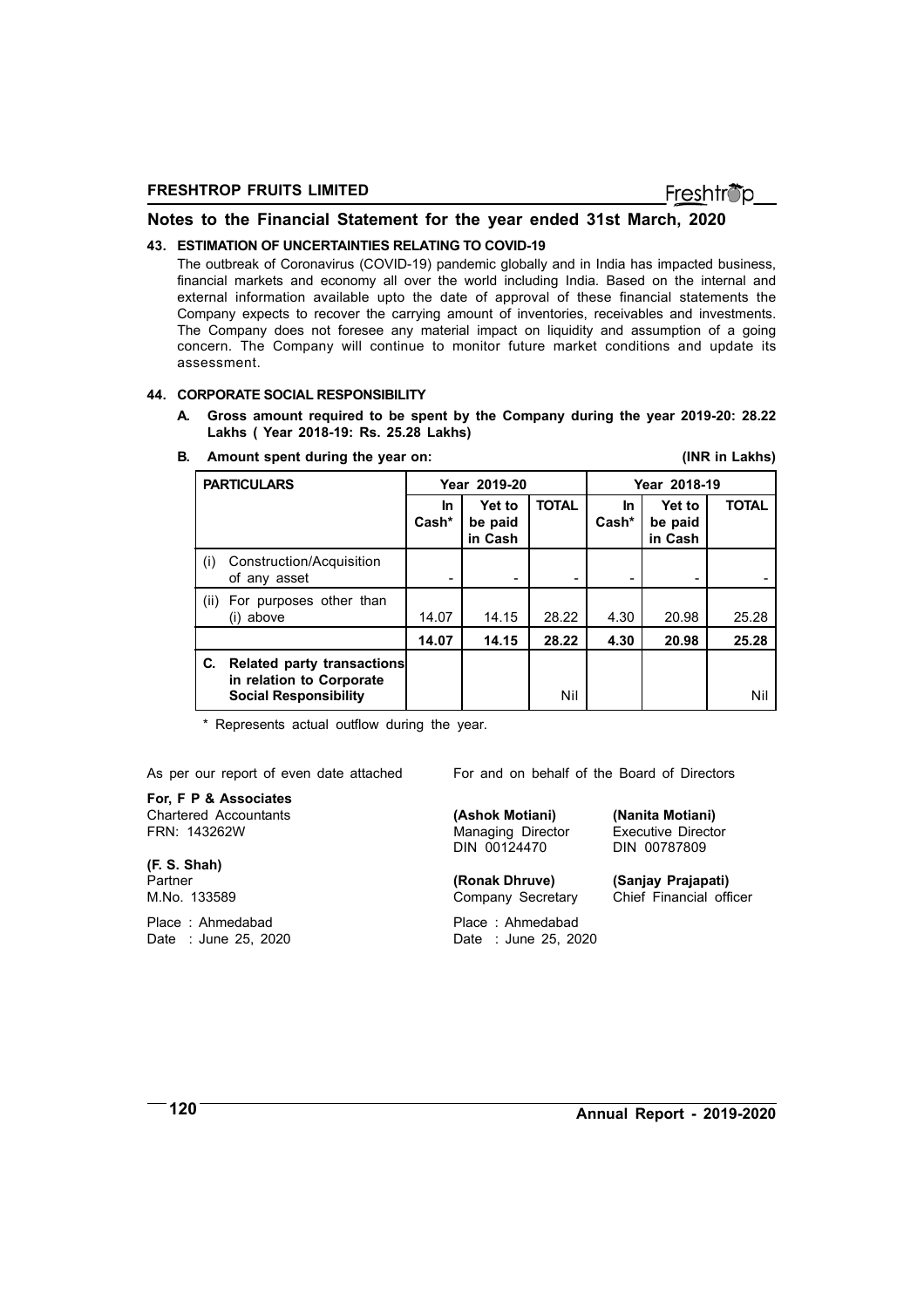